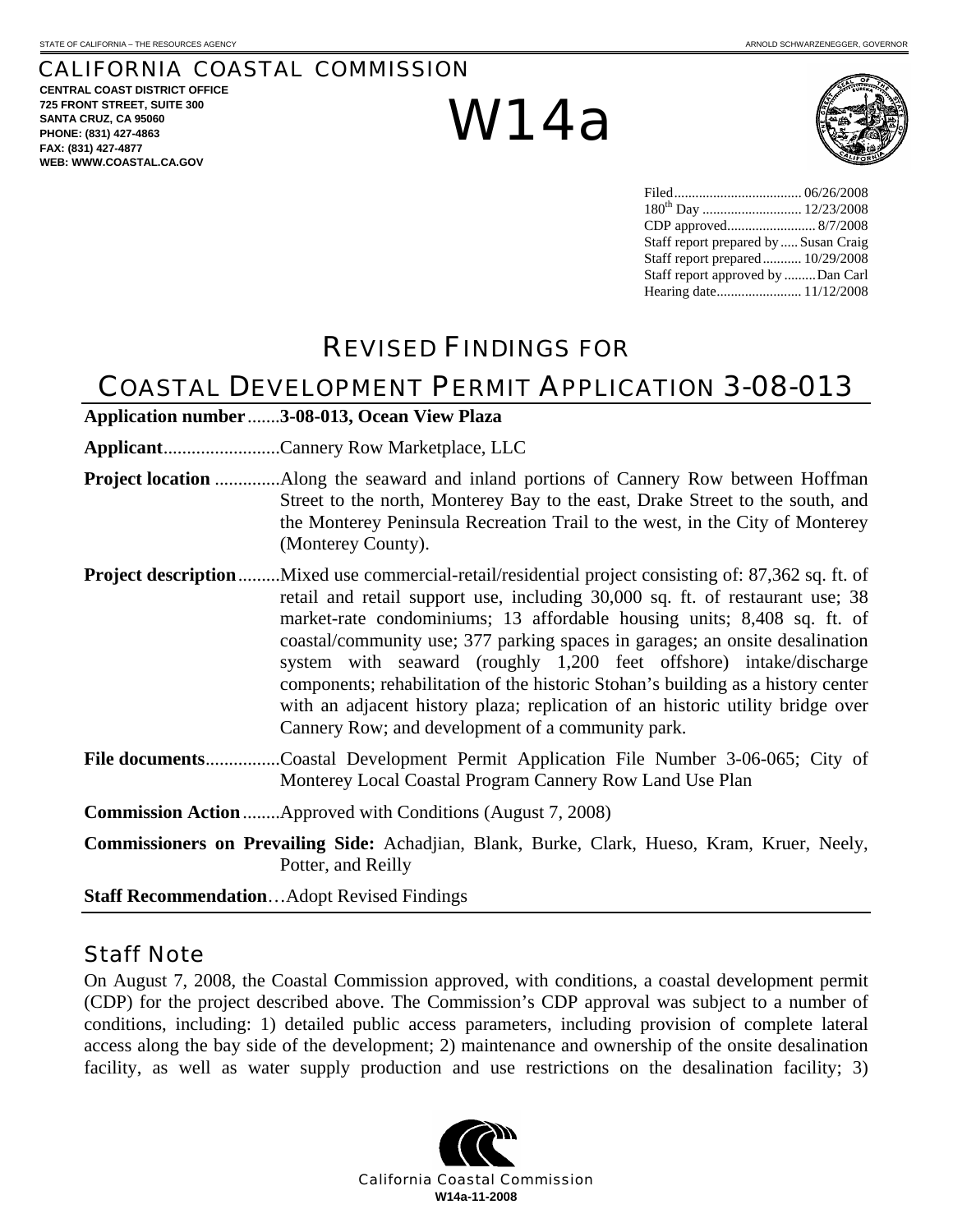submission of project plans pertaining to public access, historic reconstruction/rehabilitation, drainage, design, and construction; 4) incorporation into the CDP of the EIR's mitigations and conditions of approval imposed on the project by the City of Monterey; 5) requirements for other agency approvals; 6) assumption of risk, waiver of liability and indemnity agreements for coastal hazards, the desalination facility, and legal costs and attorneys fees; 7) future disclosure concerning the onsite desalination facility in all marketing materials for the retail and condominium components of the project, and; 8) a deed restriction to be recorded against the parcels governed by this permit. Staff's recommendation at the August 7, 2008 hearing was for denial, and thus the findings and conditions that follow have been revised to reflect the Commission's August 7, 2008 action. Deletions to the previous report text are shown in strike-through text format, and additions are shown in <u>underlined</u> text format. Commissioners who are eligible to vote on the revised findings are those from the prevailing side who were present at the August 7, 2008 hearing. In this case, Commissioners Achadjian, Blank, Burke, Clark, Hueso, Kram, Kruer, Neely, Potter, and Reilly are eligible to vote on these revised findings.

## Staff Recommendation on Revised Findings

Staff recommends that the Commission adopt the following revised findings in support of its approval with conditions of a coastal development permit for the proposed development on August 7, 2008.

**Motion.** I move that the Commission adopt the revised findings in support of the Commission's action on August 7, 2008 approving with conditions the development proposed under CDP application number 3-08-013 pursuant to the staff recommendation.

**Staff Recommendation of Adoption.** Staff recommends a **YES** vote. Passage of this motion will result in adoption of the following resolution, revised findings and conditions as set forth in this report. The motion requires a majority vote of the members from the prevailing side present at the August 7, 2008 hearing, with at least three of the prevailing members voting. Commissioners eligible to vote on the revised findings are Commissioners Achadjian, Blank, Burke, Clark, Hueso, Kram, Kruer, Neely, Potter, and Reilly. If the motion fails, the revised findings are postponed to a later meeting.

**Resolution.** The Commission hereby adopts the findings and conditions set forth below for approval with conditions of a coastal development permit for the proposed development on the grounds that the findings support the Commission's decision made on August 7, 2008 and accurately reflect reasons for it.

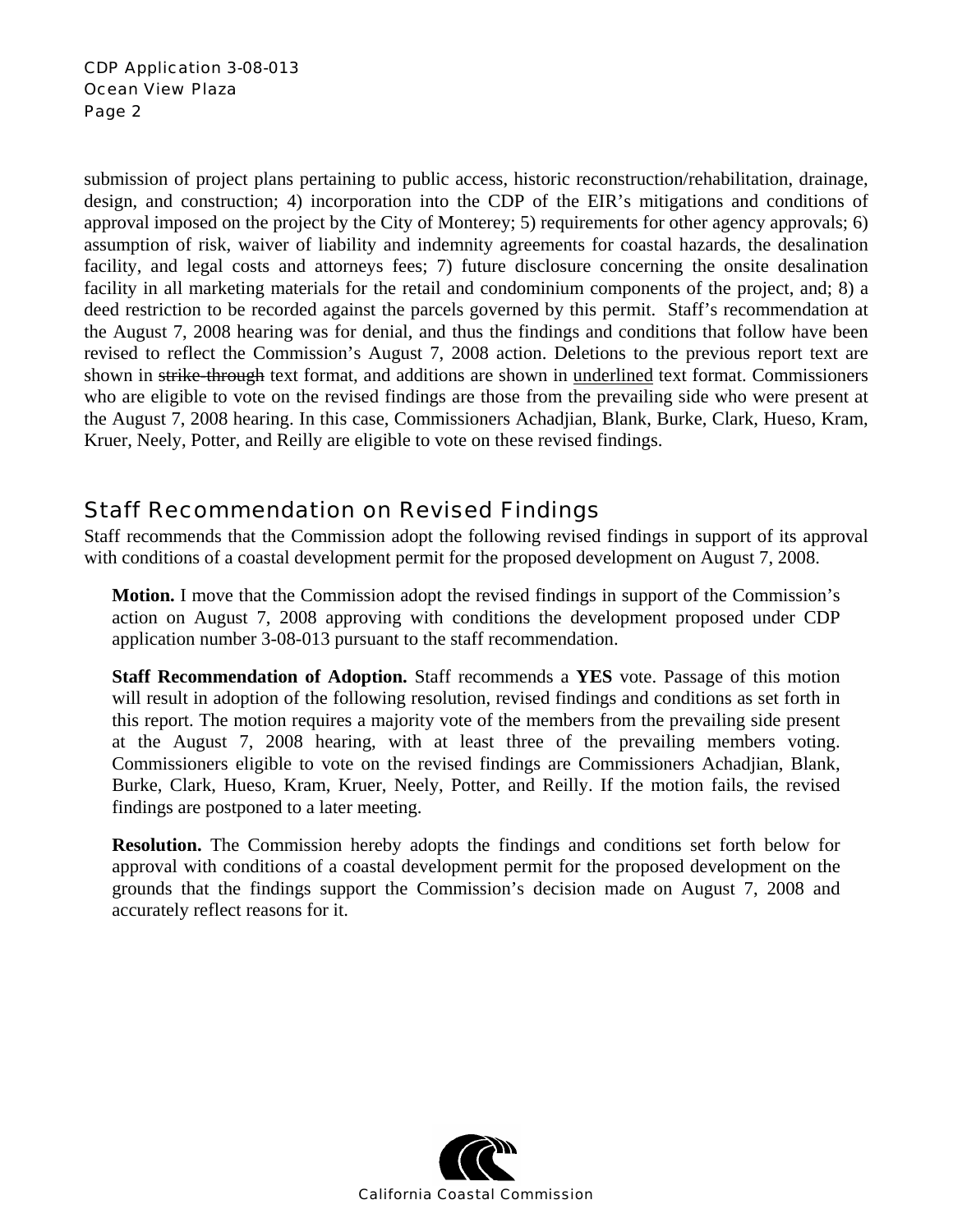## A. Staff Recommendation

## 1A. Summary of Staff Recommendation Commission Action

The Applicant proposes to construct a mixed-use commercial-retail and residential project on a combined 3.5-acre site consisting of bayside and inland parcels located along Cannery Row in the City of Monterey. The proposed project includes: four new buildings (Buildings A and B, to be located on the bayside parcel; Buildings C and E, to be located on the inland parcel); commercial retail, retail support uses, a retail plaza, and restaurant space on the first floors of Buildings A, B, and E; 38 marketrate condominium housing units on the second and third stories of Buildings A and B; 13 moderateincome housing units on the second story of Building C; an onsite desalination facility (in Building B) and associated ocean water intake and discharge pipelines extending roughly 1,200 feet seaward of the shoreline; redevelopment of the existing Stohan's building for use as a Cannery Row history center, with an adjacent public history plaza; public viewing areas and a public access promenade located adjacent to Building A and the history plaza, leading down to a 10-foot-wide public access easement along the rocky shoreline; a community park on the inland parcel; and a combined total of 377 garage parking spaces in enclosed garages on both the bayside and inland parcels.

The primary Coastal Act issue with respect to the proposed project is the lack of an available public water supply to serve the proposed project, and the Applicant's proposal to include a desalination facility as part of project as its means of providing adequate water to serve the range of uses proposed. The availability of a public water supply for the project has been an issue since the project's inception. Public drinking water for the project area is managed by the Monterey Peninsula Water Management District (MPWMD) and is provided by the California-American Water Company (Cal-Am), the retail water purveyor for the Cannery Row area. The City of Monterey, however, is currently using its full allotment of water from the MPWMD and additional domestic water from Cal-Am is not available to serve the project's water needs due to restrictions on Cal-Am pumping from the Carmel River and Seaside groundwater basin aquifer, which are the sources of Cal-Am water. In response, a project specific desalination facility is proposed to provide water for the project. Due to Coastal Commission and Monterey County requirements that a desalination plant be publicly owned and operated, the City applied to and received approval from LAFCO to form a Community Services District to operate and manage the proposed desalination plant.

The Applicant has gone to great lengths to address the lack of water available to serve the proposed land-based portion of the development proposed here, and has developed a public water supply system that should be adequate in this regard. With the addition of a water supply contingency plan, restrictions on use and capacity, public ownership specifications, full disclosure of the desalination system to potential investors and an assumption of risk for its operation, the system can be found consistent with the Coastal Act.

While it is clear that the developer has gone to great lengths to try to address the lack of water available to serve the proposed land-based portion of the development proposed here, it is equally clear that the

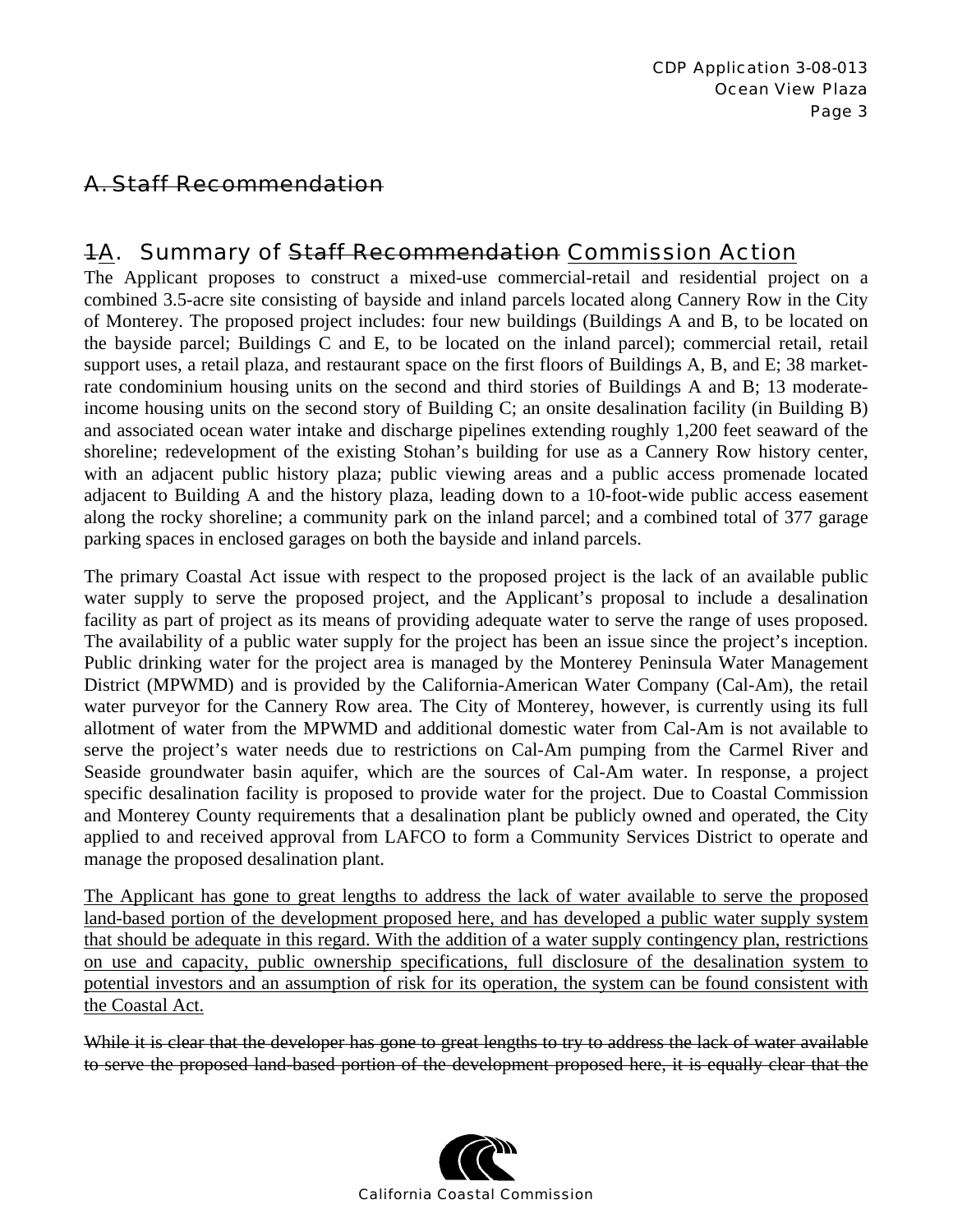#### CDP Application 3-08-013 Ocean View Plaza Page 4

proposed project cannot be found consistent with the Coastal Act. These inconsistencies are fundamental inasmuch as the project proposes impermissible fill of coastal waters which would result in impacts to marine resources through impingement and entrainment of marine organisms, brine discharge, and seafloor manipulation in order to provide feedwater for the onsite desalination system. In addition, even if these marine resource issues were surmountable, which they aren't, the Applicant cannot provide 100% assurance that the proposed project will not require supplemental Cal-Am water if, for whatever reason, the desalination system does not provide adequate water to otherwise serve the development. It is not that staff expects the desalination system to fail, and can demonstrate conclusively that it will fail. Rather, it is that the Applicant cannot demonstrate conclusively that it won't. In other words, if the proposed desalination water supply does not provide adequate water to serve the development, there will be pressure to use Cal-Am water to supply the development. The proposed project does not include a contingency plan to ensure that any unexpected water supply problems do not exacerbate the tenuous water supply condition for the greater Monterey peninsula area. To the extent such pressure results in Cal-Am water being used to serve the development, the project would result in further degradation of the Seaside Aquifer and the Carmel River systems inconsistent with the Coastal Act. Absent 100% assurance that the project will not so impact these systems, the project cannot be found consistent with the Coastal Act in this respect either. Thus, as proposed, the offshore components of the project involve impermissible fill of coastal waters and adverse impacts to marine life of the Monterey Bay inconsistent with Coastal Act Sections 30230, 30231, and 30233, potential impacts to the Carmel River and Seaside groundwater basin aquifer inconsistent with Coastal Act Sections 30231, 30240, and 30250, and similar cumulative impacts inconsistent with Coastal Act Sections 30250 and 30254.

In addition to the fundamental water supply issues and related marine resource inconsistencies, the proposed project also raises Coastal Act issues and inconsistencies with respect to public recreational access, visual resources, community character, natural hazards, historic resources, provision of low cost visitor-serving opportunities, water quality protection, parking and traffic, and archaeological resources., and would prejudice the ability of the City to complete its LCP. Coastal Act inconsistencies include a lack of adequate view protection, including along the seaward side of the proposed buildings; inadequate design specificity to maintain Cannery Row's historic community character; a lack of clear and enforceable public use parameters for the community park, history plaza, and history center; inadequate post-construction BMPs necessary to filter and treat all runoff from the site, particularly given the value of the offshore receiving waters (the Monterey Bay National Marine Sanctuary, and the Edward F. Ricketts State Marine Conservation Area); inadequate protection of public parking opportunities; and impacts to public recreational access from new traffic.

Perhaps most importantly, the project does not provide adequate public recreational access. Although the Applicant has provided public access amenities in the form of the proposed inland park, the history plaza, an elevated walkway along the seaward portion of Building A, and a stairway to the rocky shoreline, the proposed project does not include clear and enforceable parameters to ensure their continued availability for public use, including no-cost/low-cost public use, and does not include any developed lateral access along the seaward frontage of Building B. The proposed lateral accessway along Building A provides only limited lateral access and does not provide the possibility for

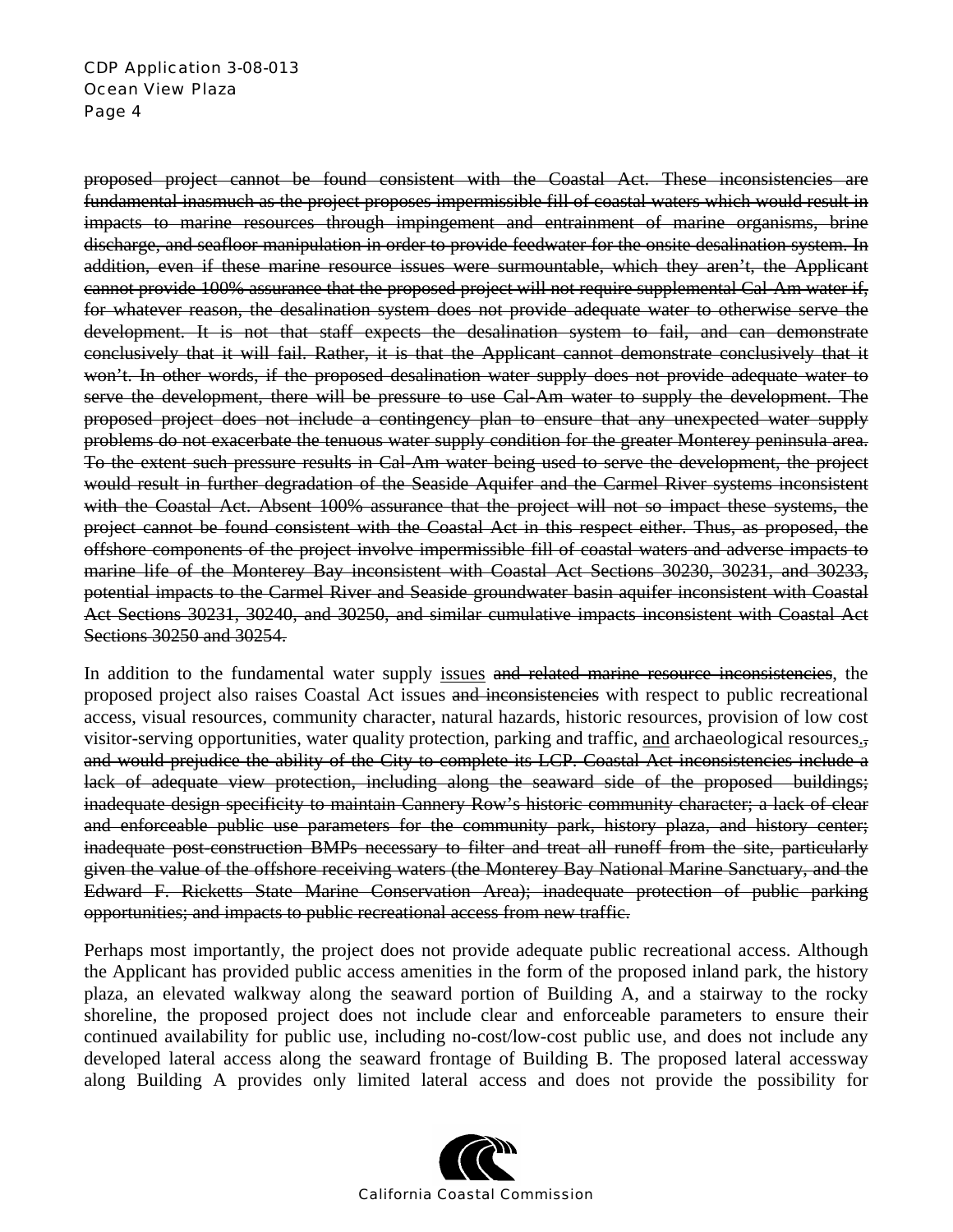connections along the shoreline up and downcoast. The rocky shoreline easement and the stairways to reach it do not adequately serve to offset the project's lack of lateral access because the rocky shoreline is often subject to tidal influence that is not conductive to providing the type of seaward lateral connectivity envisioned for the Cannery Row area. Without complete developed and continuous lateral access along the seaward side of the site and connectivity up and downcoast, the project as proposed cannot be found consistent with the public access and recreation provisions of the Coastal Act.

Fortunately, the lateral access and other issues can be resolved through conditions of approval requiring: 1) detailed public access parameters, including the provision of complete lateral access along the bay side of the development, 2) maintenance and ownership of the onsite desalination facility, as well as water supply production and use restrictions on the desalination facility; 3) submission of revised project plans pertaining to public access, historic reconstruction/rehabilitation, drainage, design, tsunami readiness, and construction; 4) incorporation into the CDP of the EIR's mitigations and the conditions of approval imposed on the project by the City of Monterey; 5) requirements for other agency approvals; 6) assumption of risk, waiver of liability and indemnity agreements for coastal hazards, the desalination facility, and legal costs and attorneys fees; 7) future disclosure concerning the onsite desalination facility in all marketing materials for the retail and condominium components of the project, and; 8) a deed restriction to be recorded against the parcels governed by this permit.

As so conditioned, the Commission finds the project consistent with the Coastal Act.

In sum, although some components of the project that result in Coastal Act inconsistencies could possibly be rectified by conditions of approval (e.g., providing for a continuous, developed lateral accessway along the seaward side of the site connected to up and downcoast access areas, etc.), the core water supply mechanism presents fundamental Coastal Act inconsistencies that cannot be so fixed. In particular, the offshore components of the project involve impermissible fill of coastal waters that cannot be made by condition to be one of the development types for which fill of coastal waters is allowed. Thus, staff recommends that the Commission deny the coastal development permit application. Motions and resolutions do follow.

## 2. Staff Recommendation on CDP Application

Staff recommends that the Commission, after public hearing, **deny** the CDP for the proposed development.

**Motion.** I move that the Commission approve Coastal Development Permit Number 3-08-013 for the development as proposed by the Applicant.

**Staff Recommendation of Denial.** Staff recommends a **NO** vote. Failure of this motion will result in denial of the coastal development permit and adoption of the following resolution and findings. The motion passes only by affirmative vote of a majority of the Commissioners present.

**Resolution to Deny a Coastal Development Permit.** The Commission hereby denies the coastal

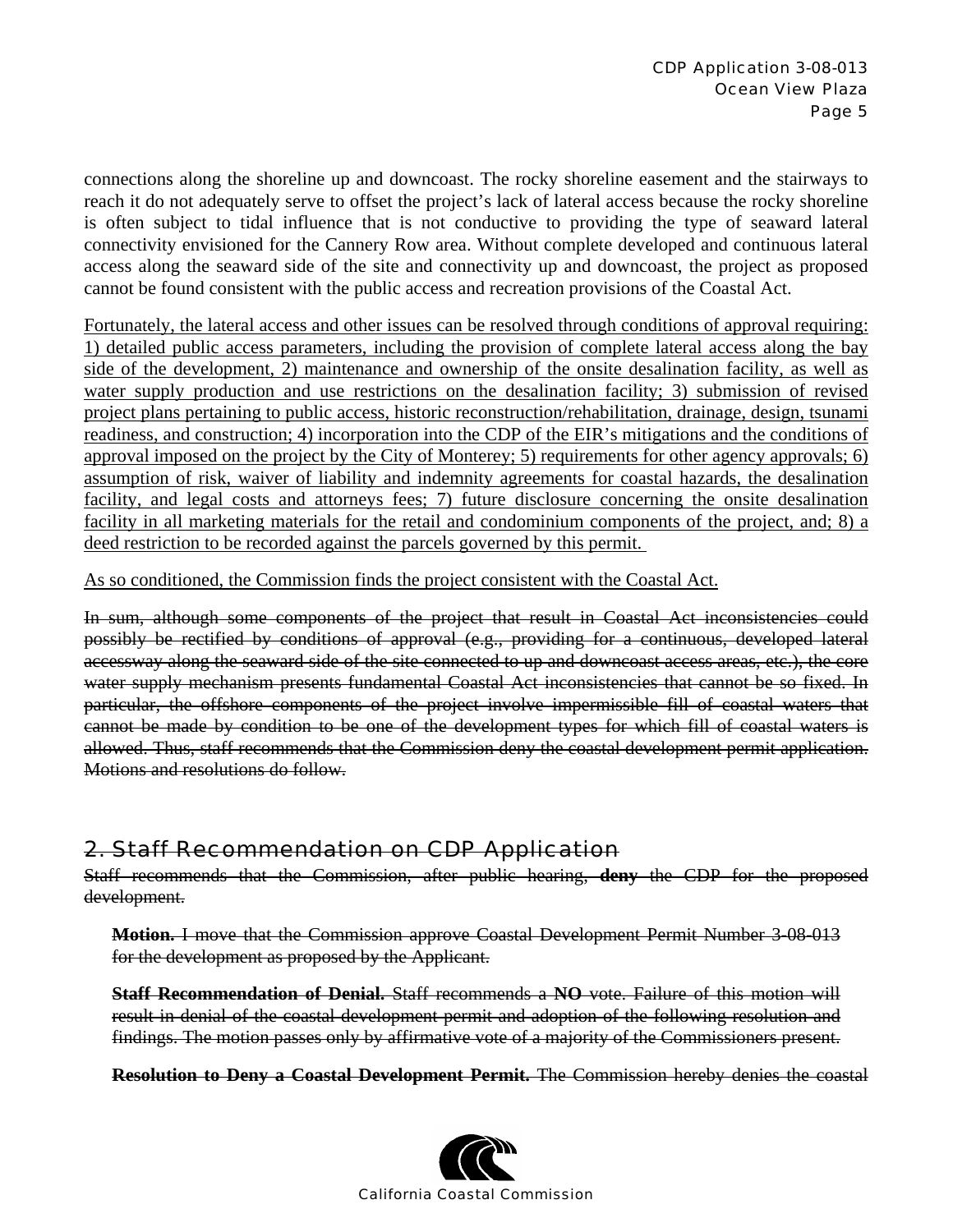development permit on the grounds that the development will not conform with the policies of Chapter 3 of the Coastal Act and will prejudice the ability of the local government having jurisdiction over the area to prepare a Local Coastal Program conforming to the provisions of Chapter 3. Approval of the coastal development permit would not comply with the California Environmental Quality Act because there are feasible mitigation measures or alternatives that would substantially lessen the significant adverse impacts of the development on the environment.

## Report Contents

| 1.                                                                      |                           |  |  |
|-------------------------------------------------------------------------|---------------------------|--|--|
|                                                                         |                           |  |  |
| BC.                                                                     |                           |  |  |
|                                                                         |                           |  |  |
| 2.                                                                      |                           |  |  |
| 3.                                                                      |                           |  |  |
|                                                                         |                           |  |  |
| $\mathbf{B}$                                                            |                           |  |  |
| $C_{\cdot}$                                                             |                           |  |  |
| D.                                                                      |                           |  |  |
| $E_{\rm c}$                                                             |                           |  |  |
| $F_{\cdot}$                                                             |                           |  |  |
| G.                                                                      |                           |  |  |
| Н.                                                                      |                           |  |  |
| L.                                                                      |                           |  |  |
| $\mathbf{J}$ .                                                          |                           |  |  |
| Κ.                                                                      |                           |  |  |
| CD.                                                                     |                           |  |  |
| <b>DE.</b> Exhibits                                                     |                           |  |  |
| Exhibit 1: Project Location and Parcel Maps                             |                           |  |  |
| Exhibit 2: Photographs of Project Site                                  | <b>Click on the links</b> |  |  |
| Exhibit 3: Project Plans                                                | to go to the exhibits     |  |  |
| Exhibit 4: Supplemental EIR Project Alternatives Summary Table          | outlined on this          |  |  |
| Exhibit 5: City's Conditions of Approval                                | and the next page.        |  |  |
| Exhibit 6: City's Statement of Overriding Considerations                | Do note that exhibits 3   |  |  |
| Exhibit 7: LAFCO's Certificate of Completion and Associated Resolutions |                           |  |  |
| Exhibit 8: Carmel River and Seaside Basin Historic Production Figures   | through 13 are in the     |  |  |

Exhibit 9: State Water Resources Control Board Cease and Desist Order



same file.

California Coastal Commission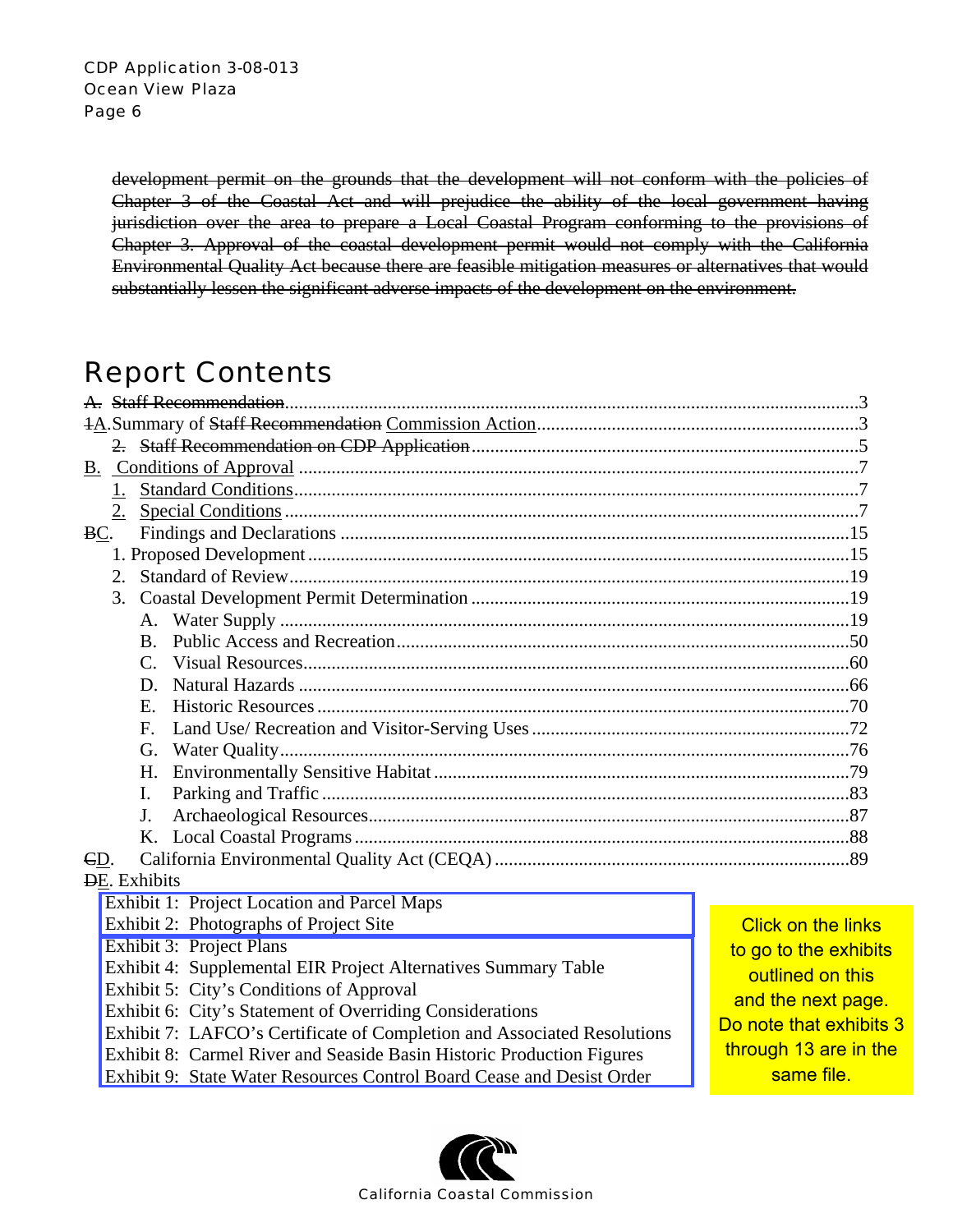Exhibit 10: City of Monterey Water Waiting List

[Exhibit 11: Edward F. Ricketts State Marine Conservation Area Map and Allowable Uses](http://documents.coastal.ca.gov/reports/2008/11/W14a-11-2008-a2.pdf) 

- Exhibit 12: Agreement between Cal-Am, City of Monterey, and the Applicant
- Exhibit 13: Indemnification Agreement between City of Monterey and the Applicant
- [Exhibit 14: Cannery Row Land Use Plan Development Policies and Diagrams](http://documents.coastal.ca.gov/reports/2008/11/W14a-11-2008-a3.pdf)
- Exhibit 15: Other Agency Correspondence
- Exhibit 16: Public Correspondence
- [Exhibit 17: Correspondence from Applicant's Representative Dated April 30, 2008](http://documents.coastal.ca.gov/reports/2008/11/W14a-11-2008-a4.pdf)
- Exhibit 18: Correspondence from Applicant's Representative Dated July 1, 2008
- Exhibit 19: Commissioner's Ex Parte Communications

[Exhibit 20: Public Correspondence Presented in District Director's Report at August 7, 2008 Hearing](http://documents.coastal.ca.gov/reports/2008/11/W14a-11-2008-a4.pdf)

## B. Conditions of Approval

### 1. Standard Conditions

- **1. Notice of Receipt and Acknowledgment.** The permit is not valid and development shall not commence until a copy of the permit, signed by the Permittee or authorized agent, acknowledging receipt of the permit and acceptance of the terms and conditions, is returned to the Commission office.
- **2. Expiration.** If development has not commenced, the permit will expire two years from the date on which the Commission voted on the application. Development shall be pursued in a diligent manner and completed in a reasonable period of time. Application for extension of the permit must be made prior to the expiration date.
- **3. Interpretation.** Any questions of intent or interpretation of any condition will be resolved by the Executive Director or the Commission.
- **4. Assignment.** The permit may be assigned to any qualified person, provided assignee files with the Commission an affidavit accepting all terms and conditions of the permit.
- **5. Terms and Conditions Run with the Land.** These terms and conditions shall be perpetual, and it is the intention of the Commission and the Permittee to bind all future owners and possessors of the subject property to the terms and conditions.

## 2. Special Conditions

**1. Offshore Intake/Discharge Plans.** PRIOR TO ISSUANCE OF THE COASTAL DEVELOPMENT PERMIT, the Permittee shall submit for Executive Director review and approval two copies of fullscale plans specific to the offshore intake and discharge components of the approved project

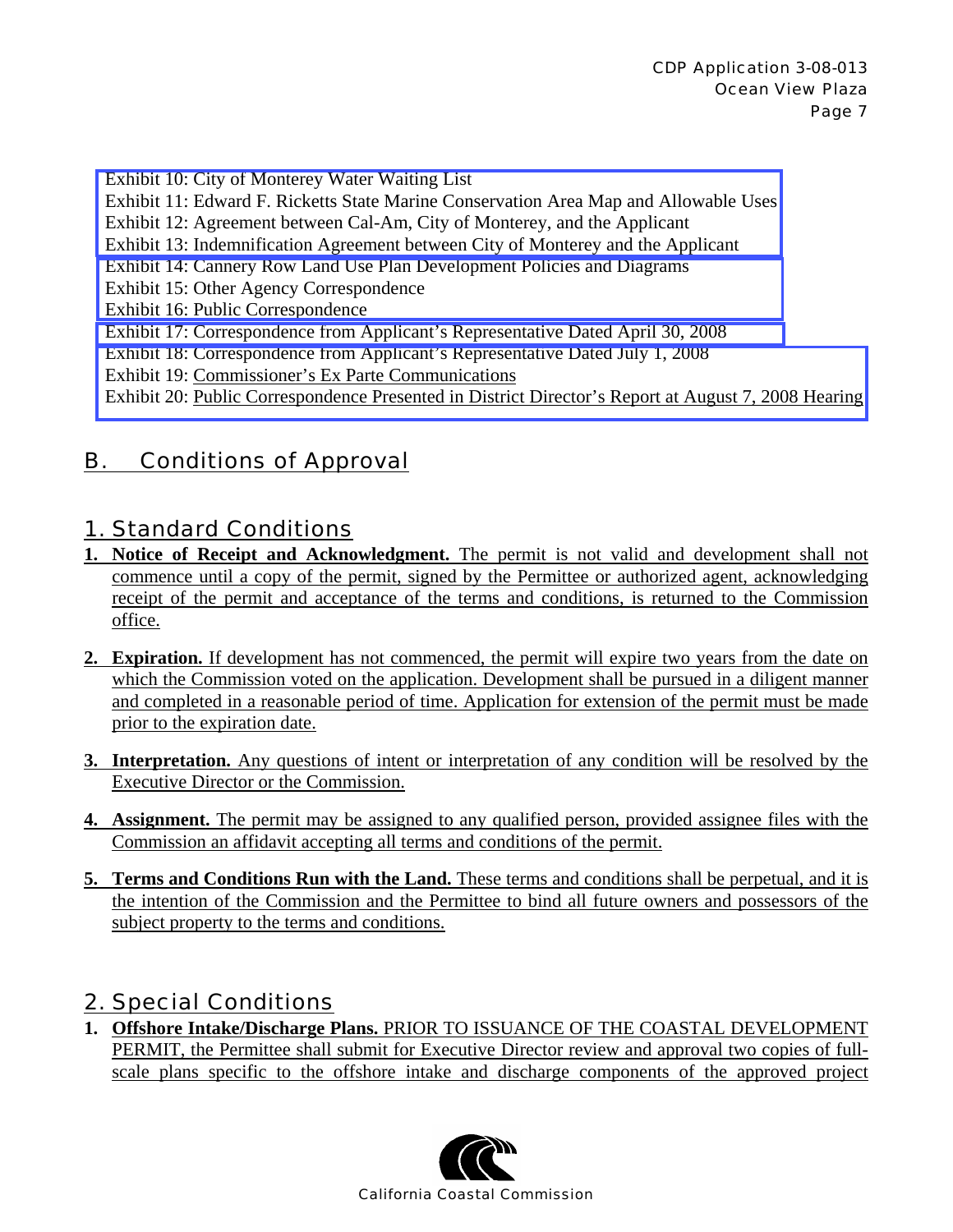(Offshore Plans). The Offshore Plans shall be substantially in conformance with the offshore intake and discharge plans submitted to the Coastal Commission (as shown on pages 15-24 of Exhibit 3) except that the offshore plans shall provide for the following:

- **a.** Maintenance measures that ensure that the subsurface components of the approved project remain buried below the ocean floor in a manner that avoids impacts to the offshore environment. Such measures shall, at a minimum, include a clear schedule for inspection and all procedures to be applied for underwater work. The Permittee shall undertake development in accordance with the approved Offshore Plans.
- **b.** A mitigation plan to address above-surface intake impacts in the event that the emergency above-surface intake needs to be used for a period of time greater than that authorized in Regional Water Quality Control Board Waste Discharge Requirements Order No. R3-2007- 0040.
- **2. Water Supply Contingency Plan.** PRIOR TO ISSUANCE OF THE COASTAL DEVELOPMENT PERMIT, the Permittee shall submit for Executive Director review and approval two copies of a water supply contingency plan. The contingency plan shall clearly describe all measures that will be taken to provide substitute potable water in the event that the desalination facility does not provide adequate potable water to serve the approved project. The use of water from any water supplier who obtains water from sources located within or outside the coastal zone within Monterey County where such water use would result in adverse coastal zone resource impacts shall be prohibited. The contingency plan shall at a minimum clearly identify the contingency water source; all documentation associated with securing the source (i.e., all agreements, contracts, etc.); all means of collecting, transporting, and delivering the source water to the approved project site, and; all criteria requiring implementation of the contingency plan. In the event that an emergency arises such that the desalination facility cannot provide adequate potable water for the project, the Permittee shall apply to the Commission for an emergency permit to implement the water supply contingency plan.

The Permittee shall undertake development in accordance with the approved Water Supply Contingency Plan.

- **3. OVCSD Ownership Required.** PRIOR TO OCCUPANCY OF ANY PORTION OF THE APPROVED PROJECT AND PRIOR TO WATER BEING PROVIDED FROM THE DESALINATION FACILITY TO SERVE TO THE APPROVED PROJECT, the Permittee shall submit for Executive Director review and approval clear written evidence that ownership of the desalination facility (both onshore and offshore components) has been transferred in full to the Ocean View Community Services District (OVCSD), and that the OVCSD agrees to be bound by the terms and conditions of this coastal development permit that pertain to the desalination facility. Such written evidence shall include a copy of the water system dedication instrument as set forth in the Indemnification Agreement between the City of Monterey and Cannery Row Marketplace LLC (i.e., Addendum C, Paragraph e – see page 20 of Exhibit 13).
- **4. Historic Reconstruction/Rehabilitation Plans.** PRIOR TO ISSUANCE OF THE COASTAL

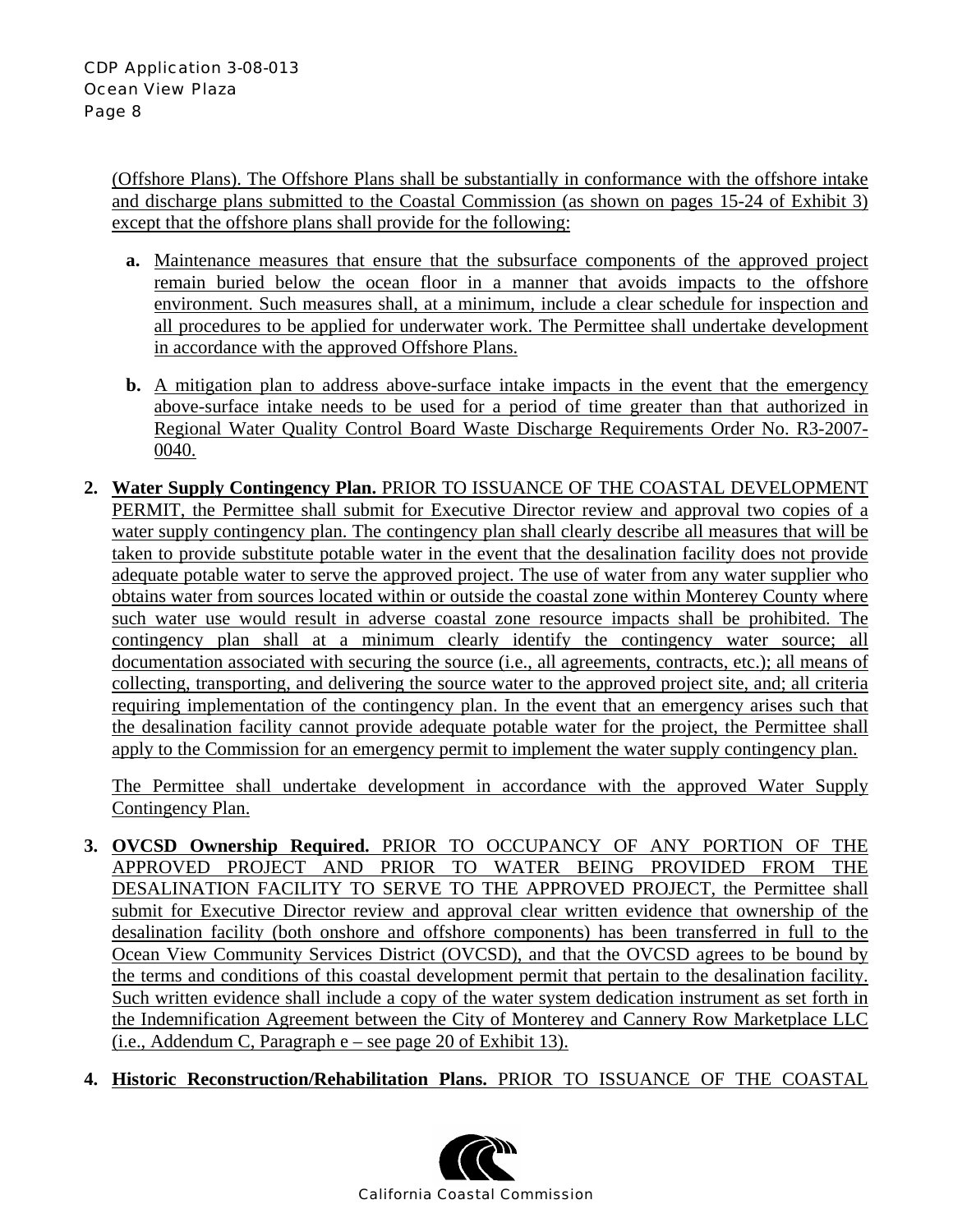DEVELOPMENT PERMIT, the Permittee shall submit for Executive Director review and approval two sets of full-scale plans specific to the historic Stohan's Building, the San Xavier Warehouse, and the fish holding pens (Historic Plans). The Historic Plans shall be consistent with the U.S. Secretary of Interior Standards for Rehabilitation (Stohan's Building) and Reconstruction (San Xavier Warehouse) and all other applicable U.S. Secretary of Interior and California State Office of Historic Preservation standards, and shall clearly specify all measures to be taken to achieve such standards, including maximizing the use of salvaged materials. The Permittee shall undertake development in accordance with the Historic Plans as approved by the City.

- **5. Public Access Plans. PRIOR TO ISSUANCE OF THE COASTAL DEVELOPMENT PERMIT,** the Permittee shall submit for Executive Director review and approval two sets of fullscale public access plans (Access Plans). The Access Plans shall clearly describe the manner in which general public access associated with the approved project is to be managed and provided, with the objective of maximizing public access to certain common and other public access areas of the site (including all site walkways, promenades, and stairways; the history plaza; the Stohan's building; the community park; and all other areas and public access amenities described in this special condition). The Access Plans shall be substantially in conformance with the public access portion of the plans submitted to the Coastal Commission (including as shown on page 2 of Exhibit 3) except that the Access Plans shall provide for the following changes to the project:
	- **(a) Building B Access Promenade.** A lateral public access promenade that is a minimum of 8-feet wide shall be provided along the seaward side of Building B. This Building B access promenade shall be provided completely seaward of Building B without any Building B or other encumbrances (i.e., no building overhangs, walls, etc.), and shall seamlessly connect to the onsite public access areas (including the history plaza, the overlook areas, and the Building A access promenade). The upcoast end of the Building B access promenade shall include a stairway, ramp, or equivalent component designed to provide access to the 10-foot-wide public access easement area located along the shoreline in the manner most conducive to facilitating a future seamless connection to the upcoast Chart House accessway and improvements to it.
	- **(b) Building A Access Promenade.** The Building A access promenade shall allow for a future seamless connection to potential future public accessways at the El Torito property.
	- **(c) Retain Proposed Public Access Amenities.** The Access Plans shall retain the public access promenade along Building A, the overlook areas, the history plaza, the community park, the stairways to the rocky shoreline, and the 10-foot wide public access easement along the rocky shoreline as originally proposed and as shown on page 2 of Exhibit 3.
	- **(d) Public Access Signs/Materials.** The Access Plans shall identify all signs, handouts, brochures, and any other project elements that will be used to facilitate, manage, and provide public access to the approved project, including identification of all public education/interpretation features that will be provided on the site (educational displays, interpretive signage, etc.). Sign details showing the location, materials, design, and text of all public access signs shall be provided. The

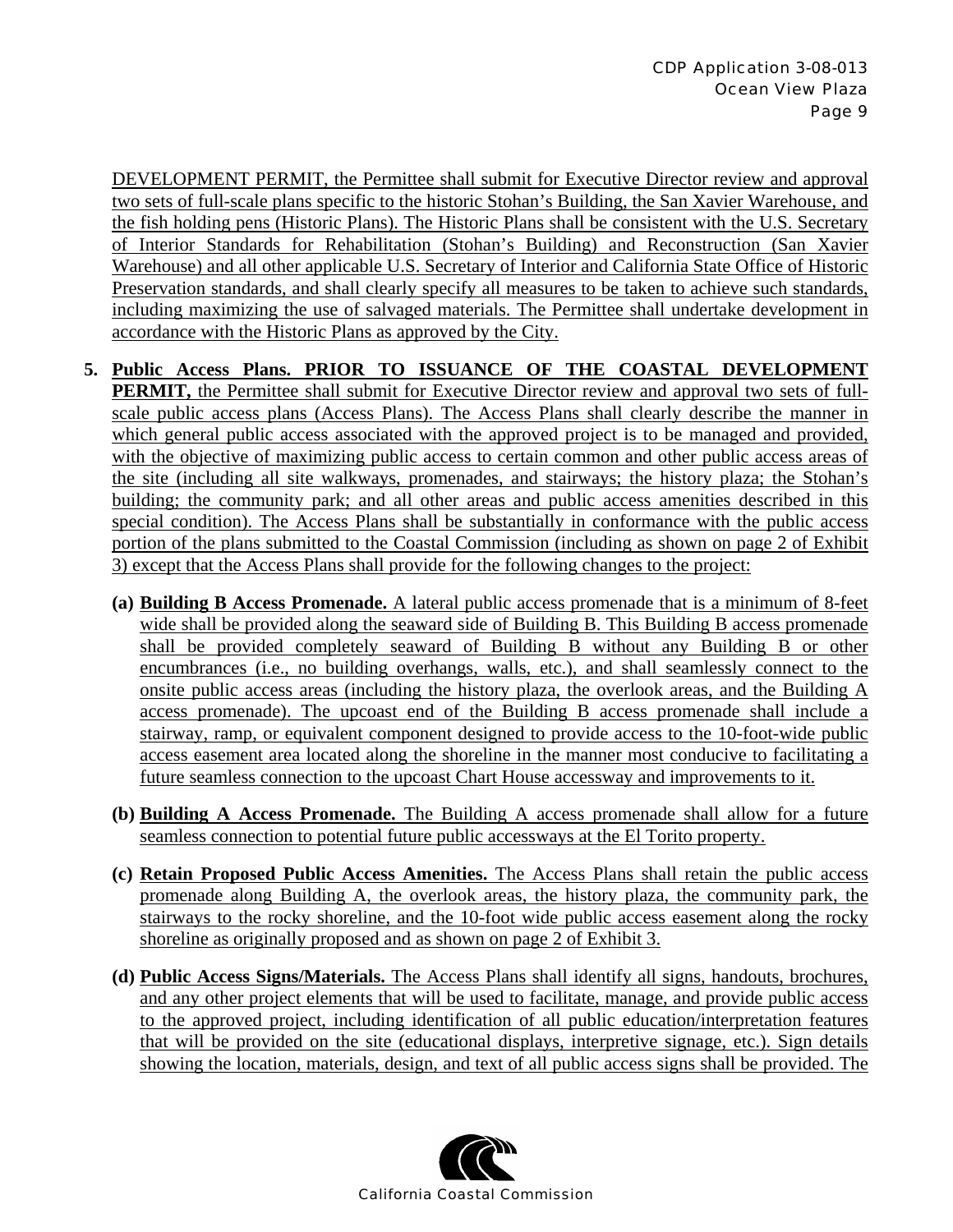signs shall be designed so as to provide clear information without impacting public views and site character. At a minimum, public access directional signs shall be placed at the Cannery Row entrances to the history plaza, at either end of the access promenades located along Buildings A and B, at the top of each set of stairs that lead to the 10-foot wide easement along the rocky shoreline, and at the junctions of the community park with the recreation trail and with Cannery Row. At a minimum, public access interpretive signs shall be placed at the history plaza, the historical bayside fish holding tanks, and the bayside lateral access promenades.

- **(e) Clear Depiction of Public Access Areas and Amenities.** All public access areas and amenities, including all of the areas and amenities described above, shall be clearly identified as such on the Access Plans (including with hatching and closed polygons so that it is clear what areas are available for public access use).
- **(f) No Public Access Disruption.** Development and uses within the public access areas that disrupt and/or degrade public access (including areas set aside for private uses, barriers to public access (furniture, planters, temporary structures, private use signs, etc.) shall be prohibited. The public use areas shall be maintained in a manner that maximizes public use and enjoyment.
- **(g) Public Access Amenities Provided Prior to Occupancy.** All public access components of the approved project shall be constructed and ready for use prior to residential or retail/restaurant occupancy of the project.
- **(h) Public Access Use Hours.** All public access areas and amenities shall be available to the general public free of charge from one hour before sunrise to midnight or until the last close of business for the retail/restaurant components of the approved project, whichever is earlier. The bayside access components may be closed during these hours if necessary for public safety due to storms or otherwise dangerous conditions, but must be reopened as soon as the dangerous conditions have passed.
- **(i) Public Access Areas and Amenities Maintained.** The public access components of the project shall be maintained in their approved state in perpetuity.

The Permittee shall undertake development in accordance with the approved Access Plans, which shall govern all general public access to the approved project pursuant to this coastal development permit.

**6. Design Plans.** PRIOR TO ISSUANCE OF THE COASTAL DEVELOPMENT PERMIT, the Permittee shall submit for Executive Director review and approval two sets of full-scale design plans. The design plans shall clearly identify all measures that will be applied to ensure that the project design, including all structures and including all other project elements within the public view (e.g., walkways, paved areas, railings, benches, tables, chairs, lighting, signs, landscaping, etc.), emulates the Cannery Row aesthetics as detailed in the policies of the Development chapter of the Cannery Row LUP (see Exhibit 14). At a minimum, the design plans shall clearly identify all publicly visible structural elements, materials, and finishes (including through site plans and

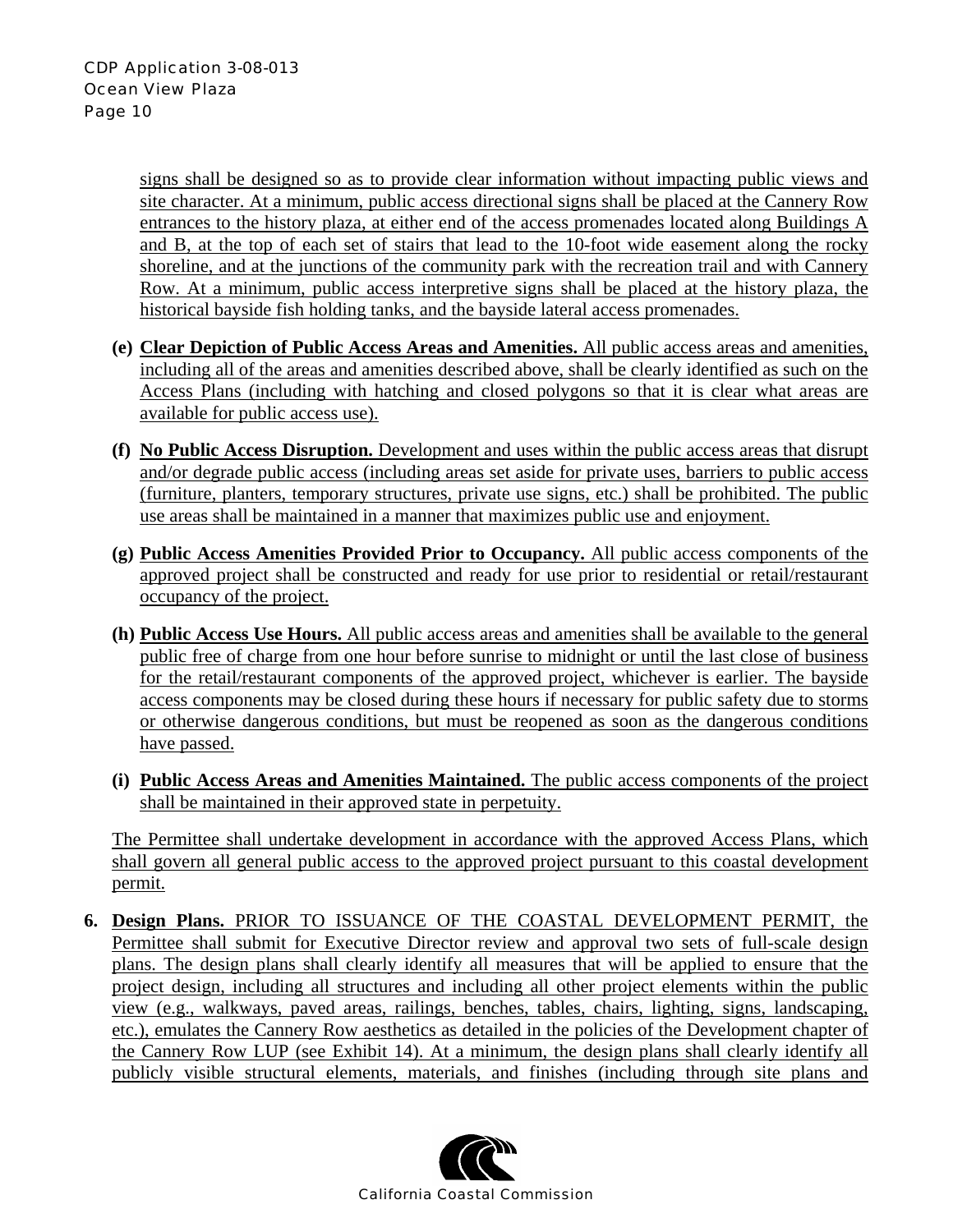elevations, materials palettes and representative photos, product brochures, etc.), and shall clearly ensure that all residential development (including all balconies and decks) is camouflaged in such a way as to appear from public viewing areas to be consistent with the architectural character of Cannery Row as identified in Exhibit 14, and in no to way appear as private residential development. Any design features (including but not limited to materials, finishes, shapes, etc.) that cannot conclusively be shown to be consistent with the architectural character of Cannery Row as identified in Exhibit 14 shall be prohibited.

- **7. Drainage Plans.** PRIOR TO ISSUANCE OF THE COASTAL DEVELOPMENT PERMIT, the Permittee shall submit for Executive Director review and approval two sets of full-scale drainage plans that are consistent with the Regional Water Quality Control Board's storm water discharge permit for the City.
- **8. Wave Impacts/Tsunami Warning Plans.** The Permittee shall: 1) incorporate design and construction materials and methods to withstand wave impacts from a 100-year storm event; 2) require appropriate warning signs and access restrictions during dangerous conditions, and; 3) develop an emergency response plan in the event of a tsunami.
- **9. Construction Plans. PRIOR TO ISSUANCE OF THE COASTAL DEVELOPMENT PERMIT**, the Permittee shall submit for Executive Director review and approval two sets of fullscale construction plans. The construction plans shall include, at a minimum, the following:
	- **(a) Construction Areas.** The plans shall identify the specific location of all construction areas, all staging areas, all storage areas, and all construction access corridors (to the construction sites and staging areas). All such areas within which construction activities and/or staging are to take place shall be minimized to the maximum extent feasible in order to minimize construction encroachment on intertidal areas, Cannery Row, and all public access points, and to have the least impact on public access overall.
	- **(b) Construction Methods and Timing**. The plans shall specify the construction methods to be used, including all methods to be used to keep the construction areas separated from public recreational use areas and intertidal areas (including using the space available on the inland portion of the Permittee's property for staging, storage, and construction activities to the maximum extent feasible, and including using unobtrusive fencing (or equivalent measures) to delineate construction areas). All erosion control/water quality best management practices to be implemented during construction and their location shall be noted.
	- **(c) Construction Requirements.** The plans shall include the following construction requirements specified by written notes on the Construction Plan. Minor adjustments to the following construction requirements may be allowed by the Executive Director if such adjustments: (1) are deemed reasonable and necessary; and (2) do not adversely impact coastal resources.
		- All work shall take place during daylight hours and lighting of the intertidal area is prohibited.

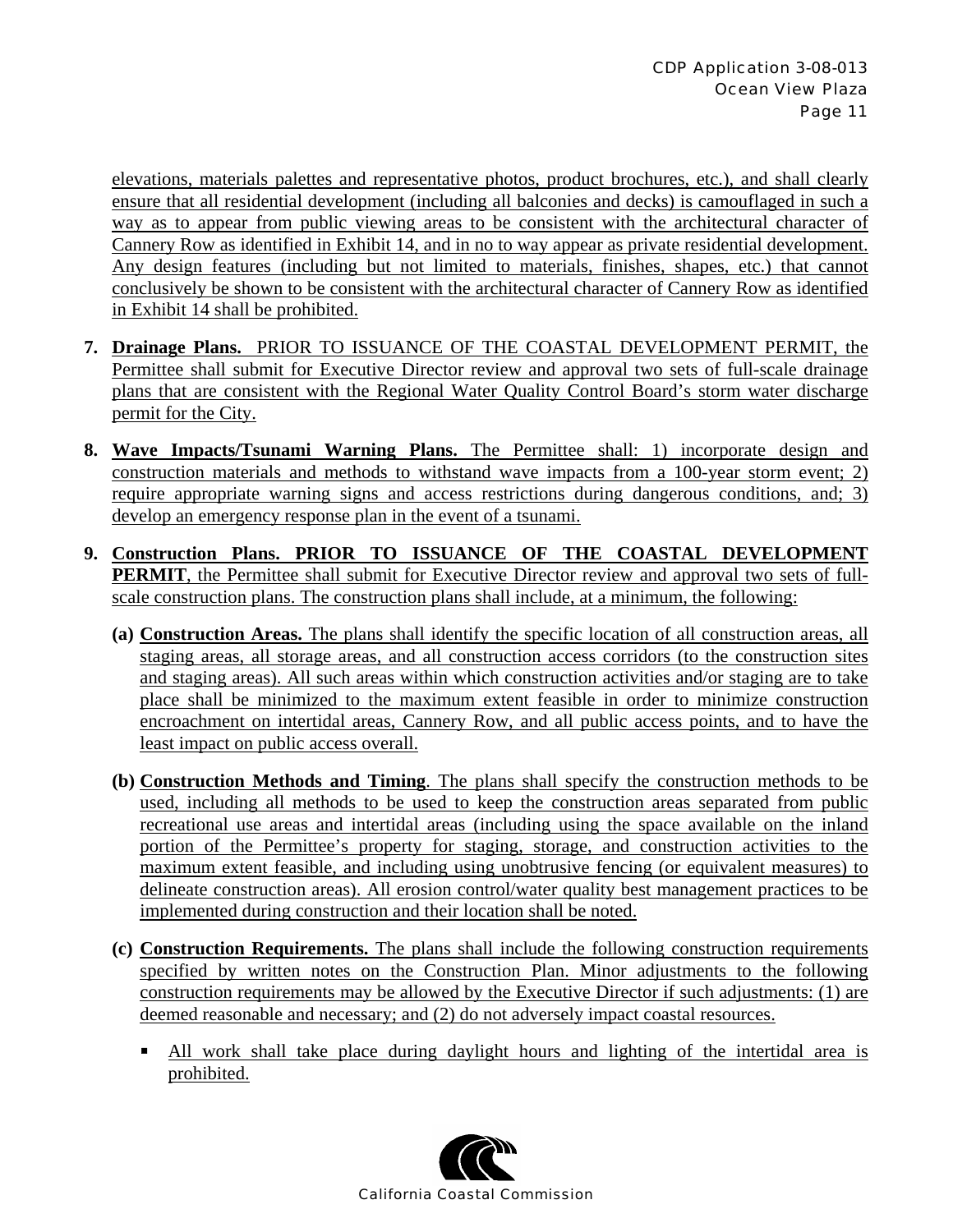- Construction work or equipment operations shall not be conducted below the mean high water line unless tidal waters have receded from the authorized work areas.
- All construction materials and equipment placed on the beach during daylight construction hours shall be stored beyond the reach of tidal waters. All construction materials and equipment shall be removed in their entirety from the beach area by sunset each day that work occurs.
- **Construction** (including but not limited to construction activities, and materials and/or equipment storage) is prohibited outside of the defined construction, staging, and storage areas.
- Equipment washing, refueling, and/or servicing shall not take place on bayside parcel.
- **The construction site shall maintain good construction site housekeeping controls and** procedures (e.g., clean up all leaks, drips, and other spills immediately; keep materials covered and out of the rain (including covering exposed piles of soil and wastes); dispose of all wastes properly, place trash receptacles on site for that purpose, and cover open trash receptacles during wet weather; remove all construction debris from the intertidal area, etc.).
- All erosion and sediment controls shall be in place prior to the commencement of construction as well as at the end of each workday. At a minimum, silt fences, straw wattles, and/or other equivalent apparatus, shall be installed at the perimeter of the construction site to prevent construction-related runoff and/or sediment from entering into the Pacific Ocean.
- All public access areas impacted by construction activities shall be restored to their preconstruction condition or better within three days of completion of construction. Any beach materials shall be filtered as necessary to remove all construction debris from the area near the Monterey Bay.
- The Permittee shall notify planning staff of the Coastal Commission's Central Coast District Office at least three working days in advance of commencement of construction, and immediately upon completion of construction.

All requirements of the condition above shall be enforceable components of this coastal development permit. The Permittee shall undertake construction in accordance with the approved Construction Plan. Any proposed changes to the approved Construction Plan shall be reported to the Executive Director. No changes to the approved Construction Plan shall occur without a Commission amendment to this coastal development permit unless the Executive Director determines that no amendment is necessary.

**10. Water Supply Production and Use Restrictions.** No more than 27.89 acre-feet per year of potable water shall be produced by the desalination facility, and all such potable water produced shall only be used on-site for the approved project.

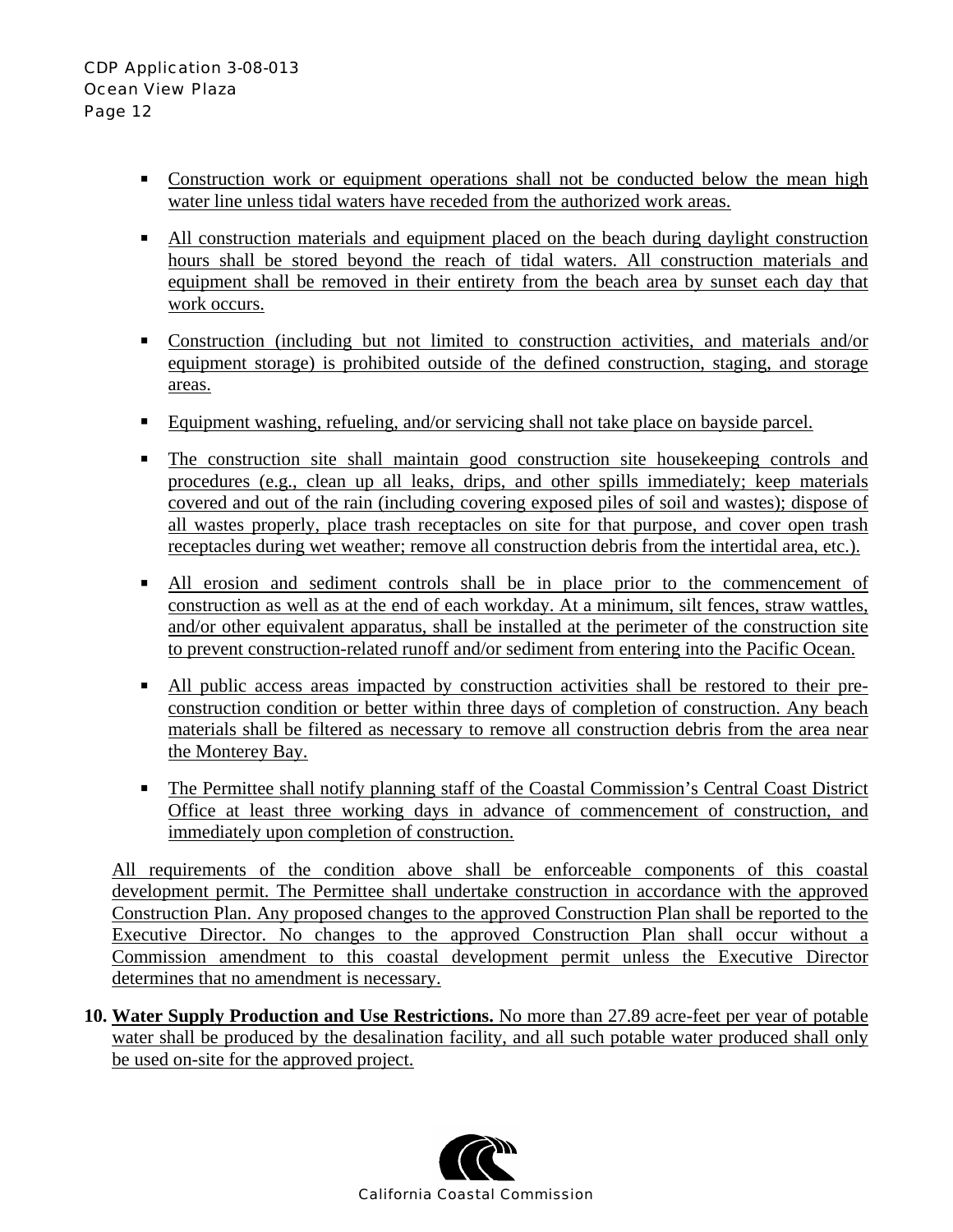- **11. Archaeology.** The City's conditions regarding archaeological resources are hereby incorporated into this coastal development permit approval, and supplemented to ensure that appropriate Native American consultations are included as well.
- **12. Marketing.** All documents related to the marketing and sale of the retail and condominium components of the approved project, including but not limited to marketing materials, sales contracts, deeds, CC&Rs and similar documents, shall notify buyers that: (a) the water for all components of the project (including the retail and condominium components) will be provided solely by the project's onsite desalination facility until such time as municipal water becomes available to serve the project; (b) that use of municipal water supply in the event that the desalination facility does not provide adequate potable water to serve the approved project is prohibited; (c) that contingency potable water cannot come from the California-American Water Company or from any water supplier who obtains water from sources located within or outside the coastal zone within Monterey County where such water use would result in adverse coastal zone resource impacts; and (d) that the cost of the water supplied by the desalination facility may be substantially higher than the cost of water provided to surrounding properties by California-American Water Company.
- **13. Coastal Hazards Assumption of Risk, Waiver of Liability, and Indemnity Agreement.** The Permittee acknowledges and agrees: (i) that the site is subject to extreme coastal hazards including but not limited to episodic and long-term shoreline retreat and coastal erosion, high seas, ocean waves, storms, tsunami, coastal flooding, and geologic instability; (ii) to assume the risks to the Permittee and the property that is the subject of this permit of injury and damage from such hazards in connection with this permitted development; (iii) to unconditionally waive any claim of damage or liability against the Commission, its officers, agents, and employees for injury or damage from such hazards; (iv) to indemnify and hold harmless the Commission, its officers, agents, and employees with respect to the Commission's approval of the project against any and all liability, claims, demands, damages, costs (including costs and fees incurred in defense of such claims), expenses, and amounts paid in settlement arising from any injury or damage due to such hazards; and (v) that any adverse effects to property caused by the permitted project shall be fully the responsibility of the Permittee.
- **14. Desalination Facility Assumption of Risk, Waiver of Liability, and Indemnity Agreement.** The Permittee acknowledges and agrees: (i) that water for all components of the project (including residential and retail components) shall be provided solely by the project's onsite desalination facility until such time as municipal water becomes available and is allocated to the project; that connection to the municipal water distribution system in the City of Monterey is otherwise prohibited; that the desalination facility is limited to producing 27.89 acre-feet per year that can only be used to serve the approved project; and that a water supply contingency plan is in place to provide substitute potable water in the event that the desalination facility does not provide adequate potable water to serve the approved project, where such contingency plan prohibits the use of substitute water from any water supplier who obtains water from sources located within or outside the coastal zone within Monterey County where such water use would result in adverse coastal zone

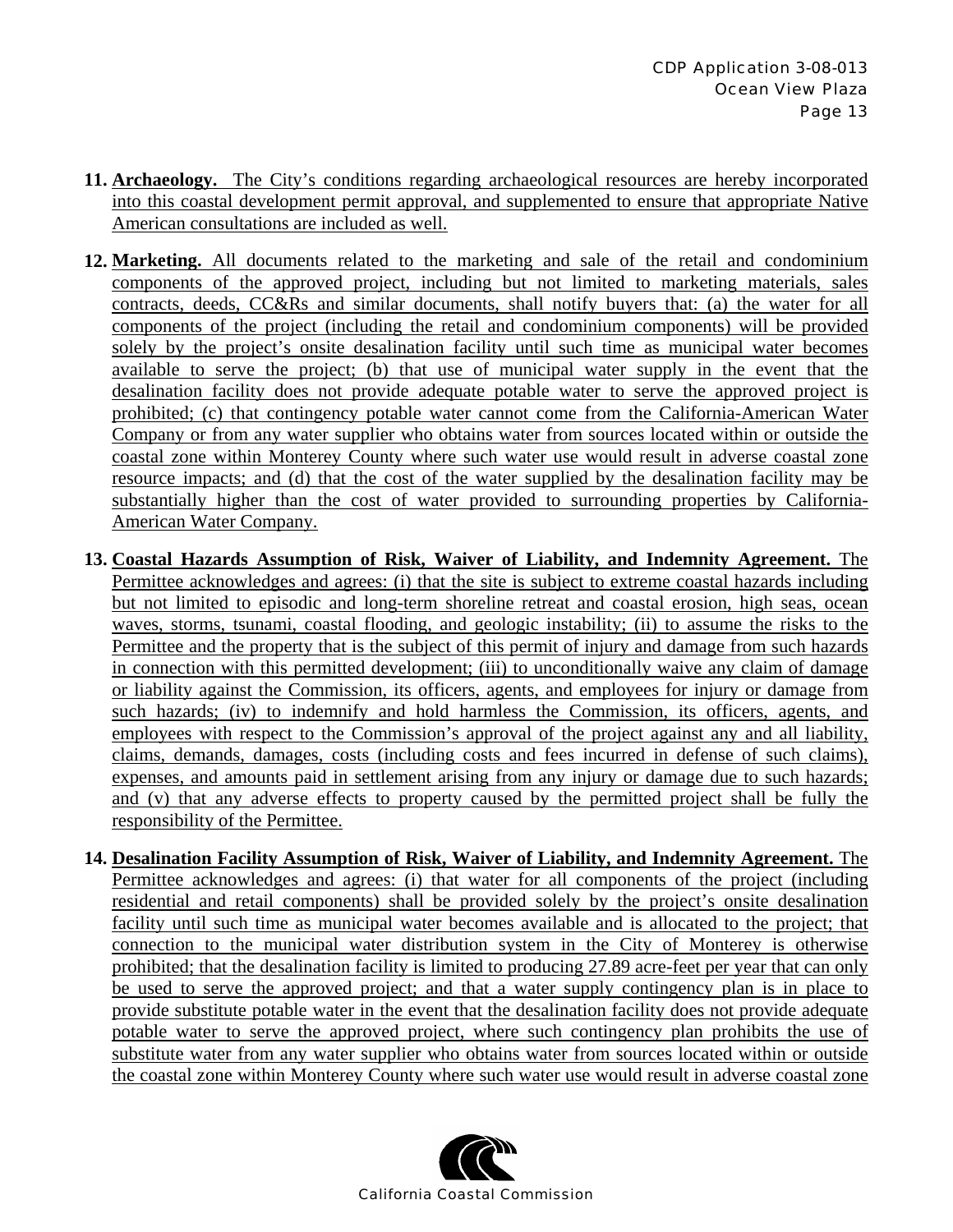resource impacts; (ii) to assume the risks to the Permittee and the property that is the subject of this permit in the event that the desalination facility does not provide adequate potable water to serve the approved project and/or the approved contingency plan is implemented; (iii) to unconditionally waive any claim of damage or liability against the Commission, its officers, agents, and employees for injury, damage or inconvenience resulting from parts (i) and (ii) above; (iv) to indemnify and hold harmless the Commission, its officers, agents, and employees with respect to the Commission's approval of the project against any and all liability, claims, demands, damages, costs (including costs and fees incurred in defense of such claims), expenses, and amounts paid in settlement arising from any injury, damage, or inconvenience due to parts (i) and (ii) above; and (v) that any adverse effects to property caused by parts (i) and (ii) above shall be fully the responsibility of the Permittee.

- **15. Other Agency Approvals.** PRIOR TO COMMENCEMENT OF CONSTRUCTION, the Permittee shall submit for Executive Director review and approval a copy of a valid permit, letter of permission, or evidence that no permit/permission is necessary for the project approved by this coastal development permit from the following agencies: (a) U.S. Army Corps of Engineers; (b) Monterey Bay National Marine Sanctuary; (c) California Department of Fish and Game; (d) Monterey Peninsula Water Management District; (e) State Lands Commission; (f) Regional Water Quality Control Board; (g) National Marine Fisheries Service; (h) U.S. Fish and Wildlife Service; and (i) U.S. Coast Guard.PRIOR TO OCCUPANCY, the Permittee shall submit for Executive Director review and approval a copy of a valid permit, letter of permission, or evidence that no permit/permission is necessary for the project approved by this coastal development permit from the following agencies: (j) Monterey County Department of Health; and (k) California Department of Health Services.
- **16. Incorporation of EIR Mitigations and City's Conditions.** All EIR mitigations and conditions of approval imposed on the project by the City of Monterey (City of Monterey Use Permit 00-019; see Exhibit 5) are incorporated as conditions of this approval. Any of the incorporated City conditions requiring materials to be submitted to the City and/or otherwise requiring City approval (such as Architectural Review Committee approval), shall also require the same materials to be submitted to, and/or the same approvals granted by, the Executive Director under the same review and approval criteria as specified in the City conditions. For future condition compliance tracking purposes, such incorporated City conditions shall be considered subsections of this Special Condition 16. To the extent any such incorporated City conditions conflict with the other standard and special conditions (i.e., conditions other than this Special Condition 16) of this permit, such conflicts shall be resolved in favor of these other conditions.
- **17. Indemnification by Permittee/Liability for Costs and Attorneys Fees.** By acceptance of this permit, the Permittee agrees to reimburse the Coastal Commission in full for all Coastal Commission costs and attorneys fees -- including (1) those charged by the Office of the Attorney General, and (2) any court costs and attorneys fees that the Coastal Commission may be required by a court to pay - that the Coastal Commission incurs in connection with the defense of any action brought by a party other than the Permittee against the Coastal Commission, its officers, employees, agents, successors and assigns challenging the approval or issuance of this permit. The Coastal Commission retains

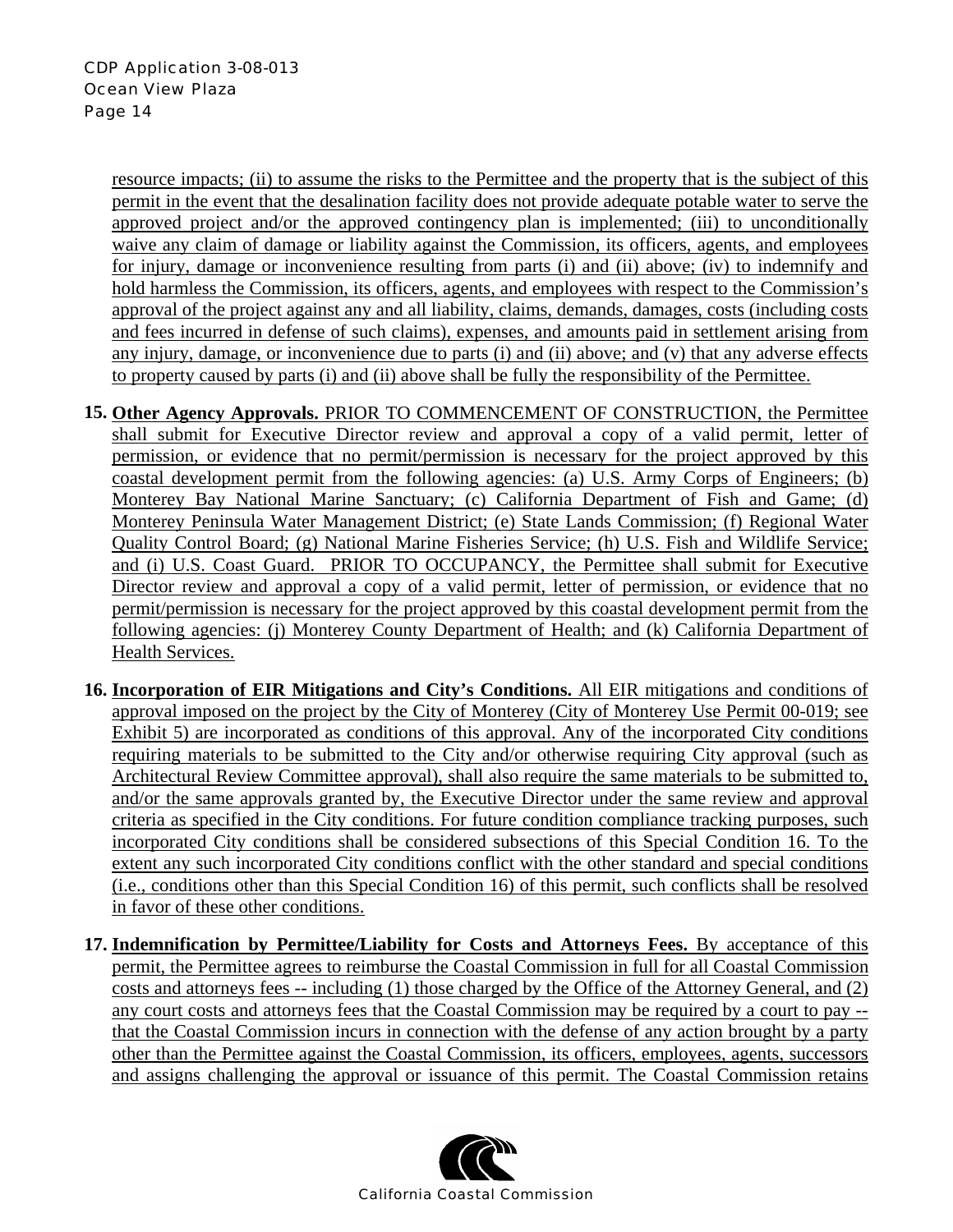complete authority to conduct and direct the defense of any such action against the Coastal Commission.

#### **18. Deed Restriction. PRIOR TO ISSUANCE OF THE COASTAL DEVELOPMENT PERMIT**,

the Permittee shall submit for Executive Director review and approval documentation demonstrating that the Permittee has executed and recorded against the parcels governed by this permit a deed restriction, in a form and content acceptable to the Executive Director: (1) indicating that, pursuant to this permit, the California Coastal Commission has authorized development on the subject property, subject to terms and conditions that restrict the use and enjoyment of that property; and (2) imposing the special conditions of this permit as covenants, conditions and restrictions on the use and enjoyment of the property. The deed restriction shall include a legal description and site plan of the entire parcel or parcels governed by this permit. The deed restriction shall also indicate that, in the event of an extinguishment or termination of the deed restriction for any reason, the terms and conditions of this permit shall continue to restrict the use and enjoyment of the subject property so long as either this permit or the development it authorizes, or any part, modification, or amendment thereof, remains in existence on or with respect to the subject property.

## BC. Findings and Declarations

The Commission finds and declares as follows:

## 1. Proposed Development

#### a. Project Location

The proposed project is located along Cannery Row in the City of Monterey, between Hoffman Street to the north, Monterey Bay to the east, Drake Street to the south, and the Monterey Peninsula Recreation Trail to the west. The project site consists of two main parcels of land (each consisting of multiple lots), one located on the bayside of Cannery Row and one located on the inland side of Cannery Row. The 2.2-acre bayside parcel is sandwiched between the El Torito Restaurant (downcoast) and the Chart House Restaurant (upcoast) and was historically occupied by two canneries: the Pacific Fish Company on the northern portion of the site and the San Xavier Canning Company on the southern portion of the site. These canneries closed in the early 1960s and the project site has been essentially vacant since that time, except for the use of the San Xavier Canning Company's Fish Reduction Plant, which was occupied by the Stohan's Gift Gallery until 1997. In addition to the vacant Stohan's building, the bayside parcel includes an abandoned storage tank and various remnants of former buildings from past development at this location. The 1.3-acre inland parcel is currently occupied by a paved parking lot, the remains of the foundation of the former San Xavier Warehouse, and other structural remnants of the Cannery Row cannery era, including a storage tank. The project site totals about 3.5 acres of land along Cannery Row. See Exhibits 1 and 2 for location maps and photographs of the site.

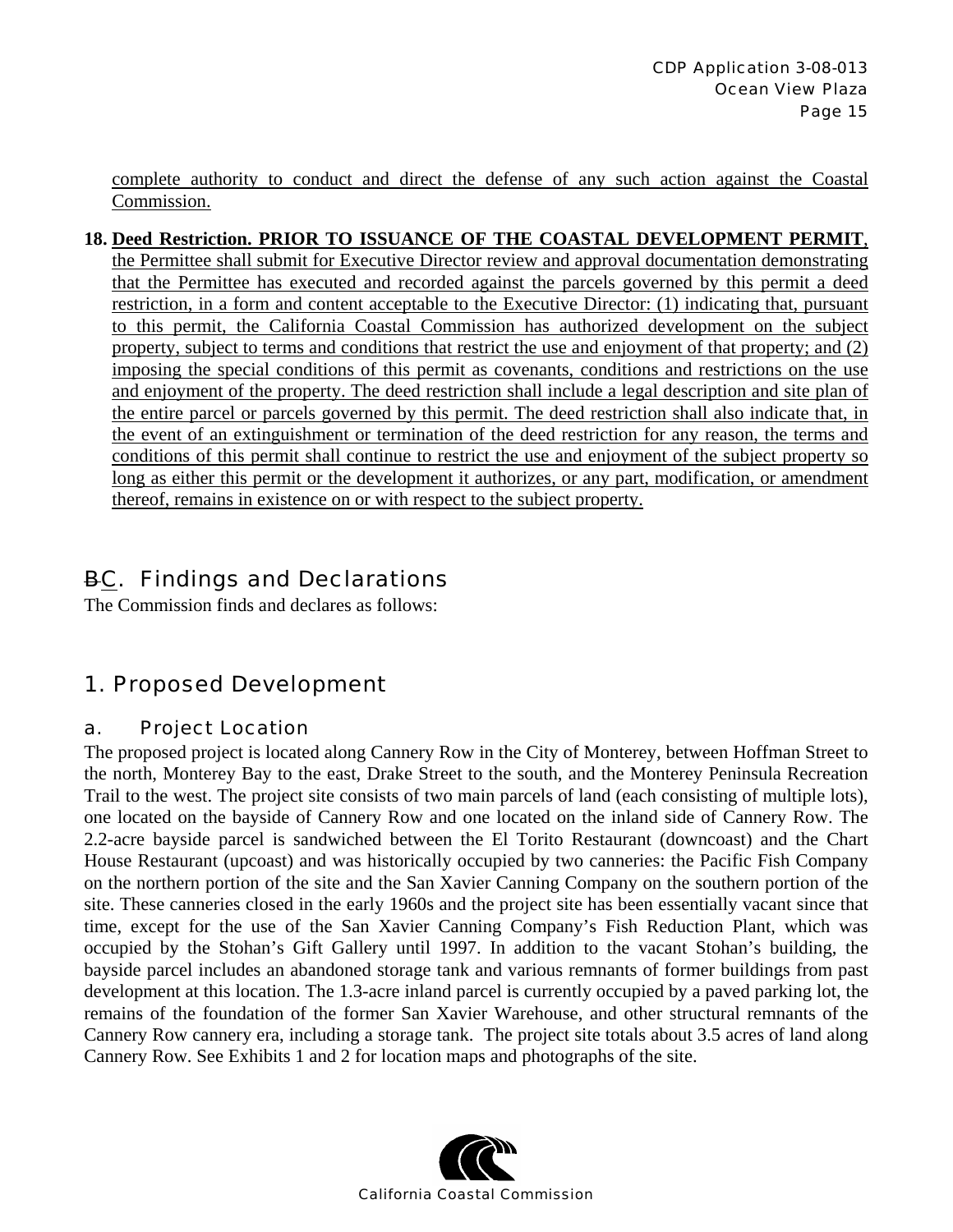$\overline{a}$ 

#### b. Project Description

The Applicant proposes a mixed-use commercial and residential project on the combined 3.5-acre site (bayside and inland parcels). The proposed project includes:

- Two new buildings on the bayside parcel, Buildings A and B, each consisting of three stories above ground (up to a maximum height of 44 feet) and a basement;
- Two new buildings on the inland parcel (each 35 feet in height), Building C (two stories and a basement) and Building E (three stories and a basement);
- Commercial retail, retail support uses, a retail plaza, and restaurant space on the first floors of Buildings A, B, and E;
- <sup>38</sup> market-rate condominiums units on the second and third stories of bayside Buildings A and B (ranging in size from 1,534 square feet to 1,934 square feet plus outdoor deck areas);
- <sup>13</sup> moderate-income housing units on the second story of inland Building C (ranging in size from 626 square feet to 1,302 square feet plus outdoor deck areas);
- Redevelopment/rehabilitation of the existing bayside Stohan's building for use as a Cannery Row history center, with an adjacent public history plaza;
- Public viewing areas and a public access promenade located adjacent to bayside Building A and the history plaza;
- Dedication of a 10-foot-wide public access easement along the rocky shoreline below bayside Buildings A and B (this access easement would extend to the Mean High Tide line, which is coterminous with the fee-title property line), with stairway access to the easement area provided near Building A and the proposed history center;
- An onsite desalination facility in bayside Building B and associated ocean water intake and discharge pipelines extending roughly 1,200 feet seaward of the shoreline and placed almost entirely under the ocean floor;
- A utility bridge crossing over Cannery Row (connecting bayside Building B to inland Building C), designed not for passage across the street but rather as an architectural interest feature;
- A roughly 14,000 square-foot public community park between the Monterey Peninsula Recreation Trail and Cannery Row (inland parcel); and<sup>1</sup>
- Parking facilities providing 377 total parking spaces that are designated for specific uses (123 for residential use, 168 for restaurant use, and 86 for retail use) and are located in multiple project areas (93 basement-level spaces on the bayside parcel (45 spaces in Building A; 48 spaces in Building B),

<sup>1</sup> Note that the park occupies the site of formerly proposed Building D; Building D is no longer a part of the proposed project.

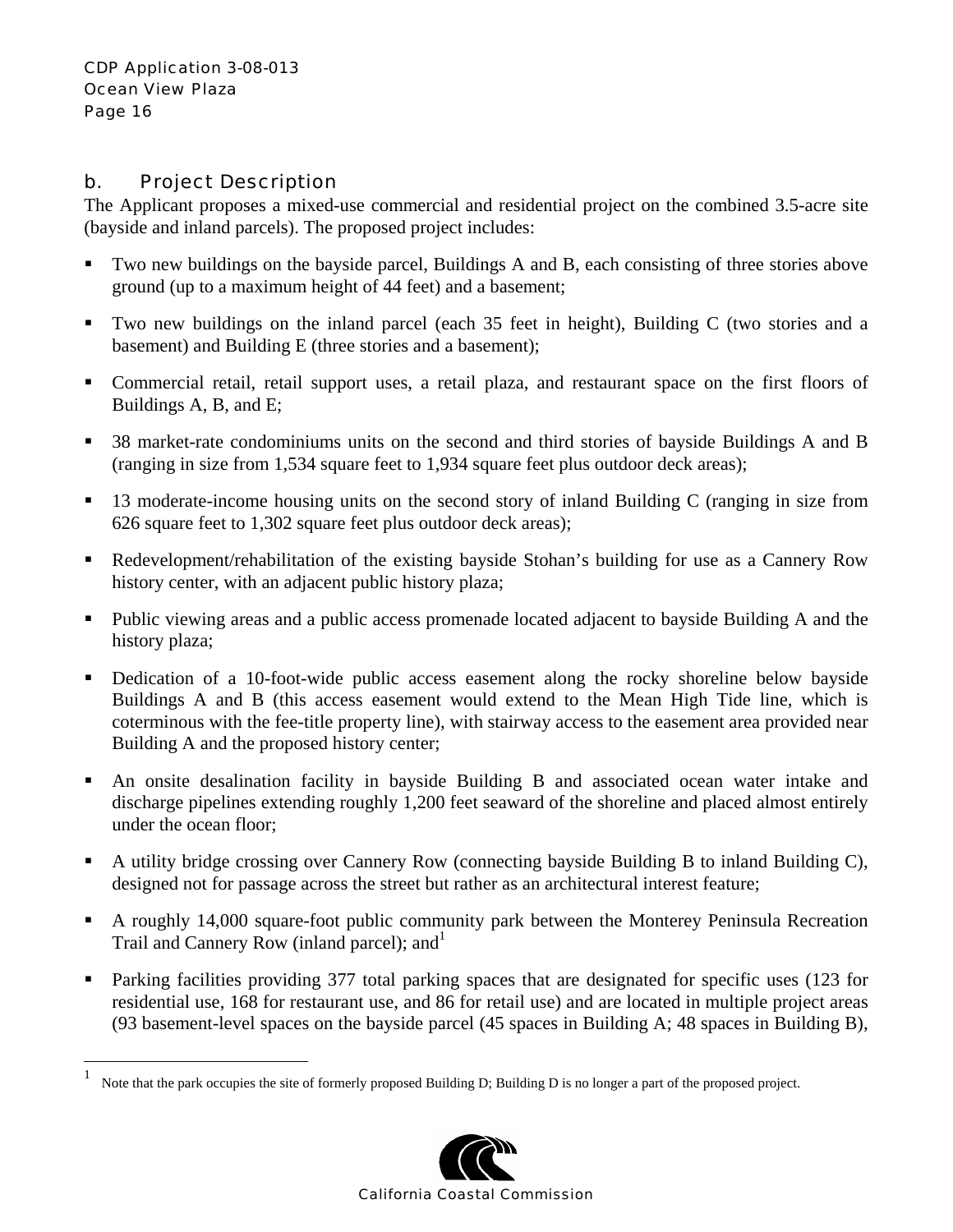and the remainder on the inland parcel: 132 basement-level spaces, 48 second-level spaces, 48 thirdlevel spaces, and 56 roof-level spaces).

The table below summarizes various components of the proposed project; see Exhibit 3 for detailed project plans.

| <b>Use</b>                                          | <b>Bayside Parcel</b> | <b>Inland Parcel</b> | <b>Total</b> |
|-----------------------------------------------------|-----------------------|----------------------|--------------|
| Retail/Restaurant (sq.ft.)                          | 55,622                | 31,740               | 87,362       |
| Residential (sq.ft., including circulation/support) | 87,257                | 15,260               | 102,517      |
| Market Rate Residential Units (number)              | 38                    | $\theta$             | 38           |
| Moderate-Income Residential Units (number)          |                       | 13                   | 13           |
| Total Residential Units (number)                    | 38                    | 13                   | 51           |
| Desalination Facility (sq.ft.)                      | 2,135                 | 0                    | 2,135        |
| Total Area of Above Project Components (sq.ft.)     | 147,264               | 55,799               | 203,063      |
| Community Park (sq.ft.)                             | $\left( \right)$      | 13,796               | 13,796       |
| Parking Area (sq.ft.)                               | 42,398                | 124,786              | 167,184      |
| Covered Ramps (sq.ft.) (to access parking areas)    | 2,250                 | 8,799                | 13,299       |
| Parking Spaces (number)                             | 93                    | 259                  | 377          |

#### c. Project Background

1

The proposed project represents a substantial redesign of a previous project proposed for this site in 1997. The 1997 project was known as the Cannery Row Marketplace project. The environmental impact report (EIR) on the Cannery Row Marketplace project was not certified and the project was denied by the Monterey City Council in August 1999, primarily due to concerns regarding mass and scale.

Subsequently, the project was modified and a draft EIR (DEIR) for the modified Ocean View Plaza project was prepared in 2001. In 2002, the City certified a final EIR (FEIR) and approved the Ocean View Plaza project. The City's decision was challenged, and ultimately a 2003 Monterey County Superior Court decision found that the FEIR for the Ocean View Plaza project lacked analysis of a sufficient range of project alternatives. Following this decision, a supplemental EIR was completed in 2004 that analyzed an expanded range of project alternatives, including a range of reduced project densities (see Exhibit 4 for a summary of these project alternatives). Ultimately, the City certified the EIR and approved Alternative 4, which was similar to the project approved by the City Council in 2002 and included architectural and design changes required by the City's conditions of approval in 2002; an increase in the number of housing units; and a decrease in the square footage of the retail/restaurant components of the project.<sup>2</sup> Alternative 4 approved by the City is the current proposed project.

The availability of a public water supply for the proposed project has been an ongoing matter of concern. Public drinking water for the project area is managed by the Monterey Peninsula Water

<sup>&</sup>lt;sup>2</sup> The City-certified EIR includes a Supplemental EIR on traffic due to traffic restrictions through the Presidio of Monterey implemented subsequent to September 11, 2001; a Supplemental EIR on Alternatives; a Findings and Mitigation Monitoring Chart; and adoption of a Statement of Overriding Considerations regarding project impacts to historic resources and traffic.

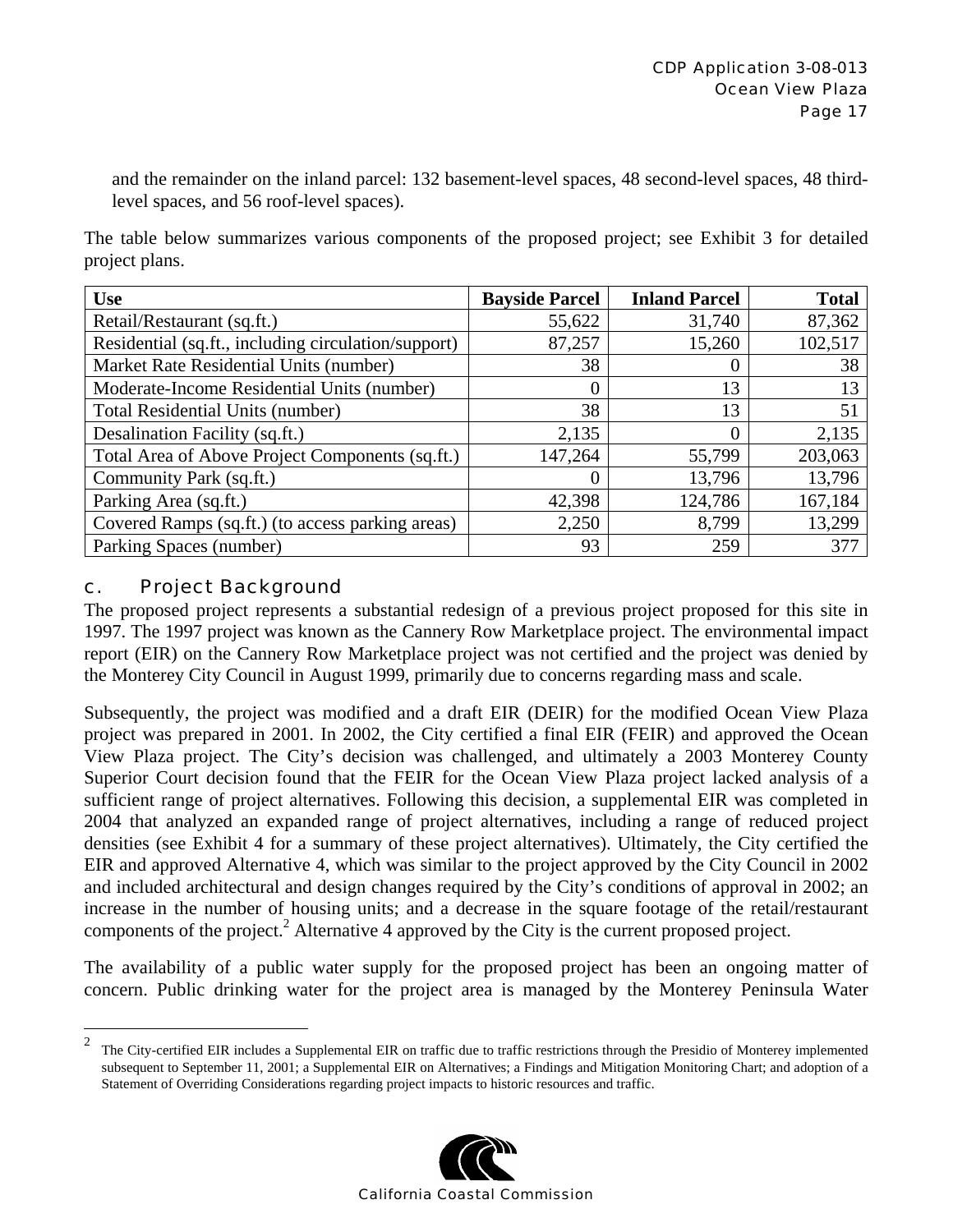$\overline{a}$ 

Management District (MPWMD) and is provided by the California-American Water Company (Cal-Am), which is the retail water purveyor for the Cannery Row area. The City of Monterey, however, is currently using its full allotment of water from the MPWMD and additional domestic water from Cal-Am is not available to serve the project's water needs due to restrictions on pumping from the Carmel River and Seaside aquifer which are the sources of Cal-Am water (see water supply findings below for more detail). Therefore, an onsite desalination facility is proposed to provide water for the project.

Another ongoing issue of concern has been whether the water supply for the project would be public or private. The Monterey County Health Department requires that desalination plants be publicly managed and operated. The DEIR originally had stated that Cal-Am would likely operate and maintain the proposed desalination plant, but an agreement to that effect did not come to fruition. Because Coastal Act Section 30250 requires such a supply to be publicly managed, this issue has been at the fore of the coastal development permit (CDP) application process, with the Commission expressing concerns to the Applicant that the water supply for the project be publicly managed, including through a public hearing and action by the Commission regarding whether to file the CDP application for the project. In that action, wherein the Applicant was challenging the Executive Director's determination that the application could not be filed without the proper approvals for a public desalination water supply, the Commission found:

*The City and the Applicant understand the Coastal Act requirement that the water supply for the proposed project be provided for by a public entity. Therefore, the Applicant is proposing the creation of a Community Services District, to construct, operate, and maintain the proposed desalination plant that will provide water for the Ocean View Plaza project. …* 

*In this case, the application presented fails this initial [filing] test because it lacks evidence of necessary governmental approvals for the creation of a Community Services District needed to construct, operate, and maintain the proposed desalination plant that will provide the water supply that is a basic and fundamental component of the proposed project.<sup>3</sup>*

The Commission then upheld the Executive Director's determination that the application could not be filed without the proper approvals from other agencies.

Subsequently, the City of Monterey requested that the Monterey County Local Agency Formation Commission (LAFCO) review the establishment of a Community Services District (CSD) for the project site only that would own, operate, and maintain the proposed desalination plant once it is constructed. In late 2005, LAFCO approved the formation of the Ocean View Community Services District (OVCSD) and a Sphere of Influence for OVCSD (see Exhibit 7). The members of the Monterey City Council act as board members for the OVCSD. The OVCSD has met eight times since its formation.

<sup>3</sup> California Coastal Commission, Adopted Findings, Executive Director's Determination to Reject the Submittal of a Permit Application, Ocean View Plaza, May 5, 2005, pp. 5 and 8.

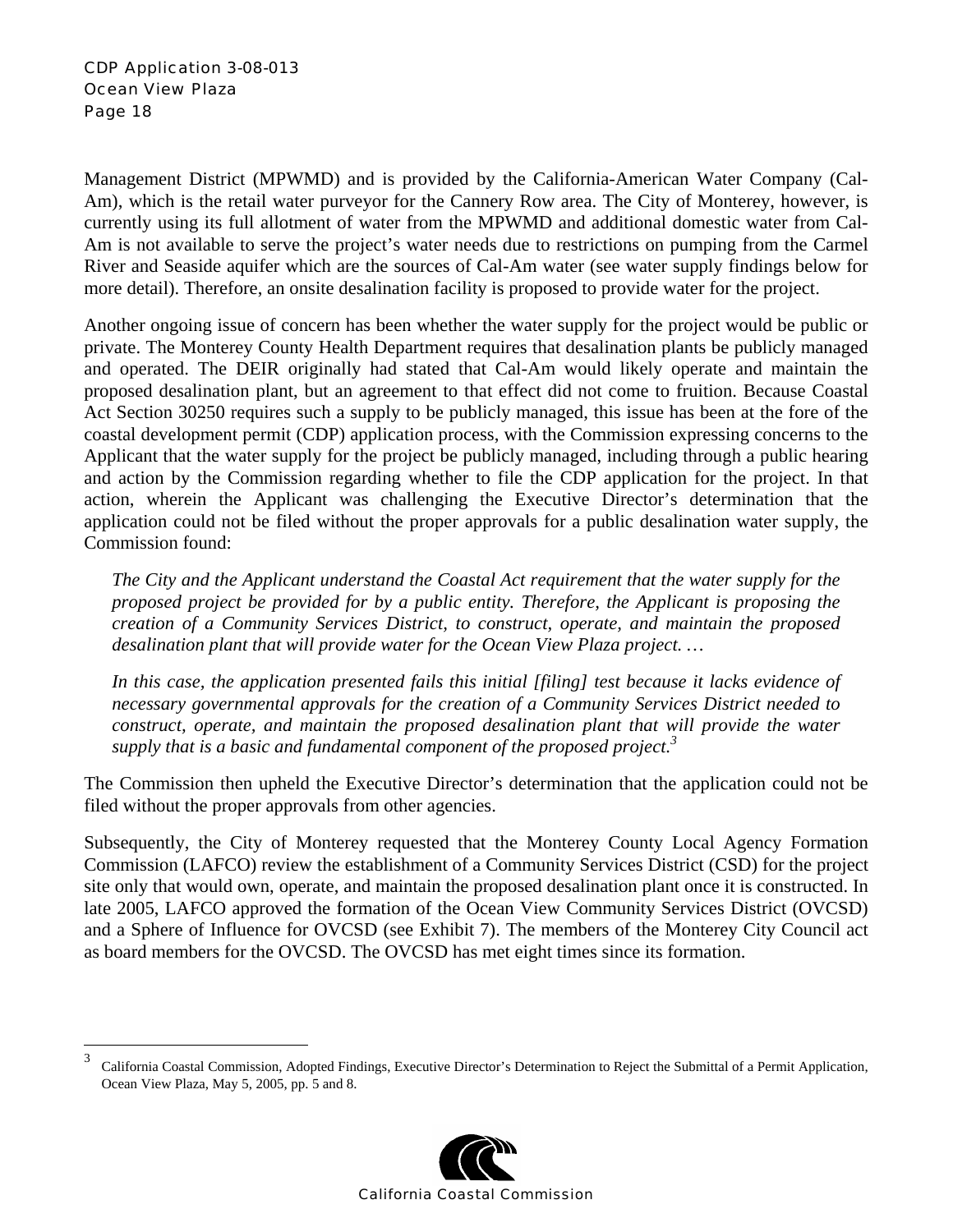## 2. Standard of Review

The standard of review for this coastal development permit decision is the Coastal Act because the City of Monterey does not have a certified LCP.<sup>4,5</sup> The City's certified Cannery Row Land Use Plan (LUP)<sup>6</sup> can provide non-binding guidance to inform the Commission's coastal permit decision, but it cannot be used as a basis for approval or denial of the coastal permit for the project. The findings that follow identify applicable Coastal Act policies, and also identify select LUP policies as relevant.

## 3. Coastal Development Permit Determination

#### A. Water Supply

This finding analyzes multiple Coastal Act issues raised by the proposed water supply for the project. As detailed below, the Commission finds that, as conditioned, the project can be found is inconsistent with Coastal Act Sections 30230, 30231, 30233, 30240, 30250, and 30254.

#### 1. Applicable Policies

#### Public Services

 $\overline{a}$ 

The Coastal Act requires that new development be located in existing developed areas with adequate public services and where it will not have significant adverse effects on coastal resources. Coastal Act Section 30250(a) states:

*Section 30250(a): New residential, commercial, or industrial development, except as otherwise provided in this division, shall be located within, contiguous with, or in close proximity to, existing developed areas able to accommodate it or, where such areas are not able to accommodate it, in other areas with adequate public services and where it will not have significant adverse effects, either individually or cumulatively, on coastal resources…* 

This policy is directly applicable to the proposed project because it is located in an already developed area – Cannery Row in the highly urbanized City of Monterey – that is struggling with serious limitations on adequate public water supplies.

Because the Applicant is proposing an alternative water supply outside of the current public service system for the City of Monterey, Section 30254 of the Coastal Act also is applicable. It provides for new

<sup>&</sup>lt;sup>6</sup> The Cannery Row LUP was certified in 1981, and it has been amended several times since, although it has not undergone a periodic review and thus has not been completely updated.



<sup>&</sup>lt;sup>4</sup> The Cities of Monterey, Seaside, and Pacific Grove are the only remaining jurisdictions of the 15 local governments in the Central Coast District that do not have certified LCPs. The City of Monterey still needs to submit an updated land use plan for the Laguna Grande segment (there are five LUP segments in Monterey) and the Implementation Plan for all five segments for review and approval by the Commission in order to complete the certification of its LCP.

<sup>&</sup>lt;sup>5</sup> The standard of review for the ocean portion of the proposed project would be the Coastal Act regardless because the ocean portion of the project is located in what would be the Coastal Commission's retained coastal permitting jurisdiction if the LCP were certified.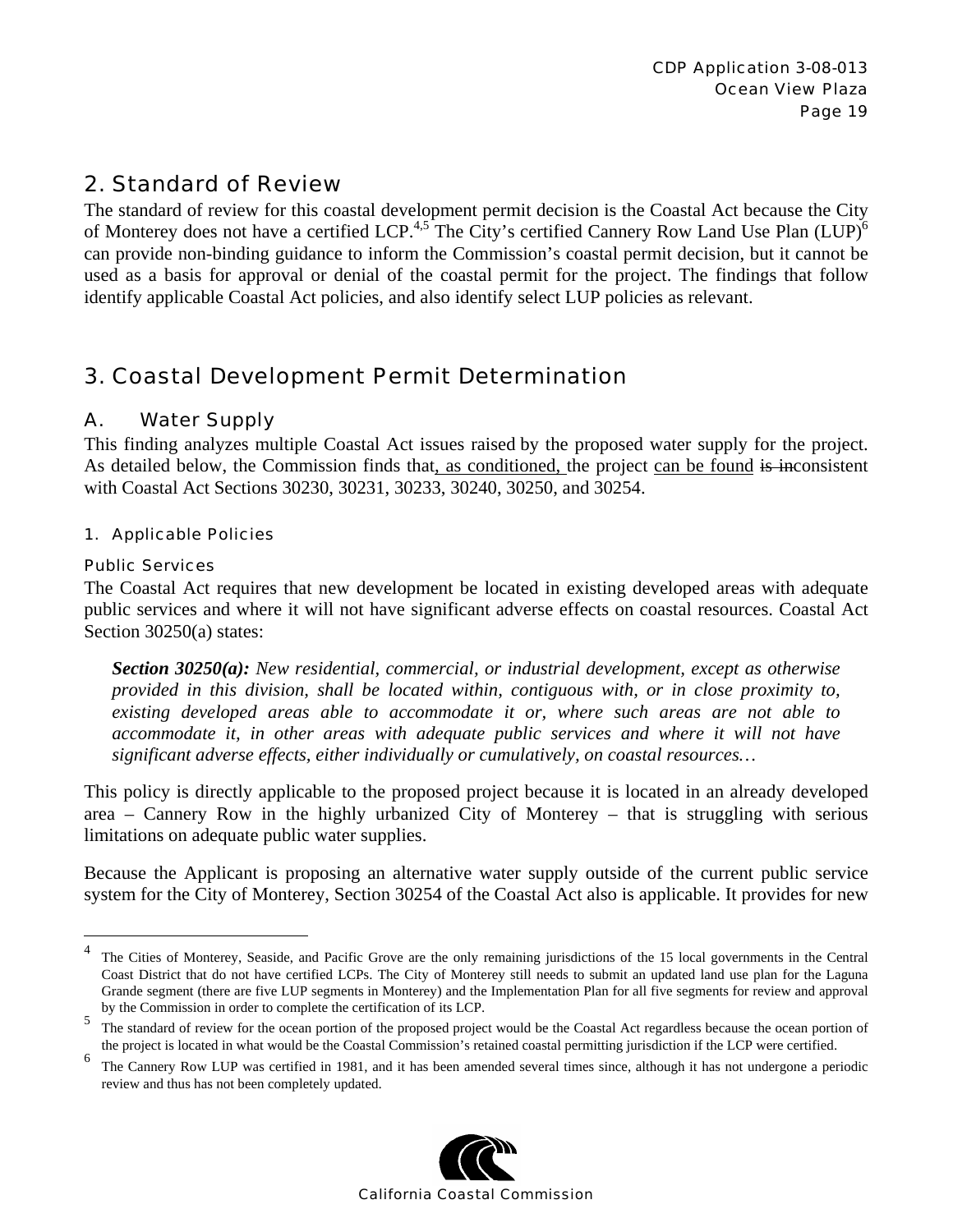or expanded public works facilities and states:

*Section 30254. New or expanded public works facilities shall be designed and limited to accommodate needs generated by development or uses permitted consistent with the provisions of this division;…Special districts shall not be formed or expanded except where assessment for, and provision of, the service would not induce new development inconsistent with this division. Where existing or planned public works facilities can accommodate only a limited amount of new development, services to coastal dependent land use, essential public services and basic industries vital to the economic health of the region, state, or nation, public recreation, commercial recreation, and visitor-serving land uses shall not be precluded by other development.* 

Finally, although only advisory in this case because the City's LCP is not certified, Cannery Row LUP Water Resources Policy (a) requires that development in the City of Monterey not exceed existing water supplies allocated to the City by the Monterey Peninsula Water Management Agency. LUP Water Resources Policy (a) states:

*a. Development in the City of Monterey is to be monitored so as to prevent said development from using any more than the share of the existing water supplies allocated to the City by the Monterey Peninsula Water Management agency. The City of Monterey agrees to abide by the allocation procedures of the Water Management Agency and to enforce said procedures in the City of Monterey.* 

Additionally, Cannery Row LUP Water Resources Policies (b) through (d) require, among other things, water conservation in new development:

- *b. Promote water conservation by requiring new development to meet all the appropriate requirements of the City of Monterey's Water Conservation Ordinance.*
- *c. Promote water conservation in the Coastal Zone by requiring water-saving devices (i.e. dishwashers) in all new restaurant developments.*
- *d. Promote water conservation in the Coastal Zone by requiring landscaping in new development to be native or other plant landscaping which minimizes water use.*

#### Protection of Coastal Waters

As detailed below, the current public water service provider for the City of Monterey is having a direct adverse impact on the Carmel River and the Seaside groundwater basin aquifer (water is withdrawn from these resources as shown in Exhibit 8). In addition, the proposed alternative onsite desalination water supply raises potential concerns with the protection of the coastal waters and resources of the Monterey Bay. Therefore, Coastal Act Sections 30230, 30231 and 30233, which provide for the protection of marine resources and coastal waters, including their biological productivity, are also relevant:

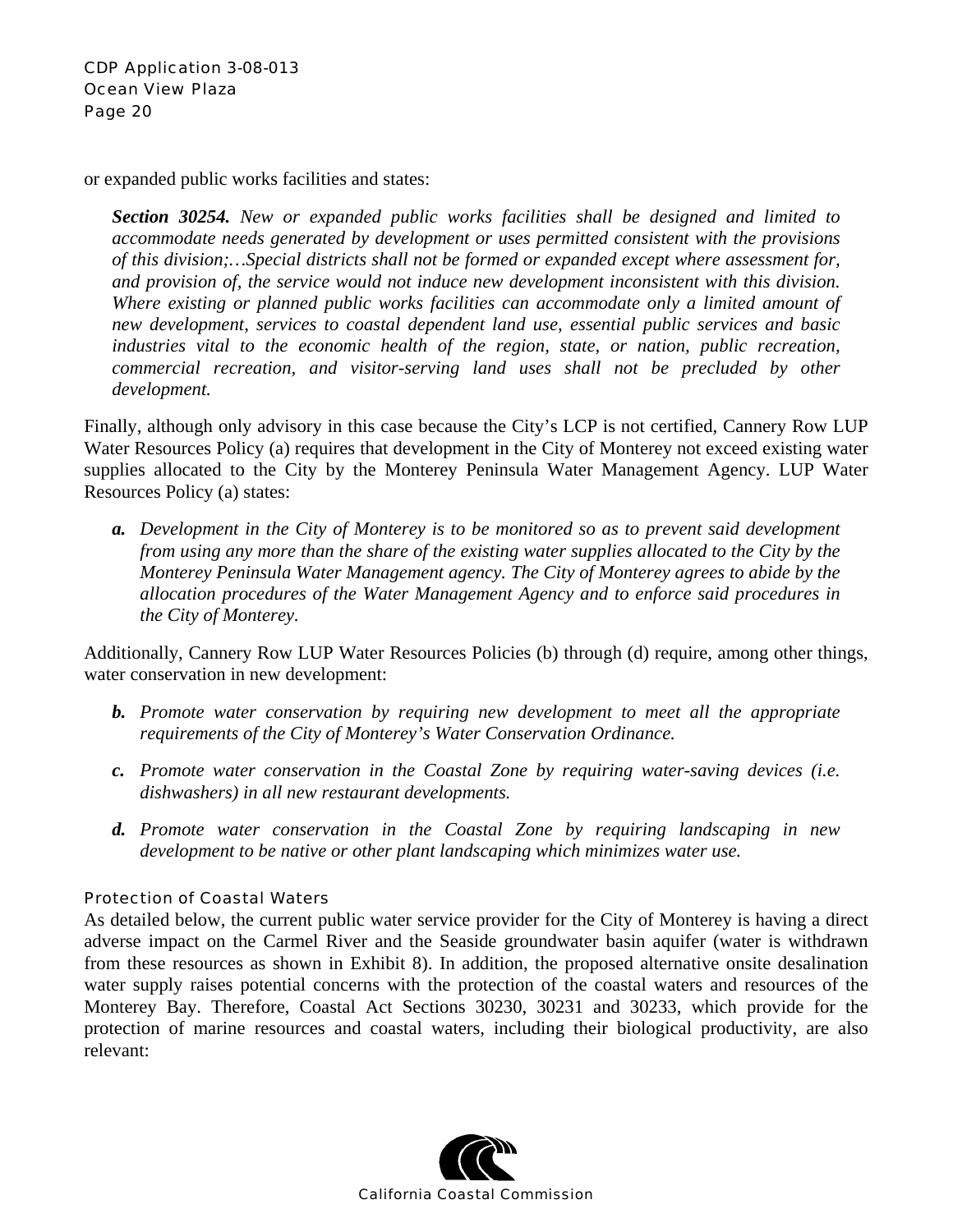*Section 30230. Marine resources shall be maintained, enhanced, and where feasible, restored. Special protection shall be given to areas and species of special biological or economic significance. Uses of the marine environment shall be carried out in a manner that will sustain the biological productivity of coastal waters and that will maintain healthy populations of all species of marine organisms adequate for long-term commercial, recreational, scientific, and educational purposes.* 

*Section 30231. The biological productivity and the quality of coastal waters, streams, wetlands, estuaries, and lakes appropriate to maintain optimum populations of marine organisms and for the protection of human health shall be maintained and, where feasible, restored through, among other means, minimizing adverse effects of waste water discharges and entrainment, controlling runoff, preventing depletion of ground water supplies and substantial interference with surface water flow, encouraging waste water reclamation, maintaining natural vegetation buffer areas that protect riparian habitats, and minimizing alteration of natural streams.* 

Coastal Act Section 30233(a) provides criteria for when fill can be placed and when dredging can occur in coastal waters, limiting such activities to seven enumerated development types:

*Section 30233(a). The diking, filling, or dredging of open coastal waters, wetlands, estuaries, and lakes shall be permitted in accordance with other applicable provisions of this division, where there is no feasible less environmentally damaging alternative, and where feasible mitigation measures have been provided to minimize adverse environmental effects, and shall be limited to the following: (l) New or expanded port, energy, and coastal-dependent industrial facilities, including commercial fishing facilities. (2) Maintaining existing, or restoring previously dredged, depths in existing navigational channels, turning basins, vessel berthing and mooring areas, and boat launching ramps. (3) In open coastal waters, other than wetlands, including streams, estuaries, and lakes, new or expanded boating facilities and the placement of structural pilings for public recreational piers that provide public access and recreational opportunities. (4) Incidental public service purposes, including but not limited to, burying cables and pipes or inspection of piers and maintenance of existing intake and outfall lines. (5) Mineral extraction, including sand for restoring beaches, except in environmentally sensitive areas. (6) Restoration purposes. (7) Nature study, aquaculture, or similar resource dependent activities.* 

The Coastal Act also protects environmentally sensitive habitat areas (ESHA). Such policies are applicable in a water supply context most specifically in terms of potential impacts of water withdrawals on ESHA resources, such as the Carmel River system. Coastal Act Section 30240 states:

*30240(a). Environmentally sensitive habitat areas shall be protected against any significant disruption of habitat values, and only uses dependent on those resources shall be allowed within those areas. (b). Development in areas adjacent to environmentally sensitive habitat areas and*  parks and recreation areas shall be sited and designed to prevent impacts which would *significantly degrade those areas, and shall be compatible with the continuance of those habitat and recreation areas.* 

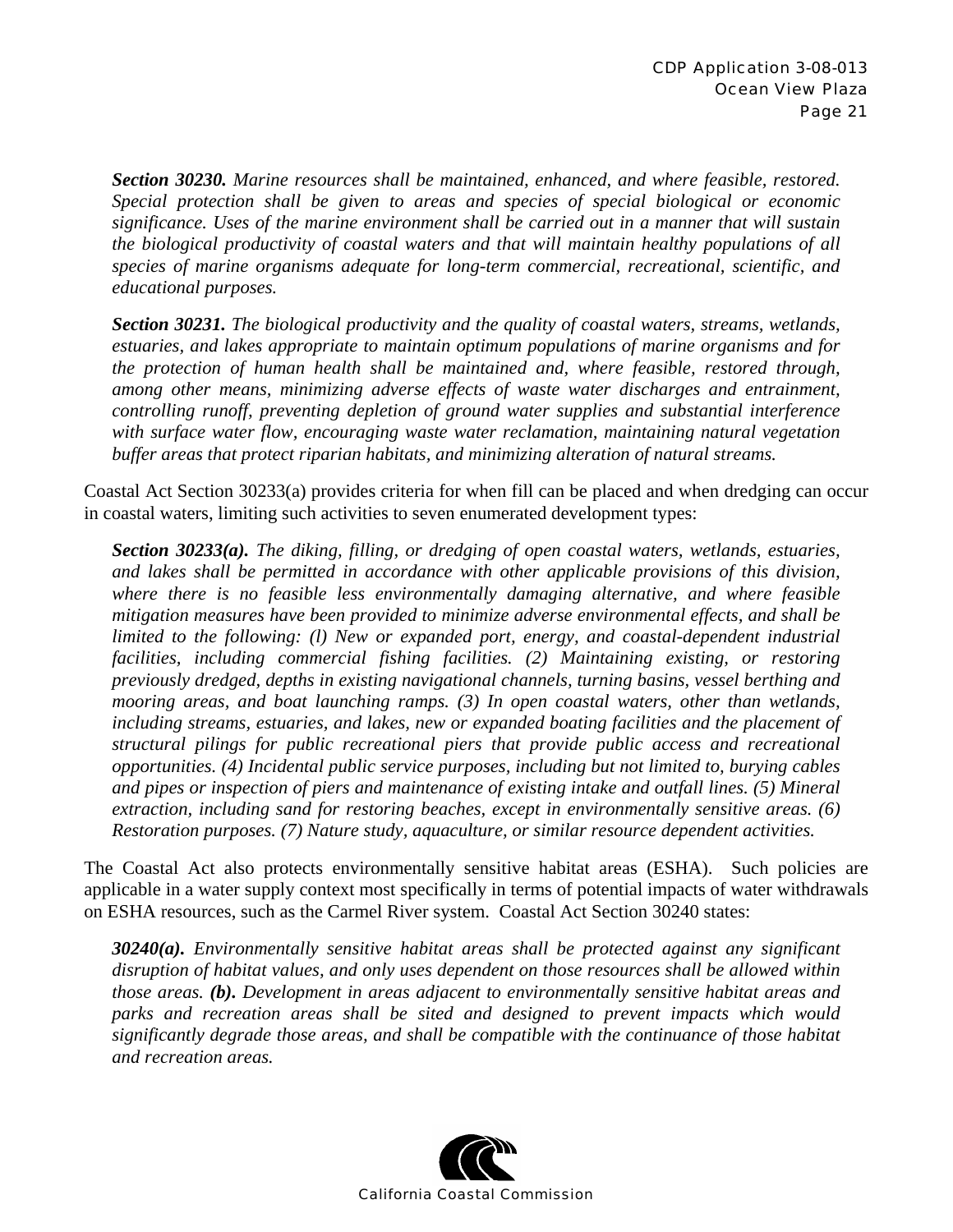Coastal Act Section 30240 also protects parks and recreation areas, such as the Edward F. Ricketts State Marine Conservation Area, which is located offshore of the project site.

#### 2. Project Water Supply Context

#### a. Existing Public Water Supply for the Project Area

Public drinking water for the communities on the Monterey Peninsula, including the City of Monterey, is managed by the Monterey Peninsula Water Management District (MPWMD) and is provided by the California-American Water Company (Cal-Am). Cal-Am thus is the retail water purveyor for the City of Monterey, including the Cannery Row area, where the project would be located. Cal-Am's water is drawn from the Carmel River and the Seaside coastal groundwater basin aquifer (see Exhibit 8 showing the locations of these sources in relation to the City). The MPWMD allocates existing water supplies among various cities and the County, who in turn decide how to distribute their allocations to users within their jurisdictions. Currently, the City is using its entire water allocation from the MPWMD.

When the Cannery Row LUP was first certified in 1980, it was thought that the maximum total amount of water that could be prudently produced by Cal-Am facilities at the time was 18,000 acre-feet per year (afy); and with development of four new wells, that Cal-Am would have an assured water supply of 22,000 afy.<sup>7</sup> Existing demand for Cal-Am water on the Monterey Peninsula in 1980 was estimated at 16,565 afy. $8$ 

#### **Carmel River Extractions**

Water supply conditions for the City of Monterey have changed significantly since 1980, making it clear that the LUP's optimistic water outlook is inaccurate. In fact, current Cal-Am water withdrawals are having significant adverse impacts on the Carmel River. The river, which lies within the approximate 250 square mile Carmel River watershed, flows 35 miles northwest from the Ventana wilderness in Big Sur to the Ocean. Surface diversions and withdrawals from the river's alluvial aquifer have had significant impacts on riparian habitat and associated species, particularly in the lower reaches.<sup>9</sup> This includes adverse impacts to two federally threatened species, the California red-legged frog (*Rana aurora draytonii*), listed in 1996, and steelhead (*Oncorhynchus mykiss*), listed in 1997. In particular, water diversions and withdrawals reduce the stream flows that support steelhead habitat and the production of juvenile fish, especially during dry seasons.

In 1995 the State Water Resource Control Board (SWRCB) issued SWRCB Order 95-10, in response to complaints alleging that Cal-Am did not have a legal right to divert water from the Carmel River and that the diversions were having an adverse affect on the public trust resources of the river. SWRCB found that Cal-Am has a legal right only to withdraw about 3,376 afy from the river, and that the Cal-Am diversions were having an adverse effect on the lower riparian corridor of the river, the wildlife that

<u>.</u>

<sup>9</sup> See, for example, Instream Flow Needs for Steelhead in the Carmel River: Bypass flow recommendations for water supply projects using Carmel River Waters, National Marine Fisheries Service, June 3, 2002.



<sup>7</sup> Cannery Row LUP, p. I-C-2; see also Monterey County Del Monte Forest LUP, p. 92.

<sup>8</sup>  $\int_{9}^{\infty}$  Id.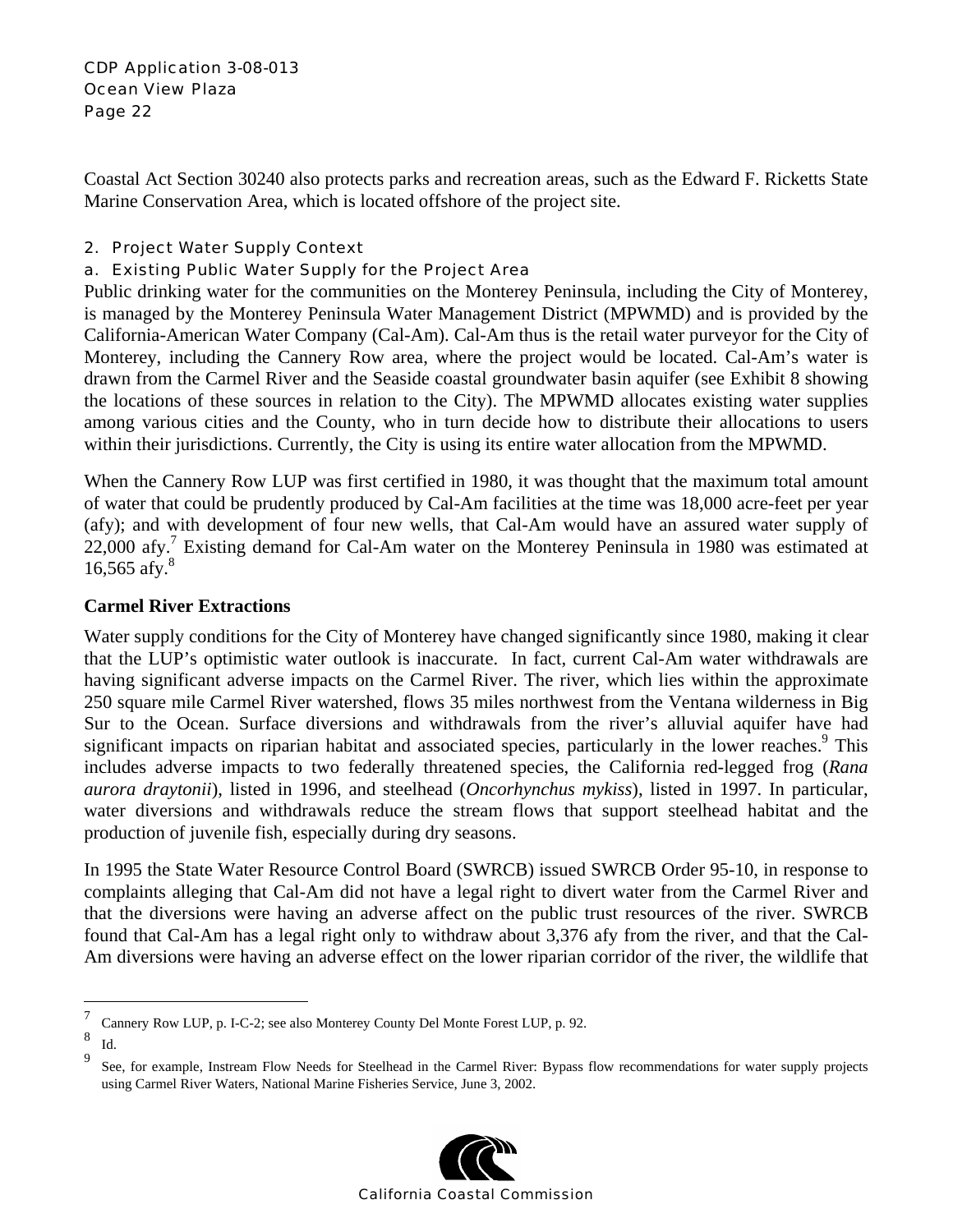depends on this habitat, and the steelhead and other fish inhabiting the river. SWRCB thus ordered Cal-Am to extract no more than 11,285 afy from the river, to implement measures to minimize harm to public trust resources, and to reduce its withdrawals. Although Cal-Am withdrawals in recent years have stabilized (see Exhibit 8), existing withdrawals continue to have adverse effects on the coastal resources of the river. Unfortunately, it has not to date been determined what the "safe yield" of the Carmel River might be so as to assure protection of the river's habitat resources.<sup>10</sup>

Order 95-10 also reduces the amount of water Cal-Am could take from the Carmel River aquifer by 20 percent in the near-term and up to 75 percent in the long-term, and also requires that any new water that is developed by Cal-Am must first completely offset Cal-Am's unlawful diversions from the Carmel River before any water produced by Cal-Am can be used for new construction or expansions in use. The MPWMD requested relief through the courts, but the Monterey County Superior Court upheld the 20 percent reduction in water use specified by the Order. Since that time, the jurisdictions along the Monterey Peninsula, including the City of Monterey, have been implementing conservation measures, and have focused their efforts on improving water conservation programs while working on other water supply augmentation proposals. With other regional stakeholders, Cal-Am has been pursuing the implementation of the Coastal Water Project, which is a proposed large-scale desalination facility that would produce 10,370 afy. The California PUC is currently working on the DEIR for this project. Cal-Am has also been developing the Aquifer Storage and Recovery Project (ASR) under which excess winter flows of the Carmel River would be diverted to and injected into the Seaside groundwater basin for storage and use.

In addition to Cal-Am's efforts to find new water supplies, the Pajaro Sunny Mesa Community Services District has submitted an application for a pilot desalination plant at the former National Refractories Moss Landing site in northern Monterey County, but the application is still incomplete. Also, the Water Standard Company has made several presentations to Commission staff and staff from other agencies about their proposed ship-based desalination facility; however, that company has not yet submitted an application for such a project. Most recently, the City of Monterey itself has issued a Request for Proposals to analyze hydrogeologic conditions along the shoreline of the City for the purposes of considering the feasibility of a desalination facility for the City.

Unfortunately, Cal-Am has not yet met the requirements of Order 95-10, which is now 13 years old. In response, the SWRCB recently issued a draft cease and desist order that would compel Cal-Am to reduce its pumping of the Carmel River by 15% by October 2009, increasing to a 50% reduction by  $2014$  (see Exhibit 9).<sup>11</sup> The draft order states that Cal-Am's unauthorized diversions are continuing to have adverse effects on the public trust resources of the Carmel River and should be reduced. Further, notwithstanding Order 95-10, Cal-Am water withdrawals have not been reduced beyond the initial 20% reduction in 1995, even while the Monterey peninsula urban population has increased from

 $\overline{a}$ 

<sup>&</sup>lt;sup>11</sup> State of California, State Water Resources Control Board, Division of Water Rights, Draft Cease and Desist Order WR 2008-00XX-DWR (January 15, 2008); see Exhibit 9.



<sup>10</sup> Neither Cal-Am's legal right (3,376 afy) nor the SWRCB Order 95-10 maximum (11,285 afy) is meant to imply safe yield.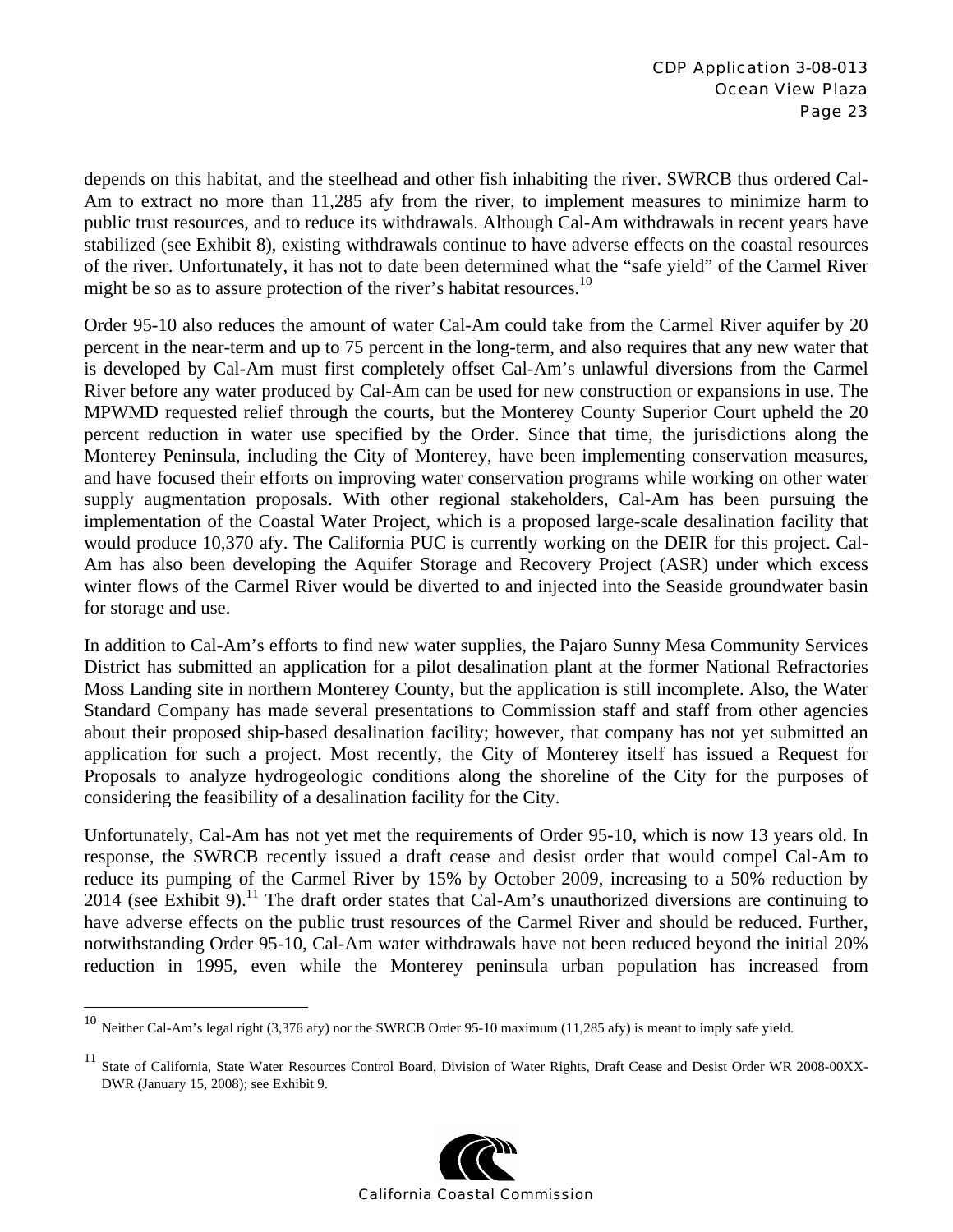approximately 100,000 in 1995 to 112,000 today. Thus, the order observes:

*Order 95-10 condition 2 intended that Cal-Am would make one-for-one reductions in the unlawful diversions from the Carmel River for water obtained from other sources, such as conservation. The current water management strategy used by Cal-Am/MPWMD, however, has not resulted in any significant reduction of unlawful diversions from the Carmel River since 1998. Instead, it appears that water savings resulting from conservation efforts have been redirected to support marginal increases in development.*<sup>1</sup>

The cease and desist order proceedings have not yet completed (phase II of the hearing process will take commenced July 23-25, 2008 at the SWRCB offices in Sacramento). Regardless of the outcome, it is clear that the public water supply currently drawn from the Carmel River is having a significant adverse impact on the coastal resources of the Carmel River system. In addition, it is clear that it will be many years before any new regional public water supply is available for new development on the Monterey Peninsula.

#### **Seaside Aquifer Extractions**

Cal-Am water withdrawals are also adversely impacting the Seaside coastal groundwater basin aquifer. A recent technical report completed for the MPWMD shows consistently declining water levels and deficit water budgets over an 8-year period, indicating that the basin is in a state of overdraft since groundwater extractions exceed the sustainable yield.13 Because it is being over-drafted, the basin is at risk of seawater intrusion, as well as other negative outcomes such as basin subsidence, chronically declining groundwater levels, and water quality degradation. According to the MPWMD-sponsored report, in the event of a prolonged drought, storage in the Seaside basin could not be relied upon to sustain current levels of production for very many years in row.<sup>14</sup>

More recently, existing and potential withdrawals from the basin have been adjudicated in Monterey County Superior Court.<sup>15</sup> The Court concluded that the "natural safe yield" of the Seaside basin is between 2,581 to 2,913 afy, but that total groundwater production withdrawals over the last five years ranged between approximately 5,100 and 6,100 afy, or roughly twice the safe yield of the basin. The Court concludes that while there is some uncertainty, all parties were in agreement that continued production from the basin beyond the safe yield will ultimately result in seawater intrusion and deleterious effects to the basin in the foreseeable future. The Court also appointed a special water master to implement a long-term management program to reduce production from the basin over time to the natural safe yield. Under the general schedule set out by the Court, withdrawals from the basin would have to be reduced 10% every three years after the first three years. All things being equal, at this rate of

1

<sup>15</sup> *California American Water v. City of Seaside*, Monterey County Superior Court Case M66343.



 $^{12}$  Id; p. 5.

<sup>13</sup> Eugene Yates, Martin Feeney and Lewis Rosenberg, *Seaside Groundwater Basin: Update on Water Resources Conditions* April 2005 for MPWMD (available at http://www.mpwmd.dst.ca.us/seasidebasin/index.html). Estimated sustainable yield is about 2,880 afy while average extractions are about 5,600 afy.<br>
<sup>14</sup> Id; p. 28.<br>
<sup>15</sup>  $G$  *L'C* is 4. The *NV* is  $G$ <sup>16</sup>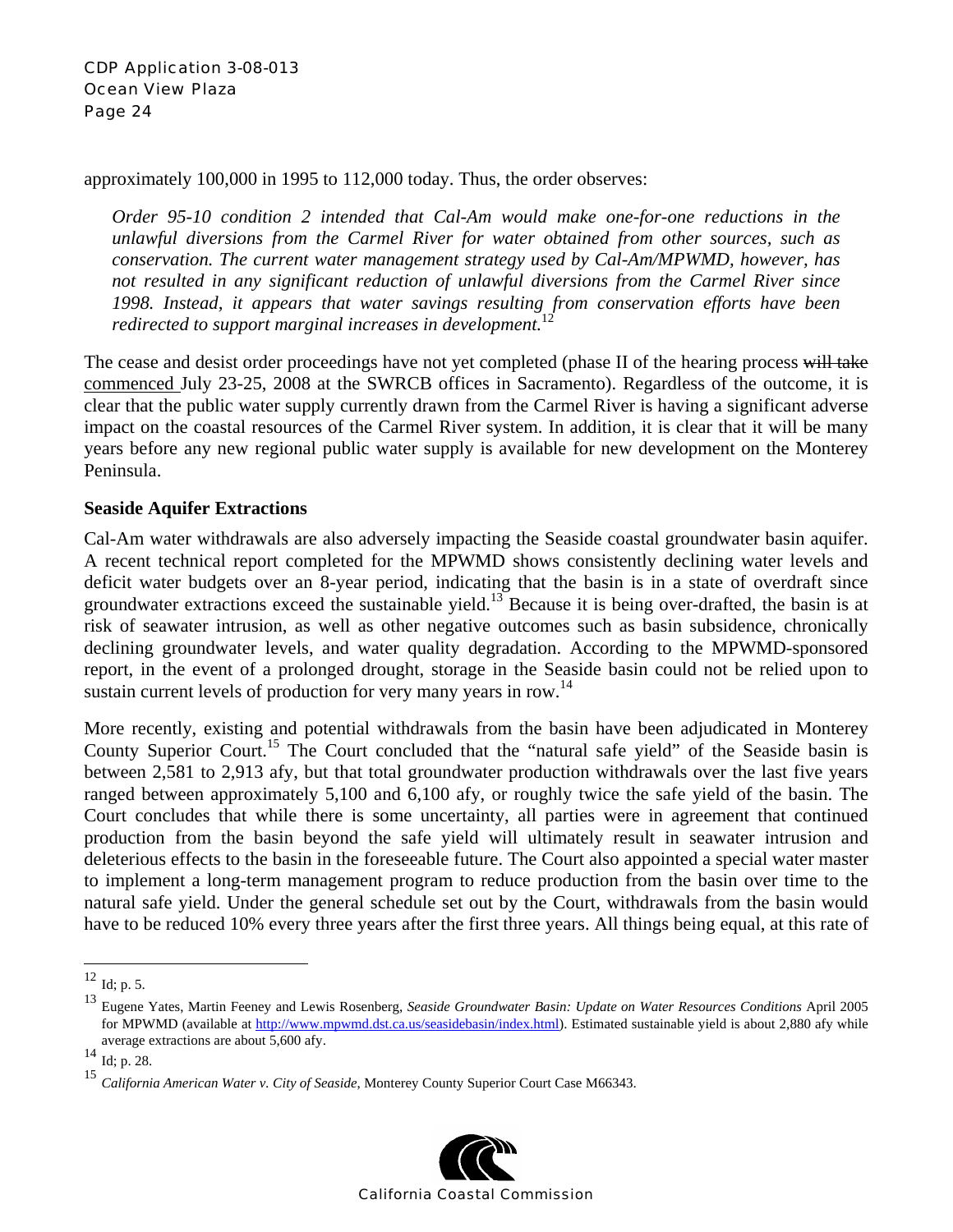reduction, the basin would reach equilibrium in approximately 20 years.

#### **Conclusion**

There is little dispute that both of the Cal-Am water sources – the Carmel River and the Seaside coastal groundwater basin aquifer – are being adversely affected by current water withdrawals. From a coastal resource protection standpoint, both water sources are significantly over-drafted. The effects of this over-drafting include significant impacts to riparian habitat in the river, especially for the sensitive steelhead species, and potential seawater intrusion and continued degradation of the Seaside basin. Any new water withdrawals from these over-drafted sources thus will further adversely affect coastal resources. The evidence shows that not only should there not be any new withdrawals from these resources, but existing withdrawals should be significantly reduced. From a water management standpoint, there is no water currently available from the City's MPWMD allocation. In short, there is no public water available from the Cal-Am system for new development in the City of Monterey coastal zone that would be consistent with Coastal Act Sections 30231, 30240, and 30250.

Given the state of both the Carmel River and the Seaside groundwater basin, the only water available for new development is that which may become available through the management and allocation of existing connections or some new public supply. As mentioned above, the City of Monterey is currently using its full allotment of water from the MPWMD and additional water is not available to serve the proposed project's water needs. The City of Monterey (as well as other jurisdictions within the Cal-Am service area) also maintains a waiting list for new water hookups. As of August 2008, the Applicant's project was 21st out of 32 projects on the City's water waiting list, and a cumulative total of 37.177 acre feet of water would need to become available in the City of Monterey to serve the projects ahead of the Applicant's project on list before the Applicant would "clear" the waiting list and be eligible to receive Cal-Am water (see Exhibit 10). In the last 5 years, less than four acre feet of water has become available. Thus, based on recent experience, and barring the development of a major new water source in the near future, it will likely be many years before the proposed project could clear the City's water waiting list and become eligible to receive Cal-Am water.

Because of the lack of water available from the Cal-Am system for the project, the Applicant has proposed an onsite reverse osmosis desalination facility to provide water for the proposed residential and commercial development. As discussed in more detail below, the desalination facility would be owned and operated by the recently formed project-specific Ocean View Community Services District (OVCSD).

#### b. Public Services Requirement

The Coastal Act Section 30250 requirement that new development in urban areas be served by public infrastructure has been an ongoing concern for the project. This policy provides that if an urban area lacks critical infrastructure—e.g., water, sewer, or road capacity—to support further urban development, then new development must be delayed unless and until the capacity of the limited service can be increased, preferably through a comprehensive urban planning process, in order to support it. It does not mean that urban uses should proceed incrementally, using what are essentially rural-level services (e.g.,

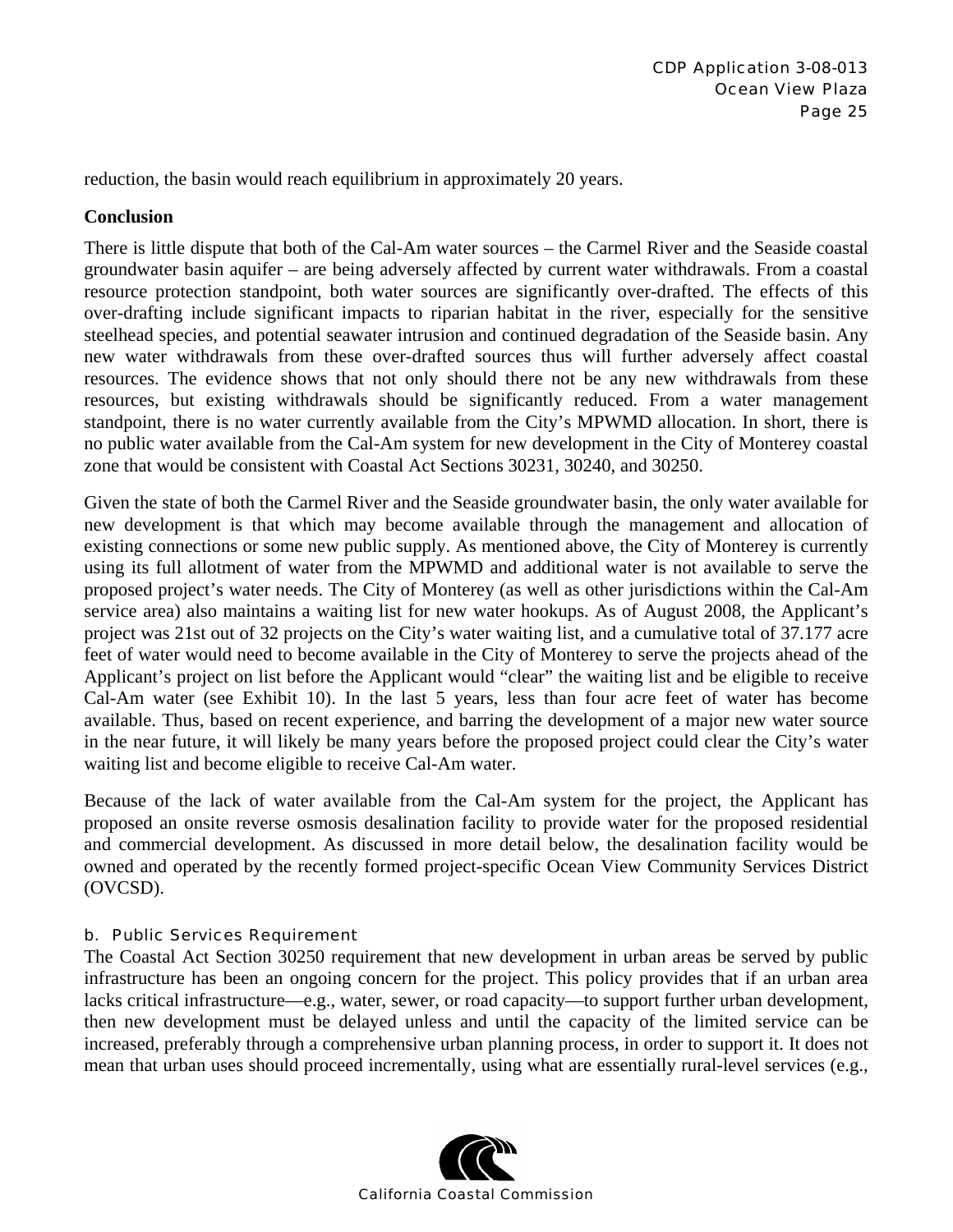<u>.</u>

private wells and septic systems). The proliferation of rural services within an urban area causes practical problems (e.g., wells run dry, lot sizes are too small to accommodate septic systems, etc.) and planning problems. In addition, these services often draw from the same source as public supplies, further exacerbating public service constraints and related problems. Ultimately, incremental development without comprehensive planning or the reliable institutional and management structure to assure its performance may lead to serious cumulative environmental resource impacts such as groundwater overdraft, polluted groundwater, degraded riparian habitat, and so on.

The Commission has recognized that the authorization of private wells or private desalination facilities within the City of Monterey, whether for potable water or supplemental non-potable water for irrigation purposes, could lead to potential cumulative impacts that could undermine Cal-Am's ability to provide adequate water supplies to existing service connections within their service area. For this reason, the Commission's 2003 approval of the Del Monte Beach LUP and Harbor LUP components of the City's LCP included policies clearly requiring that development be served by an adequate *public* water supply, as well as a prohibition on private water supplies to serve existing and new development within the City of Monterey. Additional policies in those LUPs allow for development of *public* desalination facilities, provided any adverse environmental impacts are mitigated.

The circa 1980 water supply policies of the Cannery Row LUP, which is advisory only in this case, have not been updated, but the core Coastal Act requirement that new development be served by public services applies equally in this area. With respect to the project, the DEIR for the proposed project was completed in April 2001. At that time, the proposed project's expected water demand was estimated at 25.6 acre-feet of water per year. The DEIR noted that the City of Monterey was at that time using most of its full allotment of water as allocated by the MPWMD. Given that there was no public water available for the project from the City's water allotment, the DEIR evaluated a number of alternative water supply sources for the project and determined that a seawater desalination plant was the only feasible alternative.16

The DEIR also noted (independent of the Coastal Act 30250 requirement) that County regulations required that any desalination facility be owned and operated by a public entity.<sup>17</sup> The DEIR also noted that Cal-Am had expressed a willingness to assume such responsibility. MPWMD staff, however, expressed concerns regarding the appropriateness of Cal-Am being the owner-operator of the desalination plant. The FEIR included a letter from the Applicant's representative stating that instead of Cal-Am operating and maintaining the desalination plant, that the Applicant would instead form a mutual water company to oversee these duties regarding the desalination plant.

When the City approved the project in 2002, the City noted that the Applicant proposed to form a mutual water company to construct, operate, and maintain the desalination component of the project. However, in December of 2004, after project delays related to litigation of the EIR and circulation of a

<sup>&</sup>lt;sup>17</sup> Section 10.72.030(B) of the Monterey County Code states: Provide assurances that each facility will be owned and operated by a public entity.



<sup>&</sup>lt;sup>16</sup> The other alternatives considered included an onshore seawater well, a nearshore infiltration trench system, a fixture retrofit program, and trucking potable water to the site. Each of these alternatives was rejected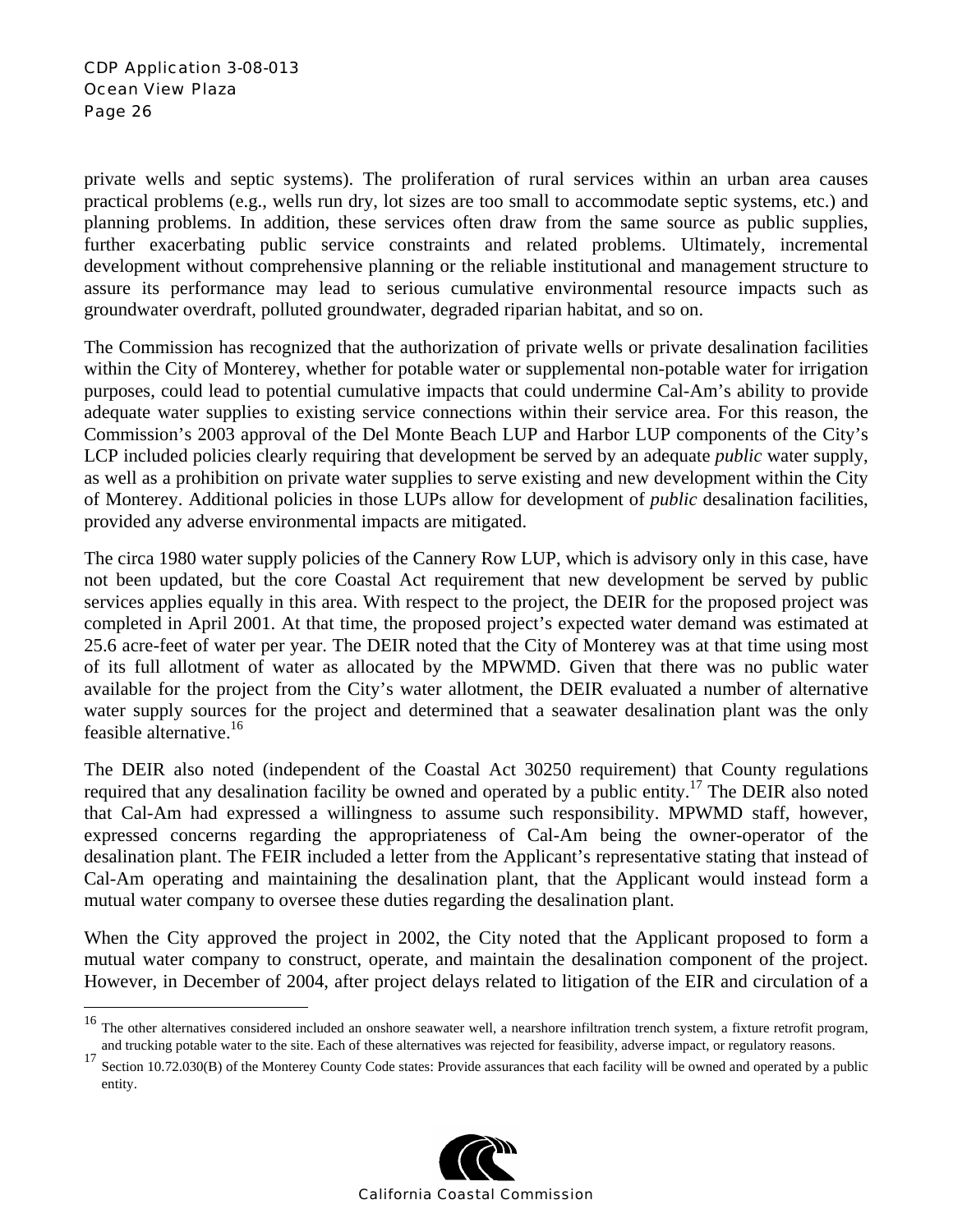supplemental EIR, the Applicant informed Commission staff that the Applicant no longer planned to form a mutual water company to operate the desalination plant for the project. Instead, the Applicant was seeking to create, pursuant to Government Code §§ 61000 *et seq*., a community services district  $(CSD)$  to construct, operate, and maintain the proposed desalination plant.<sup>18</sup>

The creation of a CSD to construct, operate, and maintain the proposed desalination plant required additional approvals from the City of Monterey, the County of Monterey, and, pursuant to Government Code Section 61107, the Local Area Formation Commission (LAFCO) of Monterey County.<sup>19</sup> LAFCOs were created to discourage urban sprawl and encourage the orderly formation and development of local government agencies. Specifically, LAFCO of Monterey County is responsible for coordinating logical and timely changes in local governmental boundaries, including annexations and detachments of territory, incorporations of cities, formations of special districts, and consolidations, mergers, and dissolutions of districts, as well as reviewing ways to reorganize, simplify, and streamline governmental structure.

In December 2004, Commission staff informed the Applicant's representative that staff would not accept an application submittal for the project until all local approvals had been obtained, including the specific approvals needed for the proposed CSD to provide water for the proposed project. Ultimately, this filing decision was challenged by the Applicant, and in May of 2005, the Commission upheld the Executive Director's determination that the project could not be filed absent the requisite approvals of the CSD. A primary concern of staff was that that there was no guarantee that the City, the County, and LAFCO would approve the creation of a CSD to serve not a community but a single project. Also, until a CSD was established, there was no entity to take responsibility for the future construction and operation of the facility and its discharge. Given the fundamental lack of a public entity to take responsibility for construction, operation, and maintenance of the proposed desalination facility, the Commission found that the project application could not be accepted. As detailed below, the Applicant City has since received LAFCO's approval and formed a CSD, the Ocean View Community Services District (OVCSD), for the project site to operate and maintain the proposed onsite desalination plant.

#### c. Avoiding Impacts to Marine Resources

 $\overline{a}$ 

The avoidance of marine resource impacts is a third important area of concern for the proposed desalination component of the project. The Commission is familiar with this issue, having identified and addressed significant potential resource impacts of desalination plants up and down the California coast.<sup>20</sup> Generally these impacts fall into three areas of concern: impingement and entrainment of marine resources in the intake, potential adverse discharges from the outfall, and the fill of ocean waters or disruption of the marine environment from infall, outfall, and related structures. The Commission has

<sup>20</sup> See, generally, *Seawater Desalination and the California Coastal Act*, March 2004, California Coastal Commission.



<sup>&</sup>lt;sup>18</sup> The purpose of a CSD is to provide a community with various needed public services, such as an adequate water supply, trash collection and disposal, fire and police protection, etc.

<sup>&</sup>lt;sup>19</sup> LAFCOs were created in each county in California by the Legislature in 1963; this initial legislation was replaced by the Cortese-Knox Local Government Reorganization Act of 1985 (Government Code §§ 56000 et seq.).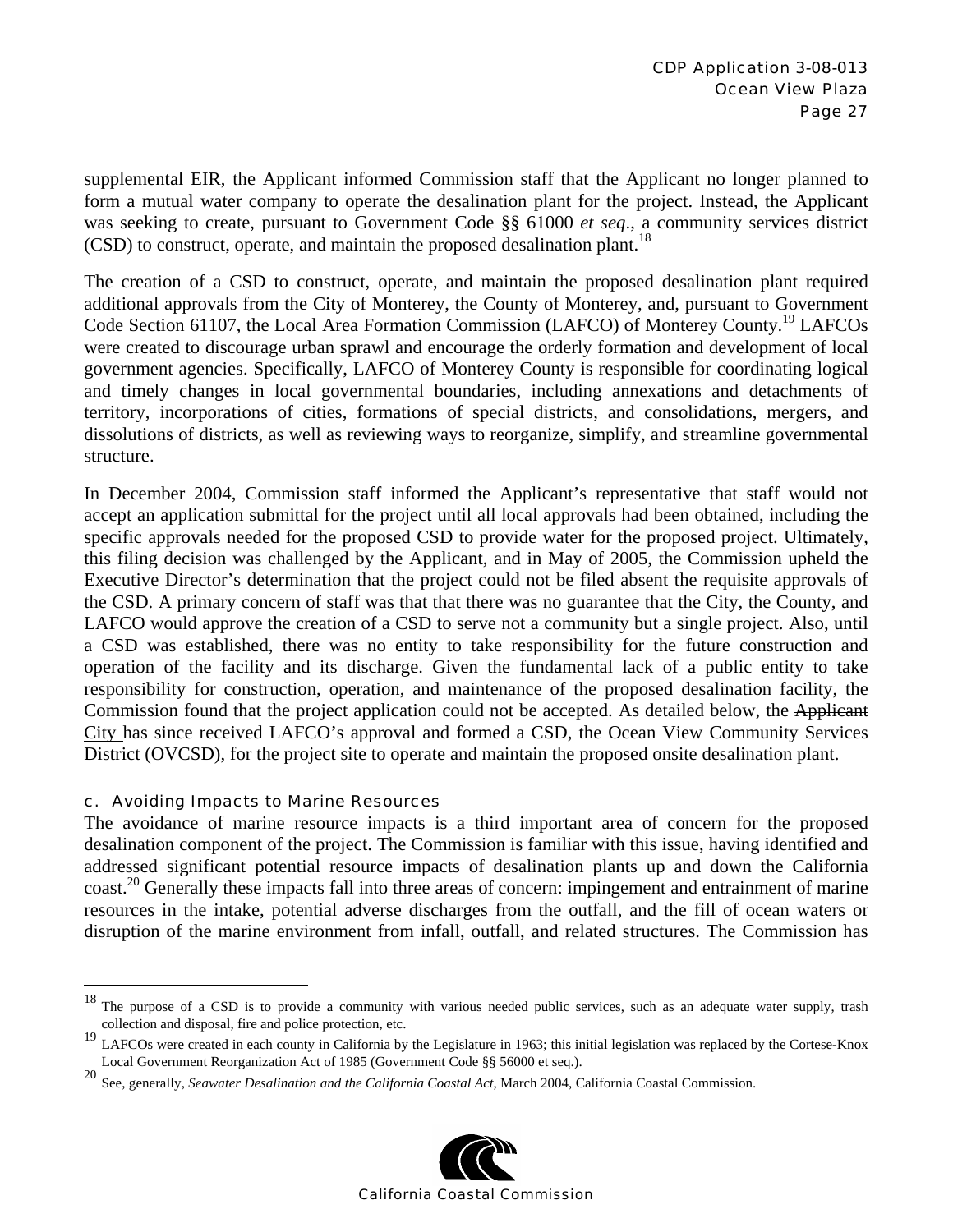analyzed these issues in a number of major desalination proposals in the last several years.<sup>21</sup>

In this project, Commission staff identified these issues during the application process and advised the Applicant that in order to avoid impacts that potentially would be inconsistent with the Coastal Act, the Applicant should evaluate the feasibility of a subsurface intake and outfall for any necessary desalination components. This was because the project proposed an open water intake and outfall, which raised concerns about entrainment and impingement, fill of ocean waters, and adverse discharges to the Monterey Bay. As described below, the current project includes components that would be below the seabed floor, and components that would be above the seabed floor in the open ocean water column.

#### 3. Description of Proposed Project Desalination System

#### a. Design and Operation

 $\overline{a}$ 

The proposed desalination facility would be comprised of onshore pumps, desalination equipment, water storage reservoirs, and offshore seawater intake and brine disposal pipelines and structures. With the exception of the seawater intake and brine disposal elements, all other components of the project desalination facility would be located on the project site in the lower level of bayside Building B (see pages 15-24 of Exhibit 3 for desalination facility plans and description).

Under the LAFCO conditions of approval and an agreement between the Applicant, the City of Monterey, and Cal-Am, operation of the facility is specifically limited to the period of time commencing with the Applicant's dedication of the plant to OVCSD and ending when water is made available to the project from Cal-Am, consistent with its franchise agreement for the service area (see Exhibit 7). OVCSD would also be required to apply to LAFCO for dissolution of the CSD at that time.

 $21$  For example, the Commission approved a desalination plant proposed by the City of Sand City in Monterey County, in part because the potential entrainment, impingement, fill and discharge impacts associated with the intake and outfall were avoided through the use of subsurface beach wells for both intake and outfall structures. (See A-3-SNC-05-010, Adopted Findings, California Coastal Commission, May 11, 2005.)

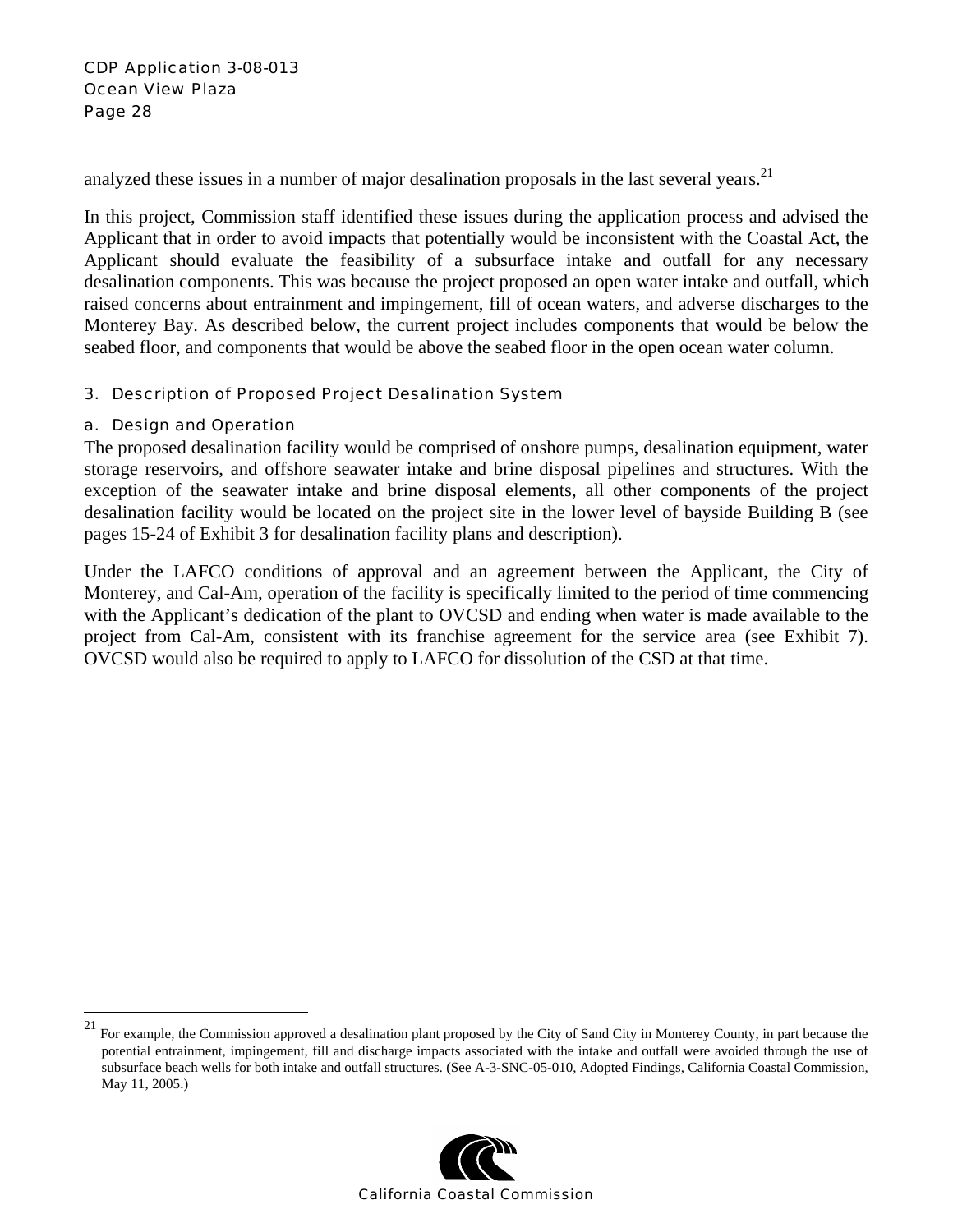#### **Onshore Components**

The reverse osmosis system would be manufactured as a complete, skid-mounted unit equipped with all necessary piping, instruments, housing, and pumps. Potable water produced by the system would be pumped into two 75,000-gallon reservoirs located onsite adjacent to the desalination system, which would be capable of storing a three-day supply at maximum daily demand of 50,000 gallons per day (gpd) (or six days at average daily demand of  $25,000$  gallons gpd).<sup>22</sup> The reservoirs would consist of rectangular poured-in-place concrete basins. From the reservoirs, water would be pumped to a 1,000 gallon hydro-pneumatic tank, located adjacent to the desalination facility, which would deliver pressurized water to the project's potable water delivery system. The proposed desalination facility would be designed to meet the average demand of 25,000 gpd, which is equivalent to a project demand of approximately 27.89 afy.

#### **Offshore Components**

1

As proposed in the EIR, the desalination plant would have included the exclusive use of open ocean intake and outfall lines. To provide 25,000 gpd of desalted water, the project would take in about 86,400 gallons per day of seawater (120 gallons per minute for 12 hours per day) from coastal waters and would cause entrainment due to its proposed use of an open-water intake. Bracketing related public service issues, Commission staff expressed concern that the open ocean intake would not conform to Coastal Act provisions related to protection of marine and coastal waters, including Coastal Act Sections 30230 and 30231. Commission staff also expressed concern to the Applicant that the proposed open ocean intake and outfall lines would constitute placement of fill within the Monterey Bay and that the project's proposed intake and outfall structures did not appear to conform to the provisions of Coastal Act Section 30233(a) related to the allowable placement of fill in coastal waters.

In response to these concerns, the Applicant engaged an engineering firm to perform a feasibility study to determine if subsurface (below the ocean floor) intake and discharge structures would be a feasible alternative to the open ocean intake/discharge proposed in the EIR (the results of this feasibility study are presented in a technical memorandum attached as pages 17-21 in Exhibit 3). The main difference between a subsurface alternative and the open ocean intake/discharge alternative is that the subsurface alternative consists of horizontally-oriented pipes with intakes placed inside well screens buried beneath the sand deposits of the ocean bottom.

The final seawater intake and discharge design currently proposed would include two six-inch diameter intake pipes, to which one emergency intake line would be connected, and one six-inch diameter discharge pipe. These pipelines would be installed by first directionally drilling a 20-inch bore hole from the inland side of the site to a location roughly 350 feet offshore where the bore will exit the underlying granite formation adjacent to a submarine sand channel on the ocean floor in about 25 feet of water. The two <del>discharge</del> intake pipes and the one intake discharge pipe would then be bundled together and pulled into the bore hole. At the exit point of the bore, permanent collar anchors would be installed around the pipes and six-inch diameter pipe extensions extending further seaward would be attached to

<sup>&</sup>lt;sup>22</sup> The 25,000 gpd of estimated average daily demand includes an approximately 2,000 gpd surplus as a safety factor.

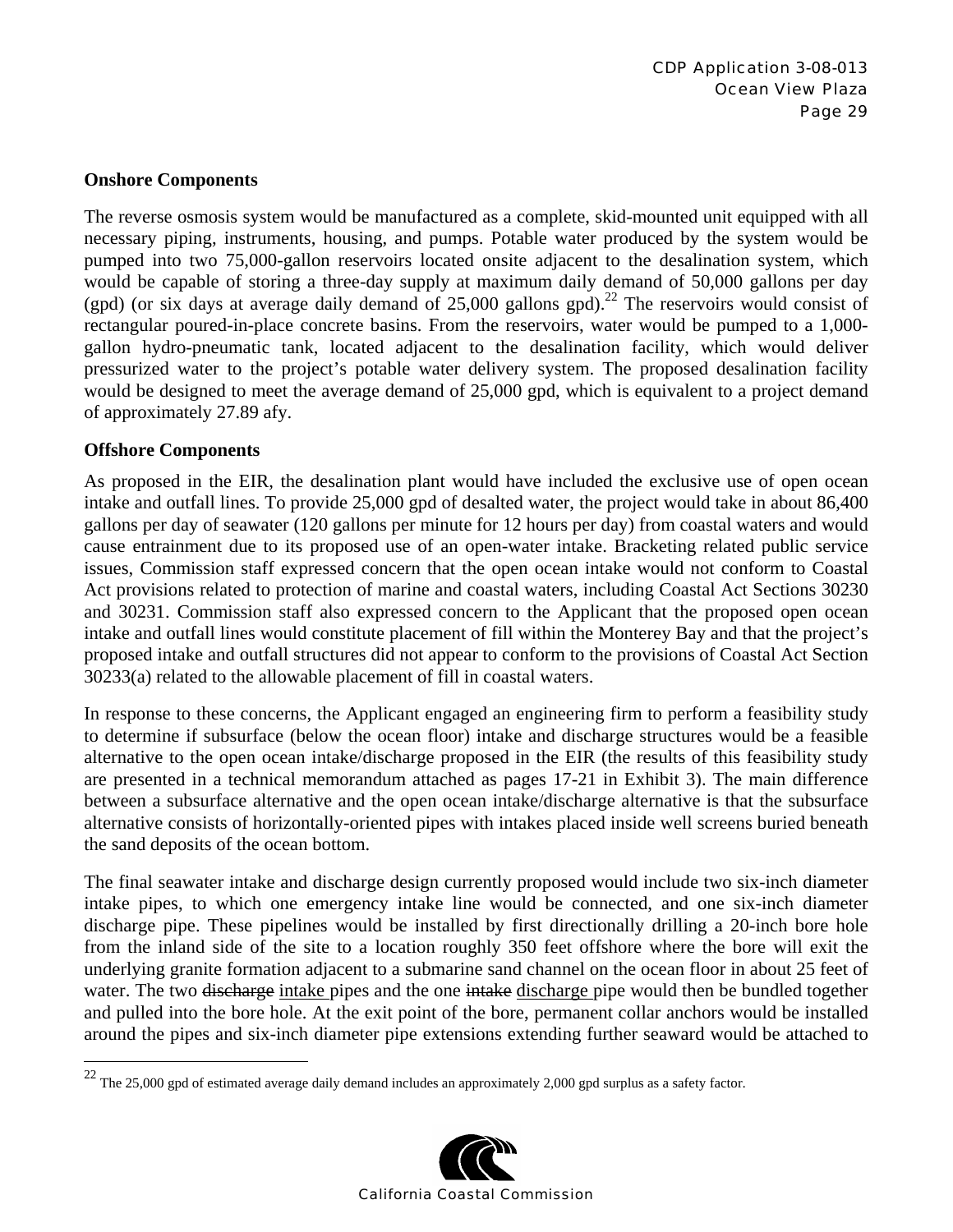each of the three pipes. These pipe extensions would be jetted two to three feet into the surficial sediment of the sandy bottom (by divers using air hoses) where they would be anchored in place using concrete weights, and they would be re-covered (buried) with sandy bottom sediments. The one discharge pipe would be extended in this manner approximately 850 additional feet to a point roughly 1,200 feet offshore in about 50 feet of water, where it would daylight about one to two feet above the ocean floor and into the water column. The two intake pipelines would also be extended in this manner approximately 450 beyond the bore exit point to a point roughly 800 feet offshore where they would extend into a concrete vault at a water depth of about 40 feet. The concrete vault (approximately 15 feet in length, 6 feet wide, and 6 feet high and consisting of two chambers) would be assembled onshore, and jetted into the seabed floor and re-covered (buried) with sandy bottom sediments in a similar manner as the pipes. The larger chamber of the vault would be filled with sand, and the smaller chamber would be open; the sand-filled chamber would be where seawater is pulled through the sand filter, and the smaller chamber would be fitted with a cover to allow for diver access to the vault and to allow for removal of pipeline inspection gauges ("pigs") sent through the intake pipes for cleaning and maintenance purposes.

The Applicant indicates that the pipes would be reburied under two to three feet of sediment at the bore hole exit, and up to six to seven feet where the pipes enter the vault, and that the vault itself would be reburied under six inches to 2 feet of sediment.<sup>23</sup>

A six-inch emergency intake pipe riser would be attached to the two intake pipes through a Y-valve near the concrete vault, and it would be extended so that it would daylight about one to two feet above the ocean floor and into the water column. This intake pipe would be fitted with a velocity cap to limit maximum intake to no more than 0.2 feet per second, and it would be perforated with 1-inch diameter, screened ports through which seawater would be drawn.

#### **Operations and Maintenance**

The proposed desalination facility would be operated and maintained by the Ocean View Community Services District (OVCSD),<sup>24</sup> under the direction of a State-certified water treatment plant operator, as required by State regulations that govern potable water supplies. The Applicant indicates that one of the six-inch intake pipes will provide sufficient seawater to serve the development, and that the second line provides complete system redundancy (e.g., in the case of maintenance for the other intake pipe). <sup>25</sup>

The proposed desalination facility would be operated 12 hours a day to meet the anticipated demand of the users.

The proposed desalination facility is designed with numerous redundancies and backup systems to provide additional reliability. Redundancies include the provision of two subsurface intakes, although only one intake would be operational at a time, meaning that one intake would be available when the other intake was not working or was shut down for maintenance. The emergency open ocean intake is

<sup>25</sup> Parsons Brinkerhoff, April 21, 2008 letter.



 $23\,$ 23 Email from Jared Ficker, Applicant's representative, to Dan Carl, Coastal Commission staff, dated June 26, 2008.

<sup>24</sup> See also Institutional Design findings below.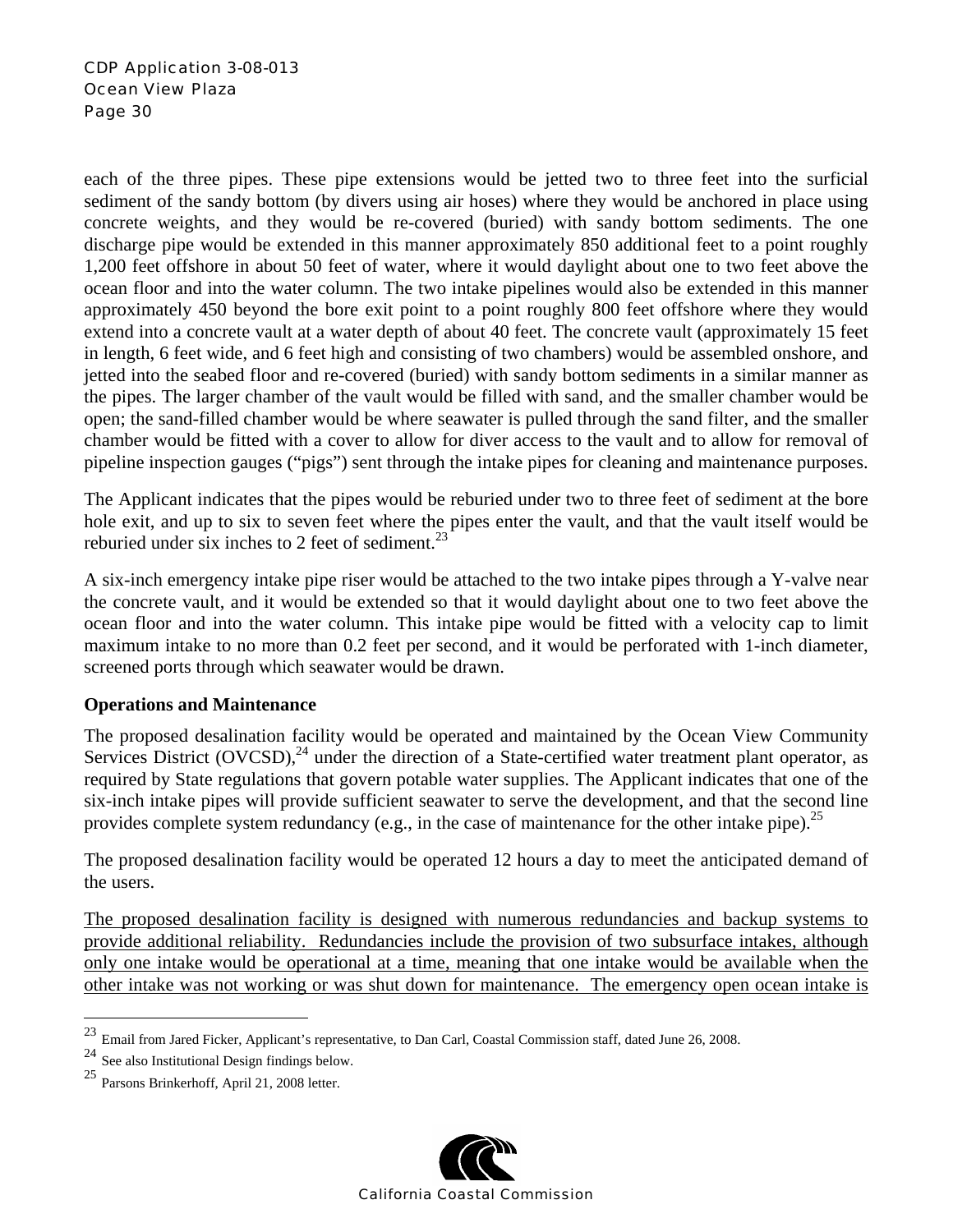another redundant component of the system. In the event that the subsurface intakes malfunction, use of the emergency open ocean intake would begin a day or two prior to depletion of the onsite stored water (a minimum six-day supply) in order to avoid a disruption in water supply to the Ocean View Plaza residents and tenants. Also, because the desalination facility would only operate 12 hours per day, in the event of a failure in operation, the desalination facility (once repaired) could be operated for a longer period of time to replace the onsite stored water. If use of the emergency intake was required, mandatory water conservation of up to 50% would be imposed on all the residential and commercial uses on the site. Other equipment redundancies include extra seawater intake and brine discharge pumps maintained onsite, as well as an emergency power generator. In case of a situation in which the emergency open ocean intake also malfunctions and the onsite stored water is depleted, potable water would be trucked in to the project.

It is estimated that the desalination system would require one hour per day of routine maintenance plus an additional 160 hours per year for periodic maintenance and repair. Maintenance to the onshore components would consist of: 1) backwashing the system filters with seawater; 2) internal cleanings of the reverse osmosis unit using a cleaning solution drawn from a tank and returned to the same tank for reuse and/or temporary storage; 3) changing the reverse osmosis filters monthly. Maintenance to the offshore components would consist of: 1) backwashing the pipelines with seawater; 2) hydro-blasting and/or manually scraping the intake screens clean; 3) using a "pig" to remove marine growth from the intake lines and to remove deposits from the diffuser pipeline; 4) clearing the diffuser ports and inspecting valves; 5) inspecting all intake and outfall structures (annually); 6) inspecting warning buoy and mooring hardware (annually).

#### b. Institutional Design **Governance**

LAFCO's approval of the project was conditioned to restrict the OVCSD area to the project site and to disallow expansion of the OVCSD within the Cal-Am service area for any new development or to otherwise serve an already existing Cal-Am service (see Exhibit 7 for LAFCO's conditions of approval). LAFCO's approval also limits the OVCSD's authorization and authority to provide water to the project to the period of time commencing on the date on which the Applicant has completed construction of, and dedicated to the OVCSD, the desalination facility and related water system and continuing until such time as Cal-Am is able to provide water service to the project. At that time, the desalination plant is required to be decommissioned within 90 days following commencement of Cal-Am water service for the project, unless the OVCSD and Cal-Am otherwise agree in writing to an alternate disposition of the desalination plant and equipment.

OVCSD, governed by its board of Directors, will operate and function as an independent governmental entity pursuant to express powers and authority granted by LAFCO and statutory law. As required by the LAFCO approval, the City of Monterey Council members are serving as the OVCSD Board. Because OVCSD will have the specific power to own or operate a water system, it may contract with any person, private corporation, or public agency to purchase or acquire from, or to sell to, or jointly acquire, construct, operate, or maintain the water system or water supply to serve its inhabitants.

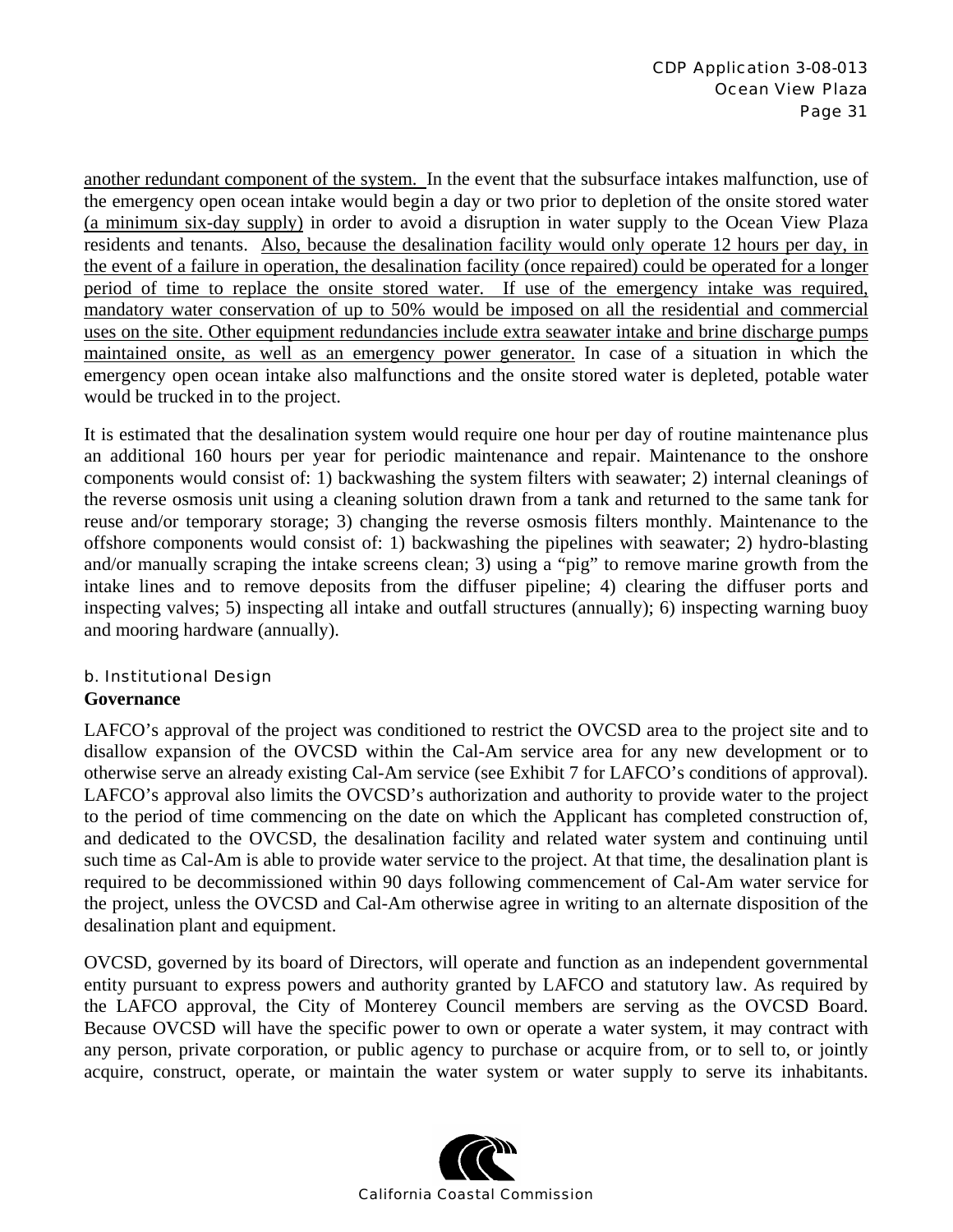Regarding real and personal property, OVCSD will have express statutory authority to acquire these items, whether located within or outside of its boundaries, and it may hold, use, enjoy, lease or dispose of any of its property. In addition, OVCSD will be authorized to collect rates or other charges for the services and facilities it furnishes, such as water service rates and charges. The cost of the services that OVCSD will provide include all costs associated with operation and administration of the desalination plant, the related water distribution infrastructure, and OVCSD administrative costs that are necessary for the provision of water service within the OVCSD, i.e. the project site.

With respect to financial matters, OVCSD may: 1) borrow money or incur or assume indebtedness and issue bonds; 2) levy and cause to be collected taxes for the purposes of carrying on its operations and paying its obligations; 3) impose a "special tax", and; 4) set revise, and collect rates or other charges for the services and facilities it furnishes. Any such indebtedness, bonds, taxes, and rates would only impact the residents and tenants of the Ocean View Plaza project. Liability issues are discussed separately in the findings below.

With respect to its day-to-day operations, OVCSD may employ labor and professional services, either contracted with the City for the services of City staff to perform administrative support services on behalf of OVCSD, or OVCSD may contract with outside professionals for administrative support.

#### **Financial**

The cost of constructing the desalination plant and related water distribution infrastructure will be the responsibility of the Applicant. Additionally, the cost of the initial administration of OVCSD prior to dedication and operation of the desalination plant and related water distribution infrastructure will also be the responsibility of the Applicant. Ultimately OVCSD will operate and own the desalination facility and related water distribution infrastructure, and the cost of operating the OVCSD will be born by the residents and commercial tenants of the Ocean View Plaza project.

#### **Liability**

OVCSD can sue or be sued. Because the City Council members will serve as the OVCSD's Board of Directors, the Council members could be named as defendants in an action against the OVCSD in their capacity as the OVCSD Board of Directors. City staff has obtained a comprehensive insurance program that will protect OVCSD and its board members in the case of a lawsuit. Additionally, there is always a possibility that a lawsuit could be brought not only against OVCSD but also against the City on an "alter ego" theory—claiming that the City should be responsible for the actions of OVCSD because it "essentially controls" OVCSD. If such a case arises, the courts would look at a variety of factors to determine whether liability should flow to the City. To address liability issues related to the OVCSD formation process, the construction of the desalination plant and related water distribution infrastructure, and any costs incurred by the City on behalf of OVCSD related to the administration and operations of OVCSD, City staff has negotiated an Indemnification Agreement with the Applicant (see Exhibit 13). The Indemnification Agreement applies for ten years and requires the Applicant to indemnify the City against all claims that arise from:

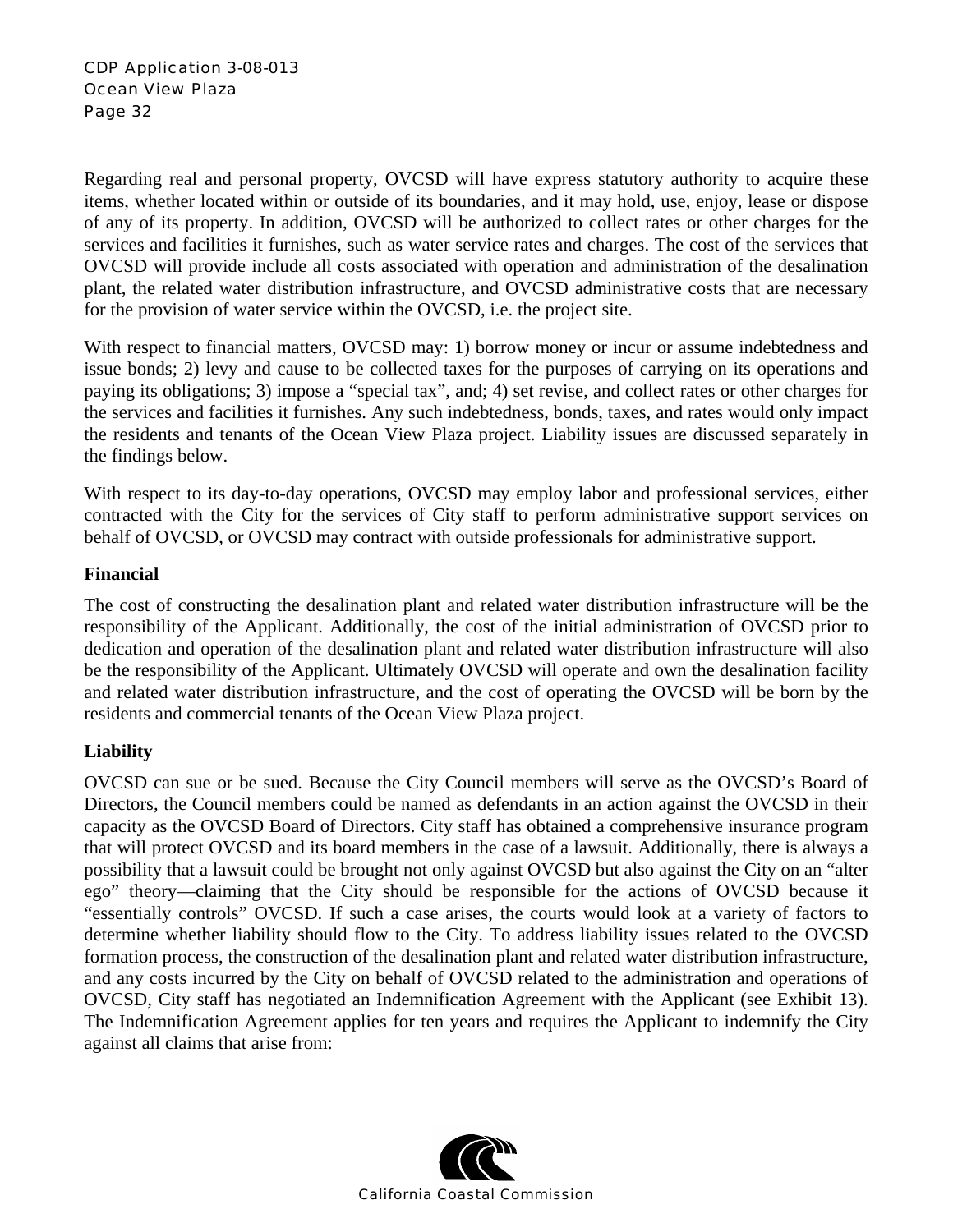- 1. The formation of the OVCSD.
- 2. Any liability arising in connection with the construction, testing, and operation of the desalination plant and related water distribution infrastructure by the Applicant and the Applicant's contractors, as well as any construction defect claims arising in the first 24 months following commencement of water service to the Ocean View Plaza project by OVCSD. The indemnity by the Applicant does not extend to any liability arising from the management and operation of OVCSD following dedication, which liabilities will be addressed through the comprehensive insurance program.
- 3. The indemnity provisions include an obligation of the Applicant to defend the City, at the Applicant's sole expense, from claims against which the City is indemnified with counsel acceptable to the City and with the City in control of the defense.
- 4. Although the Indemnification Agreement provides broad protection for the City, such protection is only as good as the ability of the City to enforce the terms of the Agreement against the Applicant. Given the limited liability nature of the entity being used by the Applicant for the project and the possibility of bankruptcy in the event that the project is unsuccessful, there is a practical risk that the City will be unable to enforce the Applicant's obligations under the Indemnification Agreement. According to the City, during the period prior to and immediately following the dedication of the desalination plant and related water distribution infrastructure, and commencement of operation by OVCSD, this risk is offset by the insurance requirement on the Applicant and its contractors, naming the City as an additional insured. Following this period, the risk will be partially offset to the extent of the insurance coverage maintained by OVCSD.
- 5. According to the City, it is expected that the Applicant (i.e. Cannery Row Marketplace, LLC) will dissolve once the Ocean View Plaza project is complete. Thus, the Indemnification Agreement requires the purchaser of the retail/commercial portion of the project (excluding the residential owners) to assume the Applicant's indemnity obligations for the duration of the ten-year indemnity period. The City notes that although the indemnity obligations against any successor owner are enforceable, there is the potential risk that a court or jury could view this arrangement as oppressive to such property owner given a sympathetic set of facts.
- 6. The construction of the desalination plant and related water distribution infrastructure by the Applicant will be further secured by an obligation that the Applicant provides a surety bond for the completion of the desalination component of the project. The City has agreed that the Applicant can satisfy this obligation with the surety bond that the Applicant intends to obtain in connection with its financing, provided that: 1) all bond proceeds are used to complete the desalination facility and may not be diverted by the lender, and; 2) the City receives notice of all activity with respect to such a bond.
- 7. In addition to the indemnity obligation of the Applicant with respect to construction defects in the water system, the Applicant is required to obtain extended 24-month warranties from all providers of materials and equipment for the water system. To the extent that the Applicant cannot obtain extended 24-month warranties for the entire water system, the Applicant will be required to fund a

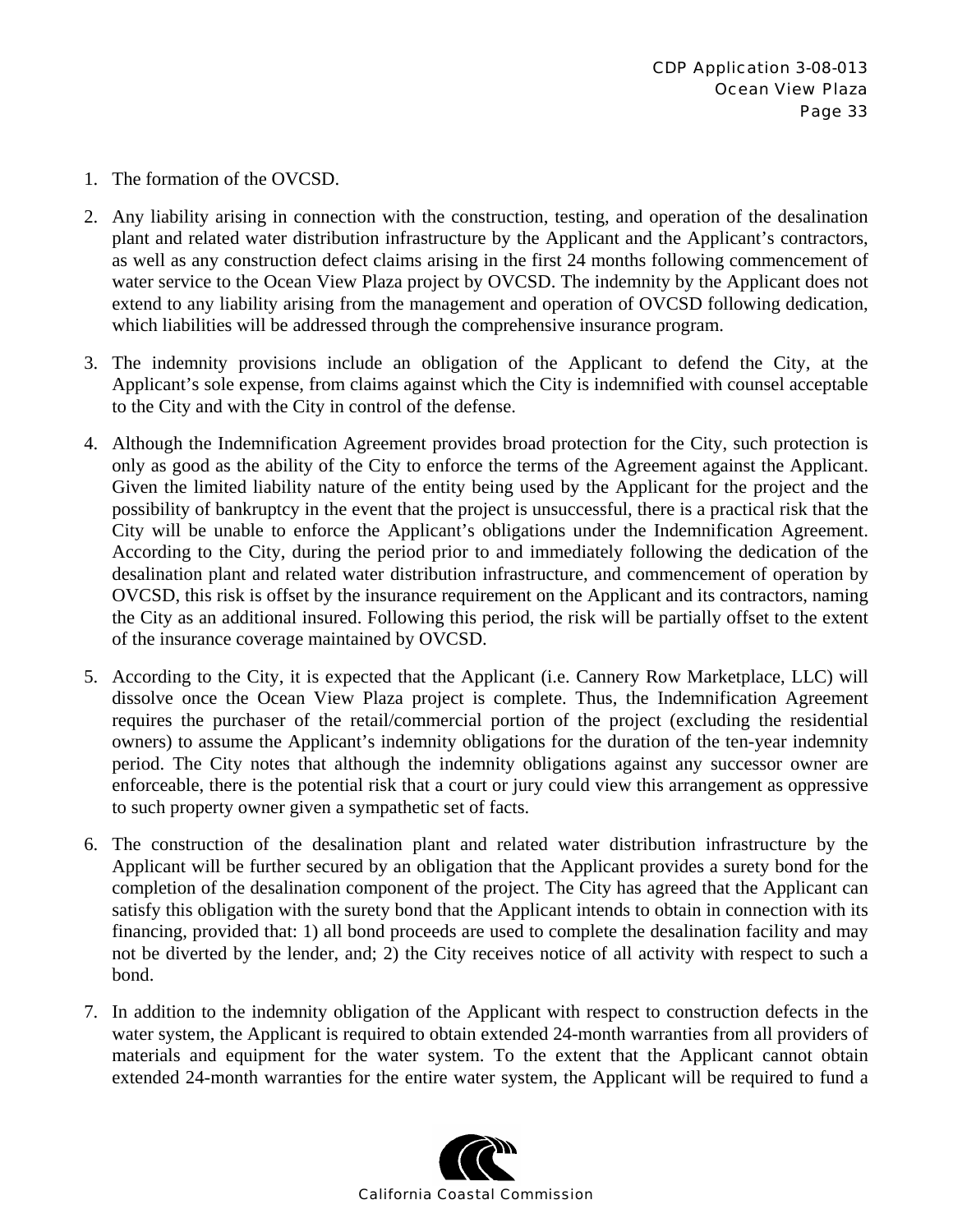warranty reserve equal to 20% of the replacement cost of the portions of the water system without an extended warranty (e.g., accordingly, if a warranty for a portion of the water system is for only 12 months, then the Applicant would be required to fund the warranty reserve for months 13-24). Because the extended warranties would commence with the completion of the water system, the Applicant's 24-month indemnity with respect to construction defects, which would run from the commencement of OVCSD providing water serve to the project, would cover any lag time between completion and operation.

#### 4. Coastal Act Consistency Analysis

#### a. Marine Resource Impacts **Impingement and Entrainment**

Coastal Act Sections 30230 and 30231 require the protection of marine resources. As discussed, the Applicant has redesigned the project to include two subsurface intake lines in order to avoid the impingement and entrainment of marine organisms. If constructed as recommended in the Parsons-Brinkerhoff Technical memorandum (i.e. using a concrete vault filled with sand to contain intakes that are located solely below the seafloor), the impingement and entrainment of marine organisms should be insignificant. This is due to the natural filtering that would be provided by the surrounding sand both in and above the vault, and the low intake velocities associated with this design (less than 0.1 feet per second).

However, tThe project also includes a backup open ocean intake in the event that the subsurface intakes fail. As described above, the proposed desalination facility is designed with numerous redundancies and backup systems to provide additional reliability. Furthermore, the proposed project includes two onsite 75,000-gallon reservoirs located adjacent to the desalination system, which would be capable of storing a six-day water supply (assuming conservation measures are in place) for the residential and retail components of the project. This stored water supply would be used during any brief disruption in the subsurface intake system. Thus, the emergency above-surface intake would be used only in very rare circumstances in which the two subsurface intakes were not functioning and the onsite water supply had the potential to be depleted. In such a situation, however, use of the above-surface emergency intake would lead to entrainment and impingement of marine organisms, inconsistent with Coastal Act Sections 30230 and 30231. The amount of entrainment and impingement would be limited by the length of operation of above-surface emergency intake.

The EIR concluded that an open water intake (for full project use at the originally contemplated scale and design) would "essentially eliminate any impingement impacts to marine mammals and large fish." However, the EIR does not include a comprehensive entrainment/impingement analysis nor does it contain detailed evidence to support this statement. Presumably there would still be impingement impacts to smaller fish and other marine organisms. The EIR also concluded that full open ocean intake would result in entrainment impacts, including mortality of organisms entrained into the facility, but that these impacts would be "less than significant in the context of the entire Monterey Bay ecosystem given the relatively small volume of seawater (intake of approximately 86,400 gallons per day for full project use, including water use, water storage, and brine disposal) entering the intake."

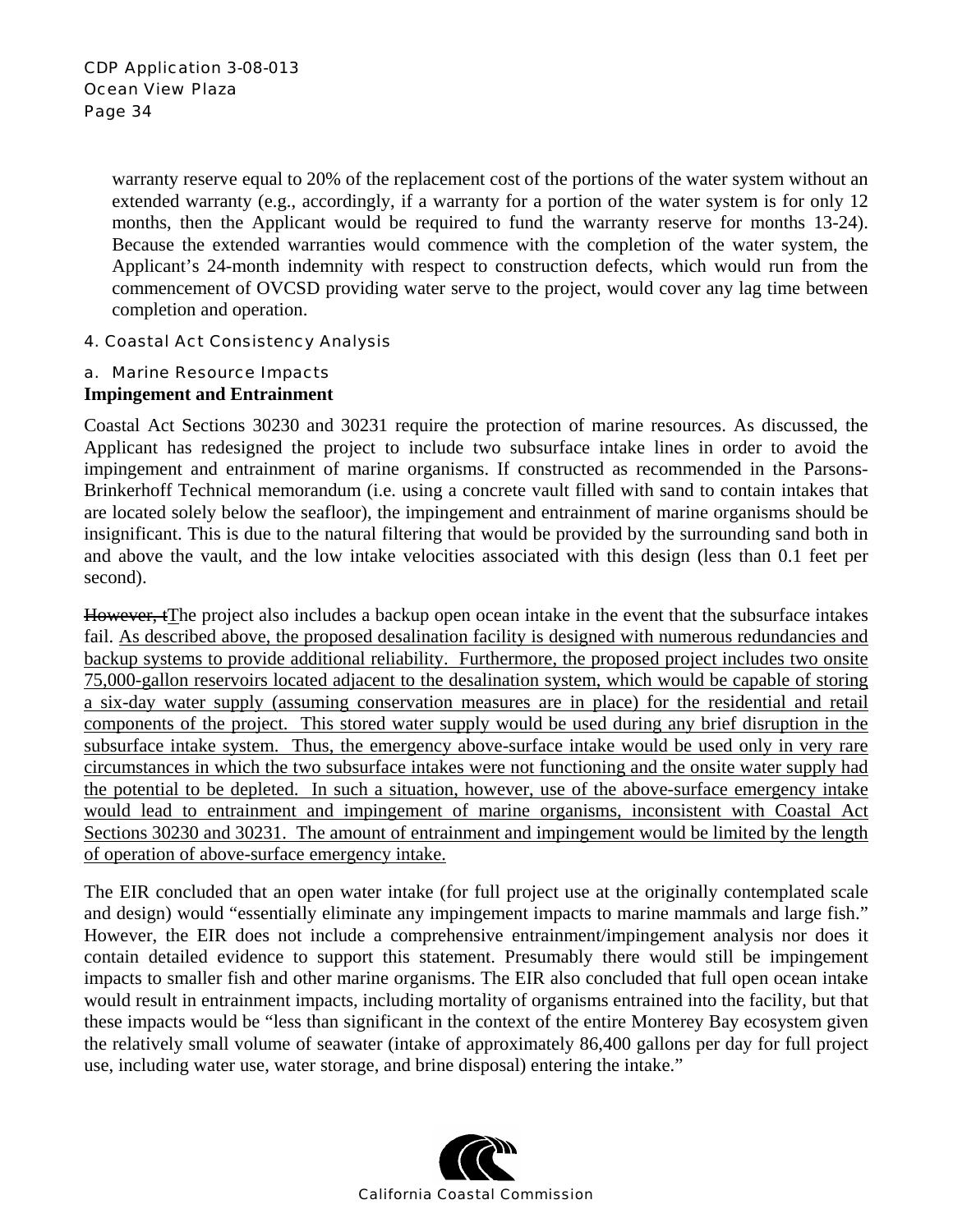Although entrainment impacts from use of the now-proposed above-surface emergency intake would be less than those impacts from full project use of above-surface intakes, detrimental impacts to marine organisms will inevitably occur even with emergency above surface intake use. Even though the emergency line has been developed to minimize such impacts, these impacts cannot be eliminated when a line is pulling water from the open ocean where marine organisms are present.  $^{26}$ 

In this respect, the project site is located immediately next to, and the intake and outfall pipelines and related components are located in, the waters of the Monterey Bay National Marine Sanctuary, which has been established in part to protect one of the most diverse marine ecosystems in the world. Also, the waters in the immediate vicinity of the project, including the location of the outfalls and intakes, are designated by the California Department of Fish and Game (CDFG) as a State Marine Conservation Area (SMCA) under the California Marine Life Protection Act (MLPA) (the Edward F. Ricketts SMCA), the primary purpose of which is to protect or conserve marine life and habitat (see Exhibit 11).

According to MLPA program documents, this SMCA prohibits the take of all living marine resources except for the recreational take of fin-fish by hook and line and the harvesting of kelp under strict limitations. Although the MLPA program documents do not specifically allow for entrainment of marine organisms within this SMCA, CDFG has reviewed the details of the proposed operation of the subsurface seawater intake and open ocean emergency backup intake and finds these project components consistent with the requirements of the Edward F. Ricketts SMCA (see page 7-8 of Exhibit 15). However, CDFG also notes that the proposed process for installation of the intakes would require further review to determine if these activities would result in any potential impacts to this SMCA or marine resources in general. CDFG's review was also limited only to the intake operation of the desalination facility, and not to the discharge operation. Finally, repair and maintenance of the proposed pipelines and vault could also cause marine resource degradation, but CDFG's correspondence does not address potential impacts associated with repair and maintenance of the sea-based project elements over time.

The coastal waters of the project area clearly have been recognized as a significant area in relation to the larger ongoing efforts to protect the sensitive marine and coastal resources of the Monterey Bay, the Central Coast, and California. Coastal Act Section 30230 requires that marine resources be maintained, enhanced, and where feasible, restored. Significantly, this section also requires that "special protection be given to areas and species of special biological . . . significance," such as the MBNMS and the Edward F. Ricketts SMCA. Coastal Act Section 30231 further requires that the biological productivity of coastal waters be maintained, including through "minimizing adverse effects of wastewater discharge and entrainment…"

In this case, however, and as discussed below, the emergency open water intake can be allowed as a temporary use in coastal waters. Further, to address the unavoidable impingement and entrainment impacts of the intake in the event of its use, Special Condition 1 requires submission of a mitigation plan

 $\overline{a}$ 



 $^{26}$  Commission staff has previously requested that a more comprehensive entrainment study be completed for the project, which has not been done.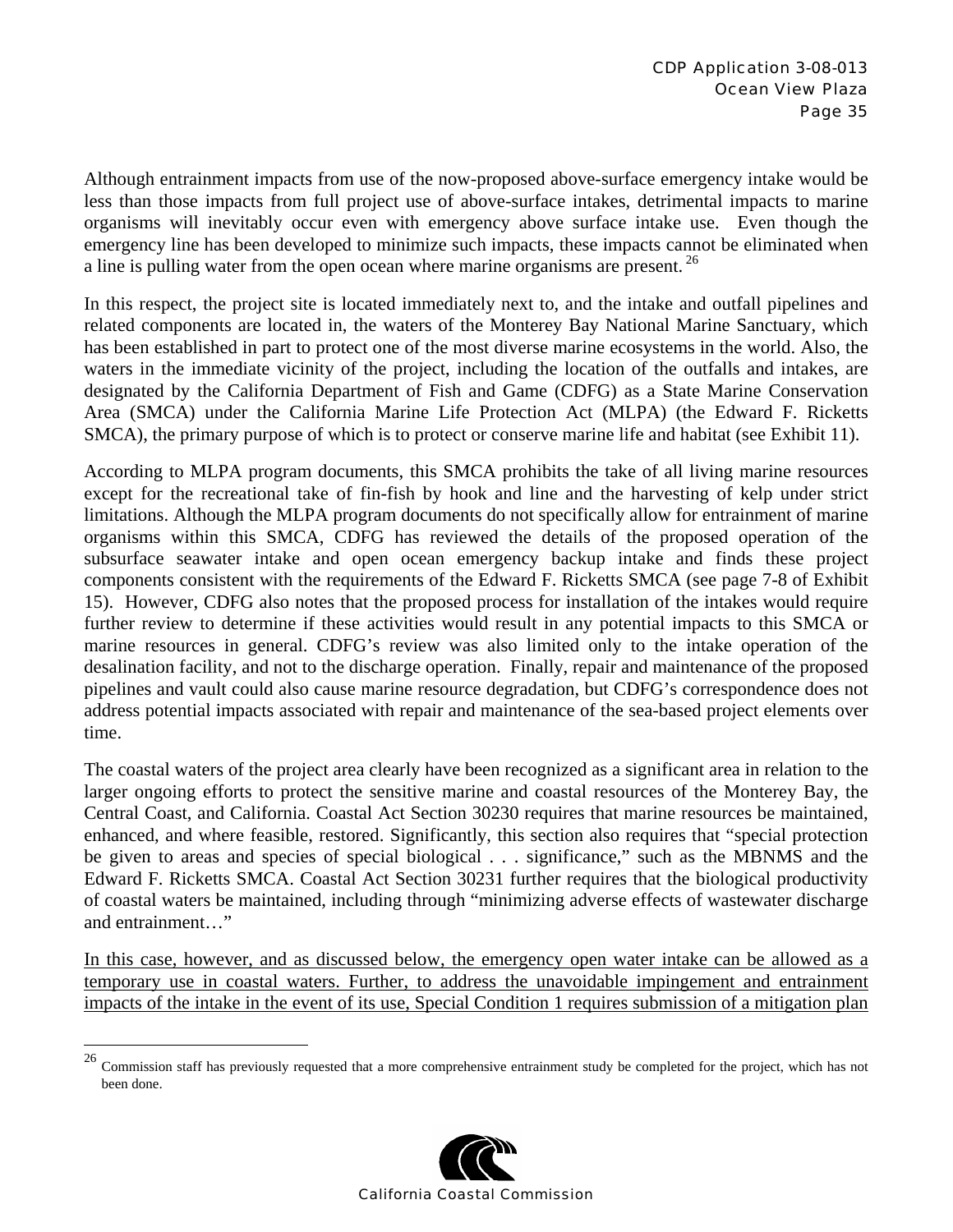#### CDP Application 3-08-013 Ocean View Plaza Page 36

to address the potential that the above-surface intake needs to be used for a period of time greater than that authorized in Regional Quality Control Board's Waste Discharge Requirements Order No. R3- 2007-0040.

The open water emergency intake component of the project cannot be found consistent with these Coastal Act requirements because it would not maintain (nor enhance or restore) marine resources. On the contrary, the project would be expected to lead to some mortality of marine organisms. Even if this is "minimal take," as described by CDFG, it will detract from existing marine resource values, contrary to Coastal Act Sections 30230 and 30231. Given the Coastal Act requirement that special protection be given to the marine resources at stake here, this Coastal Act inconsistency is only further highlighted. In addition, as discussed below, it is possible that the subsurface intakes and onsite reverse osmosis components may not work as planned, which could entail even more significant use of the open ocean intake, only exacerbating these impacts. Finally, these issues would only be further aggravated on a cumulative basis (see below).

#### **Brine Discharge**

1

The Applicant proposes an above-surface outfall diffuser to discharge the brine from the desalination plant because:

*…modeling results have indicated that near-ambient salinity conditions are achieved within a ZID [Zone of Initial Dilution] of less than 10 feet. Further, if the diffuser was buried, there is a distinct possibility that the velocity of the effluent through the diffuser ports could excavate or destabilize the surrounding sediment creating a pit that could jeopardize the integrity of the diffuser.*<sup>27</sup>

Given the very low rate of effluent discharge that would take place from this particular desalination facility and the fact that near-ambient salinity levels will be achieved within less than 10 feet of the discharge point, the brine produced by the desalination component of the approved project will not create significant impacts to marine resources.

However, according to the Commission's staff desalination expert, employing appropriate discharge velocities through a subsurface multi-port diffuser would better protect marine resources and avoid potential sediment disturbances. In addition, as discussed below, an above-surface outfall is not consistent with Coastal Act Section 30233, which limits the fill of coastal waters only to certain specified uses, not including the proposed project. Although it appears feasible to construct a subsurface multi-port diffuser that would avoid sediment disturbances and also meet water quality concerns associated with the brine discharge, the Applicant has not analyzed the technical design and feasibility of such a subsurface outfall at the project location.

 $27$  November 16, 2007 email communication from Applicant's representative to Commission staff.

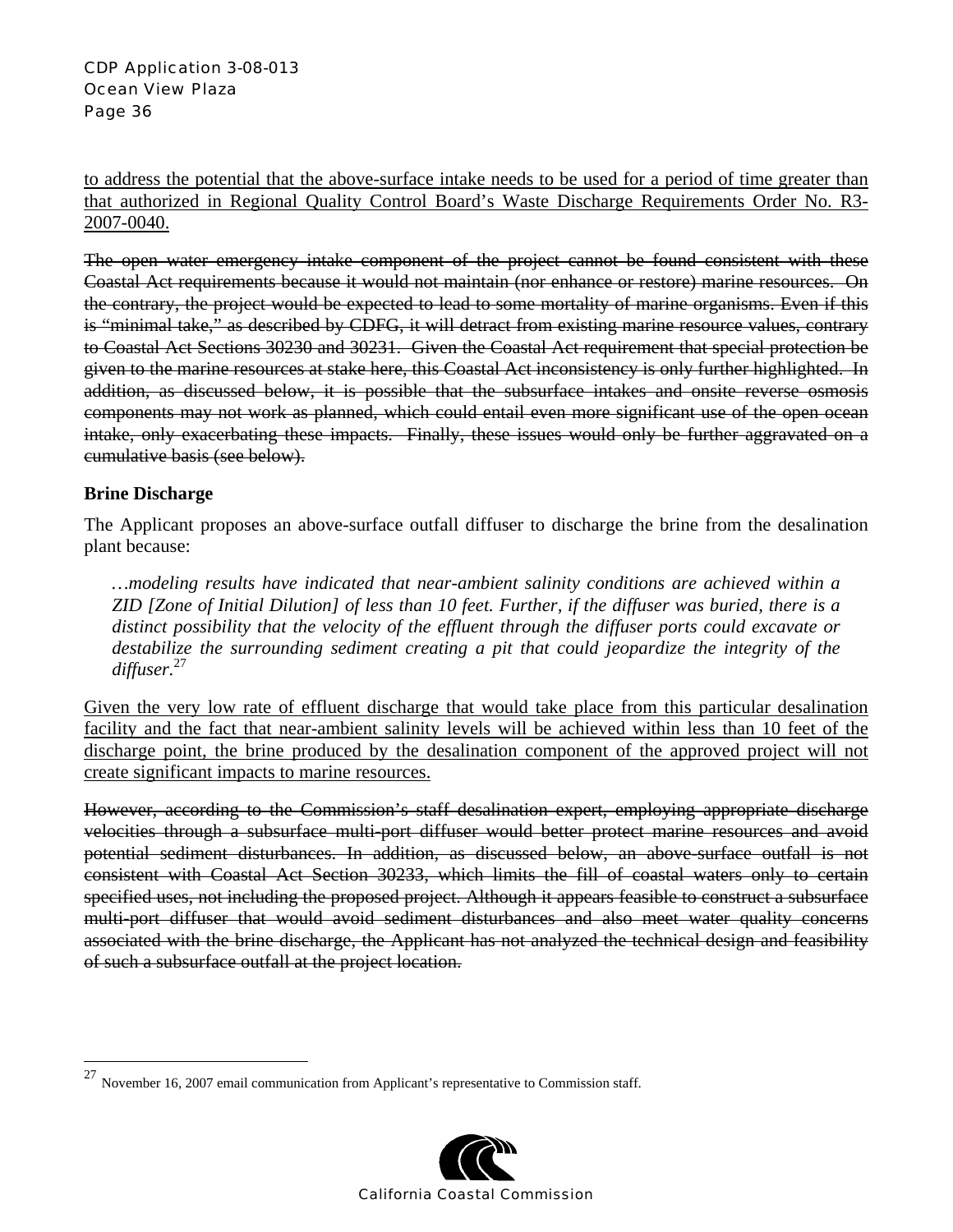#### **Fill of Coastal Waters**

 $\overline{a}$ 

Coastal Act Section 30108.2 defines fill as "earth or any other substance or material, including pilings placed for the purposes of erecting structures thereon, placed in a submerged area." The seaward component of the project would include placement of pipelines, a vault, and related structures in a submerged area. Thus, the seaward portion of the project includes fill of coastal waters.

Coastal Act Section 30233 limits fill of coastal waters to certain specified types of developments, such as coastal dependent industry, or maintenance of existing pipelines incidental to an existing public service (see Section 30233 text cited previously). The specified uses do not include the proposed project. The project is not a port or energy project, boating-related project or facility, or a public recreational facility, and it does not involve nature study, restoration, or mineral extraction. The project also does not qualify as a coastal-dependent industrial facility. The intent of this exception is to provide for large-scale power plants, offshore oil projects and other industrial developments, such as those specifically called out as such in Coastal Act Sections 30260-30262 (under Article 7 of Chapter 3, "Industrial Development"). In this case, the proposed project is a mixed-use residential and commercial project which includes a small-scale (in comparison to a larger-scale municipal desalination facility) desalination component. The small-scale desalination component is accessory to the primary residential and commercial development that would be the only user of the water supply. In other words, the project is unlike a stand-alone desalination plant project that might constitute a coastal-dependent industrial facility (e.g., the recently permitted Poseidon desalination facility in Carlsbad). Rather, the proposed project is to develop a major mixed-use project on Cannery Row that happens to include an onsite water system as a part of it.

With respect to the incidental public service purposes exception (Section 30233(a)(4)), this exception has been interpreted to limit such fill to that associated with temporary disruptions, and this interpretation has been upheld by the courts.<sup>28</sup> Under the LAFCO conditions of approval and an agreement between the Applicant, the City of Monterey, and Cal-Am, operation of the facility is specifically limited to the period of time commencing with the Applicant's dedication of the plant to OVCSD and ending when water is made available to the project from Cal-Am, consistent with its franchise agreement for the service area. At the end of that time, the system would be removed. Thus, the desalination component of the project is temporary and can qualify as an incidental public service under the criteria of Coastal Act Section  $30233(a)(4)$ . <del>proposed seaward components would result in</del> permanent—as opposed to temporary—fill. In fact, although the proposed burying of the seaward components could be argued to be a temporary fill of a type specifically contemplated by Section 30233

<sup>28</sup> See, for example, *Bolsa Chica Land Trust et al., v. The Superior Court of San Diego County* (1999) 71 Cal.App.4th 493, 517, where the court of appeal found that: "…we accept Commission's interpretation of sections 30233 and 30240…In particular we note that under Commission's interpretation, incidental public services (IPS) are limited to temporary disruptions and do not usually include permanent roadway expansions. Roadway expansions are permitted only when no other alternative exists and the expansion is necessary to maintain existing traffic capacity." Although the court referred in that case to a roadway as opposed to a water system, it was focused on incidental public services in general and the finding is just as applicable to a water system (as one type of IPS) as a roadway or another type of public service. In other words, the court validated the temporary nature of IPSs in general and not just IPSs of the roadway variety.

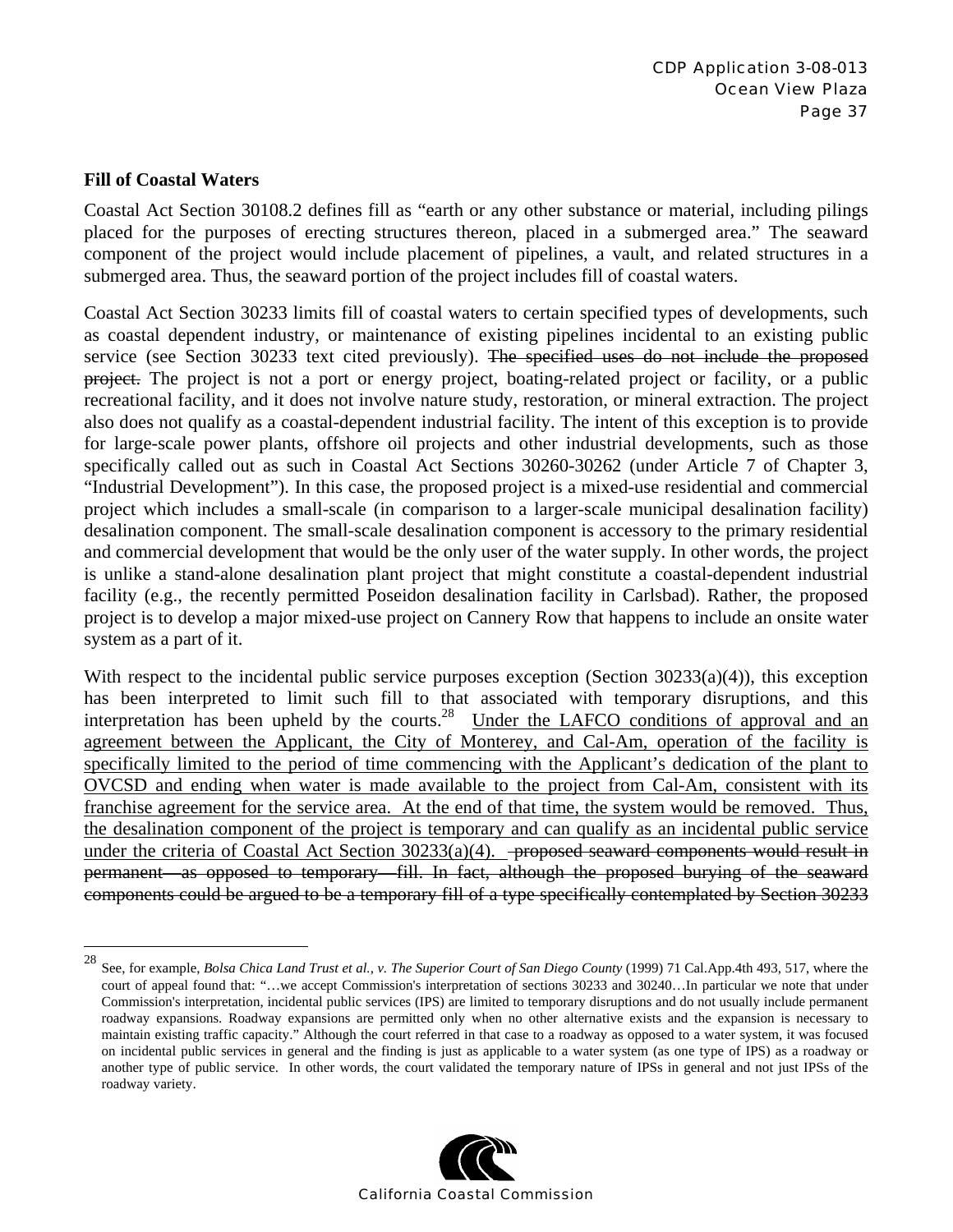$(i.e., "...$ burying of...pipes..."),<sup>29</sup> the open water backup intake pipe and the end of the discharge pipe would both be permanently located in the water column and could not so qualify. In addition, to the extent that any other seaward components become unburied due to sediment dynamics, these structures also would also constitute impermissible fill.<sup>30</sup> In any case, and even if limited solely to the proposed open water emergency intake line and brine discharge diffuser, the proposed project does not qualify for the incidental public services exception and thus results in impermissible fill of coastal waters inconsistent with Coastal Act Section 30233.

#### **Disruption of the Seafloor and Marine Environment**

As described above and in the technical memorandum submitted by the Applicant (see pages 17-21 of Exhibit 3), the project will entail the installation of pipelines, a concrete vault, and related development (e.g., collars to hold the pipelines, etc.) below the surface of the ocean floor by jetting the seabed floor to create voids into which the components would be placed and then buried with the jetted sediments. Although the technical memorandum describes the lines as being buried under 5 feet of sand, the DEIR describes the sediment depths along the pipeline route as ranging from 2 feet to over 6 feet.<sup>31</sup> The Applicant indicates that the pipes would be reburied under two to three feet of sediment at the bore hole exit, and up to six to seven feet where the pipes enter the vault, and that the vault itself would be reburied under six inches to 2 feet of sediment.<sup>32</sup> Thus, it appears that the pipes would be buried under as little as 2 feet of sandy bottom sediments in places, and the vault would be buried under as little as six inches of sediments.

Based on technical documents in the record and the current project design, it appears that the total surface area disruption of the seabed for the initial installation of the pipelines would be approximately 1,600 square feet. This includes a 20-inch-wide by approximately 800 foot long corridor for the pipelines to the vault location, and an additional approximately 8-inch-wide by 400 foot long corridor from the vault location to the end of the outfall line. The installation of the vault, which is preliminarily designed to be approximately 540 cubic feet (15 ft x 6 ft x 6 ft) would result in additional disruption of the seafloor.

Based on diver surveys conducted in 1998, the marine habitat in the vicinity of the project's intake and outfall lines has been characterized as primarily sedimentary, with only isolated low-relief outcrops. The species observed in the area included tube-building worm, anemones, and bat star. The divers observed gumboot chitons, algae, bat stars, and sand castle worms in association with hard substrate. No substantial kelp was noted in the offshore portion of the proposed pipeline corridor, although there is dense kelp bed to the north, approximately 130 feet from the proposed brine discharge point. The EIR concludes that the pipeline installations would have a less than significant impact because the habitats and species affected are "common and widespread" in the region and in California. The lines will be

 $\overline{a}$ 

<sup>32</sup> Id; per Jared Ficker, June 26, 2008.



As could maintenance/repair activities that would involve cycles of unburying and reburying such components.

<sup>&</sup>lt;sup>30</sup> The Applicant indicates that it would be unlikely that the buried components would become unburied, and that "sediment deposition is more likely than erosion" in this regard (Haro, Kasunich and Associates Inc. April 30, 2008 letter).

 $31$  DEIR, pg. 228.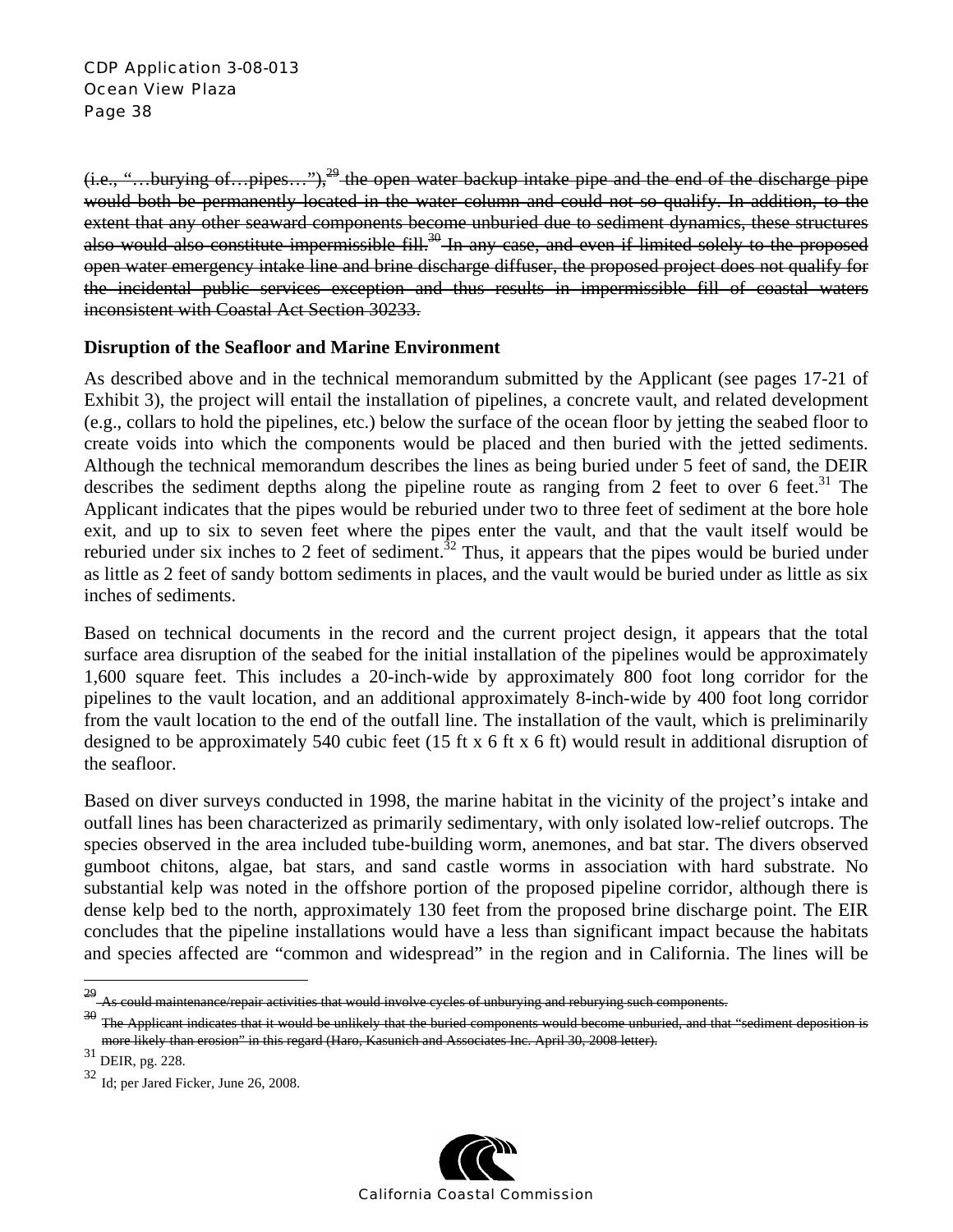directionally drilled under the seabed to a depth of -30ft to avoid nearshore and intertidal rocky habitats, and pipelines would be routed to stay as far as possible from kelp areas and rocky habitat areas.

There is no specific analysis in the EIR of the potential impacts to the marine organisms that would be present in the areas of the pipelines, other than the conclusion that the impacts would be insignificant because the species are common. However, there is no doubt that there would be some amount of mortality and/or injury to marine organisms in the area of seafloor disruption. In addition, periodic daylighting and reburying (whether for maintenance and repair or if buried components become unburied otherwise) would create the potential for some ongoing periodic disruption of the sandy seafloor in order to maintain the subsurface design. The project entails potential impacts to marine organisms, and disruption of the seafloor, in a marine/coastal environment that has been specifically recognized by the state and the federal government as a special marine ecosystem for which the Coastal Act requires "special protection" over and above the normal Coastal Act protection requirements. In addition, if approved as designed, the project would set a precedent for potentially significant cumulative impacts from other possible similar projects. As such, the project does not maintain or enhance marine resources and does not maintain biological productivity and quality of coastal waters and is thus inconsistent with Coastal Act Sections 30230 and 30231.

Still, the horizontal directional drilling method of desalination of pipeline installation is specifically designed to eliminate impacts to the rocky substrate and associated biota, and the installation of the vault and associated intake and outfall lines will take place in sandy substrate, away from kelp habitat. No special status species will be affected by the installation, and the impacts to marine organisms and to the sandy seafloor in general due to installation activities are expected to be temporary. Special Condition 1 requires that maintenance measures necessary to ensure that the subsurface components of the project remain buried be done in a manner that minimizes impacts to the offshore environment. Thus, the project can be found consistent with Coastal Act Sections 30230 and 30231 in this regard.

#### **Other Agency Review**

The Commission also notes that the installation of the pipelines and the vault under the seafloor of Monterey Bay will require state approvals from the California State Lands Commission (SLC) and the California Department of Fish and Game (CDFG), and federal approvals from the Monterey Bay National Marine Sanctuary, the U.S. Army Corps of Engineers (ACOE), National Marine Fisheries Service, U.S. Fish and Wildlife Service (USFWS), and the U.S. Coast Guard. USFWS has concluded its consultation required by ACOE, indicating that the proposed development is not likely to adversely affect the federally endangered brown pelican or the federally threatened southern sea otter (pages 1-2 of Exhibit 15). NMFS has concluded its consultation required by ACOE, determining that the proposed project minimizes potential adverse effects to essential fish habitat such that the effects are temporary and minimal (pages 3-6 of Exhibit 15). CDFG has reviewed the details of the subsurface seawater intake and open ocean emergency backup intake and finds these aspects of the project consistent with the requirements of the Edward F. Ricketts State Marine Conservation Area (ERSMCA), which is located directly offshore of the land portion of the project site (pages 7-8 of Exhibit 15). CDFG also states, however, that the proposed process for installation of both the subsurface and emergency intake

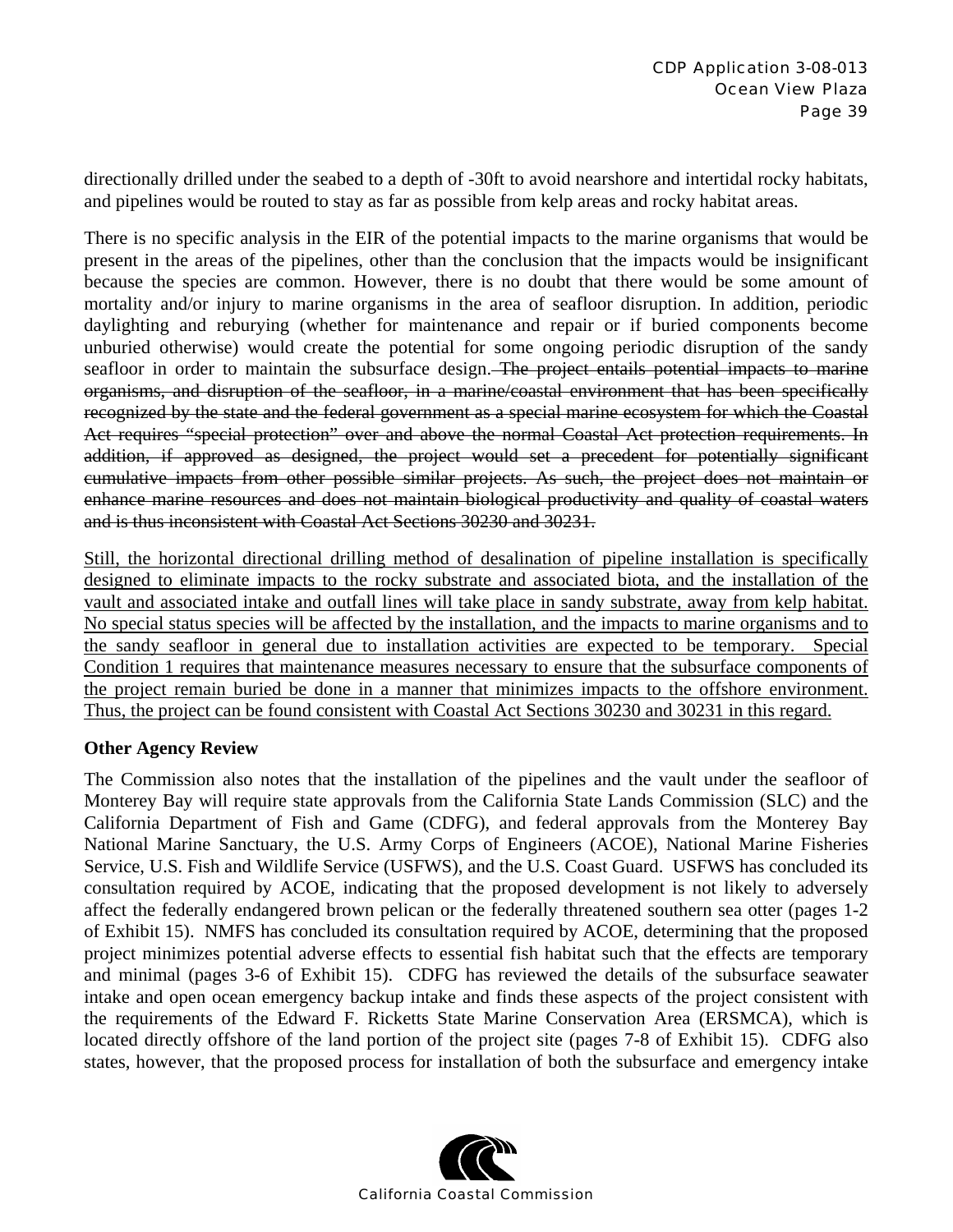would require further department review prior to construction. CDFG's correspondence does not address the brine discharge outfall. Neither the State Lands Commission nor MBNMS have made any formal determination regarding the project at this time.

The EIR calls for buoy markers in the location of the open water intakes and discharge. According to the Applicant, the only approval needed from the Coast Guard is with regard to the light, design, lettering and location of the buoys. According to the Applicant, the Coast Guard has been notified of the project in connection with the permit to be issued by the ACOE, but no correspondence has been received from the Coast Guard regarding the project.

Special Condition 15 requires the Permittee to submit evidence to the Executive Director that the required approvals for the proposed project have been received from all relevant agencies.

### **Conclusion**

The seaward portion of the proposed project includes placement of pipelines, a vault and related structures in a submerged area, thus constituting fill of coastal waters. Coastal Act Section 30233 limits fill of coastal waters to certain specified types of developments, including incidental public services. The incidental public services exception has been interpreted to limit such fill to that associated with temporary disruptions. Use of the desalination facility to produce water for the retail and residential components of the project will cease and the system will be removed when water is made available to the project from Cal-Am. Thus, the desalination components of the project that constitute fill of coastal waters are temporary. Therefore, the desalination facility qualifies as an incidental public service and is an allowable use, consistent with Coastal Act Section 30233.

The Applicant has made efforts to reduced the marine resource impacts of the project to a less than significant level including by burying most of the seaward components of the desalination facility under the seabed in areas located away from sensitive rocky substrate or kelp beds. To minimize potential marine resource impacts, this approval is conditioned to require maintenance measures to ensure that the subsurface components of the project remain buried, while doing so in a manner that minimizes impacts to the offshore environment. Also, the proposed desalination facility has been designed with numerous redundancies and backup systems to provide additional reliability that should greatly reduce the need to use the project's proposed open ocean intake. The open ocean intake would only be used in very rare circumstances in which both subsurface intakes were not functioning and the onsite water supply had the potential to be depleted. To address potential entrainment and impingement impacts from use of the open ocean intake, this approval is further conditioned to require submission of a mitigation plan to address entrainment and impingement impacts if use of the open ocean emergency intake exceeded the period of time authorized by the RWQCB.

The proposed project includes a very low rate of effluent discharge from the proposed desalination facility, with the result that near-ambient salinity levels will be achieved within less than 10 feet of the brine discharge point. Thus, the brine produced by the proposed project will not significantly impact marine resources.

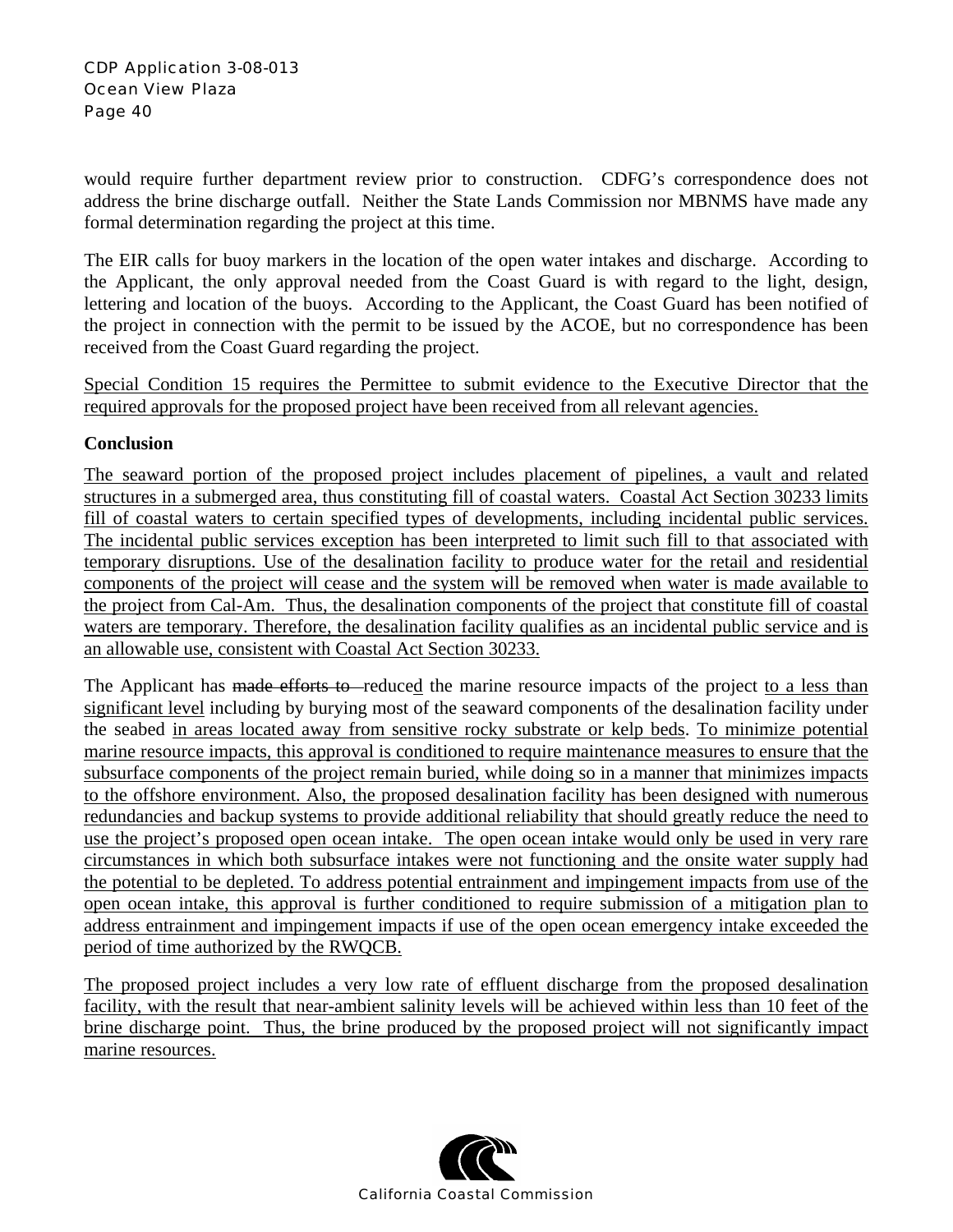Finally, this approval is conditioned to require evidence of other-agency approvals for the project. As conditioned, the project can be found consistent with Coastal Act Section 30230, 30231, and 30233 regarding protection of marine resources. However, as currently designed the offshore components of the project involve impermissible fill of coastal waters and adverse impacts to marine life of the Monterey Bay inconsistent with Coastal Act Sections 30230, 30231, and 30233. These Coastal Act inconsistencies cannot be fixed through conditions of approval. In particular, the project cannot be made by condition to be one of the development types for which fill of coastal waters is allowed. Thus, the project is fundamentally inconsistent with the Coastal Act and must be denied.

#### b. Water Supply Reliability, Cost, and Risks to Coastal Resources

The fact that there is no new water currently available from the existing public water system for new development in the coastal zone, and the fact that current water withdrawals for the existing system are leading to resource degradation in the Seaside Aquifer and the Carmel River, places heightened concern on the operational and institutional reliability of the proposed water supply. In other words, if the proposed desalination water supply does not provide adequate water to serve the development, there will be pressure to use Cal-Am water to supply the development. To the extent such pressure results in Cal-Am water being used to serve the development, the project would result in further degradation of the Seaside Aquifer and the Carmel River systems inconsistent with Coastal Act Sections 30231, 30240, and 30250. Fortunately, the redundancies described above and appropriate contingency planning can address this concern and ensure that Cal-Am water is not used to supply the project. Absent 100% assurance that the project will not so impact these systems, the project cannot be found consistent with the Coastal Act in this respect. As described below, the proposed project does not include such 100% assurance, and thus the project is inconsistent with the Coastal Act.

### **Reliability of Supply/Contingency Planning**

<u>.</u>

The operational reliability of desalination facilities to provide acceptable potable water over the long term is a significant issue. This is particularly true when the sole source of water would be the desalination facility, as is the case here.<sup>33</sup> As described, the residential and commercial tenants of the project would be the sole users of the desalination component, and rely completely on it for their drinking and other water. The only other water supply would be a connection to the Cal-Am system for emergency fire-fighting purposes only.<sup>34</sup> Indeed, the project and the DEIR were specifically modified to remove any backup potable water supply connection to the Cal-Am system because of conflicts with Cal-Am obligations under Order 95-10; such conflicts are only intensified in light of draft Cease and Desist Order WR 2008-00XX-DWR.

The project proposes a series of mechanisms to ensure a potable water supply that is not dependent on Cal-Am. This includes the provision of two subsurface intakes (one would be redundant and available

<sup>&</sup>lt;sup>34</sup> This emergency connection would only provide water for the project's interior fire suppression system (sprinklers). The MPWMD allows a special fire meter connection (plumbed to Cal-Am) directly to a project's sprinkler system. Firefighting flows would also be provided by existing hydrants (connected to Cal-Am) along Cannery Row.



<sup>33</sup> Desalination projects typically address the question of a backup contingency supply designed to supplement the water supply portfolio.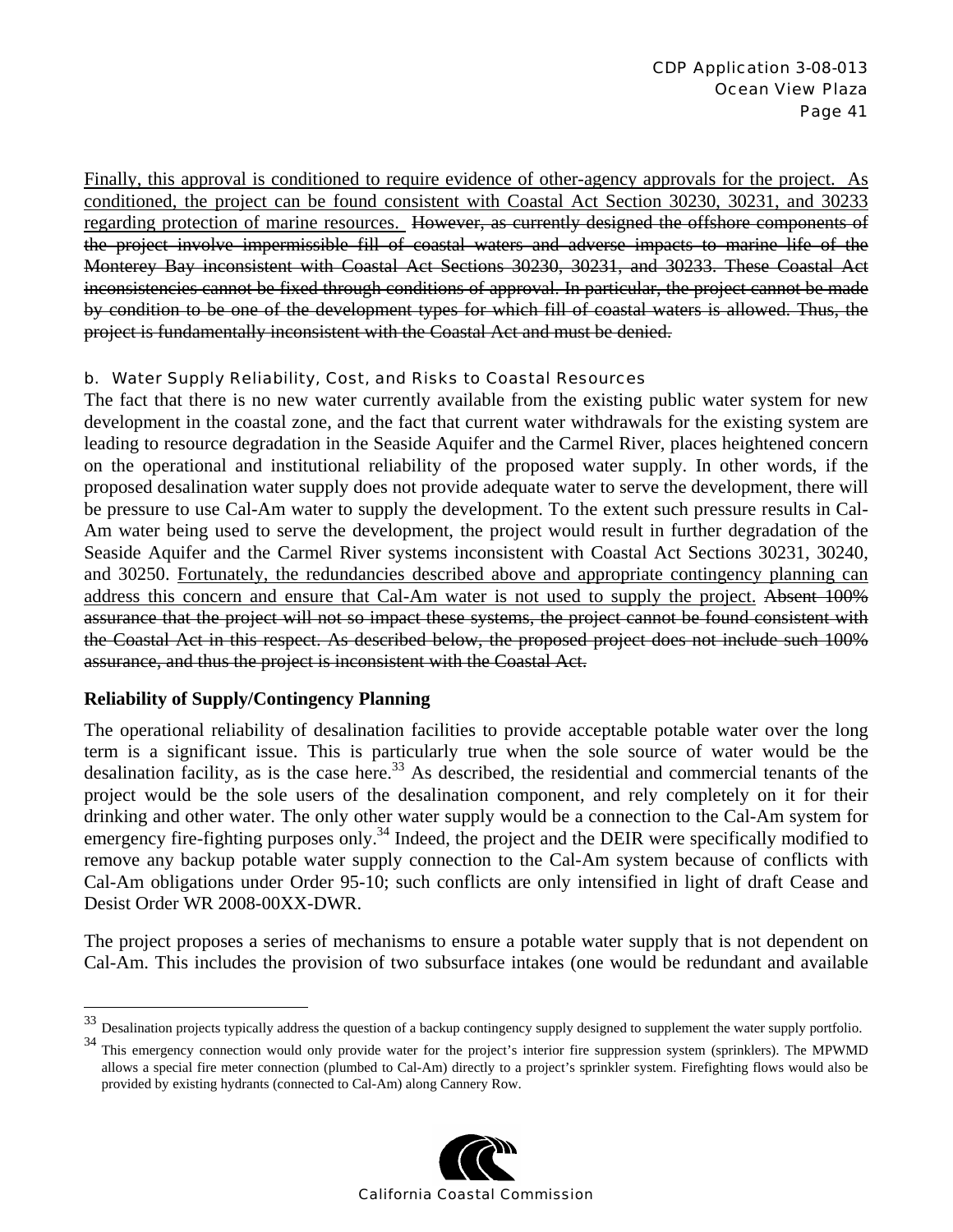$\overline{a}$ 

for times when the other was not working or shut down for maintenance). The project also includes a backup open ocean intake in case the proposed subsurface intakes become inoperable. The project also includes a 3-6 day supply of water onsite, in two tanks. The length of time for this backup supply would be dependent on the amount of conservation implemented during an emergency. Thus, during emergencies, the project contemplates mandatory conservation, imposed through the covenants and restrictions of the tenants, of up to 50% by all residential and commercial users. The reverse osmosis plant itself is designed with operational redundancy because it will only operate 12 hours a day to meet the anticipated demand of the users. Thus, in the event of a failure in operation, the plant can be operated for a longer period (once repaired) to build the onsite storage back up. Other equipment redundancies include extra seawater intake, brine, and distribution pumps, as well as an emergency power generator, other spare parts and a 30-day supply of chemicals, either onsite or stored nearby.

Although desalination plants are in use around the world, this type of technology still poses some challenges. For example, if the pre-treatment and reverse osmosis system is not matched well to the source water, excessive fouling of the system may take place, leading to the need for premature replacement of parts and an increase in operational costs. The original project, for example, anticipated daily maintenance of the intake screens, and quarterly or annual maintenance of other components, to assure its reliable operation.<sup>35</sup>

In general, desalination plants may run into trouble when they aren't designed, built, and tested based on the specific type of water they'll be pulling in—for example, a different pre-treatment system would be needed if the source water had very high levels of total dissolved solids or high iron content. If that kind of problem occurs, a facility may have to do a complete revamp of its pre-treatment system. The Commission is well aware of the case of the failure of a full-scale desalination plant in Tampa Bay, which is operating properly only after four years of redesign. When it initially started operating in 2003, it had to shut down almost immediately due to equipment failure, clogging, etc. It only started operating properly in early 2008.

Other problems may occur with desalination facilities when there is a sudden change in source water quality (i.e., a fuel spill, a red tide, etc.) if the system is not able to react to these changes in water quality. One benefit of the proposed subsurface intake, assuming it otherwise functions as anticipated, is that it provides a buffer to these kinds of potential water quality problems. Other problems could also occur in terms of the integrity of the underwater components themselves. Other more serious technical or operational problems lasting more than the 3-6 days of water storage in this case, such as the need to replace outfall and/or intake pipelines, could also arise.

In short, although the Applicant does not expect there to be a problem that would result in the need for potable water other than from the desalination system, and they have submitted materials showing the proposed reverse osmosis technology to be sound on a general level, they have not provided for any alternative supplies in the case that their hypothesis proves false for whatever reason. That is not to say

<sup>35</sup> No doubt these intervals or requirements would change with a mostly subsurface intake system due to elimination of significant entrainment and the lack of light, for example, that might facilitate the growth of organisms and fouling of the intakes.

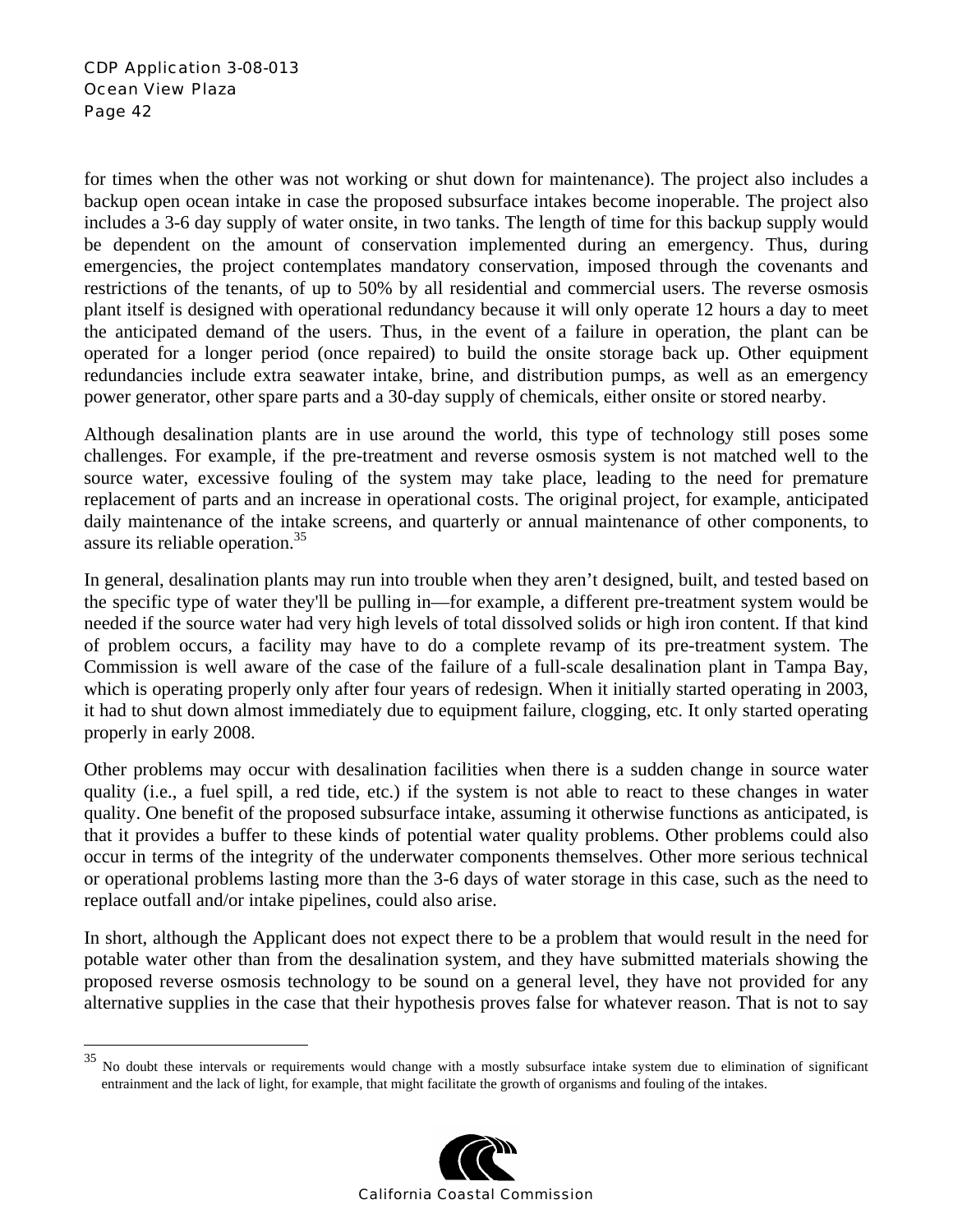that the Commission expects the desalination system to fail, and can demonstrate conclusively that it will fail. Rather, it is to say that the Applicant cannot demonstrate conclusively that it won't. Given the significance of the resources at stake in the event the project requires water supply augmentation from other than the desalination system, and the pressure that would be brought to bear to so serve a completed and occupied project in such an occurrence, the most conservative approach is warranted. In order to protect the Seaside groundwater basin and Carmel River systems, there must be assurance and a contingency plan in place to ensure that any unexpected water supply problems do not exacerbate the tenuous water supply condition for the greater Monterey peninsula area. The proposed project includes no such assurance or plan.<sup>36</sup>

This same assurance and contingency planning is also required by the Monterey County Health Department (MCHD). Specifically, the Applicant will require permits for the desalination treatment facility from a number of other agencies, including MCHD. To allow the project to proceed, MCHD will be required to find the proposed desalination treatment facility consistent with Chapter 10.72 (Desalination Treatment Facility) of the Monterey County Code. As part of the permit application process, Section 10.72.020(F) of the Monterey County Code regarding desalination treatment facilities requires the Applicant to:

*10.72.020(F)(in relevant part). Submit a contingency plan for alternative water supply which provides a reliable source of water assuming normal operations and emergency shutdown operations. Said contingency plan shall also set forth a cross connection control program…* 

It is not yet clear that the proposed project can meet the permitting requirements of the MCHD because there is no alternative water source for the project other than the redundancies built into in the desalination component. Although the Applicant has submitted a variety of materials that indicate that they expect the system to function without the need for an alternative contingency water supply, it is not only prudent to account for an unexpected problem that would render the system incapable of providing water to serve the development, it is required by MCHD. In addition, it is also required in order to make the requisite Coastal Act findings that the project will not adversely impact the Seaside groundwater basin and the Carmel River due to requiring Cal-Am water in this respect. Although the Applicant clearly believes that the system will be so reliable as to obviate the need for contingency planning of this sort, the Applicant has not conclusively demonstrated that the project will never require Cal-Am water (and thus will avoid off-site coastal resource impacts associated with providing that water), and has not provided a contingency plan to assure this to be the case should there be unexpected difficulties with the sole desalination source proposed.

As such, the project cannot be found consistent with Coastal Act policies protecting the Seaside groundwater basin and Carmel River systems, including Sections 30231, 30240, and 30250.

### **Desalination is the Project's Only Water Source**

 $\overline{a}$ 

 $36$  The Applicant has indicated that if supplemental water was needed, then that water would be provided by water trucks from outside Cal-Am's service district, although the Commission is not aware of any specific arrangements having been made in this respect (see Tony Lombardo April 30, 2008 letter, p. 13; email from Jared Ficker dated July 15, 2008.).

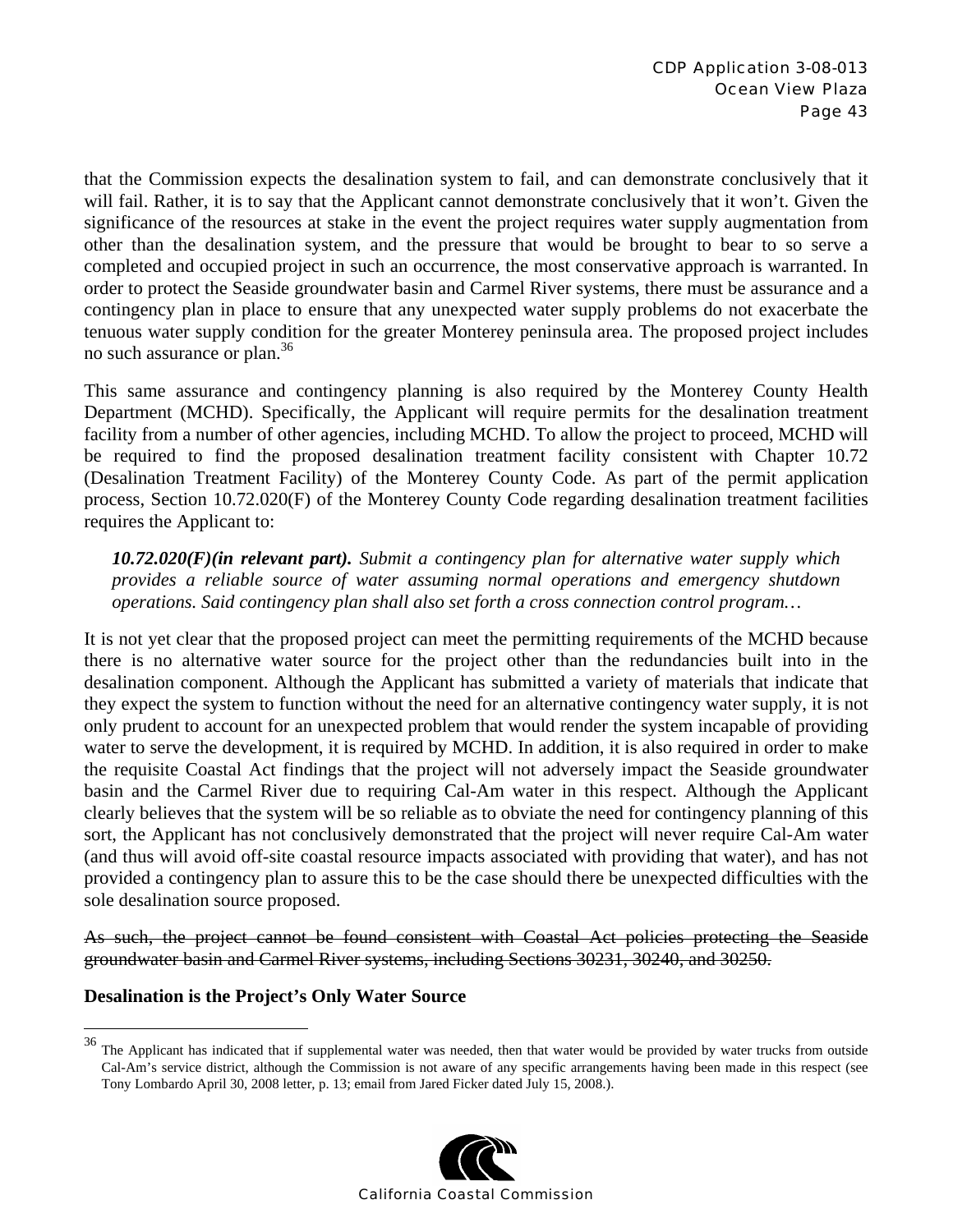In addition, in this case, desalination is the project's only water source. This fact makes it all the more critical to provide the level of assurance and contingency planning described above. In fact, in its other recent decisions on desalination facilities, the Commission has generally reviewed proposed projects to determine how they fit within a community's overall water portfolio and what measures are available to provide backup or emergency water supplies. Most recently, for example, the Commission recognized that water provided by Poseidon's Carlsbad facility is expected to provide only a portion of the water used by several nearby water districts and that each district would also rely on other water sources, such as imported water, groundwater, recycled water, conservation, or others. Even the City of Carlsbad, which could obtain nearly 100% of its supply from that project, would remain on the regional water supply system and would continue to use that water if it is less expensive or if it is needed for emergencies.

Similarly, recent Commission reviews of desalination proposals in Sand City and Cambria have identified how water that might be provided through desalination would continue to be augmented by supplies from other sources. Additionally, although the Monterey Bay region is under severe water constraints, the desalination facility being planned by the regional water supplier (i.e., Cal-Am) would only partially replace just one of the several over-tapped water sources in the region, resulting in a more robust and flexible water portfolio.

As discussed, the desalination facility in this case would be the sole source of water for the proposed residential and commercial uses. The water supply would not be part of a larger portfolio of water sources. It would not be connected to Cal-Am for potable water, and would appear to be prohibited from doing so by SWRCB Order 95-10 and the recently proposed SWRCB order that more aggressively targets Cal-Am withdrawals in this respect. In addition, all other alternatives, such as an onshore well or trucking water to the site, were determined in the EIR to be infeasible or otherwise unacceptable.

### **No Testing of Proposed Technology in Specific Circumstances**

In response to reliability issues, the current standard industry approach is to determine appropriate desalination processes by constructing and operating a pilot plant before committing to a full-scale facility. This is evidenced by the number of pilot plants being proposed or operated in the Monterey area, along the California coast, and nationally.

The Applicant proposes to use a desalination facility similar to a pilot plant recently operated by the Marin Water District (District). The District used the pilot plant to determine which of several different desalination systems might be best to use in a full-scale facility that it may construct at a later date to desalinate water from San Francisco Bay. As part of implementing its pilot plant, the District conducted a number of tests and studies to compare various desalination methods and to determine which would most efficiently provide the necessary level of treatment for the Bay water's particular characteristics. For example, it compared different pretreatment systems and conducted tests of both one-pass and twopass processes to determine which was best suited to the source water conditions. As described in the District's Engineering Report, selecting the appropriate system for their particular location on the Bay was based on comparing results from a number of tests.

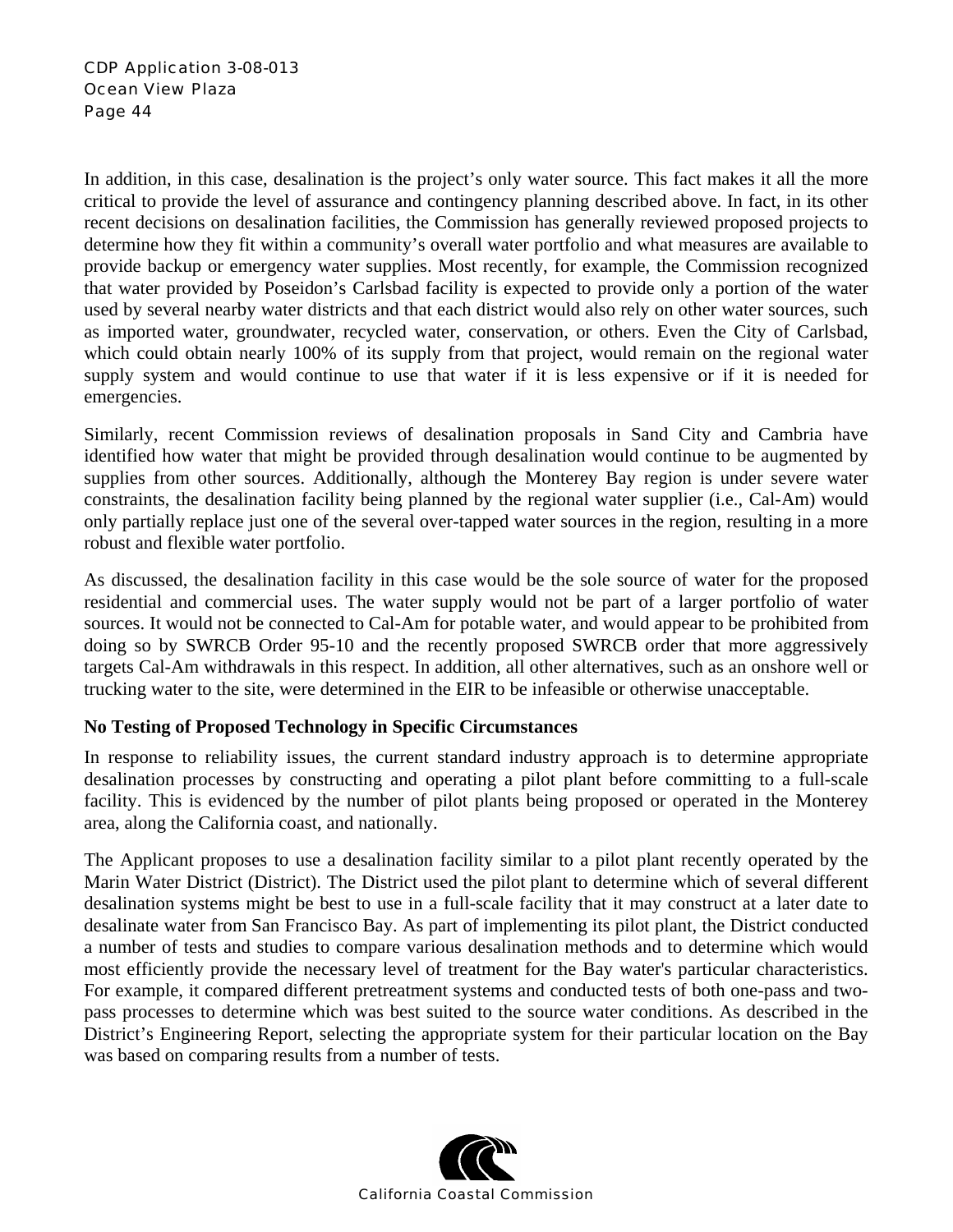The desalination facility's design is based upon a pilot plant that recently completed a successful oneyear pilot program in the San Francisco Bay area. The Environmental Health Division of the Monterey County Health Department has reviewed and approved the 75% design submittal for the proposed desalination facility. Prior to occupancy of the residential and retail components of the project, the Monterey County Health Department will require that the desalination has operated successfully for a period of time to ensure that it is providing a reliable source of potable water. Special Condition 15 of this approval requires Monterey County Health Department and California Department of Health Services approval of the desalination components of the project prior to residential and retail occupancy of the project.

For this proposed Ocean View Plaza project, however, the Applicant has not conducted site-specific tests or pilot studies to determine whether a desalination system found suitable for treating San Francisco Bay water would be equally suitable for treating water from Monterey Bay. The Applicant states, however, that the historical data collected during the operation of the Monterey Bay Aquarium's desalination facility over almost the last 20 years indicates that it is very unlikely that the source water would experience any sudden changes of sufficient magnitude that would prevent the reverse osmosis membranes from working adequately. However, unlike the Marin pilot plant and the Aquarium's desalination facility, the Ocean View Plaza desalination facility would be expected to immediately provide water of drinking water quality to residents and businesses that would have no other water sources available. The lack of adequate test data provides an insufficient level of certainty to rely on this pilot as a sole drinking water source.

### **Costs of Operating the CSD and Desalination Plant**

1

The Applicant will pay for the costs associated with construction of the proposed desalination facility. The residential, retail, and restaurant tenants of the project site will pay the costs associated with operation and maintenance of the desalination facility, as well as the overhead, management, and administrative costs of the OVCSD.

The City of Monterey initiated two studies related to the costs of administering the CSD and operating and maintaining the desalination plant and related water distribution infrastructure. Prior to these studies, the Applicant's consultants prepared a "Desalination Plant Preliminary Pro-Forma," which estimated the 10-year operation and maintenance cost for the desalination plant and related water distribution infrastructure to be \$6.25 per 1000 gallons of water. This estimate, however, did not include the overhead, management, and administrative costs of the CSD. A peer review of the Applicant's cost estimate was performed by CH2M Hill.<sup>37</sup> CH2M Hill estimates the cost of operating and maintaining the desalination plant at between \$9.64 and \$11.75 per 1000 gallons of water produced, or 54% to 88% more than the cost estimated by the Applicant's consultants. This cost estimate, however, also does not include the overhead, management, and administrative costs of the CSD.

<sup>&</sup>lt;sup>37</sup> As stated on its website, CH2M Hill is a "multinational firm providing engineering, construction, operations, communications, security, environmental, and related services to public and private clients in numerous industries."

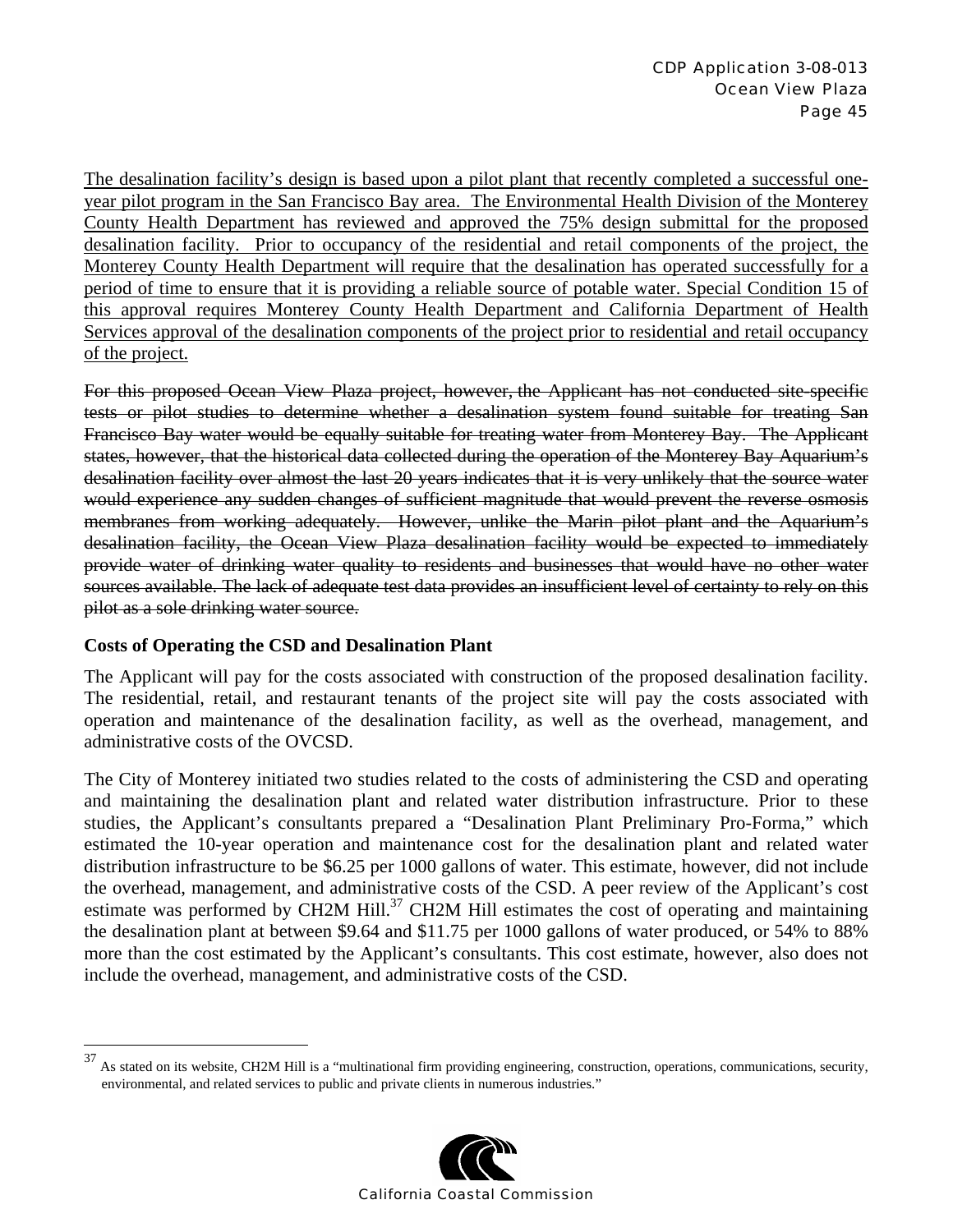A second study performed by Economic and Planning Systems<sup>38</sup> (EPS) sought to determine the preliminary budget for the CSD. The CSD's overhead, management, and administrative costs will add approximately 43 percent to the desalination plant's annual operating and maintenance costs. Thus, the total cost for producing 1000 gallons of water is estimated to be between \$13.79 and \$16.80. According to this study, the resulting water rates for the residential, retail, and restaurant tenants of the proposed project will be approximately 291% to 354% above the current rates paid by other water users (i.e. water provided by Cal-Am to City of Monterey residents) in the Monterey area. The current estimated monthly water bill for each of the proposed project's residential units is:

| <b>Unit Description</b>              | <b>Projected Monthly Water Cost</b> |
|--------------------------------------|-------------------------------------|
| Moderate Income – 1 Bedroom, 1 Bath  | \$39.59 to \$48.23                  |
| Moderate Income $-2$ Bedroom, 2 Bath | \$39.59 to \$48.23                  |
| Market Rate $-2$ Bedroom, 2 Bath     | \$60.56 to \$73.77                  |
| Market Rate $-3$ Bedroom, 3.5 Bath   | \$87.91 to \$107.10                 |

As evidenced by the varying prior estimates of costs, there is some uncertainty as to the what the actual cost to the water provided to tenants of the project will be once the desalination plant is operational. This is particularly true given the reliability issues and the fact that these uncertainties in future operating costs, including potential liabilities, could increase costs substantially. There is no question that, at current Cal-Am rates, the water would be more expensive than the Cal-Am water that is provided to adjacent uses and the Monterey peninsula more generally.<sup>39</sup> Special Condition 12 requires that the marketing materials for the retail and condominium components of the project include a statement that the cost of water supplied by the desalination facility may be substantially higher than the cost of water provided by Cal-Am to surrounding properties. Thus, potential buyers will be made aware of the likely higher costs of water compared to Cal-Am water prior to any purchase of the retail or residential components of the project.

#### **Institutional Weaknesses Issues**

 $\overline{a}$ 

As originally described in the EIR for the project, the desalination component of the project would be owned and operated by the Applicant, a private entity. As previously described, the Ocean View Community Services District (OVCSD) was formed on December 27, 2005 to own, operate, and maintain the proposed desalination plant once it is constructed, with the members of the Monterey City Council acting as board members for the OVCSD (see Exhibit 7).<sup>40</sup>

cost of Cal-Am water may approach the cost estimated for the residents of Ocean View Plaza.<br><sup>40</sup> LAFCO hastened its approval of the OVCSD in late 2005 to avoid approving the CSD under State Senate Bill 135 (SB 135), which became law on January 1, 2006. SB 135 substantially amended State Law regarding Community Services Districts. Formation of a CSD under the provisions of SB 135 requires a vote of the City's residents (Section 61014). Any CSD formation subject to the new law requires an election for the initial members of the CSD board (Section 61021). By approving the CSD five days prior to January 1,



<sup>38</sup> As stated on its website, EPS is a "land economics consulting firm experienced in the fill spectrum of services related to real estate development, market analysis, public-private partnerships, and the financing of government services and public infrastructure."

<sup>&</sup>lt;sup>39</sup> Cal-Am has applied to the California Public Utilities Commission for a significant rate increase; if this rate increase is approved, the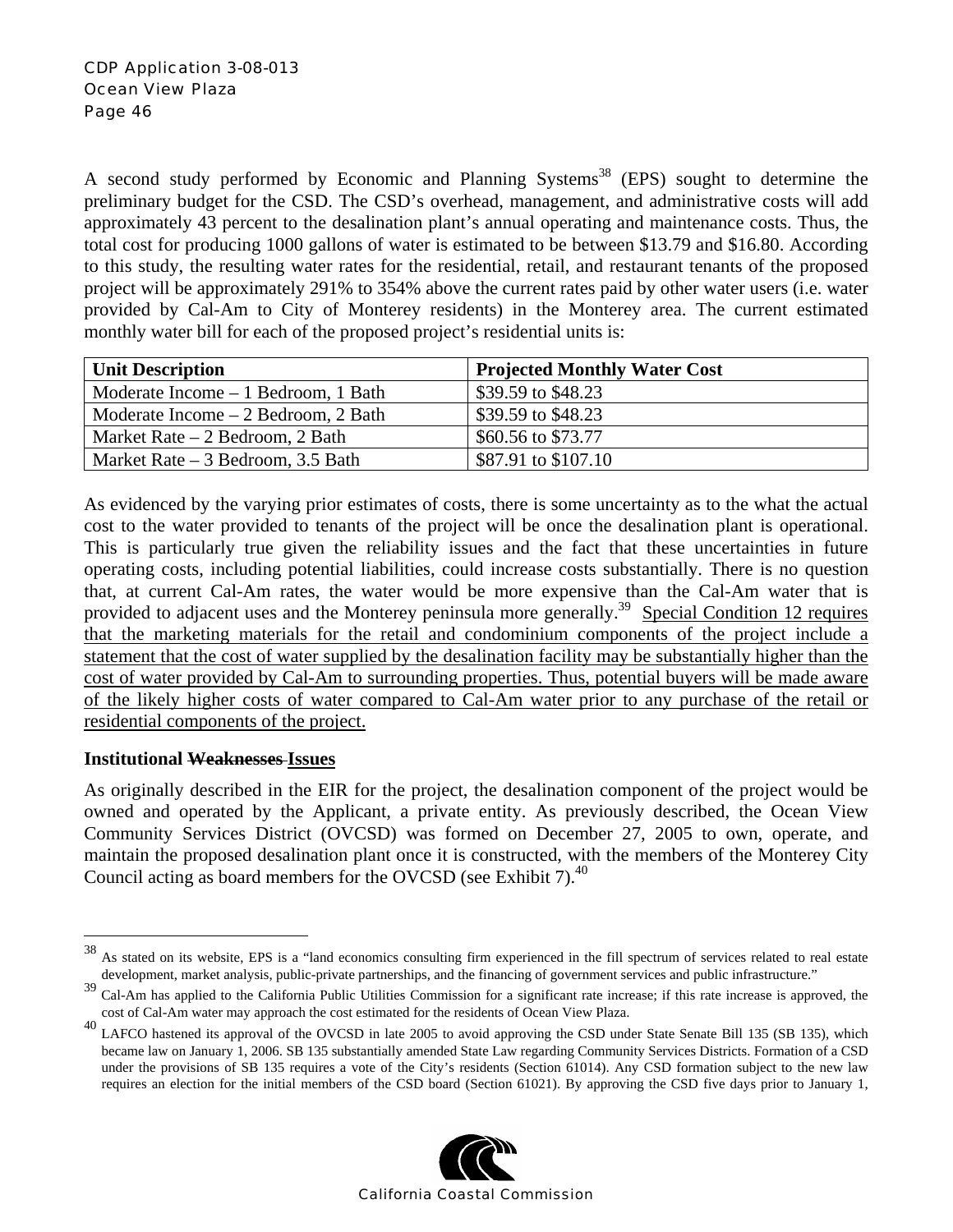Commission staff wrote two letters to LAFCO staff regarding the proposed Community Services District. In these letters, Commission staff raised a number of concerns regarding the proposed formation of a project-specific Community Services District, including that the CSD:

- May not have adequate financial and staff resources to ensure that operation of the desalination plant will protect coastal resources and public safety. Operational problems may cause adverse impacts to coastal water quality, marine resources, and aquatic habitats, inconsistent with Coastal Act Sections 30230, 30231, 30232, and 30240;
- May interfere with current efforts to develop a regional solution to address existing water shortages and related environmental problems by reducing incentives for participation in such efforts; and
- Sets a precedent for similar project-specific proposals that may cumulatively induce growth and preclude a well planned allocation of limited water resources consistent with the land use priorities and resource protection requirements of the Coastal Act, including Section 30254.

Additionally, Commission staff noted that the LAFCO staff report regarding formation of the CSD relied upon the project EIR, which did not specifically analyze the environmental impacts, such as potential cumulative growth impacts, attributable to the creation of a project-specific services district that might be emulated by other projects in the future.<sup>41</sup>

Although the OVCSD is a public agency, approved by the Monterey County LAFCO and supported by the City of Monterey, including having the City Council members acting as the CSD board members, there remain significant questions that raise concerns about the long-term viability of the CSD and its public obligations with respect to water supply. One of the primary issues concerns long-term responsibility, legal and otherwise, for the reliable operation of the plant. As detailed in the project description above, the developer is a limited liability corporation, and is expected to dissolve once the desalination facility is constructed, operating, and dedicated to the OVCSD. Because of this, a detailed Indemnification Agreement (see Exhibit 13) has been negotiated that ultimately requires the purchaser of the retail/commercial portion of the project (but not the residential owners) to assume the Applicant's indemnity obligations for the duration of the total ten-year indemnity period. Thus, after a period of developer liability of approximately two years for claims concerning the construction, testing and operation of the desalination facility, the liabilities are assumed by the purchaser of the retail component of the project. Even still there may be some liability that flows to the City. In considering whether to pursue the LAFCO formation of the CSD for the project site, the City analysis noted that although the indemnity obligations against the successor retail owner are enforceable, there is the potential risk that a court or jury could view this arrangement as oppressive to the property owner given a sympathetic set of facts.

The Applicant's indemnity also does not extend to any liability arising from the management and

<sup>41</sup> See letter dated December 27, 2005.



 <sup>2006,</sup> LAFCO avoided the need for a public vote on the CSD formation and was also able to appoint the Monterey City Council members to the OVCSD board without a public vote.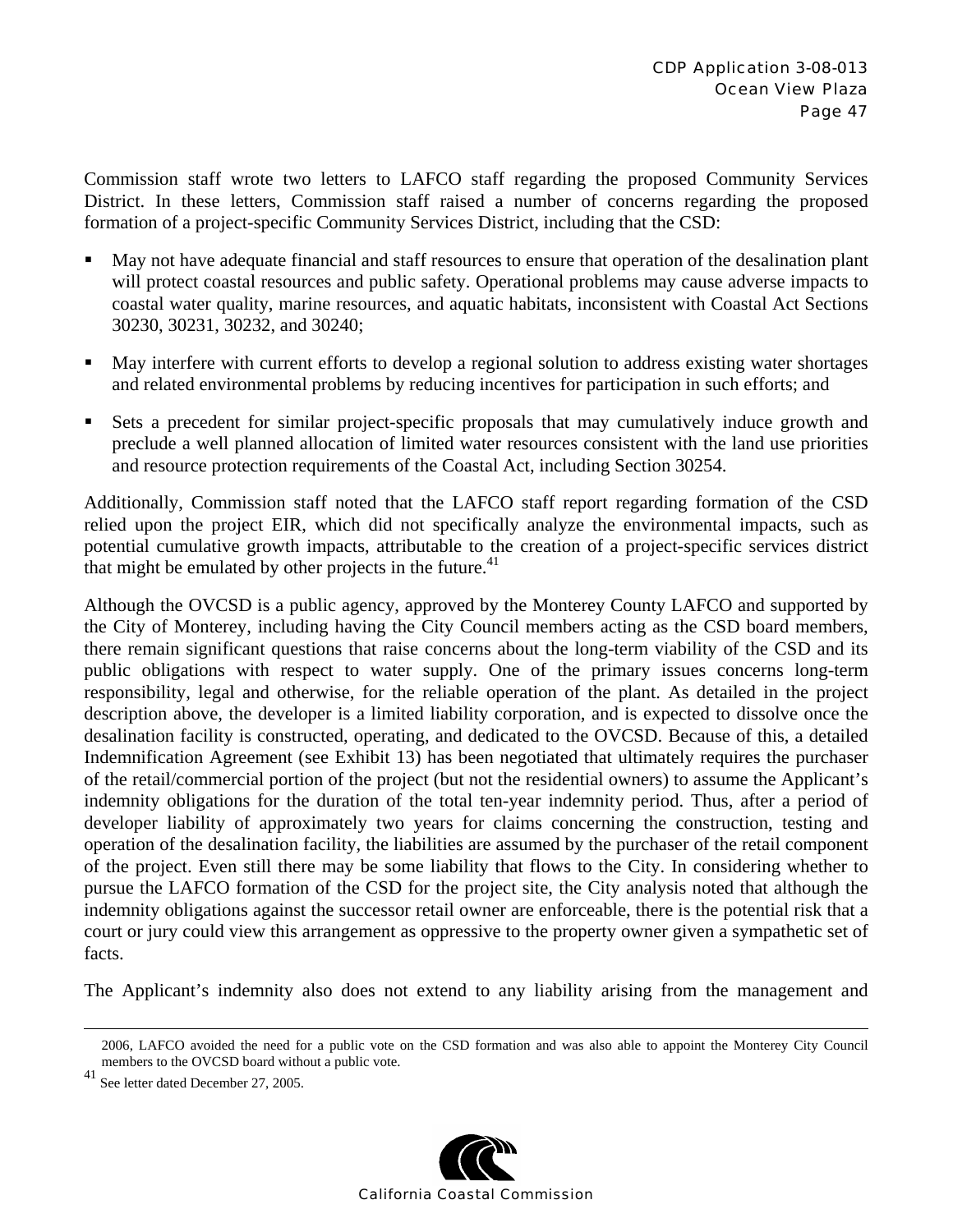operation of the CSD following dedication of the desalination facility to the OVCSD. Thus, a requirement for comprehensive insurance to be provided by the Applicant has been required by the City.

#### **Pressure to Use Cal-Am Water**

In the event of failure of the desalination plant, or perhaps simply as a result of ongoing and recurring operational problems, increasing costs, and perhaps litigation related to these issues, there is the potential that the residents, retail tenants, and restaurant tenants of the project site could be without water either for an extended period of time or for sporadic periods of time. As indicated, the project does not include a specific contingency plan to address this issue. In such situations, to avoid the need for residential tenants to live without water or relocate, and to ensure that the onsite retail and restaurant businesses would continue to function, it is foreseeable that great pressure would be brought to bear on local officials, the MPWMD, and Cal-Am to provide water for the project. The alternative would be to let the residents of the 51 residential units relocate or live without water for an unknown period of time, and to potentially require the retail and (especially) the restaurant tenants on the site to close their businesses until water again became available. As discussed, there is no contingency for such a potential outcome. Although there is no potable water connection to the Cal-Am system, such a connection is not prohibited by the current project authorizations.

#### **Conclusion**

The proposed project presents certain reliability and contingency planning issues associated with the desalination component. In this case, the reliability and contingency planning issues can be resolved. Specifically, this requires submission of a water supply contingency plan that describes all the measures that will be taken to provide substitute potable water for the project in the event of a major desalination facility failure (Special Condition 2). This condition prohibits the use of water from any supplier within Monterey County where such water use would result in adverse impacts to coastal zone resources (e.g., water from Cal-Am would be prohibited). Also, Special Condition 14 requires that the Permittee acknowledge that water (not to exceed 27.89 acre feet per year – see Special Condition 10) for all components of the project shall be provided solely by the project's onsite desalination facility and agrees to waive any claims of liability on the part of the Commission for allowing the development to proceed given this fact. Special Condition 12 requires that all documents related to the marketing and sale of the retail and condominium components of the approved project notify potential buyers that the water for the project is provided solely by the onsite desalination facility and that Cal-Am is prohibited from providing contingency potable water for the project. Special Condition 18 requires a deed restriction to record the terms and conditions of the permit against the parcels governed by this permit.

Given all of the above, including the Special Condition requirements, the creation of the project-specific CSD in this case to allow construction of and operation of the project-specific desalination plant can be found is inconsistent with Coastal Act Section 30250(a), which requires that new development be located in areas with adequate public services and where it will not have significant adverse effects, including growth-inducing effects, on coastal resources. Although Specifically, the probability of debilitating operational or institutional failures may be are small given the level of redundancy and backup systems proposed for the desalination facility. In the unlikely event of a major desalination

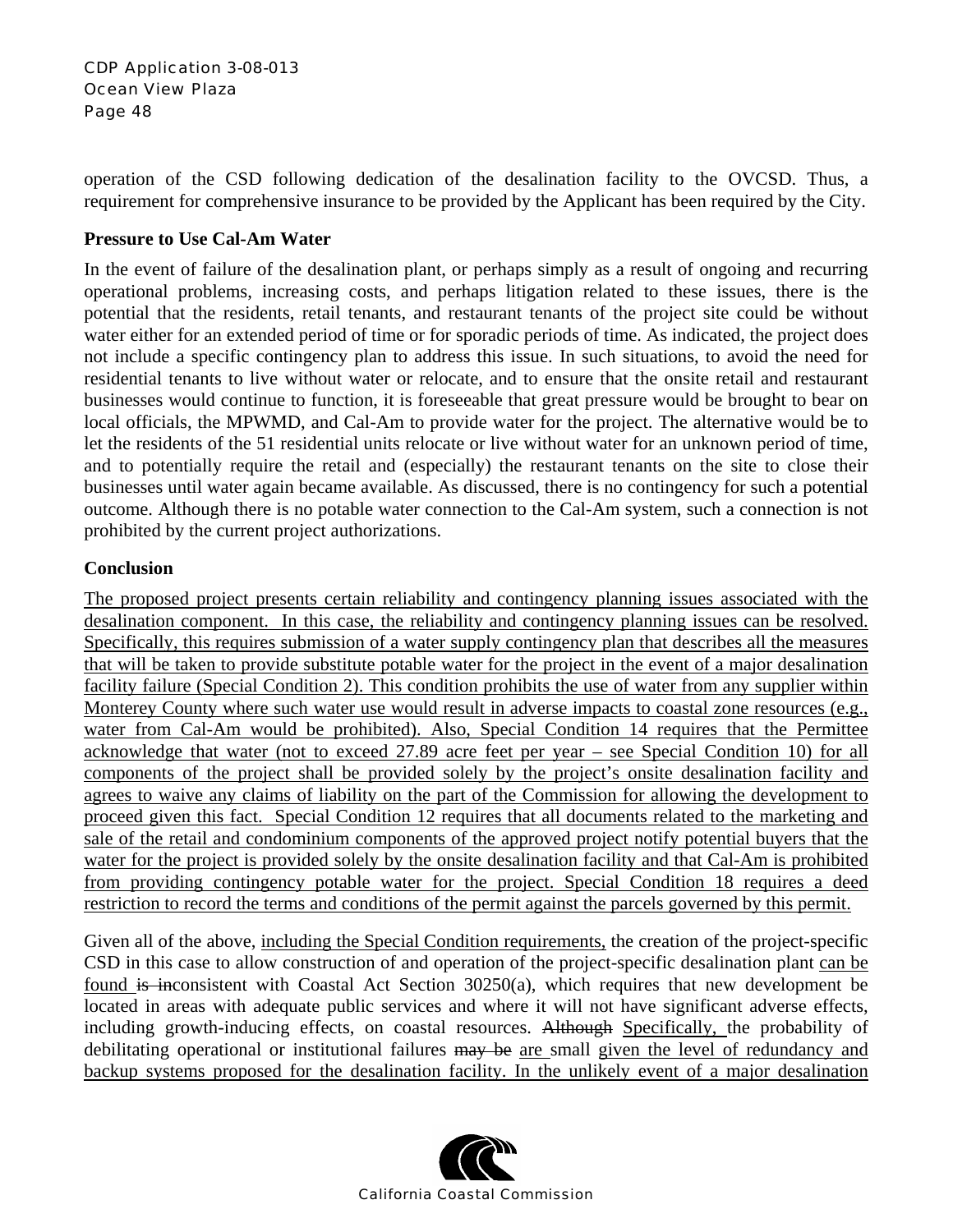failure, the project is conditioned to require a contingency plan for potable water that does not rely on water from any supplier within Monterey County (including Cal-Am) where such water use would result in adverse impacts to coastal zone resources (e.g., the Carmel River). Additional conditions require the Permittee to acknowledge and assume the risk that all potable water shall be provided solely by the onsite desalination facility, and to notify potential buyers of the retail and residential components of the this fact and also that their water costs may be higher than those of surrounding properties that are provided water by Cal-Am. Other conditions require Monterey County Health Department and California Department of Health Services approvals as necessary, and that the OVCSD take over ownership of the desalination facility prior to any water being provided to the project. , the risks associated with such an occurrence, namely that the project would become a user of Cal-Am water, are too high to support approval of the project. In the event that the CSD and/or the desalination facility fail to provide a long-term reliable water supply to the project, pressure would be brought to bear to connect the project to the Cal-Am system. It would appear unlikely that 51 residential units and the significant commercial retail components and restaurants would be left without water. As described at the outset of this finding, such a connection to the Cal-Am system would, in turn, result in adverse impacts to the Carmel River and the Seaside groundwater basin, inconsistent with Coastal Act Sections 30231, 30240, and 30250. Absent 100% assurance that the project will not so impact these systems, the project cannot be found consistent with the Coastal Act in this respect. As described below, the proposed project does not include such 100% assurance, and thus the project is inconsistent with the Coastal Act and must be denied. Thus, with respect to water supply reliability, cost, and impacts to coastal resources, the project, as conditioned, can be found consistent with Coastal Act Sections 30231, 30240, and 30250.

#### c. Cumulative Impacts of Proliferation of Package Desalination Plants

Coastal Act Section 30254 requires that special districts not be formed except where provision of the service would not induce new development inconsistent with this division. Section 30250 requires that new development in urban areas not have adverse cumulative impacts on coastal resources. As discussed above, neither the EIR for the project nor LAFCO's approval of the formation of the OVCSD specifically analyzed the environmental impacts, such as the potential cumulative growth impacts, attributable to the creation of a project-specific services district. However, it is foreseeable that approval of a project-specific desalination plant under the auspices of a CSD specifically created for a single project could lead to similar proposals in other coastal areas, including the Monterey peninsula, where public services, such as water, are limited. The prospect of multiple onsite desalination plants<sup>42</sup>, each with the potential for adverse impacts to marine resources of the types described above, including fill of coastal waters, is not consistent with Coastal Act Sections 30250 and 30254.

#### 5. Conclusion

 $\overline{a}$ 

While it is clear that the developer has gone to great lengths to try to address the lack of water available to serve the proposed land-based portion of the development proposed here, it is equally clear that the proposed project cannot be found consistent with the Coastal Act. These inconsistencies are

<sup>&</sup>lt;sup>42</sup> Currently the City of Pacific Grove is proposing a desalination facility as part of a redevelopment plan of the American Tin Cannery site.

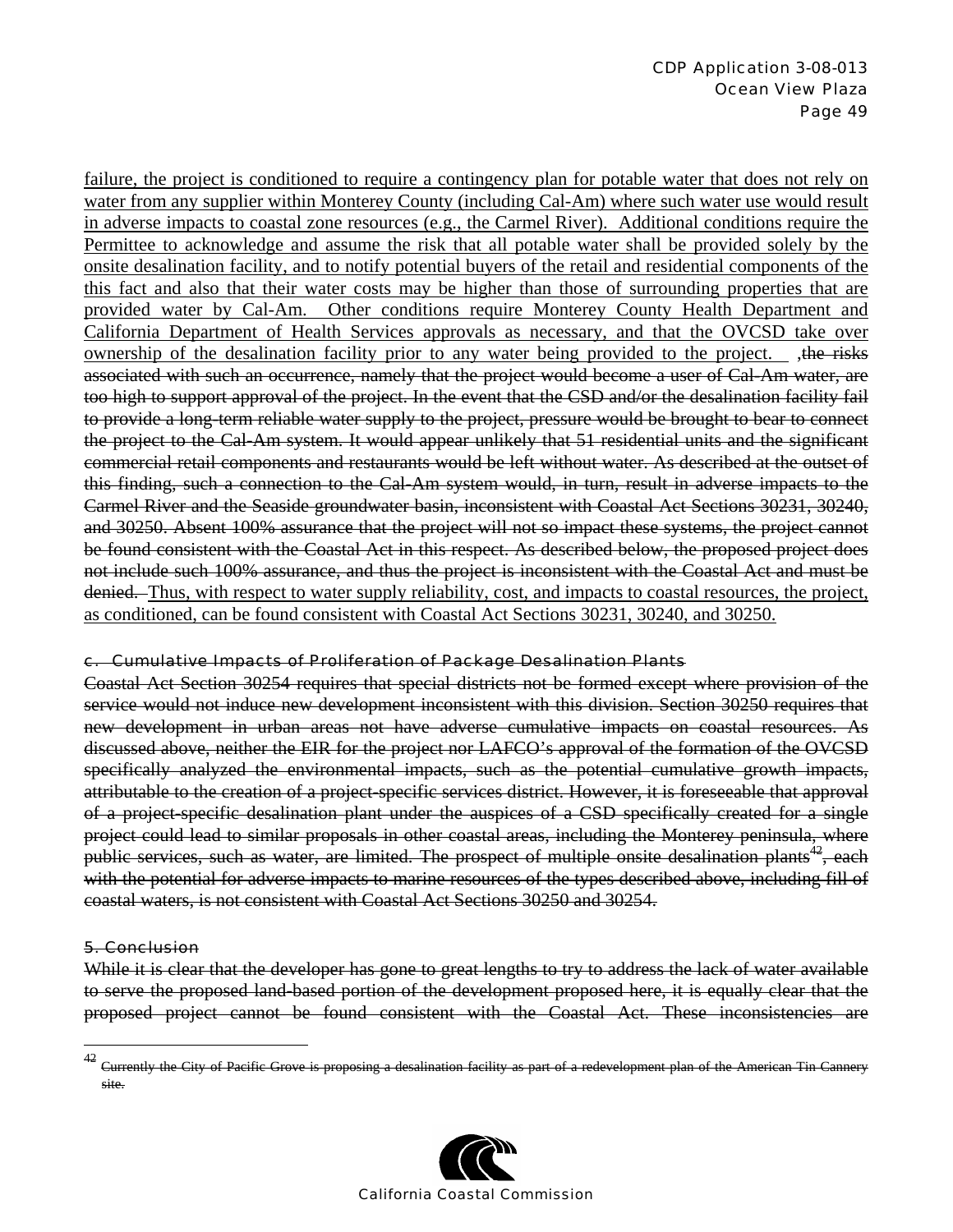fundamental inasmuch as the project proposes impermissible fill of coastal waters which would result in impacts to marine resources, through impingement and entrainment of marine organisms, brine discharge, seafloor manipulation, in order to provide feedwater for the onsite desalination system. In addition, even if these marine resource issues were surmountable, which they aren't, the Applicant cannot provide 100% assurance that the proposed project will not require supplemental Cal-Am water if, for whatever reason, the desalination system does not provide adequate water to otherwise serve the development. Again, it is not that the Commission expects the desalination system to fail, and can demonstrate conclusively that it will fail. Rather, it is that the Applicant cannot demonstrate conclusively that it won't. In other words, if the proposed desalination water supply does not provide adequate water to serve the development, there will be pressure to use Cal-Am water to supply the development. To the extent such pressure results in Cal-Am water being used to serve the development, the project would result in further degradation of the Seaside Aquifer and the Carmel River systems inconsistent with the Coastal Act. Absent 100% assurance that the project will not so impact these systems, the project cannot be found consistent with the Coastal Act in this respect either.

In conclusion, the proposed project is inconsistent with Coastal Act Sections 30230, 30231, 30233, 30240, 30250, and 30254. These Coastal Act inconsistencies cannot be fixed through conditions of approval. Thus, the project is fundamentally inconsistent with the Coastal Act and must be denied.

# B. Public Access and Recreation

### 1. Applicable Policies

#### **Coastal Act Policies**

The project is located in an extremely popular visitor destination. The bayside portion of the project is located along the immediate shoreline seaward of the first public road. The inland portion of the project site is located adjacent to the heavily used Monterey Peninsula Recreational Trail. Public access and recreational issues must be understood in this context. The following Coastal Act Sections specifically address public access and recreation:

*30210: In carrying out the requirement of Section 4 of Article X of the California Constitution, maximum access, which shall be conspicuously posted, and recreational opportunities shall be provided for all the people consistent with public safety needs and the need to protect public rights, rights of private property owners, and natural resource areas from overuse.* 

*30211: Development shall not interfere with the public's right of access to the sea where acquired through use or legislative authorization, including, but not limited to, the use of dry sand and rocky coastal beaches to the first line of terrestrial vegetation.* 

*30212 (in relevant part): (a) Public access from the nearest public roadway to the shoreline and along the coast shall be provided in new development projects except where: (1) It is inconsistent with public safety, military security needs, or the protection of fragile coastal resources, (2) Adequate access exists nearby…* 

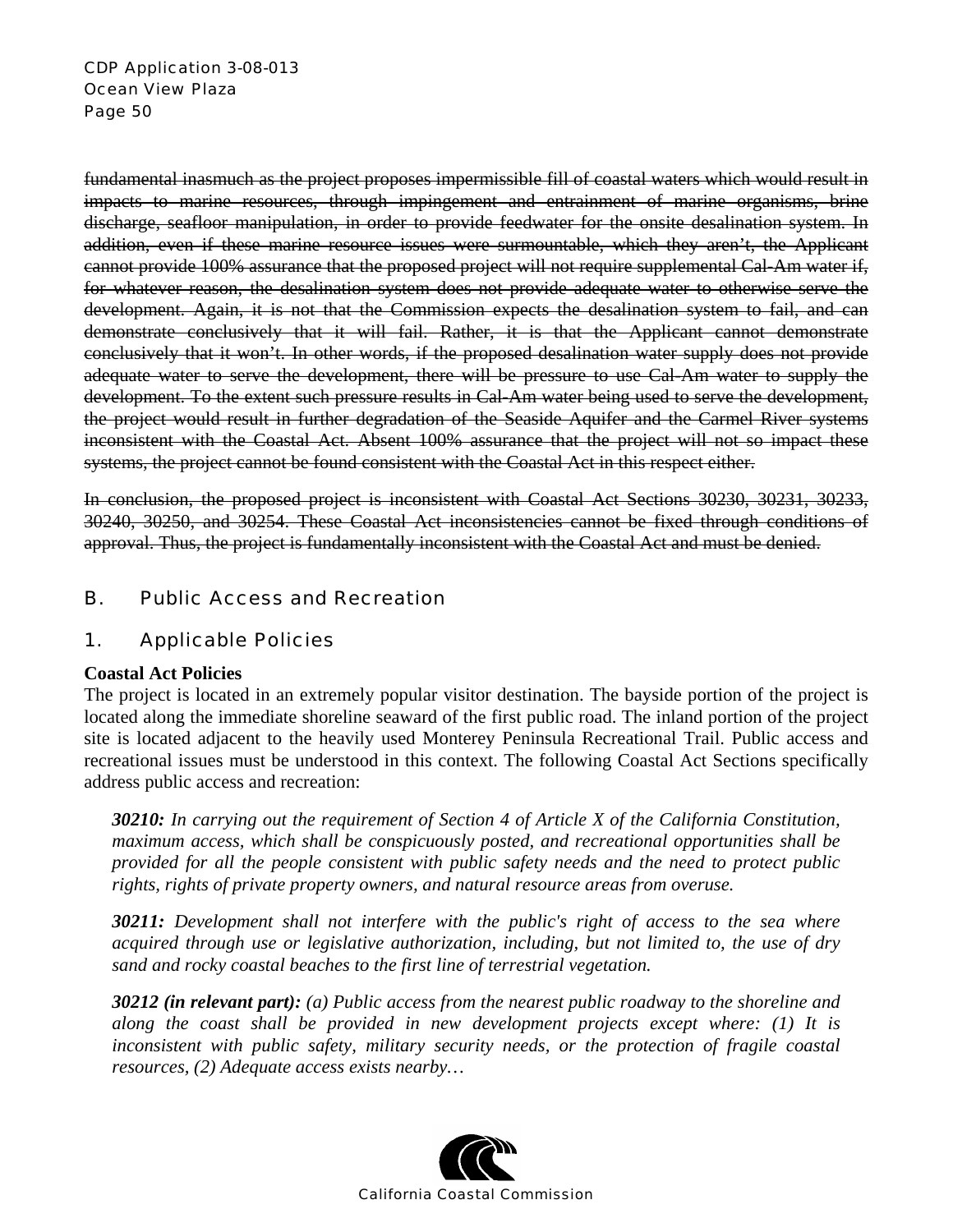*30213 (in relevant part): Lower cost visitor and recreational facilities shall be protected, encouraged, and, where feasible, provided. Developments providing public recreational opportunities are preferred.* 

*30220: Coastal areas suited for water-oriented recreational activities that cannot readily be provided at inland water areas shall be protected for such uses.* 

*30221: Oceanfront land suitable for recreational use shall be protected for recreational use and development unless present and foreseeable future demand for public or commercial recreational activities that could be accommodated on the property is already adequately provided for in the area.* 

*30222: The use of private lands suitable for visitor-serving commercial recreational facilities designed to enhance public opportunities for coastal recreation shall have priority over private residential, general industrial, or general commercial development, but not over agriculture or coastal-dependent industry.* 

*30223: Upland areas necessary to support coastal recreational uses shall be reserved for such uses, where feasible.* 

*30240(b): Development in areas adjacent to environmentally sensitive habitat areas and parks and recreation areas shall be sited and designed to prevent impacts which would significantly degrade those areas, and shall be compatible with the continuance of those habitat and recreation areas.* 

*30253(5): New development shall: (5) Where appropriate, protect special communities and neighborhoods which, because of their unique characteristics, are popular visitor destination points for recreational uses.* 

### **LUP Policies**

In addition, the Cannery Row LUP provides a number of public access and recreation policies that apply to the rocky shoreline along Cannery Row, including requiring lateral access along the seaward sides of buildings as a condition of new development:

*(c)(2). Require improvements to and a public access easement (a minimum width of ten feet) to the rocky promontory on the site of the former San Xavier Cannery as a condition of new development.* 

*(c)(4). Require improvements to and a public access easement for a pedestrian plaza (a minimum of 250 square feet for each 100 linear feet or portion thereof of front footage along the*  rocky promontory...on the former San Xavier Cannery site) as a condition of development of *parcels along the rocky shoreline.* 

*(d)(1). Where new development is proposed for an existing structure or on slabs presently* 

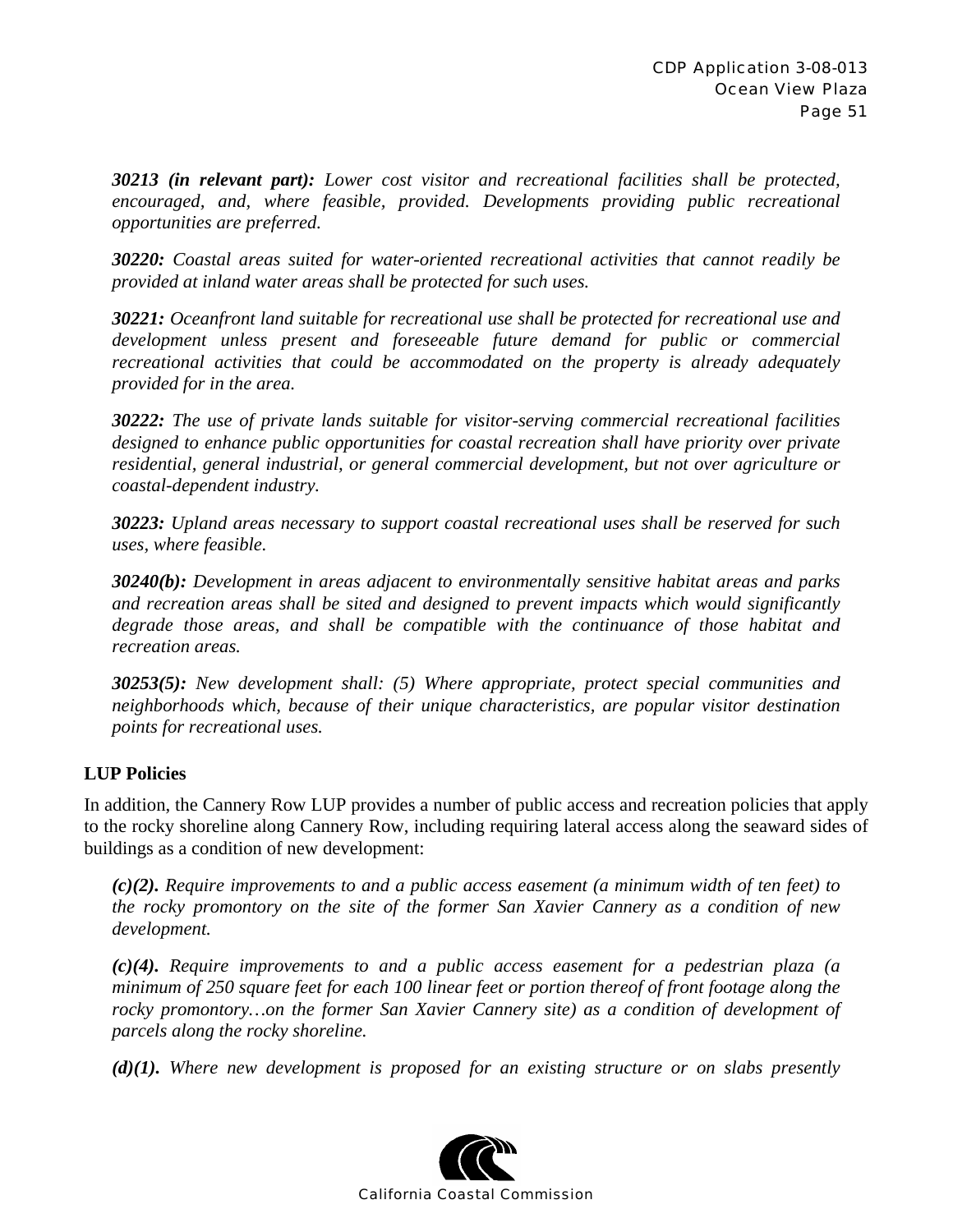*extending over the water, pedestrian access to viewpoints overlooking Monterey Bay, as conceptually shown in Figure 4, is to be provided as a condition of development. This access is to be open to the public during daytime business hours with the exception of those coastal dependent uses where access is not appropriate. Maintenance and liability of this access is to be the responsibility of the property owner. This access and viewpoint may be open or enclosed and within, above, or below the structure. Pedestrian access to the viewpoint, if enclosed, is to be a minimum of six feet. If open, the pedestrian access to the viewpoint is to be a minimum width of ten feet. The viewpoint at the end of the pedestrian access area is to consist of a minimum of 100 square feet of accessible viewing area. The square footage of any public pedestrian access and viewpoint opportunities provided in addition to those required minimum standards is not be counted against the total maximum building square footage allowed by the floor area ratios set in the Development section of this LCP.* 

*(d)(2). Pedestrian movement parallel and adjacent to the water shall be required with unobstructed views of the water in the form of an open or enclosed walkway a minimum of eight*  feet wide across the seaward sides of structures as a condition of all new development, *consistent with the Coastal Act's requirements for shoreline access. (a) A cantilevered deck extending beyond existing slabs shall be permitted up to a maximum of 12 feet only to accomplish the aforementioned accessway, but in no event shall new pilings, seawalls or structures be necessitated which physically interfere with the intertidal zone. Extensions beyond existing slabs, for purposes other than access, shall not be permitted. (b) For the greatest length of Cannery row, continuous lateral access linked from parcel to parcel, shall be redeveloped as part of each project. In the four areas shown in Figure 4a…San Xavier / Willie Lum's / Western Sardine / Ferrante / Oxnard…lateral access shall be provided. These accessways shall, if possible, be continuous and linked from parcel to parcel. Linked accessways shall be deemed feasible with the following exceptions: (1) Along the backs of historic structures (see development policy o.) where lateral accessways would deface the historic character of the structure. The Doc's Lab parcel shown in Figure 4a is specifically excepted unless demolished and not restored to its original configuration. (2) Along existing sheer walls on property lines where lateral accessways to be provided would have to be located over the adjoining property. (3) Along existing sheer walls where lateral accessways would deface the architectural character of an existing structure. (4) Along stretches of the rocky shoreline where public safety considerations preclude lateral accessways. Access may be precluded only during hazardous periods if the City concurs that public safety concerns existing. Management techniques rather than physical barriers shall be used wherever feasible.* 

*In the four areas shown in Figure 4a, where significant reconstruction involving the removal or substantial alteration of exterior walls and replacement with new walls is proposed, lateral accessways linked from parcel to parcel shall be provided as a condition of development… (d) The accessways shall be open at a minimum during the normal operating hours of the business. The liability and maintenance of the accessways shall be the responsibility of the project owner or lessee. Closure of accessways during heavy storms shall be permitted to prevent hazards to public safety.* 

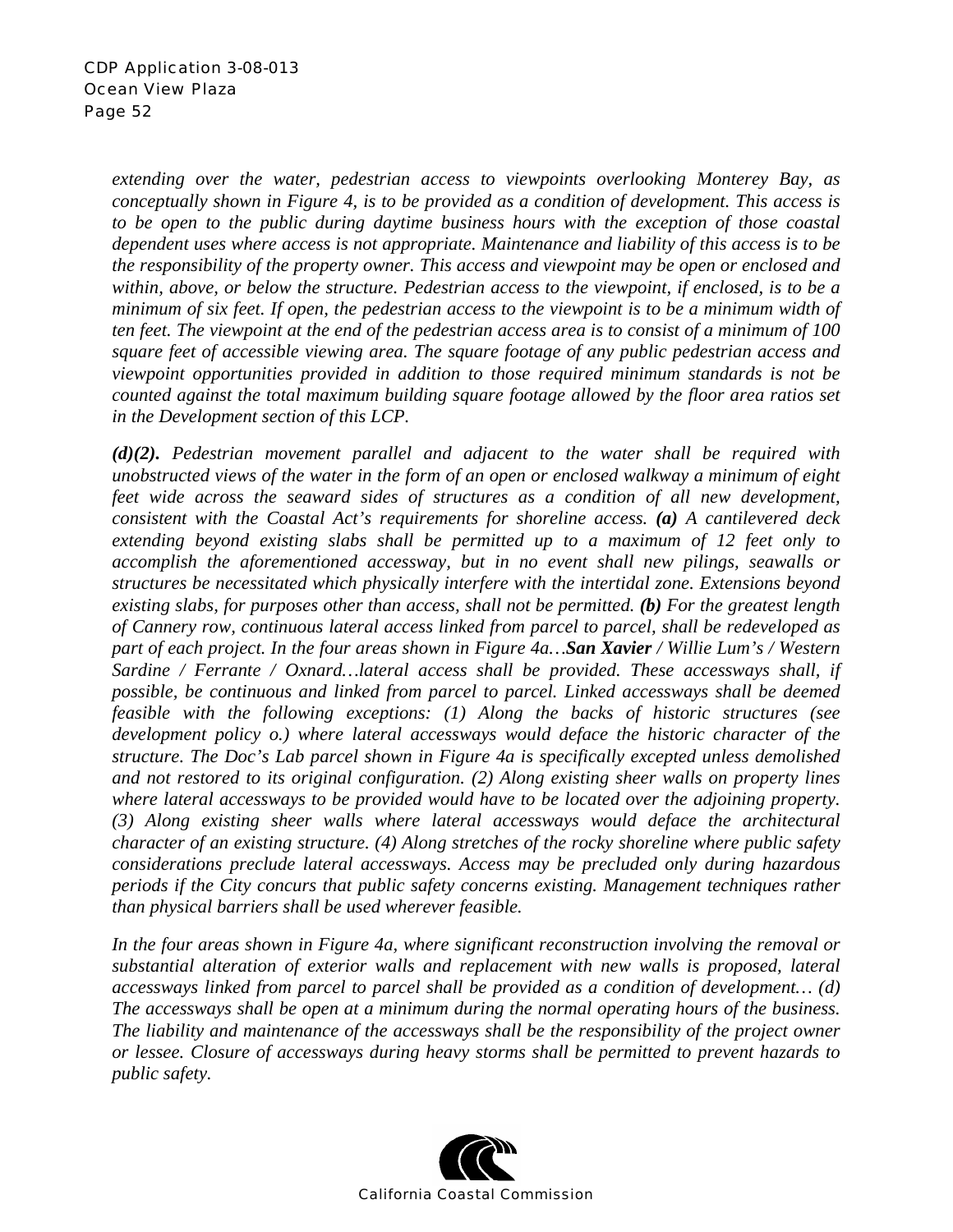The Cannery Row LUP's public access and recreation provisions are important to understand inasmuch as they represent what the Coastal Commission has certified as the local expression of the Coastal Act's access and recreation policies as they apply to the specific factset of Cannery Row. Although not the standard of review, they do provide a clear framework and vision for Cannery Row that has been certified by the Commission, and describe the types of access amenities that the Commission has previously found are necessary in order to achieve Coastal Act consistency in this regard. These provisions have been in place since the LUP was certified in 1981, and for many years have helped to define appropriate access requirements that have been made a part of development projects since then (see also description of several recent Commission actions below).

Perhaps most important in terms of these LUP specifications with respect to the current application is the need and vision for development along Cannery Row to provide continuous developed lateral access along the seaward side of structures, including as identified in Cannery Row LUP Public Access Policy d(2) above. The Applicant in this case has been notified of this requirement on a number of occasions during Commission staff meetings with the Applicant and the Applicant's representatives and in letters from Commission staff to the Applicant's representatives. For example, a Commission staff letter to the Applicant's representative dated March 26, 2007 stated:

*The Commission has required lateral access on the seaward side of new developments on Cannery Row, e.g., the Monterey Plaza Hotel and the Cannery Row Hotel that is currently under construction. We appreciate the submission of the drawing identified as C103 that shows the proposed public access, but which does not include a lateral public access component across the seaward side of the buildings. Thus, it appears that the proposed project does not provide lateral coastal access. Please clarify if this is not the case.* 

Similar comments were made in a letter to the Applicant's representative on May 3, 2007:

*Recent Commission approvals along Cannery Row (the Cannery Row Hotel, Bubba Gumps' deck expansion, Monterey Plaza Hotel) have required a lateral access component along the entire seaward side of the buildings (not below the buildings) with vertical connections to this lateral access, consistent with the requirements of the Cannery Row Land Use Plan. The proposed project does not include an uninterrupted lateral access component along the seaward side of the buildings. Our previous letter identified this inconsistency not as a filing requirement but as an issue that warrants further consideration by the Applicant.* 

The Applicant has responded that the LUP does not require access along the seaward side of buildings because it is not so depicted in relation to this site in LUP Figure 4. However, LUP Figure 4 must be understood in light of all of the LUP policies, including LUP Policy d(2). LUP Figure 4 (see page 19 of Exhibit 17) labels the project site for "Lateral Access (Rocky Shoreline)." Although Figure 4 does not specifically label the project site for "Lateral Access (Backs of Structures)," Figure 4 also notes that the "locations of…access (to backs of structures) shown above within properties should not be interpreted as precise locations…." In part this is due to the compelling vision in articulated in other LUP policies that explicitly require linked, continuous lateral access. Thus, Figure 4 must be understood in relation to the other policies and interpreted in a manner that maximizes public recreational access opportunities

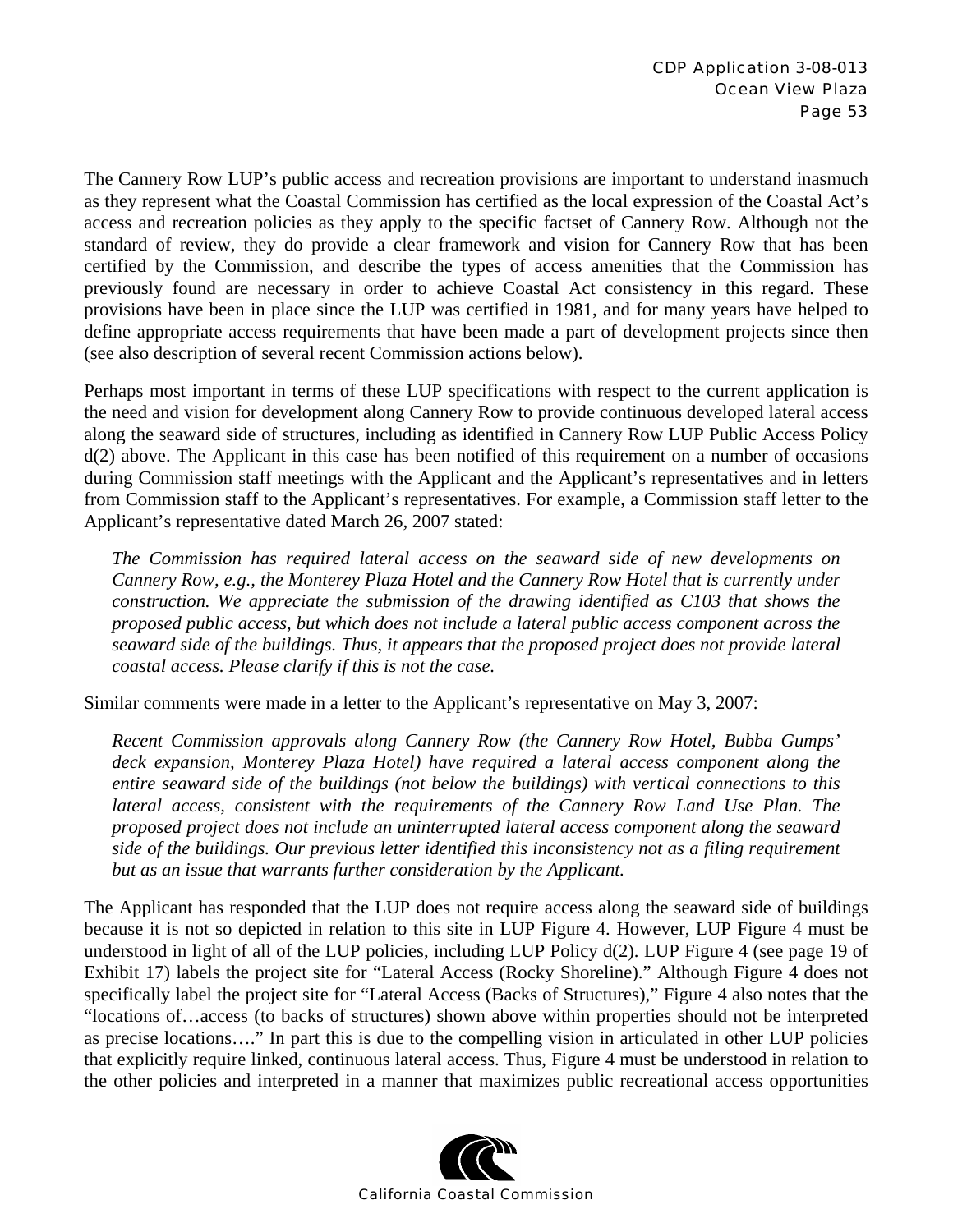consistent with the Coastal Act, including acknowledging that public access along the backs of structures may be required in areas not explicitly identified on LUP Figure 4.

#### **Policy Conclusion**

The Coastal Act clearly requires recreational access to and along the shoreline for the project site, and this requirement is further reinforced and further developed by the certified LUP. In particular, seaside access and "plaza style" vertical access, as well as developed lateral access, are clearly necessary along Cannery Row, including to ensure overall connectivity and to address the development pattern here that is unlike other areas of the coast in terms of the area's atypical development style (i.e., large development at and over the water's edge). Such pattern and style of development leaves little space for continuous public access along the immediate shoreline, thus magnifying its importance in cases like this.

# 2. Consistency Analysis

Cannery Row is an extremely popular tourist destination located along the craggy Monterey shoreline. Cannery Row contains many shops, restaurants, several hotels, and the Monterey Bay Aquarium. The Cannery Row coastline is generally rocky but there are three accessible beaches, specifically McAbee Beach, Aneas Beach, and San Carlos Beach, which are popular with beachgoers and divers. Public access to the coastline has been largely blocked by intervening development. More recent Commission actions have served to begin to open the area to the public, including along the immediate shoreline (e.g., a plaza at the Monterey Bay Aquarium; Steinbeck Plaza; a walkway below the Chart House restaurant; vertical, lateral, and courtyard access at the Monterey Plaza Hotel and Spa and at the Clement Intercontinental Hotel; and lateral access at the Bubba Gump Shrimp Company restaurant). Thus, while still not ideal, Coastal Act requirements have resulted in case-by-case access improvements that help define a shoreline vision for Cannery Row within which future projects – such as the proposed project – can be melded.

In addition to the immediate shoreline, a portion of the 18-mile Monterey Bay Coastal Trail (Trail), a biking and hiking path that overlays a section of the old Southern Pacific railroad grade, runs parallel to and inland from the shoreline in Cannery Row. This trail is extremely popular and a portion of it is located directly adjacent to the inland portion of the project site (see page 2 of Exhibit 2). Traveling downcoast from this section of Trail leads to the Monterey Bay Aquarium and Lover's Point in Pacific Grove; traveling upcoast from this section of trail leads to the historical Custom House Plaza, Fisherman's Wharf, Monterey Bay Park, and further out to the communities of Seaside and Sand City.

#### **Recent Commission Actions**

In recent years, the Commission's approval of projects along Cannery Row has been premised in part on significant vertical and lateral improvements in order to find consistency with the public access policies of the Coastal Act (and the Cannery Row LUP). For example, the Commission approved an amendment for the development of the Monterey Peninsula Hotel (now called the Clement Intercontinental Hotel) in 2001 (3-84-139-A1) and processed an amendment to this permit (3-84-139-A2) in 2005. The Commission's approval of the hotel included extensive public access amenities, including vertical

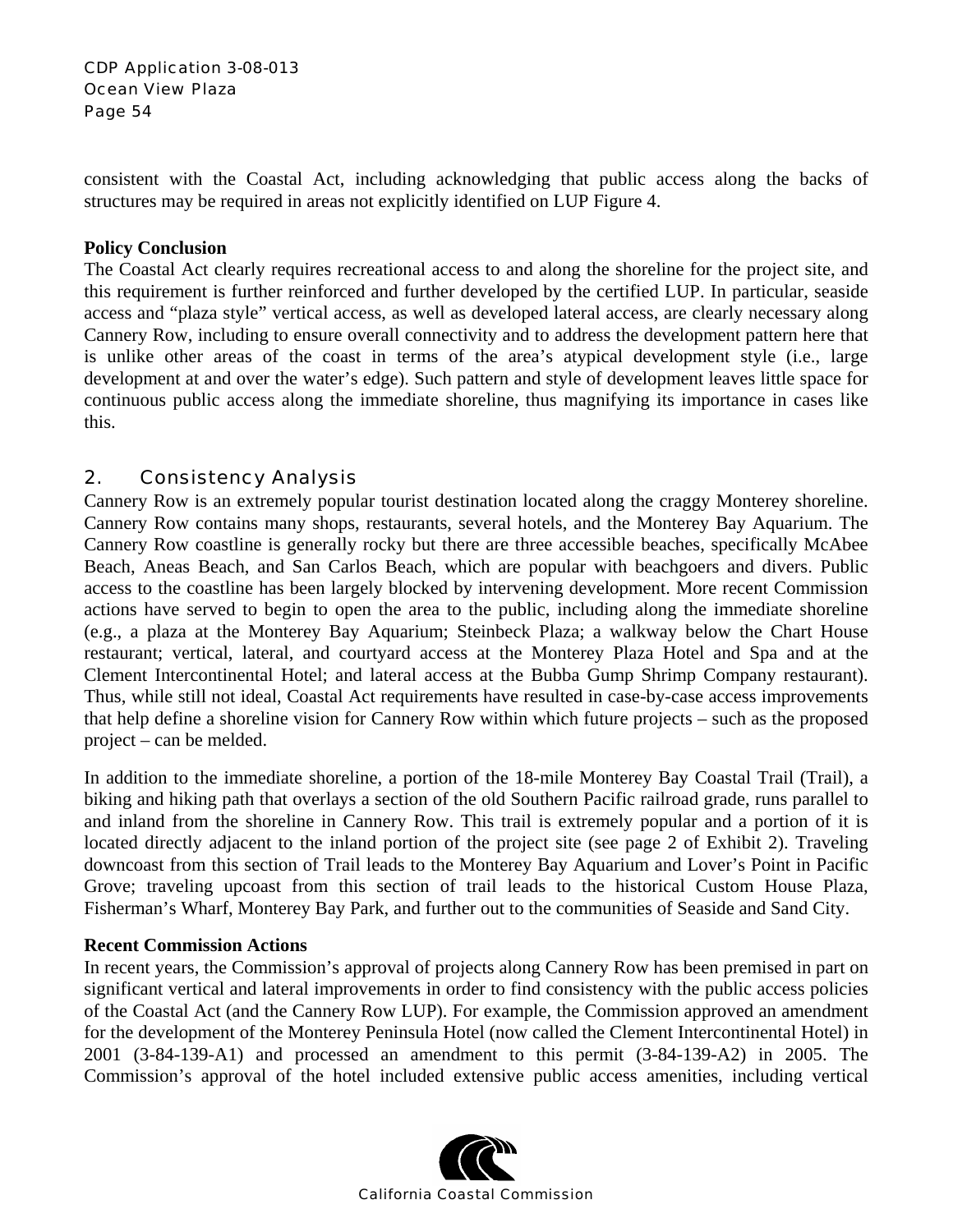connections from Cannery Row street that connect to lateral access that extends along the hotel's entire oceanside frontage. Construction of this hotel was recently completed and the hotel opened for business in May 2008. The hotel's public access promenade is located directly adjacent to the existing Bubba Gump Shrimp Company restaurant. In 2005, the Commission approved an expansion of Bubba Gump's outdoor dining deck to include a viewing deck and a lateral accessway that will connect to the hotel's promenade. As completed, these accessways provide significant continuous and developed recreational access opportunities that previously did not exist along the downcoast end of Cannery Row.

Likewise, the Monterey Plaza Hotel, which is located just upcoast from the proposed project site, was approved by the Commission in 1982 (CDP 3-82-077). This hotel consists of two separate buildings with a main courtyard located between the buildings. Vertical access from Cannery Row exists along the hotel's upcoast building. This vertical access either leads to a stairway down to Aneas Beach or to a lateral accessway that wraps around the entire upcoast building and connects to the main courtyard (the main courtyard also provides a vertical access connection to Cannery Row). The courtyard contains an overlook area. From the courtyard, doors lead through the downcoast building briefly, emerging to a lateral walkway that wraps around the end of the building and connects to vertical access that leads back to Cannery Row. From this point on Cannery Row there is direct access to a walkway below the Chart House Restaurant (the Chart House restaurant is directly adjacent to the proposed project site). The walkway below the Chart House restaurant ends at the rocky shoreline, approximately 30 feet upcoast from the property line of the proposed project's bayside parcel.

In 2000, the Commission approved development of an IMAX theater along Cannery Row.<sup>43</sup> Consistent with the public access requirements of the Coastal Act and the Cannery Row LUP, the project approval included a minimum 8-foot-wide public vertical coastal access through a gallery on the south side of the project. The gallery was proposed to be approximately 24 feet wide and would also have provided an area for theater patron queues. The approved vertical access connected to a 10-foot-wide lateral public accessway located along the bayside portion of the project. As approved, this lateral access included a 100-square-foot public overlook area that connected to existing access along the bayside of an existing hotel located immediately southeast of the approved IMAX project. In its approval, the Commission found that these public access features provided a significant contribution to the overall provision of vertical and lateral access in the Cannery Row area.

1



 $^{43}$  CDP 3-99-076; the Applicant received three extensions of the permit but neglected to apply for an extension of the permit in 2005 and the permit expired.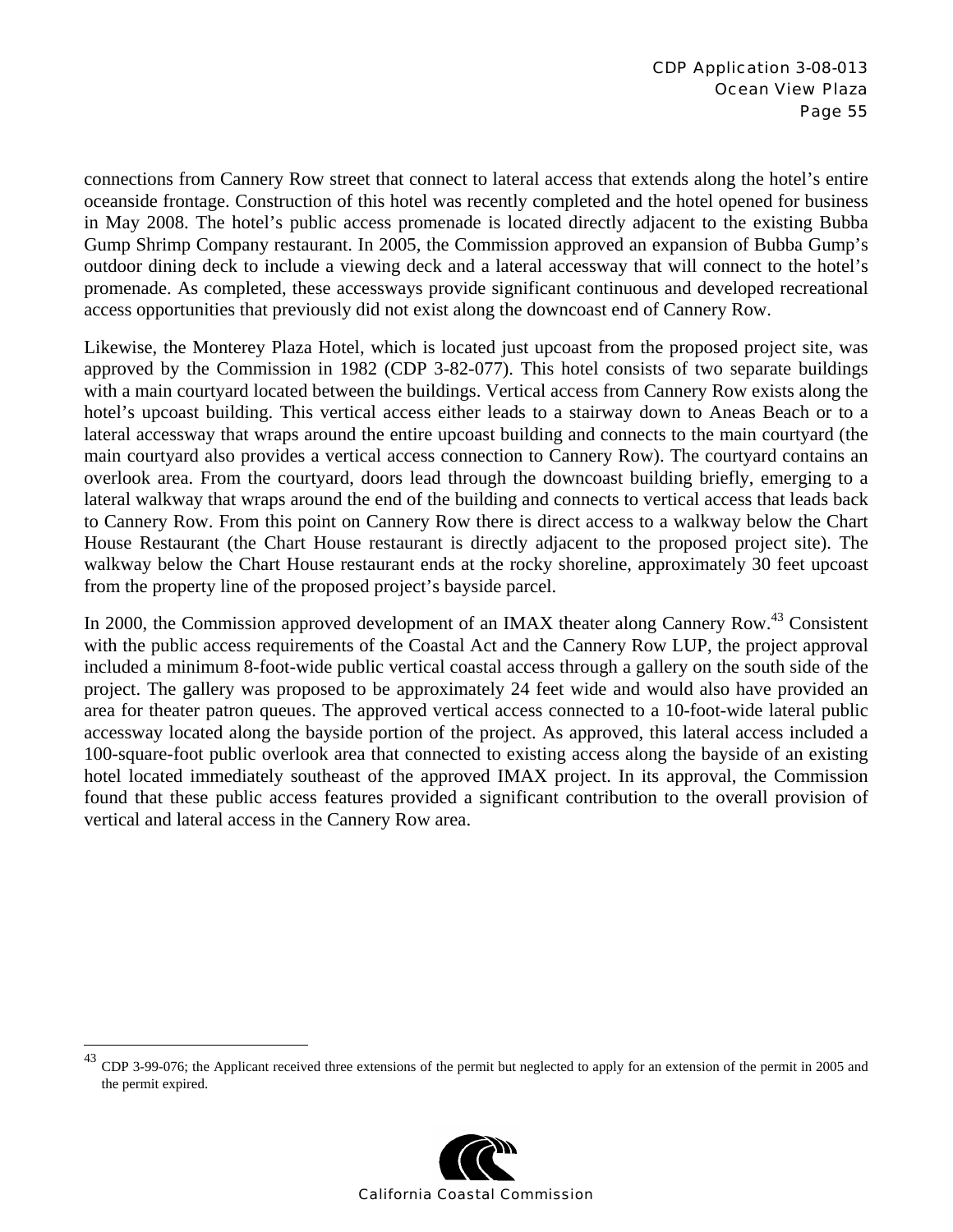#### **Proposed Access and Recreation Features**

As discussed above, the proposed project represents a redesign of a previous project proposed by the Applicant for this site in 1997. The 1997 project was known as the Cannery Row Marketplace project and the project Applicant was the Cannery Row Marketplace, LLC, as is the case for the proposed Ocean View Plaza project. The proposed Cannery Row Marketplace project included a vertical access component from Cannery Row through a plaza located between Buildings A and B on the bayside parcel. This vertical access was proposed to connect to a 10-foot-wide dedicated lateral accessway extending along the entire seaward frontages of Buildings A and B. Stairways from this lateral accessway to the rocky shoreline were also a component of the proposed Cannery Row Marketplace project. In a comment letter dated March 5, 1999 to the City of Monterey regarding the Cannery Row Marketplace EIR, Commission staff stated:

*The public access and recreation improvements proposed by the project, particularly the vertical and lateral accessways, stairways to the rocky shoreline, open plaza area, and Cannery Row museum are beneficial components that generally achieve Coastal Act and LCP objectives and are strongly supported by Commission staff.* 

Since that time, the Applicant has modified the proposed access parameters including such that continuous developed lateral access is not proposed along the shoreline frontage. Public access now proposed by the Applicant includes a history plaza located between Buildings A and B, which would provide vertical access to the shoreline. The Stohan's building, which will be located in the center of the history plaza, will be redeveloped as a history center and museum.<sup>44</sup> Vertical access to the history plaza will be from Cannery Row. The history plaza will lead to bayside overlook areas (constructed atop historic fish-holding tanks) located adjacent to Building A. Steps will lead down from these overlook areas to a covered promenade (open to the bayside) located along the lower edge of Building A. This 13- to 22-foot-wide promenade will also connect to a stairway leading down to the rocky shoreline. The public access plan also includes a 10-foot wide lateral access easement along the rocky shoreline on the bayside parcel. Another stairway located adjacent to the history center will also lead down to the rocky shoreline and the easement area. However, the Commission notes that this shoreline easement will not provide generally available public access to many potential users. In part this is because the rocky shoreline is just that, and is not a suitable continuous lateral accessway for many who might desire to traverse the shoreline. Additionally, this easement area will be unusable during higher tide events, <sup>45</sup> and there will be no alternative continuous access along the ocean side of the buildings. Nor will this easement area be suitable for meeting the objectives of the California Coastal Trail, which aspires to be a continuous shoreline trail available to all, in a location as close as possible to the ocean.

Additional public access would be provided in the proposed approximately 14,000 square foot community park located on the inland parcel between Cannery Row and the Recreation Trail. Along the inland side of the project site, the City conditioned its approval to require widening of a 50-foot length of the adjacent Monterey Bay Coastal Trail between the project's property line and the existing Trail

 $\overline{a}$ 



<sup>&</sup>lt;sup>44</sup> A fee may be charged to enter the history center and museum.<br><sup>45</sup> The rocky shoreline is often not accessible due to tidal influx.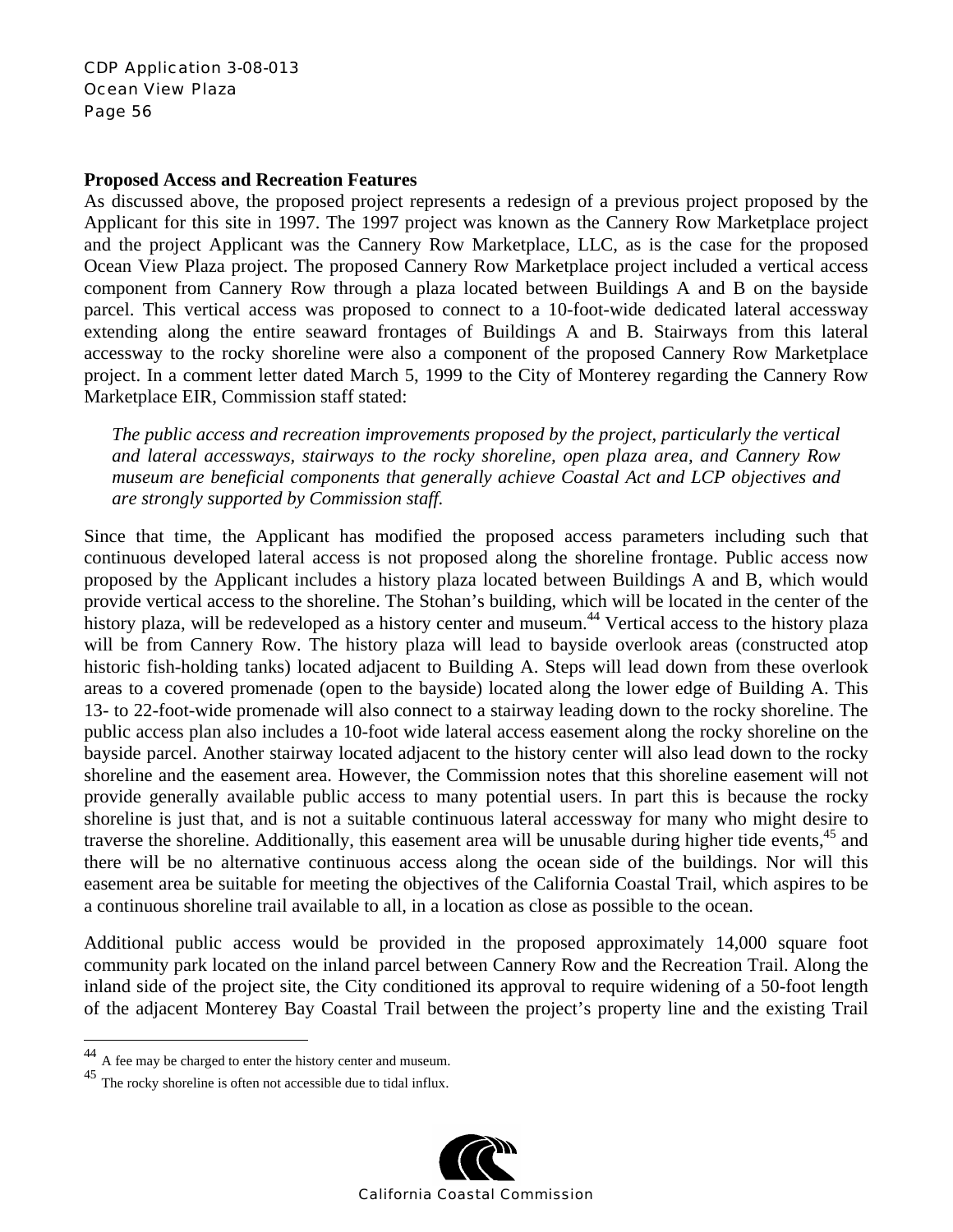(see page 2 of Exhibit 3). This section of Trail would be widened by approximately 10 feet.

In sum, the proposed project includes inland public park access (serving as vertical access from the Recreational Trail to Cannery Row), vertical access through the center portion of the site to the shoreline through the history plaza area, overlook areas along the seaward edge of the history plaza, developed lateral access along the base of bayside Building A, stairway access to the rocky shoreline at two locations, and dedication of a ten-foot-wide public access easement along the rocky shoreline (see page 2 of Exhibit 3 for the project's public access plan). Although these public access improvements are beneficial, they are inadequate with respect to the type of public access that would be necessary to find the project consistent with the Coastal Act and the Cannery Row LUP.

#### **Lateral Access**

The shoreline lateral access is inconsistent with the Coastal Act and the Cannery Row LUP specifically because it does not provide continued developed access from property line to property line. Rather, approximately 195 feet of such access is provided along Building A, and about 60 feet of lateral access is provided by virtue of the history plaza overlook areas. However, there remains a gap of about 180 feet of public access along Building B where no such access is proposed. The Applicant indicates that this is addressed by the proposed shoreline easement area, but this type of access is not equivalent. Specifically, due to the rocky nature of shoreline in this location and associated tidal influx that will often render the easement area inaccessible, the proposed shoreline easement area will not provide not a suitable continuous lateral accessway across the entire seaward frontage of the project site.

Given the vision for Cannery Row, including as articulated in major Commission actions discussed above that have been premised on continuous lateral access, and including as articulated in the Cannery Row LUP, the proposed project cannot be found consistent with Coastal Act Sections 30210, 30212, 30213, 30221, and 30222, nor with Cannery Row LUP public access and recreation policy d(2), which requires lateral access along the seaward side of structures, including those of the proposed project site. To address this inconsistency, Special Condition 5 requires a minimum 8-foot-wide lateral public access promenade to be located along the seaward side of Building B. This condition also requires that the upcoast end of the Building B promenade include access to the 10-foot-wide public access easement area located along the shoreline in the manner most conducive to facilitating a future connection to the upcoast Chart House accessway and any future improvements to it. Furthermore, this condition requires a similar future connection between the Building A access promenade and potential future public accessways at the downcoast El Torito property.

### **Vertical Access**

The proposed project provides vertical access through the center of the bayside parcel in the form of a history plaza that will surround the proposed history center/museum to be located in the Stohan's building. The history plaza will lead to bayside overlook areas (constructed atop historic fish-holding tanks) located adjacent to Building A. The vertical access through the center of the bayside parcel will also provide a connection to the lateral promenade along Building A, as well as the lateral promenade along Building B (required by Special Condition 5a). These promenades in turn will provide direct

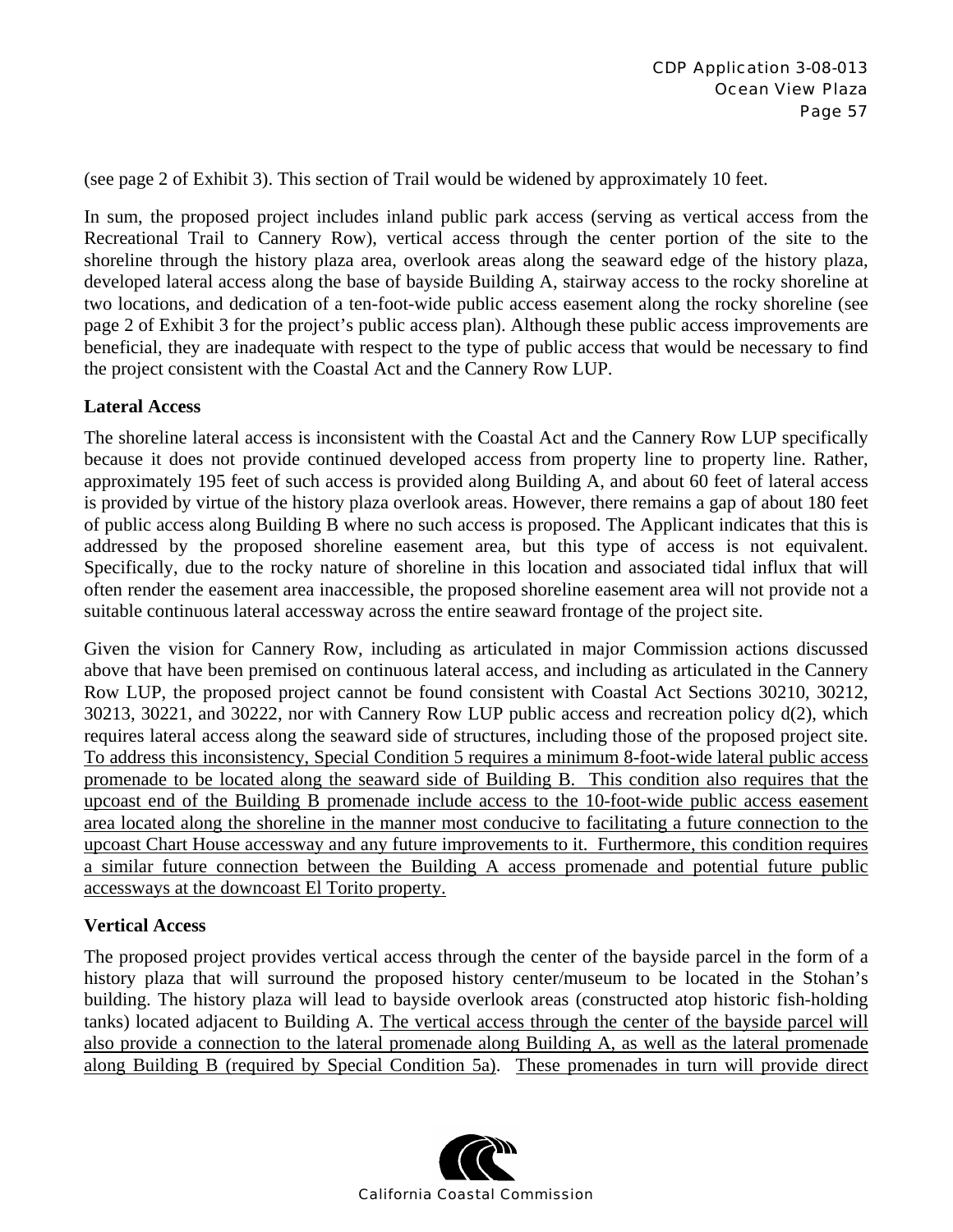#### CDP Application 3-08-013 Ocean View Plaza Page 58

access to the rocky shoreline. The proposed community park located on the inland parcel will likewise provide vertical access to and between the Recreation Trail and Cannery Row (see page 3 of Exhibit 3 for public access plan). Given all of the above, the proposed project provides adequate vertical access throughout both the bayside and inland portions of the project site. The proposed project, however, does not include vertical access along the downcoast side of Building A that would provide a connection from Cannery Row to the proposed covered promenade located on the seaward side of Building A. Additionally, because there is no lateral access proposed along Building B, the proposed project provides no vertical access connection from Cannery Row along the upcoast side of Building B. As discussed above, major Commission actions along Cannery Row in recent years have required significant vertical access components (to connect to lateral bayside accessways). Thus, the proposed project is inconsistent with Coastal Act Sections 30210, 30212, 30213, 30222, and 30223.

#### **Other Access Along Cannery Row**

In addition to the general requirements of the Coastal Act and the LUP, the project will result in significant impacts to public access along Cannery Row. The proposed project will provide new amenities (retail shops, restaurants, history center and plaza, and a community park) that will attract many visitors to this part of Cannery Row. In addition, as discussed in the parking and traffic findings below, there will be significant new demands placed on existing public parking and circulation, some of which is unmitigated, by the project.

Typically, proposed projects along Cannery Row have been required to provide lateral access along the seaward side of new development that is linked with vertical access that connects to Cannery Row. The absence of a vertical access connection along Building A and the absence of lateral and vertical access along Building B in the proposed project could unduly burden the existing lateral access components present in other facilities along Cannery Row, especially given the proposed project's potential to increase visitation along Cannery Row. It is possible that if complete lateral access along the bayside of the project was provided, and connectivity to adjacent sites was provided for, that the lack of vertical accessways along the perimeter of the site would not be a critical gap. For example providing lateral connectivity to the existing Chart House access, which includes a vertical accessway, may address the need for effective vertical access at that general location.

### **Offshore Access**

Coastal Act Section 30240(b) requires that development in areas adjacent to parks and recreation areas prevent impacts that would degrade these areas and requires such development to be compatible with the continuance of the recreational area. As previously described, the Edward F. Ricketts State Marine Conservation Area (ERSMCA) is located directly offshore of the project site (see page 1 of Exhibit 11 for a map of this area). The ERSMCA is akin to an underwater park, and it is extremely popular for diving and associated interpretation of the Bay's natural resources. CDFG has reviewed the details of the proposed operation of the subsurface seawater intake and open ocean emergency backup intake and finds these project components consistent with the requirements of the ERSMCA (see page 7-8 of Exhibit 15). However, CDFG notes that the proposed process for installation of the intakes would require further review to determine if these activities would result in any potential impacts to this SMCA

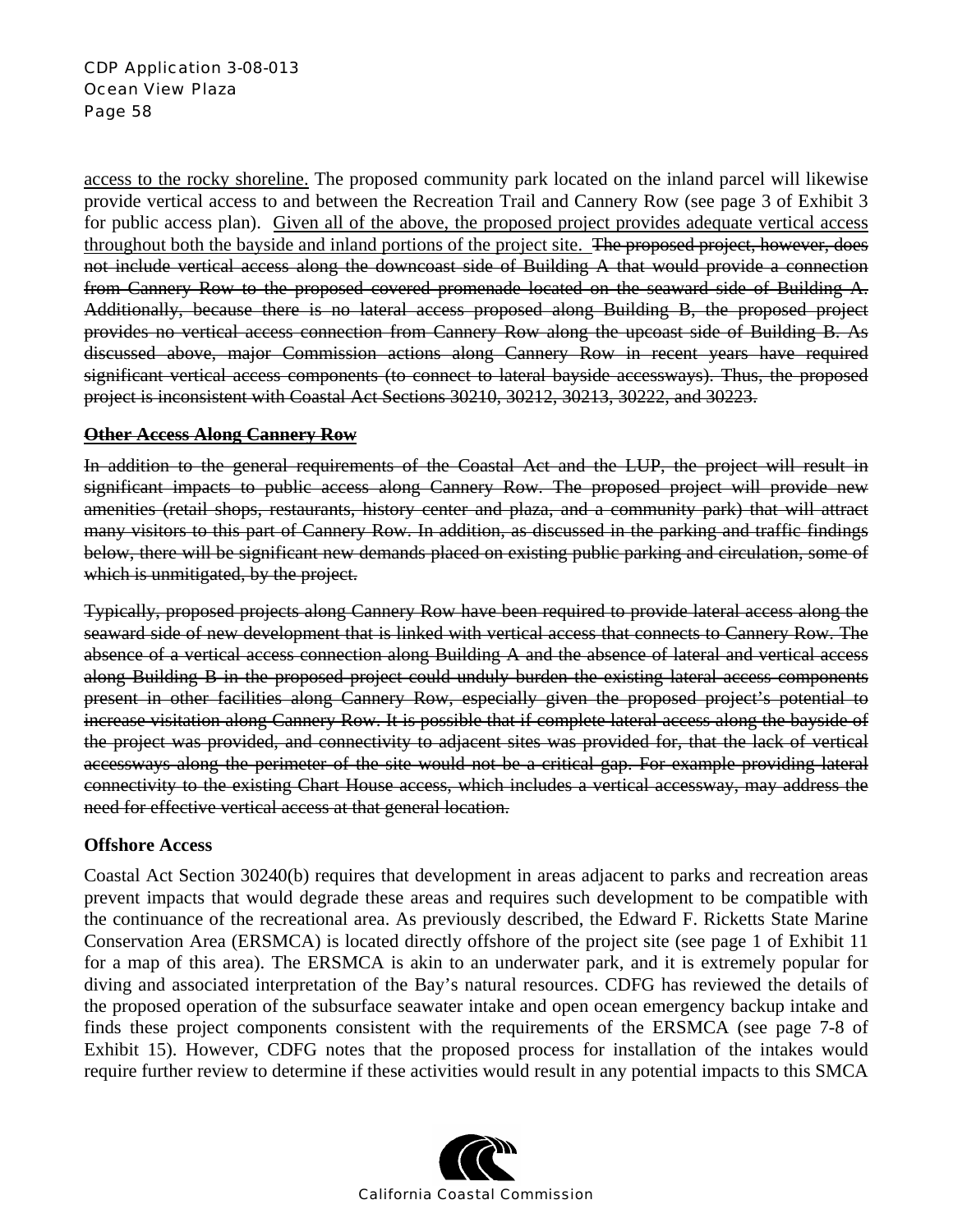or marine resources in general. Finally, repair and maintenance of the proposed pipelines and vault could also cause marine resource degradation, but CDFG's correspondence does not address potential impacts associated with repair and maintenance of the sea-based project elements over time.<sup>46</sup> Special Condition 15 of this approval, however, requires other-agency approval of the project, including the California Department of Fish and Game. Also, Aas described in the preceding water supply findings, Special Condition 1 of this approval requires maintenance measures that ensure that the subsurface components of the approved project remain buried below the ocean floor in a manner that avoids impacts to the offshore environment. This condition also requires a mitigation plan to address abovesurface intake impacts in the event that the emergency above-surface intake needs to be used for a period of time greater than that authorized by the Regional Water Quality Control Board. Therefore, as conditioned, the project should not degrade the areas offshore of the project site, including the ERSMCA. installation of the proposed seaward components will lead to degradation of the seabed floor, and future repair/maintenance, particularly to the lines and the vault themselves, could lead to similar episodes in the future. Such impacts could degrade recreational use of the area, particularly for divers. Given the status and recreational popularity of the ocean area in question, such impacts will degrade those areas, and the proposed project is inconsistent with Coastal Act Section 30240(b).

### 3. Conclusion

 $\overline{a}$ 

In summary, the proposed project lacks continuous developed lateral access, specifically any lateral access component across the seaward side of Building B, inconsistent with the public access requirements of the Coastal Act. It is clear that project modifications are necessary to ensure that public recreational access opportunities are maximized at this prime visitor destination. Past Commission approved projects provide some examples of the types of facilities that are needed in this respect along Cannery Row, and the manner in which they can be integrated into this project. In addition, while vertical access is provided through the center of the site, the project does not include a vertical access connection to the proposed lateral access promenade along the seaward side of Building A, and it does not include a vertical connection along the property line at Building B to Cannery Row, nor is other lateral connectivity to such potential vertical accessways provided. The absence of a vertical access connection along Building A and the absence of lateral and vertical access along Building B in the proposed project could unduly burden the existing lateral access components present in other facilities along Cannery Row, especially given the proposed project's potential to increase visitation along Cannery Row. Furthermore, the project could have impacts to the ERSMCA that could in turn impact public use of the ERSMCA in terms of diving.

The public access dedications that other Cannery Row developments have provided consistent with the Coastal Act and the Cannery Row LUP, such as lateral and vertical access at the Monterey Plaza Hotel, the Clement Intercontinental Hotel, the Bubba Gump Shrimp Company, among others, provide benefits to the owners and patrons of businesses along the entire span of Cannery Row, and will enhance the value and marketability of the residential and commercial components of the proposed Ocean View

 $^{46}$  CDFG's review was limited only to the intake operation of the desalination facility, and did not encompass discharge and repair/maintenance impacts over time.

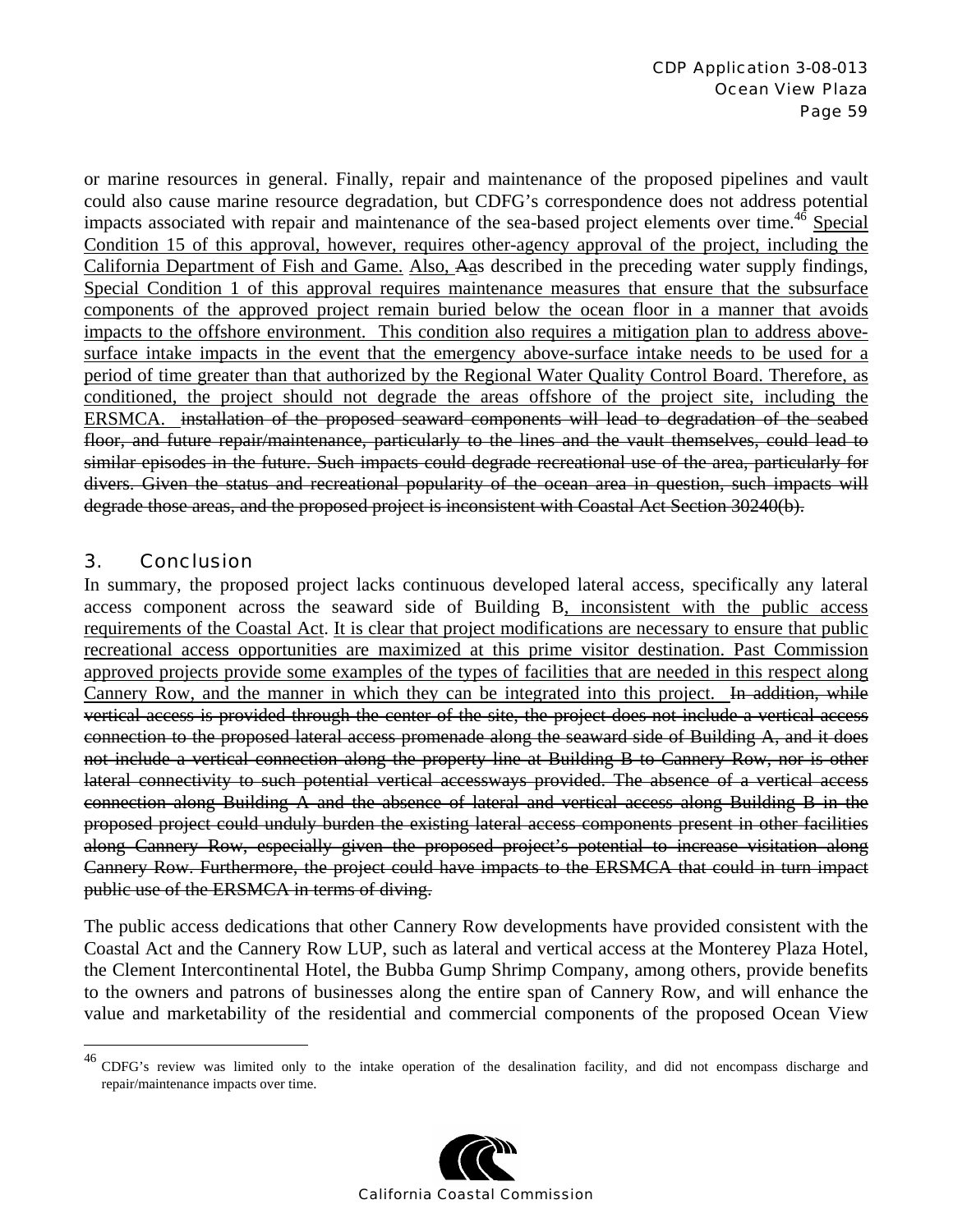Plaza project. Thus, it is not unreasonable to expect the Ocean View Plaza project to comply with the public access requirements of the Coastal Act and Cannery Row LUP and provide lateral and vertical public access components comparable to those provided by numerous other commercial enterprises located along Cannery Row.<sup>47</sup> Lacking continuous developed lateral shoreline access and appropriate connectivity up and downcoast, and lacking clear public use parameters for the history plaza and park, the proposed project cannot be found consistent with the Coastal Act and LUP policies cited above. At this important location, such public recreational access improvements are required to find the project consistent with these policies. Additionally, the project has the potential to impact diving activities in the ERSMCA. Fortunately, conditions can be applied to ensure adequate Thus, as proposed, the project is inconsistent with Coastal Act Sections 30210, 30212, 30213, 30221, 30222, 30223, 30240(b), and 30253(5) protecting public recreational access. Specifically, this approval is conditioned to require and cannot be approved as proposed. An approvable, Coastal Act consistent project in this respect would have to include significant, continuous, developed lateral shoreline access and appropriate connectivity up and downcoast; as well as clear and enforceable parameters that ensure maximum, free that public use of the all project's access amenities (see Special Condition 5). history plaza and park; and avoidance of diving impacts (and/or offsetting mitigation for any such impacts that area unavoidable). The proposed project does not include such elements and thus cannot be found consistent with the Coastal Act.

# C. Visual Resources

### 1. Applicable Policies

### **Coastal Act**

Coastal Act Section 30251 provides for the protection of scenic and visual qualities of the coast and states, in part:

*30251. The scenic and visual qualities of coastal areas shall be considered and protected as a resource of public importance. Permitted development shall be sited and designed to protect views to and along the ocean and scenic coastal areas, to minimize alteration of natural land forms, to be visually compatible with the character of surrounding areas, and where, feasible, to restore and enhance visual quality in visually degraded areas. New development in highly scenic areas such as those designated…by local government shall be subordinate to the character of its setting.* 

*30253(5): New development shall: (5) Where appropriate, protect special communities and neighborhoods which, because of their unique characteristics, are popular visitor destination points for recreational uses.* 

### **LUP Policies**

1

<sup>47</sup> The legal term that courts have given to such a reciprocal program is "average reciprocity of advantage" (e.g., *Keystone Bituminous Coal Ass'n v. DeBenedictus,* 480 U.S. 470, 491-93 (1987)).

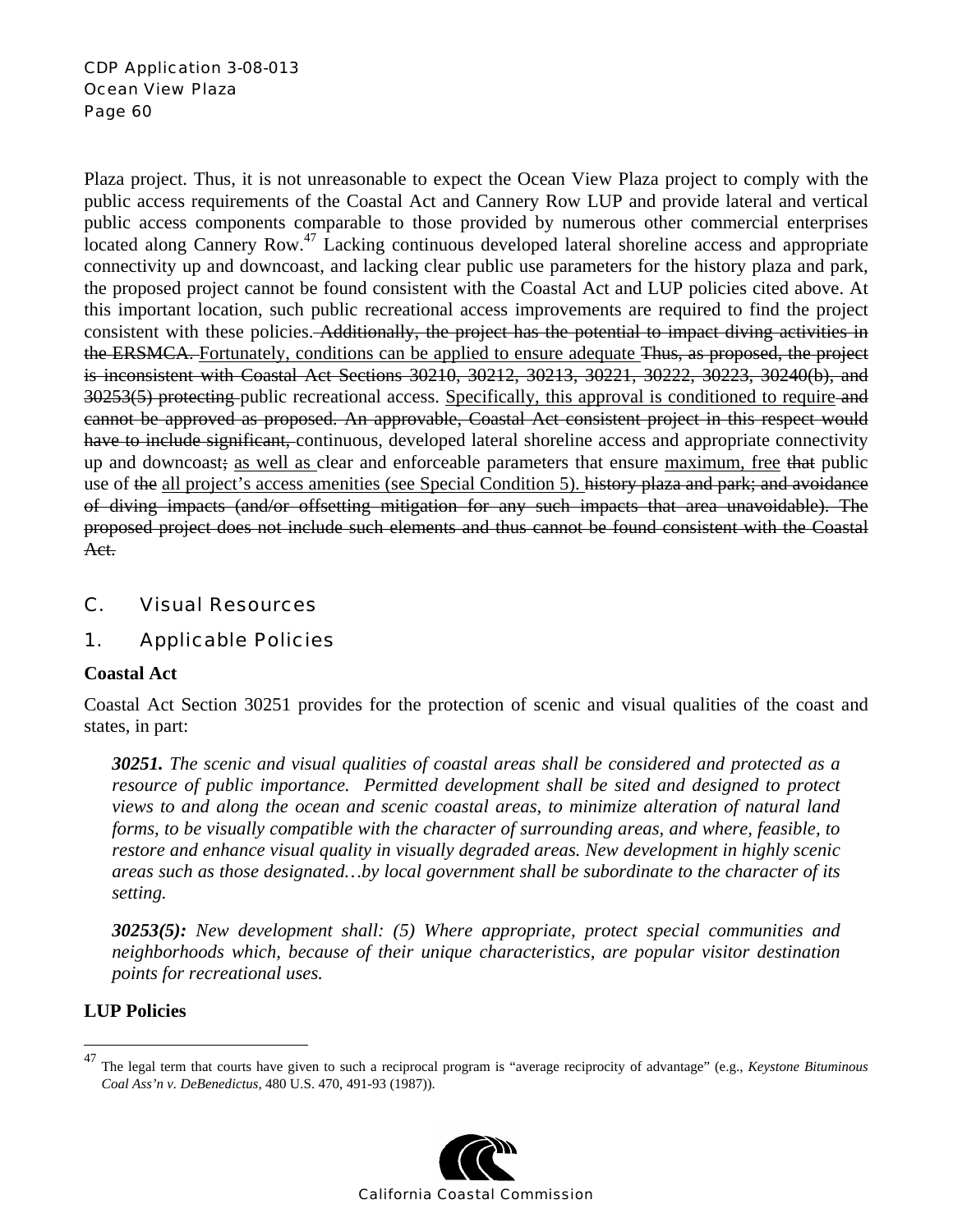Cannery Row LUP Public Recreation Policy b provides protection to viewpoints along the rocky shoreline and states:

*b. (1) Provide viewpoints along the rocky shoreline to enhance recreational opportunities for the casual sightseer. These viewpoints are shown in Figure 5 and discussed in the Coastal Visual Resources section. (2) Provide access to the viewpoints along the rocky shoreline as discussed in the Public Access section…* 

Cannery Row LUP Visual Resource Policies a-d provide for protection of public views and also require that new development respect the visual forms of the old canneries and state:

*a. Preserve and enhance coastal overviews shown in Figure 3 by establishing a punctuated, lowrise skyline respecting the visual forms of the old canneries with roof surfaces of varying sizes, shapes, and heights broken by skylights, towers, vertical stacks, dormer vents, and other projection (punctuated low-rise skyline is defined by policies b, c, d, e, f and g in Development Section, Chapter IV [ see Exhibit 14 for LUP Development Section Policies b, c, d, e, f, and g and their associated diagrams]).*

*b. As part of new private development on presently vacant and private lands, provide viewpoints along the shoreline as shown in Figure 3. Improvements to and an access easement over the viewpoint are to be required as a condition of the new development. As provided for by Section 30212 of the Coastal Act, this access shall not be required to be opened to public use until a public agency or private association agrees to accept responsibility for maintenance and liability…* 

*c. Preserve view corridors to the water shown in Figure 3 by establishing guidelines for the sideyard setbacks conceptually shown by the asterisks shown in Figure 3.* 

*d. Provide new viewpoints within new or rehabilitated structures as shown in Figure 3 by conditioning these viewpoints as a requirement of new development with the possible exception of coastal dependent uses, such as aquaculture, where such viewpoints may not always be appropriate.* 

### **Policy Conclusion**

The policies of the Coastal Act and the LUP protect the public and visual qualities of coastal areas and require access to viewpoints along Cannery Row's rocky shoreline. The LUP also provides that new development respect the visual forms of the old canneries through the implementation of specific development standards. Specifically, the Cannery Row LUP provides architectural review guidelines (as shown in Exhibit 14) for new development (including encouraging multiple shed and gable roof forms, rectangular multi-lighted windows, the use of windows in groups, and bridges above streets which are parallel to the ocean). Also, Cannery Row LUP Development Policy f(1)(b) (see page 6 of Exhibit 14) has a basic height limit of 35 feet as measured from Cannery Row, but allows this height to be increased to 45 feet subject to a use permit and requires findings that the additional height above 35 feet is

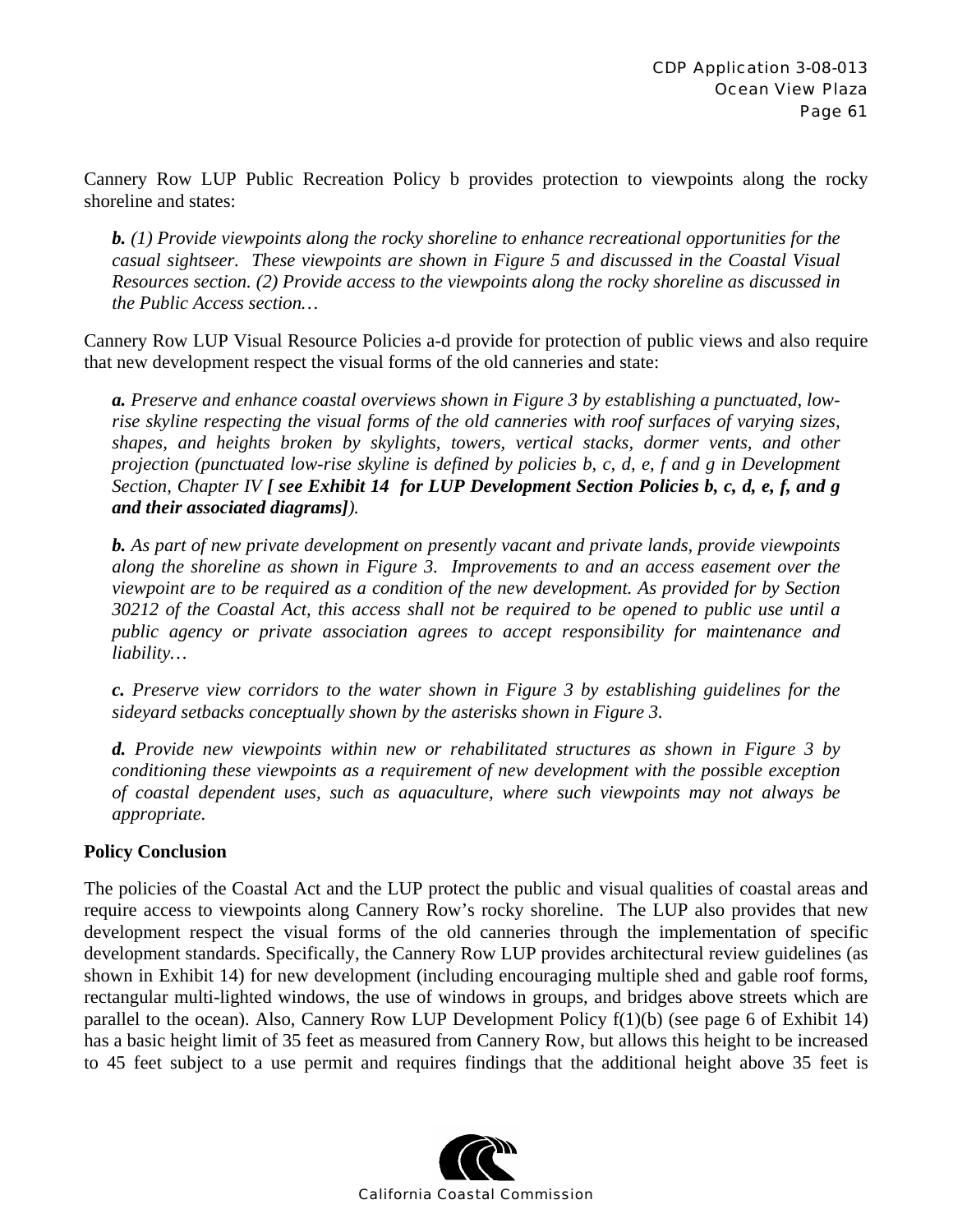designed so as to assure the historic character and pedestrian-oriented scale and perspective are respected. The maximum height of Building A is 44 feet; the maximum height of Building B is 43 feet. Buildings C and E on the inland parcel do not exceed 35 feet in height.

# 2. Consistency Analysis

#### a. Background

Cannery Row is a unique coastal community with cultural and historical significance. A number of factors combine to create unique visual resources in the Cannery Row area. The general location of Cannery Row on the shoreline of the Monterey Peninsula provides highly scenic views of the Monterey Bay, including the generally rocky shores of Monterey. Historically, these views were greatly blocked by canneries. Today, although the canneries are no longer functioning, development along the seaward side of Cannery Row continues to mostly impede wide-open views to the ocean from the street. In fact, other than some view corridors and the subject site, Cannery Row is generally dominated by large building forms along the seaward side of the road. These buildings in large measure define the area's visual character.

The area's visual character is also distinguished by the presence of numerous buildings that reflect the area's cannery-era industrial history and other historic periods. Many of these structures have been renovated and remodeled to accommodate present-day uses. Architectural details typical of historic-era buildings that are currently found along Cannery Row include shed and gabled roofs; varied areas of inset and offset relative to the streets and shoreline; varying roof heights (even within the same building); small, multi-paned windows often arranged in groups; textured and/or industrial surface materials such as corrugated sheet metal, roughcast concrete, brick, and (horizontal and vertical) wood siding; and exposed exterior stairways (see Exhibit 14 for examples of these architectural details as required by the LUP for new development). Examples of local buildings that incorporate some of these design features include the Monterey Bay Aquarium, which occupies a remodeled 1914 cannery structure located at the north end of Cannery Row, and the newly completed Clement Intercontinental Hotel.

In addition to the character as one meanders along Cannery Row proper, the public accessways that run along the seaward side of some Cannery Row buildings, and/or are incorporated into the public spaces of the buildings, also provide an important vantage point for public views. Development on Cannery Row since the canneries went out of business has generally provided for public access to views of the shoreline and ocean from shoreline walkways along the edge of buildings (and sometimes under buildings). These accessways each have their own character, and the character differences help provide a richly textured visual access experience along the shoreline as well. Given their orientation along the shoreline side of buildings, the character of the seaward side of buildings is also an important component of the public viewshed.

Thus, development scale and design, including accessway design, are critical to protecting the scenic and visual qualities of Cannery Row. Over time, the unique scale and historical character of Old Cannery Row has only been maintained by assuring that new development is of a compatible scale and

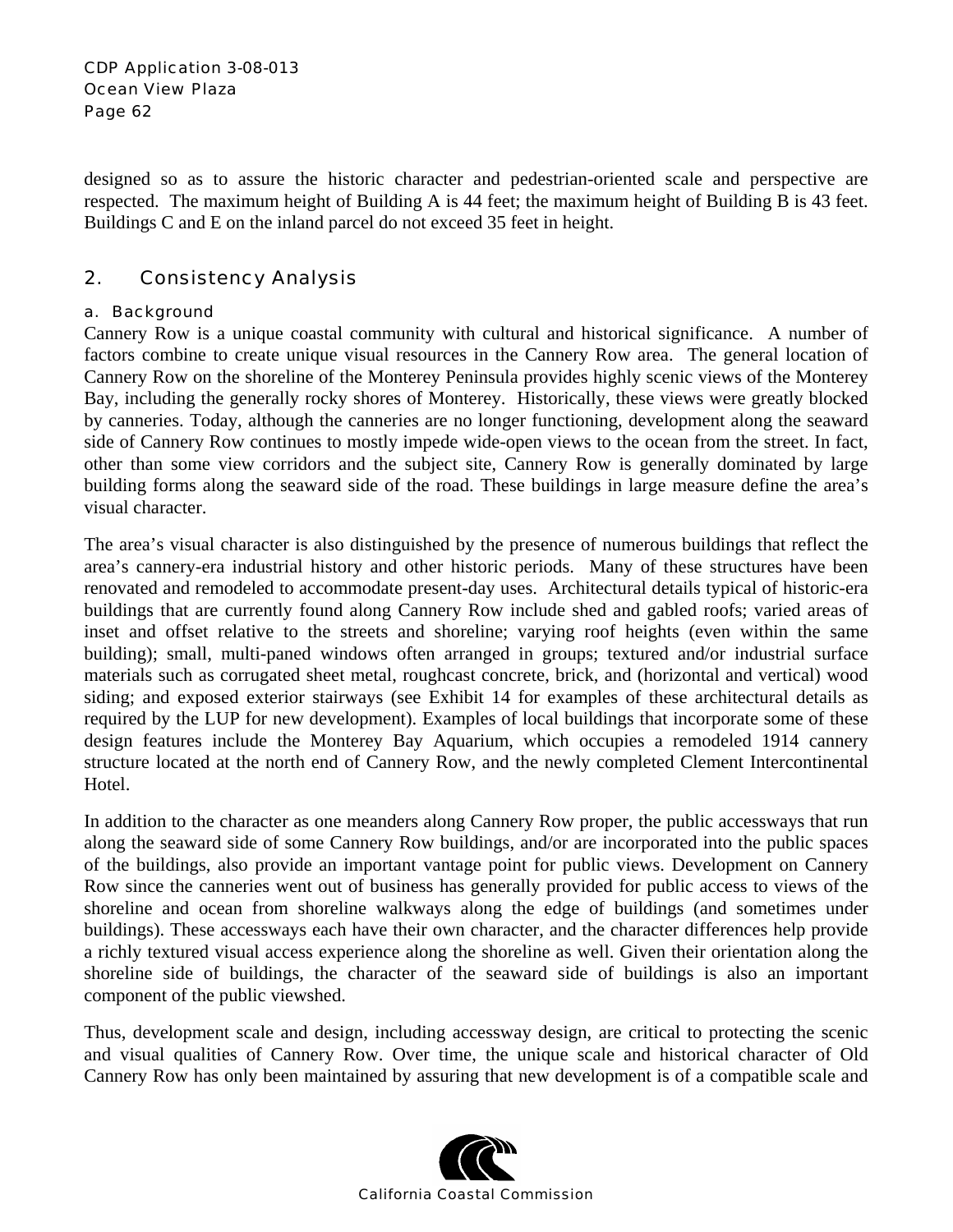character.

#### b. Public Views

The project's bayside parcel extends along Cannery Row and contains a number of abandoned and crumbling foundations (often covered by graffiti), the remains of concrete fish holding tanks, the historic and vacant Stohan's building, and an abandoned storage tank, all interspersed with weedy plant growth. The site is framed on both sides by existing one-to-two-story buildings that extend to the shoreline's edge: the Chart House Restaurant on the upcoast side, and El Torito Restaurant on the downcoast side. Immediately offshore of the project site are the remnants of the foundation piles of an old cannery operation from a bygone era. The project site is currently fronted by a chain-link fence and it appears abandoned, and somewhat incongruous with the rest of Cannery Row. The project's inland parcel spans the same length along Cannery Row, and is currently occupied by a paved parking lot, the foundation of the former San Xavier Warehouse, and other structural remnants of the Cannery Row era, including a storage tank. See photographs of the site in Exhibit 2.

The Monterey Peninsula Recreation Trail (Trail) is an 18-foot-wide paved path that runs for almost 15 miles along Monterey Bay. A portion of the Trail is located along the western boundary of the project's inland parcel (see page 2 of Exhibit 2). This Trail extends from Pacific Grove to Seaside and it is extremely popular and heavily used by local residents and visitors for walking, jogging, bicycling, and skating. The Trail follows an old railroad right-of-way extending right through the heart of the Cannery Row area, and it is framed in by development in most cases. As a result, in terms of views, pedestrians and others traveling along the Trail within the Cannery Row area experience a sequence of views that are intermittently enclosed, open, and partially screened depending on the location. At the project site, the view from the Trail is an unobstructed view of the project's inland and bayside parcels as just described, and an open panorama of the Monterey Bay offshore area.

The project's proposed Buildings C and E will be located on the inland parcel directly adjacent to the Trail (see project plans in Exhibit 3), and these buildings will block existing views toward the bay. The project also includes development of a public community park between Buildings C and E. This community park will not include buildings and will extend for approximately 120 feet along the Trail, allowing through views in this corridor. Thus, although Trail views will be blocked along much of the Trail by Buildings C and E, public views to the bayside will be available from the portion of the Trail that borders the proposed community park, as shown on page 2 of Exhibit 3. On the seaward side of Cannery Row, the proposed buildings will block much of the view of the shoreline and Bay as seen from Cannery Row. Given their orientation, they will also block some of the view available from the Trail across the proposed community park. However, given the higher elevation of the Trail relative to the bayside parcel, and given that the Stohan's building would be at a lower elevation relative to the project buildings on either side, some amount of Trail view over the Stohan's building would still be expected. As proposed, the project would provide public viewing areas from the bayside parcel between Building A and Building B, as prescribed by the LUP, through the retail plaza and history plaza (i.e., around the Stohan's building), as well as views from two promontories located directly adjacent to the rocky shoreline. Thus, the project as proposed would block some existing public views from both the Trail and

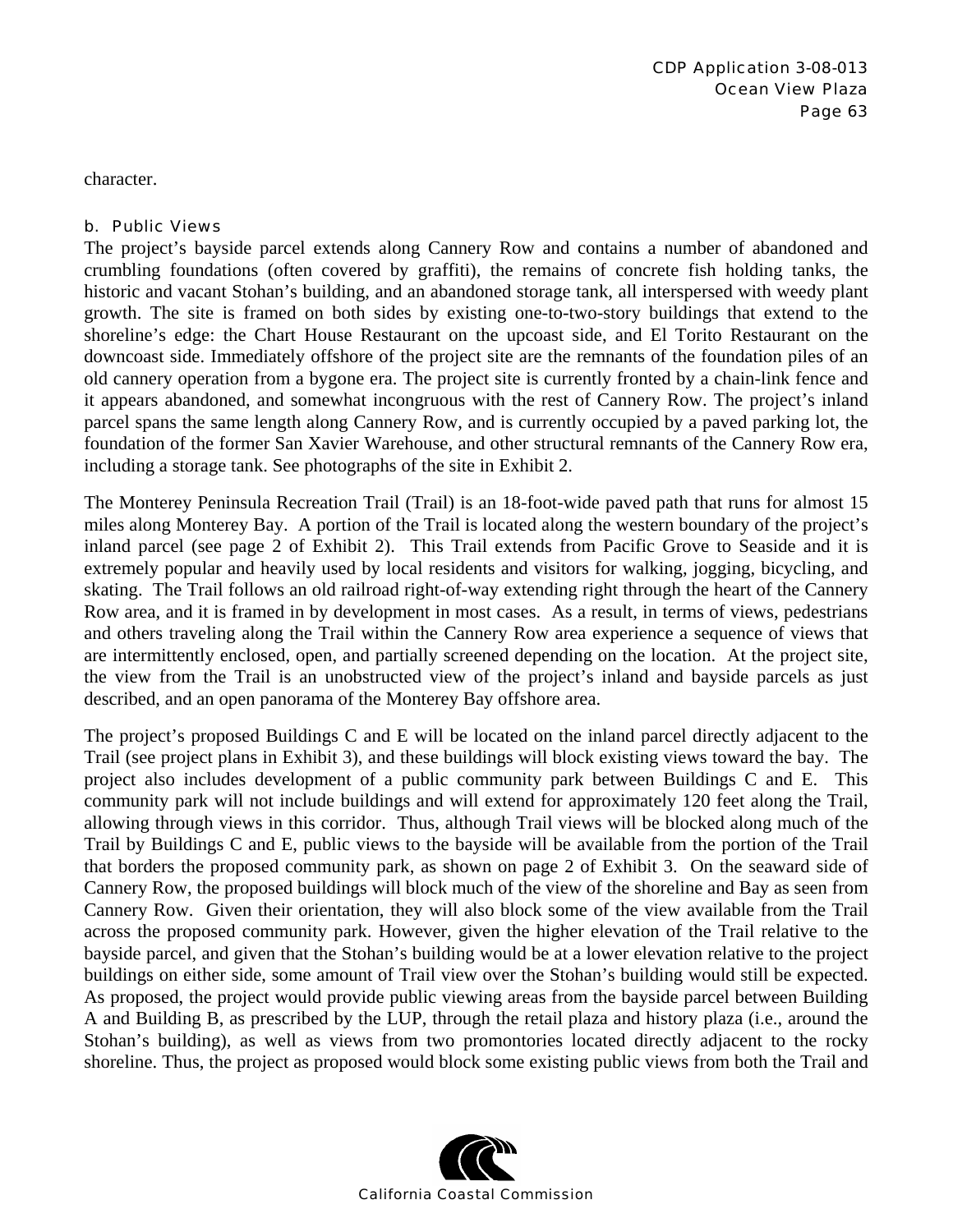#### CDP Application 3-08-013 Ocean View Plaza Page 64

Cannery Row, and would also provide for some new public views from the proposed promontories.

#### c. Community Character

The proposed buildings range in height above Cannery Row from 35 feet (Buildings C and E on the inland parcel) to 43 and 44 feet (Buildings B and A, respectively, on the bayside parcel). (Please see pages 12-13 of Exhibit 3 for site elevations.) The rooflines of the proposed buildings vary in height and form, and include vertical and horizontal offsets, and some shed roofs. Buildings A and B (bayside parcel) have generally been designed to emulate the characteristics of historic cannery-type buildings. Specifically, Buildings A and B include shed and gabled roof elements and other archaeological details that are characteristic of cannery-type buildings. Exterior elements for Buildings A and B also include painted plaster and window elements at street level, with smaller areas of painted wood siding. Materials used on the upper stories would be a combination of painted plaster, wood siding, and ribbed metal siding.

Buildings C and E (inland parcel) have been designed in a simpler, warehouse-type style. Building E will replicate the San Xavier Warehouse that was previously located on this parcel during the cannery era. In these warehouse-type structures, the elevations will be subdivided by means of their fenestration. The facades of Buildings C and E would be a combination of corrugated metal, painted plaster, and painted wood siding. The proposed replication of a utility bridge above Cannery Row proper, which would connect Building B to Building C, would be reminiscent of an historic utility bridge at this location.<sup>48</sup>

The Stohan's building would be restored with historically accurate detailing and include preserved or relocated elements from the existing foundations. The City conditioned its approval to require Architectural Review Committee review of the design elements of the structures and other elements proposed within the view corridor, including but not limited to the walkways, paved areas, benches, lighting and landscaping (see pp 6-7 of Exhibit 5).

Thus, the project as proposed includes some design elements that would appear to match the historic cannery style consistent with the LUP guidance and consistent with the established character of Cannery Row. It also includes some components that  $\theta$  may not emulate old cannery aesthetics (such as stucco surfacing, private balconies and decks, etc.).

# 3. Conclusion

1

The project as proposed would block protected coastal views, but and these view losses would not be have been offset appropriately through providing replacement views. Regarding the latter, the project, as conditioned, could have includeds shoreline access (and thus visual access) along its entire ocean frontage (see also Public Access and Recreation finding).<del>, but it does not.</del> The promontory views will also provide for public ocean views. are a start in the right direction, but insufficient to make up for what will be almost total blockage of existing views. The project also will "improve" the existing views

 $^{48}$  The utility bridge would not provide through access, but rather would be a decorative architectural feature only.

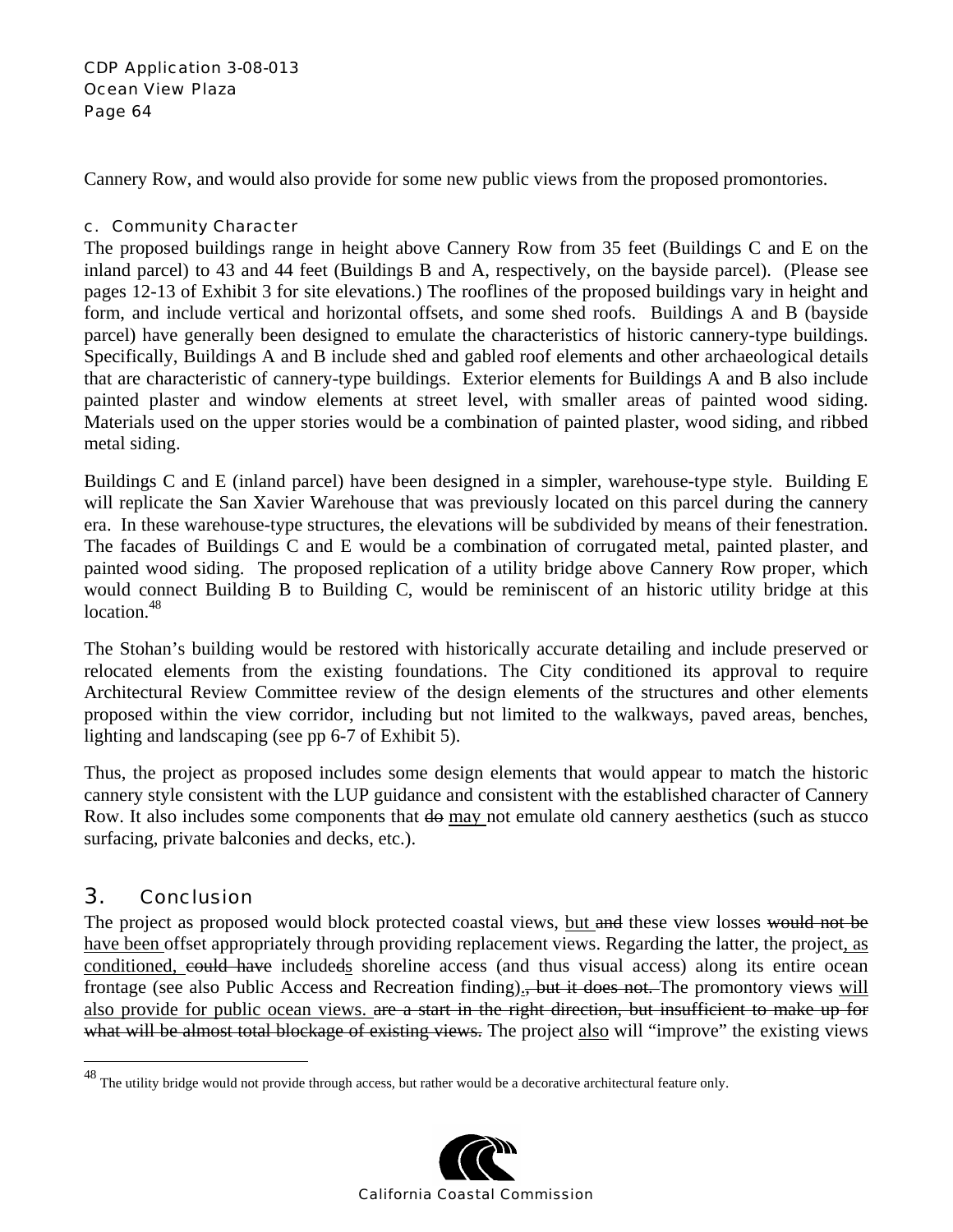and remove visual clutter associated with a mostly abandoned site., but these improvements are the same that lead to the view blockage. In additionHowever, the public use parameters for the areas that would provide onsite and across site views are not clear enough to ensure that these areas will be kept clear of inappropriate development that might block or impede views (e.g., restaurant chairs, tables, dividers, etc.). This is remedied by Special Condition 5, which prohibits disruption of the public access areas by private use.

With respect to the character of the proposed design, the project includes appropriate elements with respect to building forms and projections on a gross scale, but finer scale elements lack sufficient definition to ensure that the end result appears reminiscent of cannery and related development as is appropriate and necessary for this area. Although the City conditioned the project to require oversight by the City's Architectural Review Committee, there is no guarantee that the project's inappropriate design elements will be modified to ensure compatibility with old cannery aesthetics. The Commission is aware of the pitfalls – small and large – involved with ensuring a finished facade matches a design aesthetic, and such assurance is predicated on much of the surfacing detail that is inadequately developed with the project to date. To address this concern, Special Condition 6 requires submission of project design plans that will identify all measures that will applied to ensure that the project design accurately emulates Cannery Row design aesthetics, including with respect to camouflaging residential elements, use of historically accurate materials, etc.

Thus, as conditioned, the project can be found consistent with Coastal Act Sections 30251 and 30253(5) regarding the protection of public views and community character. Thus, as proposed, the project is inconsistent with Coastal Act Sections 30251 and 30253(5) protecting public views and community character and cannot be approved as proposed.<sup>49</sup> An approvable, Coastal Act consistent project in this respect would have to include additional public views areas along an easily accessible public accessway spanning the seaward side of the project site; clear and enforceable parameters that ensure that public view corridors are kept clear of blocking an/or degrading elements; clear and enforceable parameters to ensure that public access view areas are clearly available for public use at all appropriate times; and additional specificity on project design (including with respect to camouflaging residential elements, use of historically accurate materials, etc.) that ensure that the end product matches the design sensibility established and required in the future for Cannery Row. The proposed project does not include such elements and thus cannot be found consistent with the Coastal Act.

1



And it is also inconsistent with the Coastal Act's public access and recreation policies for the same reasons because these policies protect visual access; see Public Access and Recreation finding above.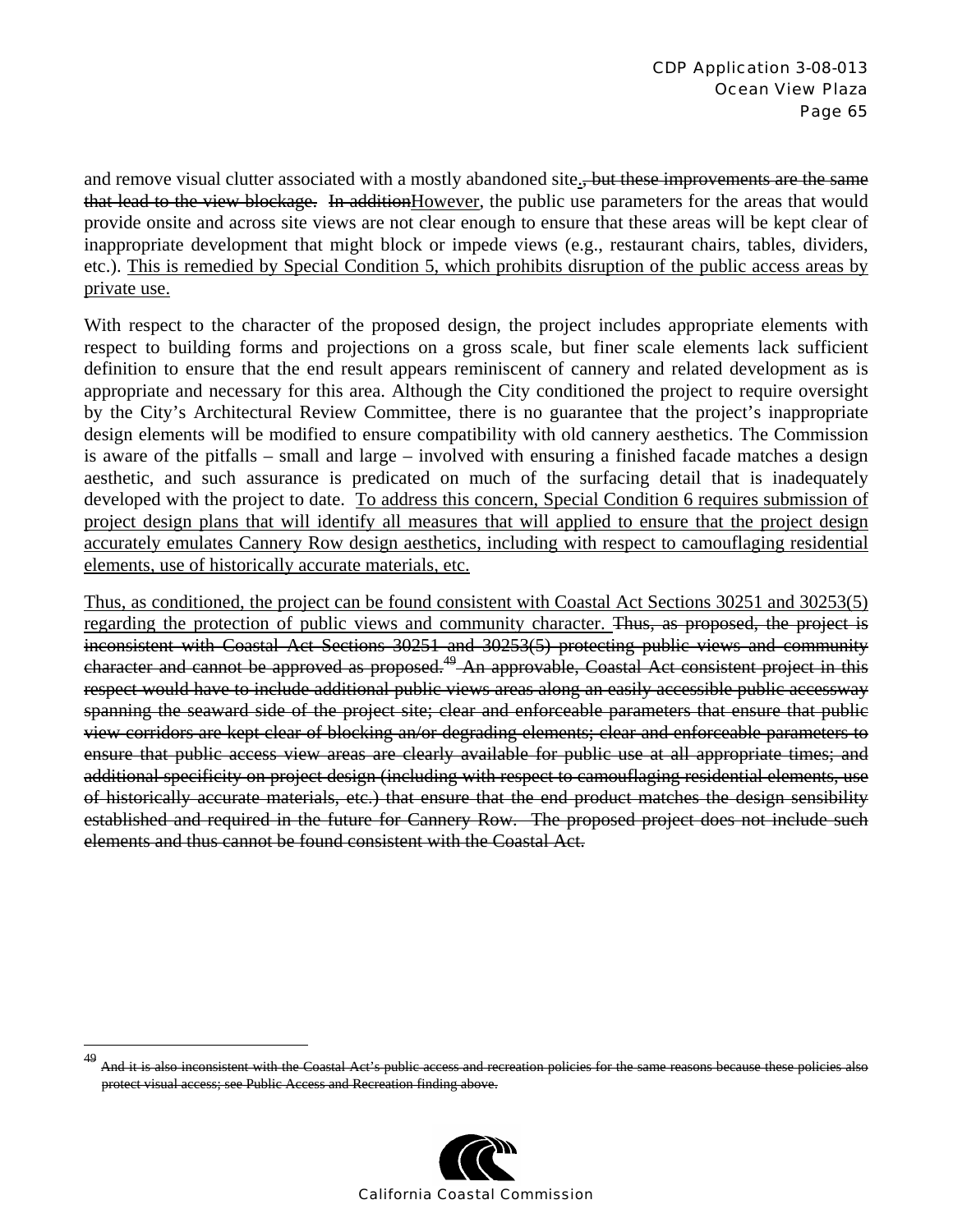# D. Natural Hazards

# 1. Applicable Policies

#### **Coastal Act**

Coastal Act Section 30235 addresses the use of shoreline protective devices:

*30235. Revetments, breakwaters, groins, harbor channels, seawalls, cliff retaining walls, and other such construction that alters natural shoreline processes shall be permitted when required to serve coastal-dependent uses or to protect existing structures or public beaches in danger from erosion, and when designed to eliminate or mitigate adverse impacts on local shoreline sand supply. Existing marine structures causing water stagnation contributing to pollution problems and fish kills should be phased out or upgraded where feasible.* 

Coastal Act Section 30253 addresses the need to ensure long-term structural integrity, minimize future risk, and avoid additional, more substantial protective measures in the future. Section 30253 provides, in applicable part:

*30253. New development shall:* 

*(1) Minimize risks to life and property in areas of high geologic, flood, and fire hazard.* 

*(2) Assure stability and structural integrity, and neither create nor contribute significantly to erosion, geologic instability, or destruction of the site or surrounding area or in any way require the construction of protective devices that would substantially alter natural landforms along bluffs and cliffs.* 

### **LUP Policies**

Cannery Row LUP Natural Hazards Policy b provides criteria for the construction of seawalls to protect existing development and states:

*b(1) Construction of seawalls to protect existing development shall be allowed only if an engineering analysis determines that such protective structures are the least environmentally damaging alternative; and (2) Seawalls and foundations shall be located as far landward as possible.* 

Cannery Row LUP Natural Hazards Policy a provides for protection of the public in wave run-up and tsunami areas and states:

*a. In tsunami and storm wave run-up areas where public access is provided, install warning signs as a condition of shoreline development, both public and private.* 

Cannery Row LUP Natural Hazards Policy c provides for protection of structures in wave run-up areas and states:

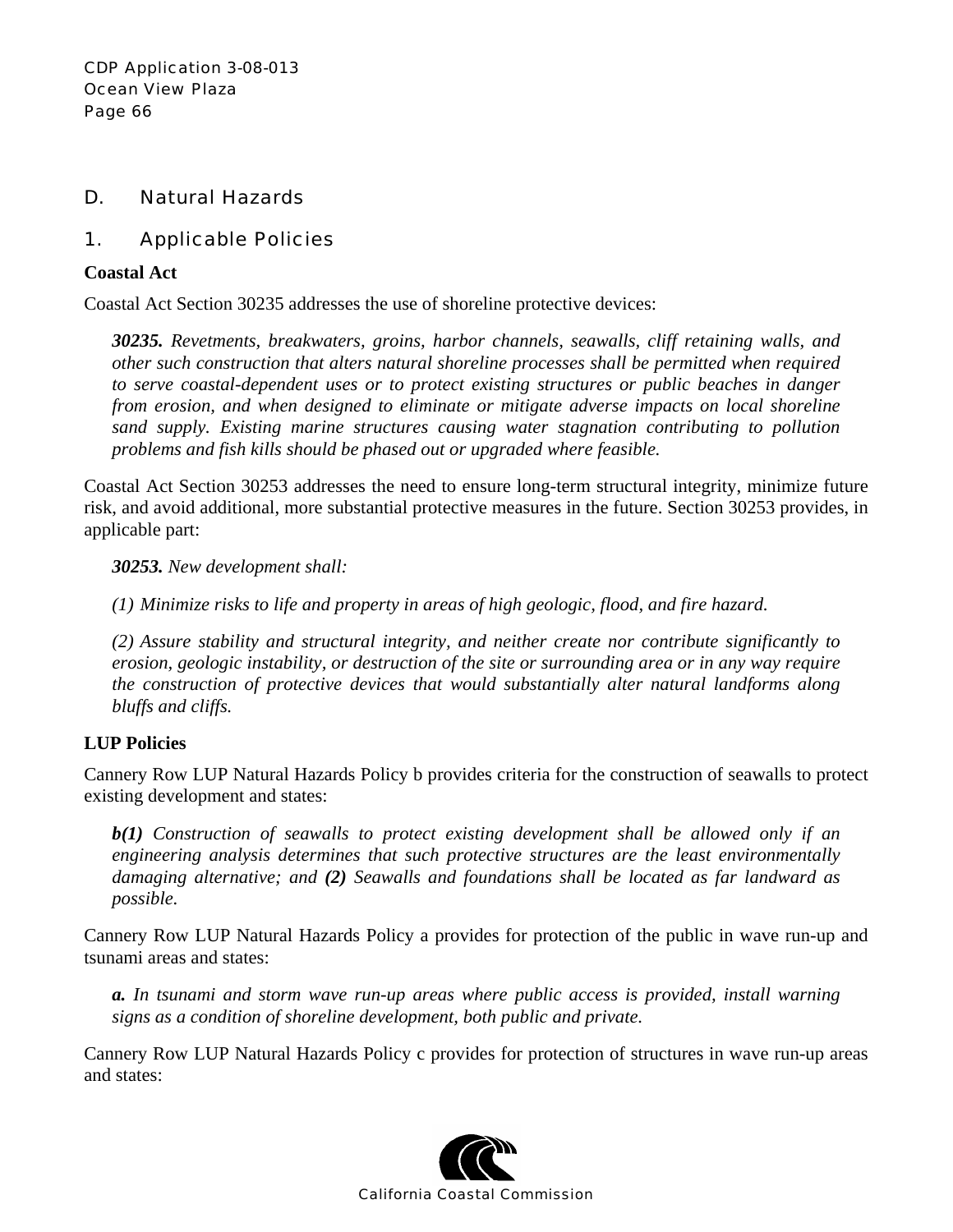*c. Minimal structural clearance from the water and adequate unobstructed run-up areas for buildings on the bay side of Cannery Row shall be based upon an engineering analysis for each project relative to protection from waves of a 100-year storm.* 

Cannery Row LUP Development Policy h provides standards for development along the shoreline and states:

*h. Shoreline development along Cannery Row is not to extend seaward so far as to require new seawalls or alteration of the natural shoreline with the exception of parcels where structures or slabs presently existing over the water, as shown in Figure 28. Existing structures and slabs beyond the mean high tide line are not to be extended horizontally as part of any new development and are not to encroach further on the natural shoreline beneath the structures. Under no circumstances is any existing structure or slab to be extended vertically so as to be any lower than 13 vertical feet above the mean high tide line… (The 13-foot above mean high tide line vertical height requirement is the current approximation of the area subject to flooding or damage from tsunami and storm waves and this 13-foot requirement may be modified based on new information to be developed.)*

### **Policy Conclusion**

The Coastal Act and LUP policies regarding natural hazards limit the construction of new seawalls to protect existing development and require that new development minimize risks to property in hazardous area, such as the Cannery Row area, which is subject to hazards from storms, wave run-up, and tsunamis. The Coastal Act also requires that development assure stability and structural integrity without armoring.

### 2. Consistency Analysis

The proposed project is located on a shoreline composed of rocky substrate upon which numerous pier pilings are visible from previously existing structures. An analysis of aerial photographs of nearby San Carlos Beach and McAbee Beach detected no change in shoreline width since 1949, suggesting that the shoreline fronting the proposed project has changed very little over time and indicating that the shoreline at this location may be in a state of quasi-equilibrium. Portions of the proposed project, however, are located in an area subject to wave run-up, especially during storms. Also, because California and the west coast of the United States are seismically active, the bayside portions of the project site are also subject to flood hazard from tsunamis, which are generated by submarine earthquakes, volcanic eruptions, and landslides.

The Commission's experience in evaluating the consistency of proposed developments with Coastal Act policies regarding development in areas subject to hazards has been that development has continued to occur despite periodic episodes of heavy storm damage or other such occurrences. Development in such dynamic environments is susceptible to damage due to such long-term and episodic processes. Past occurrences statewide have resulted in public costs (through low interest loans, grants, subsidies, direct assistance, etc.) in the millions of dollars. As a means of allowing continued development in areas

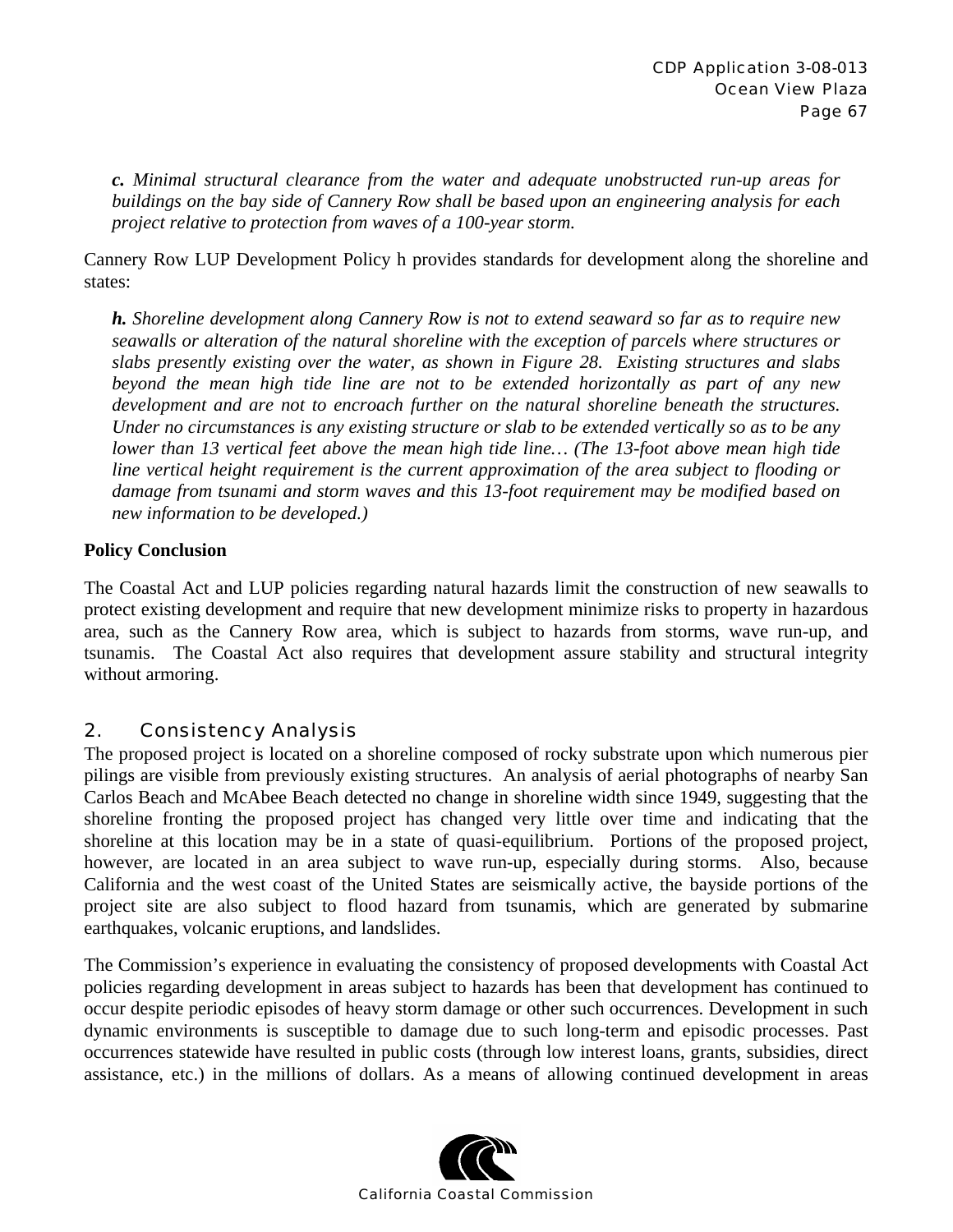subject to these hazards while avoiding placing the economic burden for damages onto the people of the State of California, Applicants are regularly required to acknowledge site geological risks and agree to waive any claims of liability on the part of the Commission for allowing the development to proceed.

A portion of the bayside section of the project site, from the shoreline to approximately 20 to 60 feet inland, lies within the V6 Velocity Zone on the Federal Emergency Management Agency (FEMA) Flood Map. Areas within the V6 zone are subject to 100-year coastal flooding with wave action to an elevation of 17 feet above National Geodetic Vertical Datum (NGVD). The lower level of proposed bayside Building A is 15 feet above NGVD; the lower level of proposed bayside Building B and the history plaza are 21 feet above NGVD (or 13 and 19 feet above the mean high tide level respectively). Thus, the lower level of Building A would be in an area FEMA maps as subject to coastal flooding. Cannery Row LUP Development Policy 3h prohibits the extension of existing structures or slabs lower than elevation 13 feet above the mean high tide line. The proposed project is just consistent with this policy because both finished floor areas of the proposed bayside buildings would be at least at elevation 13 feet above the mean high tide level. The lower parking levels of Buildings A and B could be subject to flooding and impact damage by storm waves or a combination of storm waves and tsunami.

A separate geotechnical report (not contained in the EIR) was completed that evaluated potential impacts to the proposed project's bayside components due to wave impacts and wave run-up. This report projected a sea level rise of one foot over the next 100 years. Given that some experts are projecting a potential sea level rise of three feet over the next 100 years, Commission staff requested an analysis of the potential wave run-up impacts to the project if a three-foot rise in sea level takes place. The results of this analysis showed that a three-foot rise in sea level over the next 100 years would result in a still water level of approximately 9 feet National Geodetic Vertical Datum (NGVD; which is approximately 0.23 feet below mean sea level in the Monterey Bay area) The wave impacts of concern were for (1) wave run-up at the parts of the project where there will be sloped areas and the opportunity for waves to wash over the walkways and access areas and (2) uplift forces for the parts of the project that might have waves underneath the building area. Wave run up is the flow of water up a slope or beach. Wave run-up is calculated as the vertical height to which the rush of water will reach and it depends upon both the incoming wave energy and the slope of the beach or structure. The calculated maximum wave run-up was approximately 29 feet NGVD with a potential rise in sea level of one foot and 31 feet NGVD with a potential rise in sea level of three feet. In the worst case scenario, wave runup across the shoreline and up proposed Building B will reach 31 feet MSL. The proposed project includes a three-foot-wide reinforced concrete ledge or "eyebrow" along Building B at elevation 31.1 MSL, which is designed to mitigate splash-up and ensure that windows above this level are not impacted (no windows are located below this level).

Building A is designed so that waves will run under the structure and break, which will dissipate the wave energy. The main concern at Building A is that the bottom level of the building be high enough above the water level that breaking waves and return flow do not impact or push up the bottom of the building. The bottom of the first floor of Building A is at 23 feet NGVD (similar to the Cannery Row street elevation at this location). The maximum crest of the highest possible refracted wave, with a

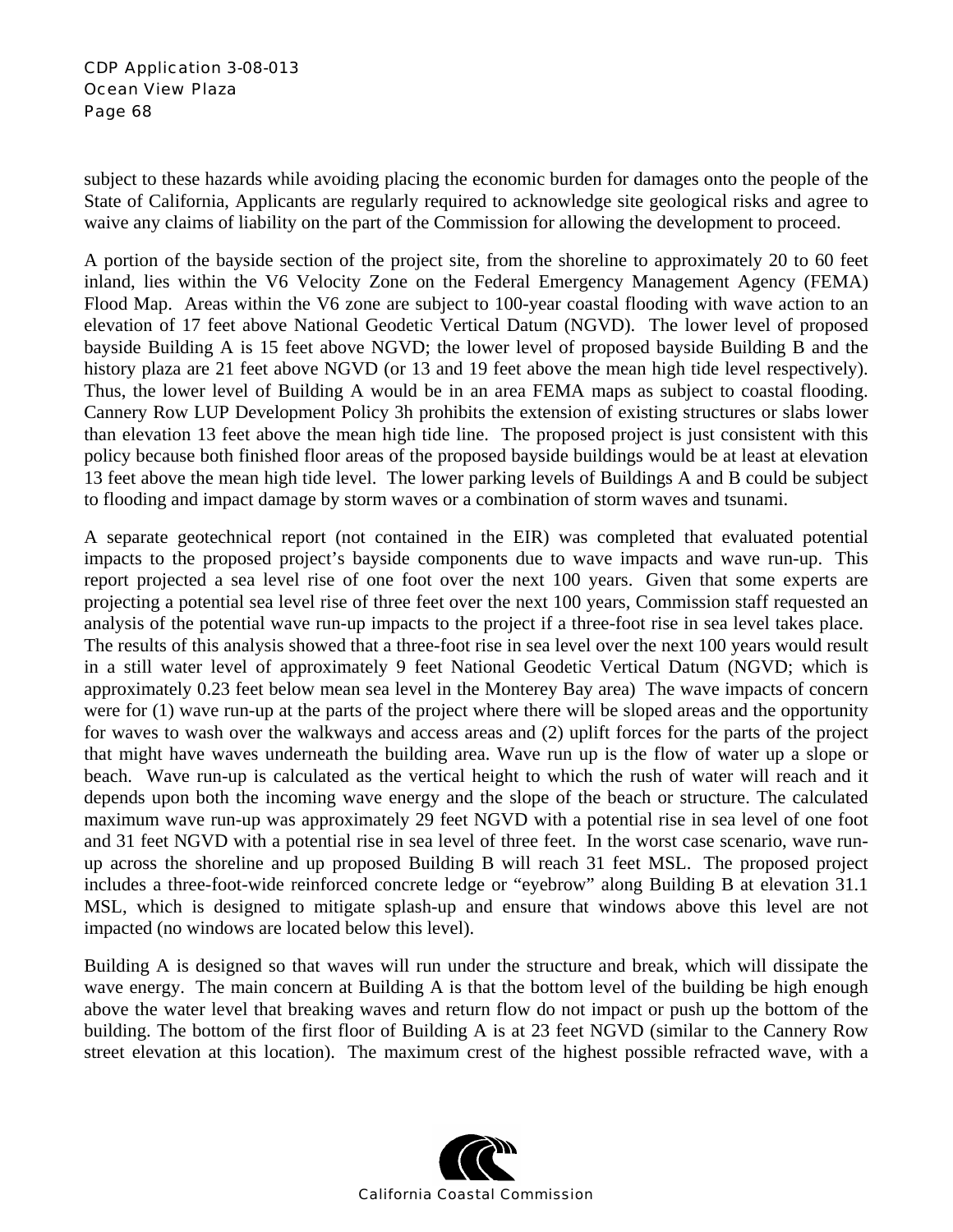potential rise in sea level of three feet, would be less than 23 feet NGVD and thus should not cause damage to the portions of the building that are located over the water.

As discussed above, the bayside components of the proposed project are located in an area subject to hazards including flooding due to tsunamis or wave run-up during episodic heavy storms. Additionally, the proposed history plaza, located at an elevation of 15.6 feet NGVD, will get wet based on the maximum calculated run-up of approximately 31 feet. Persons using the lower level promenade in Building A, the coastal access stairs, or the rocky shoreline at the project site would also be at risk during a storm or tsunami. 50

Given the hazardous location of the bayside portions of the project site, the City conditioned the project to incorporate engineering design and construction materials and methods to withstand wave impacts from a 100-yer storm event, to provide appropriate warning signs and access provisions along the bayside access areas, and to require that the project subscribe to a tsunami early warning system. The City's approval, however, does not require the Applicant to waive any claims of liability for allowing the development to proceed.

### 3. Conclusion

1

The proposed project is located directly adjacent to the shoreline in a hazardous area subject to wave run-up, flooding, and tsunamis. The proposed includes a number of conditions imposed by the City that would reduce potential impacts from hazards. The project, however, does not include an acknowledgement of the site's geological and other risks nor does it include an agreement to waive any claims of liability for allowing development to proceed, nor does it include a prohibition on future shoreline armoring. Thus, the proposed project is inconsistent with Coastal Act Section 30253. To remedy this, Special Condition 13 includes a requirement that the Permittee acknowledge the site's geological and other risks and agrees to waive any claims of liability on the part of the Commission for allowing the development to proceed. In addition, Special Condition 8 requires the Permittee to: 1) incorporate design and construction materials and methods to withstand wave impacts from a 100-year storm event; 2) install appropriate warning signs and access restrictions during dangerous conditions, and; 3) develop an emergency response plan in the event of a tsunami. With these conditions, the project can be found consistent with Coastal Act Section 30253 regarding natural hazards. An approvable, Coastal Act consistent project in this respect would incorporate conditions similar to the City's regarding hazards, but would also include the requirement that the Applicant acknowledge the site's geological and other risks and agree to waive any claims of liability on the part of the Commission for allowing the development to proceed, as well as a prohibition on future shoreline armoring for the project. The proposed project, however, does not include these requirements and thus the project cannot be found consistent with the Coastal Act.

 $50$  Thus, Natural Hazards LUP policy  $b(1)$ , which requires that seawalls be allowed only to protect existing development; and only if an engineering analysis determines that such protective structures are the least environmentally damaging alternative; and only if located as far landward as possible, is not directly relevant. The City did contemplate alternative designs that would have pulled the buildings further back from the shoreline; however, it found that these did not meet the project objectives or were otherwise infeasible.

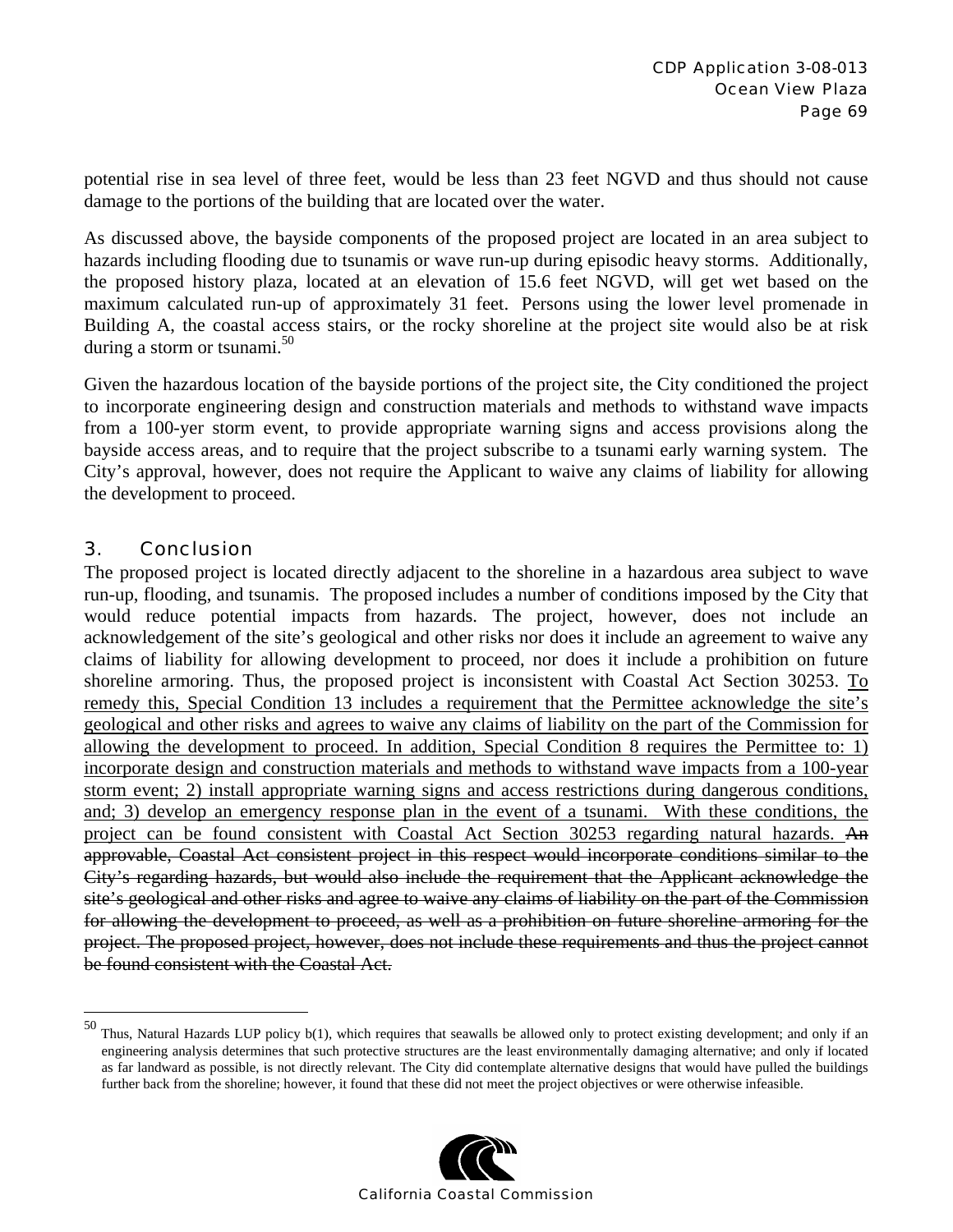### E. Historic Resources

### 1. Applicable Policies

#### **Coastal Act Policies**

Coastal Act Section 30253(5) protects special communities that are popular visitor destinations and states:

*30253. New development shall: (5) Where appropriate, protect special communities and neighborhoods which, because of their unique characteristics, are popular visitor destination points for recreational uses.* 

### **LUP Policies**

Protection of the special character of Cannery Row, particularly as it relates to its historic cannery era, is a long-standing Coastal Act concern. Cannery Row LUP Development Policies o and p protect historic sites and buildings along Cannery Row and state:

*o. Historic sites and buildings shall be designated by the City as part of the implementation phase. Identified historic sites and buildings shall be preserved at existing locations to protect and preserve community character.* 

*p. All new development is to meet the conditions of a historic documentation program to be developed as part of the implementation phase. More specifically, the historic documentation program will require that the history of the site be exhibited as part of any new development (i.e. plaques, pictures, artifacts, etc.).*

# 2. Consistency Analysis

#### **a. Background**

Historic Cannery Row was an intensely developed industrial district. At the beginning of World War I, there were only three canneries along Cannery Row. However, during the war, Monterey's fishing industry took off as canned sardines became popular as food for the troops overseas. As a result, a number of other canneries were built along what came to be known as Cannery Row. During World War II, the U.S. government again bought great quantities of canned fish. At the height of the industry's production in 1945, the canneries along Cannery Row numbered 16. After the end of the war, however, there was a reduction in demand for canned sardines. In addition, the depletion of the sardines was becoming increasingly apparent. The depletion of the sardine fishery caused the majority of canneries to close down, and by 1957 only five plants remained. The last cannery closed in 1973. Today Cannery Row is a special community and a major tourist attraction. Cannery Row retains much of its historical atmosphere while offering a variety of visitor serving commercial and recreational uses along this section of the central coast.

The project site was historically occupied by two canneries: the Pacific Fish Company and the San

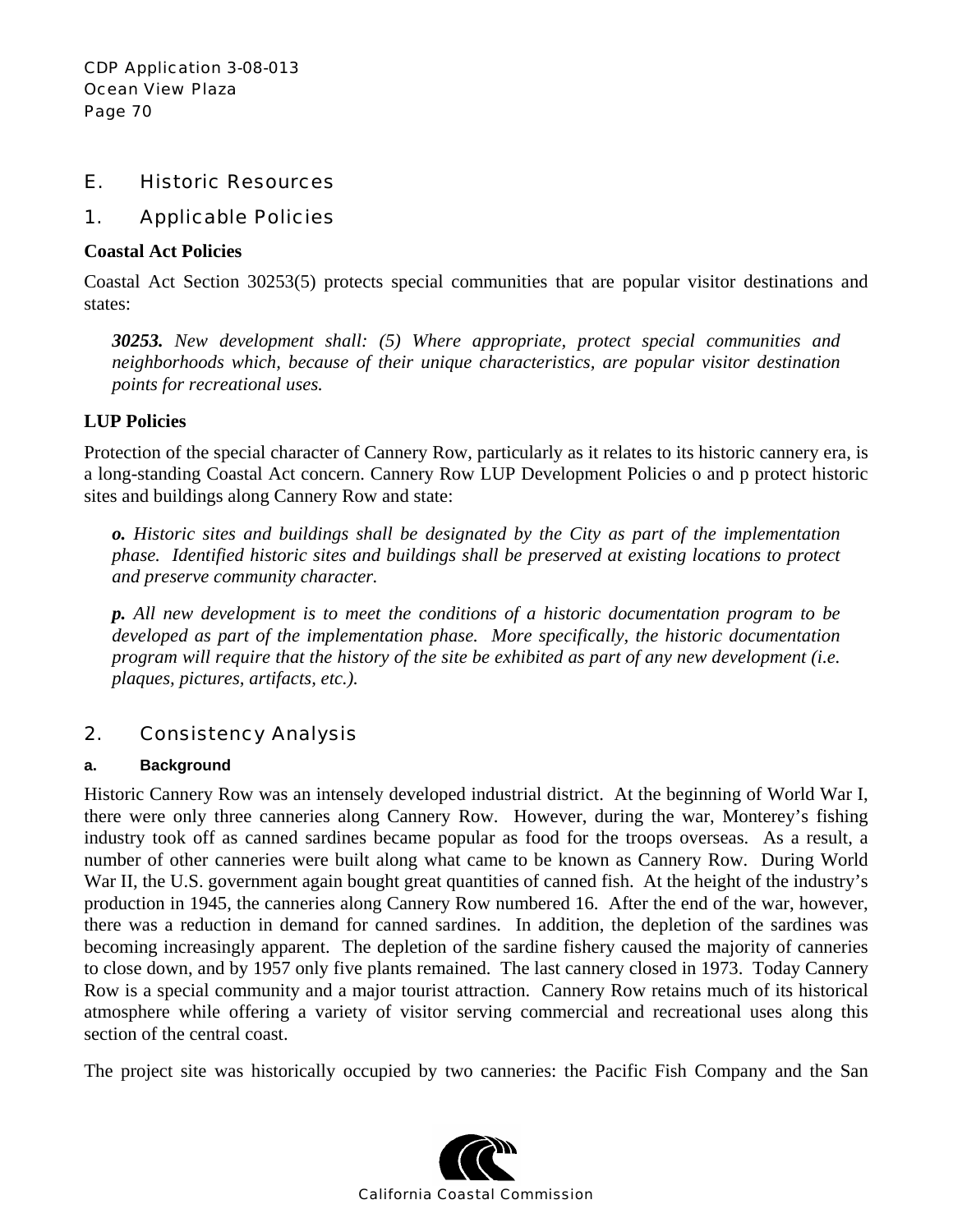Xavier Canning Company. Both canneries were built in the typical Cannery Row configuration, with the cannery buildings on the bayside, the warehouses on the inland side, and the two connected by a second story walkway bridge over Cannery Row. Currently the bayside parcel is occupied by the Stohan's building (the former San Xavier Cannery Company's Fish Reduction Plant, which is proposed to be redeveloped as a history center and museum), a storage tank, and various structural and foundational elements of former buildings of the Cannery Row era (see Exhibit 2 for photos of the site). The inland parcel is currently occupied by a paved parking lot, the foundation of the former San Xavier Warehouse, and other structural remnants of the Cannery Row era. None of the structures on the project site have been listed in *The National Register of Historic Places* or *The California Register of Historical Resources.*

#### **b. Project Impacts to Historic Resources**

As part of its approval, the City of Monterey adopted a Statement of Overriding Considerations based on the City's determination that the cumulative historic impacts of the project cannot be fully mitigated because the mitigations set forth in the EIR did not allow full mitigation of the identified historic impacts. Specifically, the proposed removal and non-replacement of several foundations on the site, a fish-holding tank, a cylindrical steel tank, and an historic wall are significant and unavoidable impacts. The EIR determined that these impacts are mitigated to the maximum extent feasible with the project as proposed, by installing interpretive markers displaying their former use and/or by developing an exhibit in the proposed history museum that describes these historic elements of the project site.

#### **c. Analysis and Conclusion**

The project includes rehabilitation and restoration of the Stohan's building as an historic museum, and includes covering the bayside fish holding pens with a sea-through covering to allow historic interpretation. The San Xavier Warehouse foundation would be demolished. Although the interpretation of the fish holding pens is identified as part of the project, and although use of the Stohan's building as an historic museum is also clearly stated in the project materials, it remains unclear how the holding pen interpretation would be constructed and made operational for public access, and it remains unclear how the Stohan's building would be renovated and how it would operate in the future as a museum. For example, in discussion with City staff, it has not yet been determined who will operate the history center (the City or a nonprofit group) or if there will be a fee required to enter the history museum. Also, the City conditioned the project to allow a change in use of the History Center with Planning Commission approval (see condition 7(o) on page 6 of Exhibit 5). Thus, the proposed project does not include enough clarity and detail for the Commission to conclude that these resources would be protected as directed by Coastal Act Section 30253(5) (and the Cannery Row LUP). In addition, although the project would result in development that mimicked warehouse development generally, the remnants of the San Xavier Warehouse would be lost. Thus, it does not appear that the project has reasonably mitigated for adverse impacts to the unique historical character of the Cannery Row community, inconsistent with the requirement of Coastal Act Section 30253 to protect special communities that are popular with visitors (and also inconsistent with the Cannery Row Land Use Plan's requirements to preserve identified historic sites and buildings to protect community character). To ensure that the historic restoration and rehabilitation components of the project are carried out in a manner consistent with Coastal Act Section 30253(5), Special Condition 4 requires submission of the historic reconstruction and rehabilitation plans

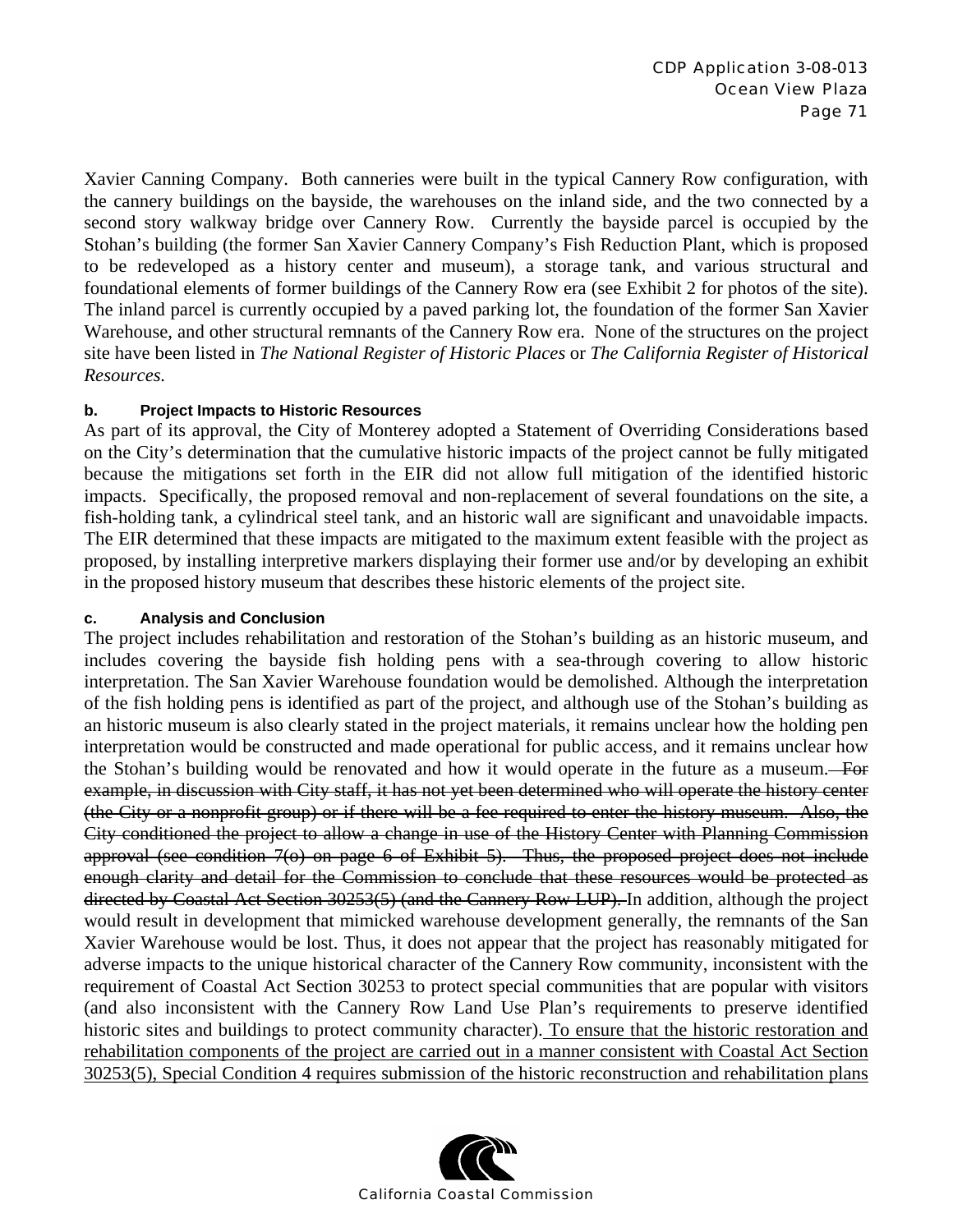that are consistent with U.S. Secretary of Interior and California State Office of Preservation standards. In addition, the public access plan requirement (see also previous finding)\_will ensure that public use parameters, including signage and historic interpretation, are clearly identified and provided. As conditioned, the project can be found consistent with the Coastal Act with respect to historic resources. An approvable, Coastal Act consistent project in this respect would include additional mitigations to provide clarity regarding the permanent operation of the history center, including any potential fees to enter the history center, as well as additional mitigations to protect historical resources on the site. The proposed project, however, lacks the specificity necessary to protect historical resources and thus the project cannot be found consistent with the Coastal Act.

# F. Land Use/ Recreation and Visitor-Serving Uses

# 1. Applicable Policies

#### **Coastal Act Policies**

Coastal Act Sections 30213, 30221, and 30222 protect visitor-serving and recreational uses along the coast and state, in relevant part:

*30213. Lower cost visitor and recreational facilities shall be protected, encouraged, and, where feasible, provided. Developments providing public recreational opportunities are preferred…* 

*30221. Oceanfront land suitable for recreational use shall be protected for recreational use and development unless present and foreseeable future demand for public or commercial recreational activities that could be accommodated on the property is already adequately provided for in the area.* 

*30222. The use of private lands suitable for visitor-serving commercial recreational facilities designed to enhance public opportunities for coastal recreation shall have priority over private residential, general industrial, or general commercial development, but not over agriculture or coastal-dependent industry.* 

### **LUP Policies**

Cannery Row LUP Development Policy h. states:

*h. Development allowed beyond mean high tide: Only in existing structures and on slabs presently extending beyond the mean high tide line. On all other parcels, development is not to extend beyond the mean high tide line.* 

The Cannery Row LUP's Visitor-Serving Commercial Chapter contains a number of applicable policies that specify the allowable uses on land designated as Visitor-Serving Commercial:

*a. Principal permitted visitor-serving commercial uses are to include food service establishments, sidewalk cafes (but not including fast food restaurants and restaurants/bars with* 

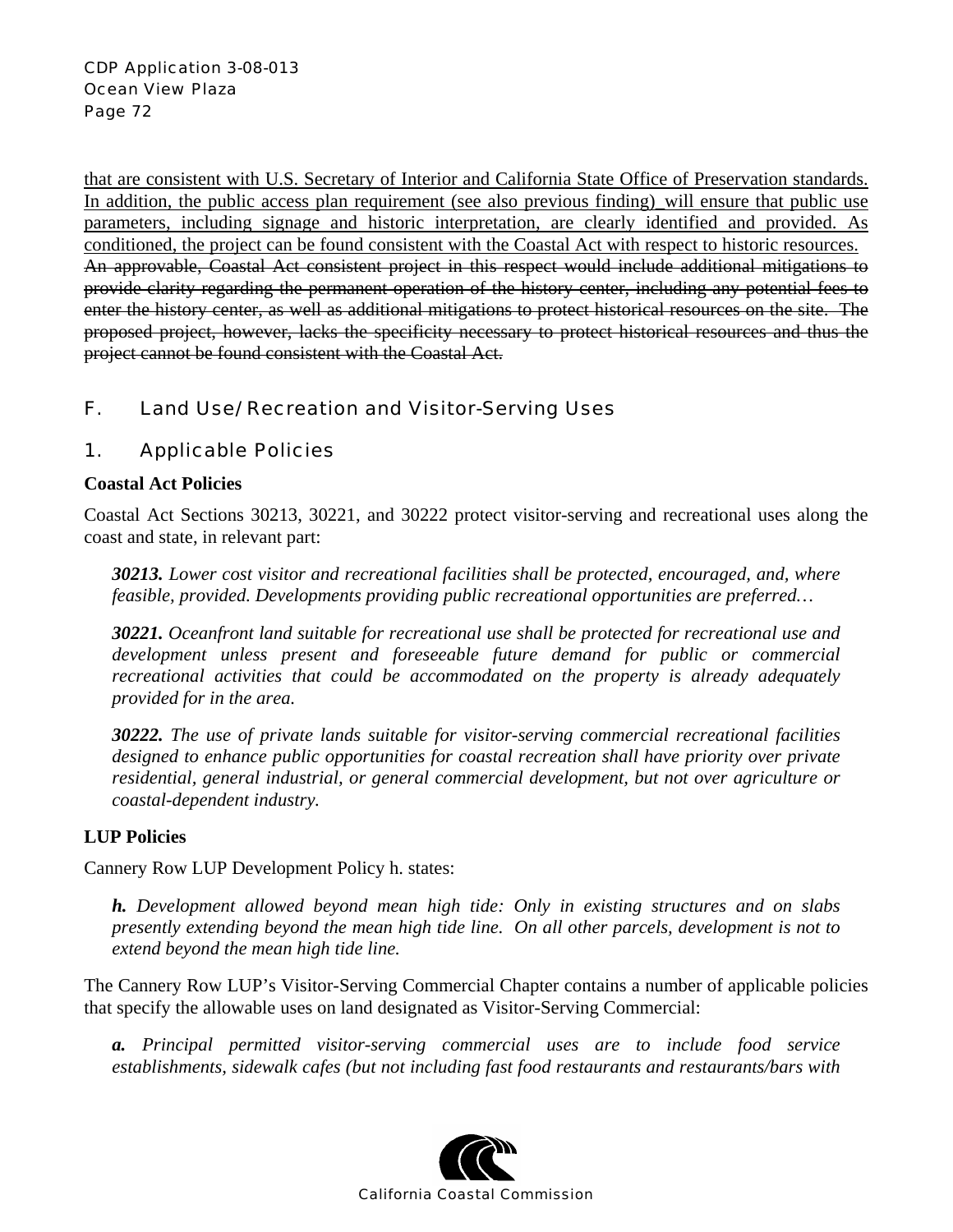*live entertainment), recreation-related commercial uses conducted within a completely enclosed building and shops of a tourist commercial nature (e.g. antique shops, art galleries, personal apparel shops, gift shops, and handicraft and work shops). The above uses are to be in proper character with and scale to the Cannery Row area.* 

*Fast food restaurants, restaurants and bars with live entertainment, commercial uses not conducted within a completely closed building, personal improvement uses, and walk-up service windows are allowed in the Visitor-Serving Commercial use area subject to approval of a Conditional Use Permit.* 

*g. Lower cost visitor facilities shall be protected, encouraged, and where feasible, provided in the City of Monterey.* 

*h. Mixed use projects consisting of residential use on upper floors above visitor-serving commercial are allowed as conditional uses in the visitor-serving commercial use area at a maximum density of 30 units per acre. The maximum number of residential units associated with mixed use projects developed throughout the Cannery Row coastal zone planning area shall not exceed a total of 183 units. Conversion of existing or previously approved visitor accommodation facilities is prohibited.* 

Finally, in addition to the advisory LUP policies, the City of Monterey has an uncertified ordinance (not part of the LUP or otherwise approved by the Commission) that prohibits the construction of any new hotels in the City of Monterey without a vote of the citizens of Monterey.

## **Policy Conclusion**

The Coastal Act places a high priority on visitor-serving uses; residential uses are not a priority use for sites immediately adjacent to the ocean. Section 30221 requires that oceanfront land suitable for recreational use be protected for recreational use and development unless present and foreseeable future demand for public or commercial recreational activities that could be accommodated on the property is already adequately provided for in the area. Section 30222 states that the use of private lands suitable for visitor-serving commercial recreational facilities designed to enhance public opportunities for coastal recreation shall have priority over private residential, general industrial, or general commercial development, but not over agriculture or coastal-dependent industry. Both the inland and bayside parcels of the proposed project site are designated in the certified Cannery Row LUP as Visitor-Serving Commercial.

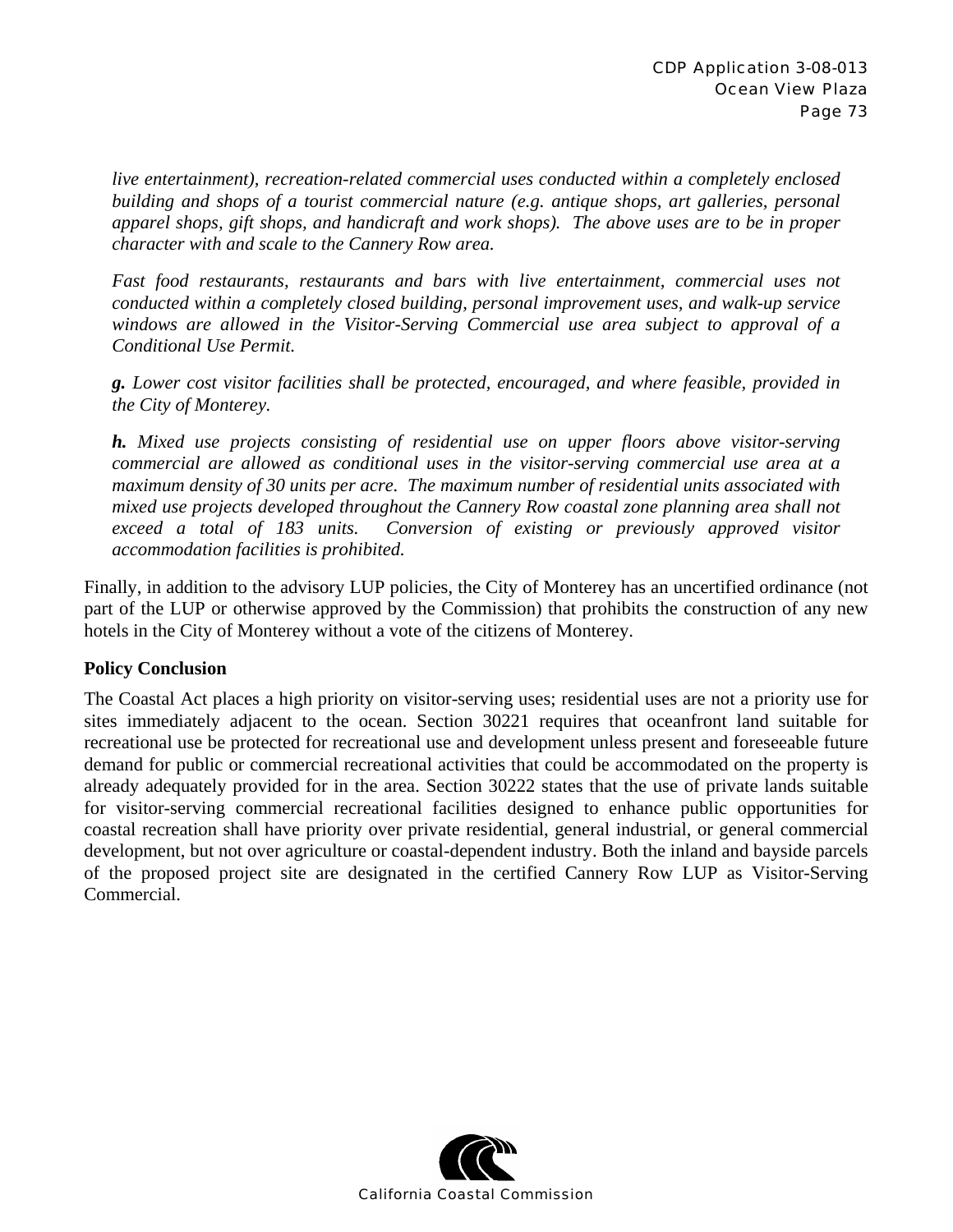## 2. Consistency Analysis

Cannery Row is a highly popular destination for visitors to California's central coast. Attractions such as the Monterey Bay Aquarium, world-known scuba diving sites, major hotels, a variety of retail shops, and the Monterey Bay Coastal Trail, as well as Cannery Row's prime location relative to the overall Monterey Peninsula and its regional attractions (e.g. nearby Pacific Grove, Del Monte Forest, etc.) draw people from near and far to experience coastal access, recreation, visitor serving, and educational opportunities. Cannery Row's proximity to the Monterey City Harbor and Custom House Plaza, as well as its history as the site of California's major sardine canneries, adds to its desirability as a recreational and historical destination.

#### a. Land Use/Priority Uses

The proposed project includes a mix of visitor-serving uses on the street/bay levels of the proposed buildings, and residential uses on the upper floor levels. Strictly speaking the proposed land uses, particularly the residential units, are not consistent with Coastal Act priorities. The site is a prime oceanfront site suitable for visitor-serving development or other public recreational or commercial activity. No analysis of present and future demand for recreational activities that might be accommodated on the property has been presented. However, Cannery Row is a special case. In 1997 the Commission approved an amendment to the Cannery Row Land Use Plan which specifically added mixed-use projects as an allowable conditional use within areas designated as Visitor-Serving Commercial in the LUP. Such mixed-use projects allow for the development of residential units above first floor levels only; first floor levels must remain available for Visitor-Serving Commercial land uses. According to information provided by the City at the time the amendment was approved by the Commission, the amendment was designed to assist the City in meeting its Housing Element goals, while still maintaining a high-degree of visitor-serving qualities along Cannery Row. Another key factor associated with this amendment was that, as the result of a past citizen initiative, no new hotels on Cannery Row can be approved without a vote of the electorate.

In approving the LUP amendment, the Commission found that the LUP amendment as submitted did not contain any specific limitations on the amount of residential development that would be allowed to occur within the Cannery Row coastal planning area. Without such a limitation, the proposed amendment had the potential to displace visitor-serving uses with residential development and result in the conversion of existing or approved (but not yet constructed) overnight accommodations for visitors to residential use. To ensure that the amendment would not have an adverse impact on coastal access and visitor-serving recreational uses, the Commission modified the amendment by requiring that mixeduse projects be required to conform to a maximum 30-unit per acre standard. Additionally, to address Commission concerns, the City evaluated the amount of vacant and underdeveloped land within the Cannery Row coastal zone to reliably estimate the number of new residential units that could be accommodated at a maximum density of 30 units per acre. The City found this number to be 183 units. With these data, the Commission also modified the amendment to put a limit of 183 residential units in the Cannery Row LUP area and to disallow the conversion to residential use of existing or previously approved overnight accommodations for visitors (see Visitor Serving Commercial Uses policy h.

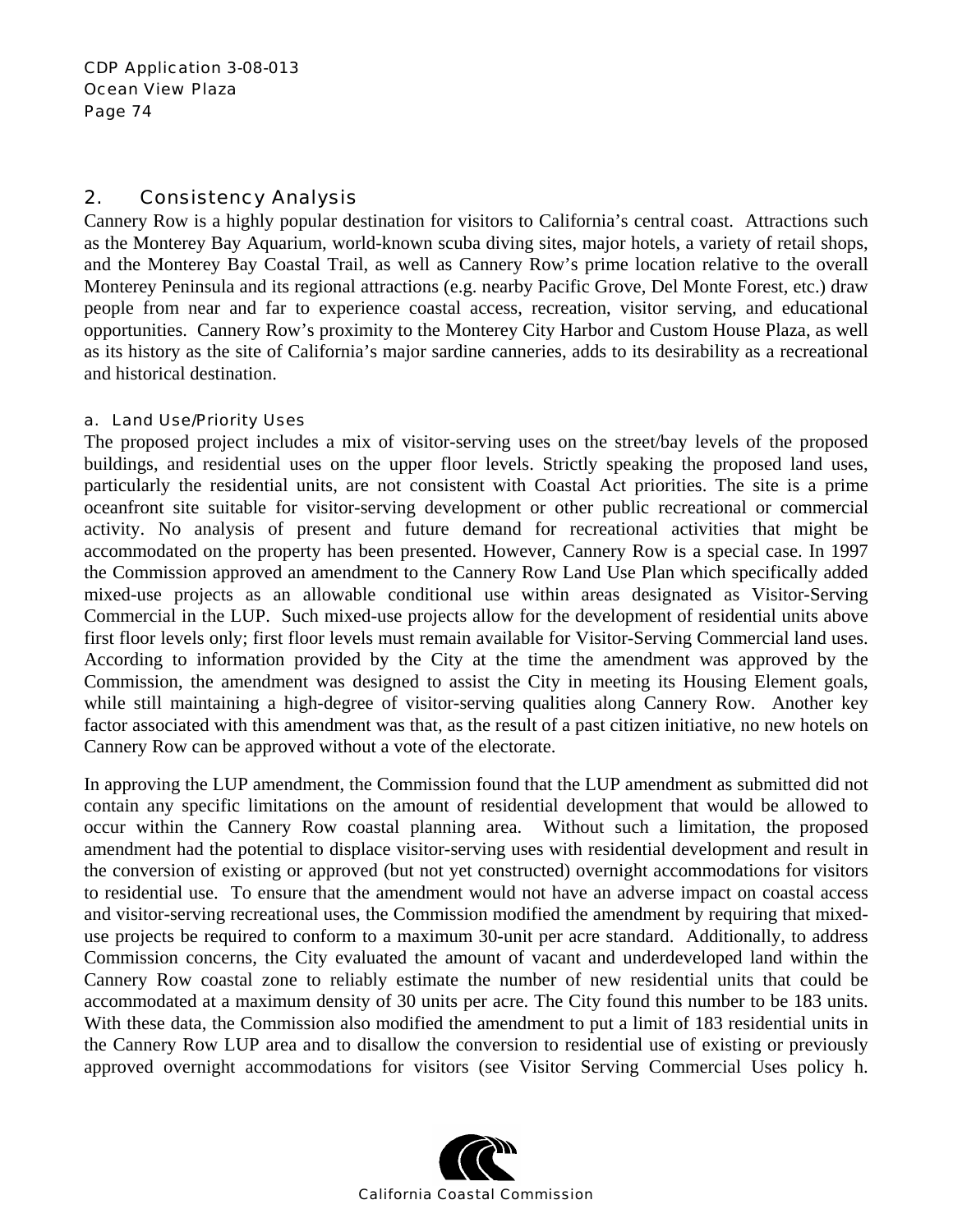above). With these modifications, the Commission found that the restricted extent of mixed-use development on Cannery Row will limit associated impacts on visitor-serving recreational uses to an insignificant level, and that the LUP amendment was consistent with Coastal Act Sections 30221 and 30222. The City adopted the Commission's proposed modifications. Although the LUP is not the standard of review in this case, the Commission's deliberations, findings, and ultimate action on this LUP amendment are both instructive and informative to the proposed project, including because the amendment was so clearly tailored to precisely this type of project, and because it was a landmark of sorts in terms of defining certain LCP and land use issues. Thus, although not the standard of review, the parameters of this 1997 decision must be understood as an appropriate context for the land use decision before the Commission today.

In this case, the residential density of the proposed project (bayside and inland parcels combined) is approximately 15 units per acre.<sup>51</sup> The total number of approved residential units along Cannery Row (including this project) would be 56. Thus this aspect of the proposed project would be consistent with the advisory requirements of Cannery Row LUP Visitor-Serving Commercial Policy h.

In terms of the proposed commercial uses of the property, these generally would be visitor-serving components of the project, including shops and restaurants located at street level. However, Commission staff has previously commented that the project should specify or somehow provide for visitor-serving commercial uses that are coastal related. Similarly, the LUP advises that restaurants, shops of a tourist nature, or recreation-related uses are principally-permitted, whereas more generic commercial uses are not. The project currently includes an area of "coastal" commercial space, three restaurant spaces, and more general, unspecified commercial use space. At this time it is unclear exactly what types of commercial uses would result from the project

#### b. Lower-Cost Visitor-Serving Uses

 $\overline{a}$ 

The project includes a history center/museum and history plaza on the bayside parcel, and a community park on the inland parcel. The community park will be available to the public free of charge and will include amenities such as landscaping and seating. The existing Stohan's building will be rehabilitated and reused as a history center and museum. The goals of the history center/museum would be to create a cultural and historic interpretative center for the historic Cannery Row, including (but not limited to) documenting and celebrating Monterey's cultural history associated with the fishing and canning industry, and exploring the issues, controversies and impacts concerning over-fishing, fisheries management, and conservation practices. The City of Monterey may operate the history center or may find a suitable non-profit group to operate the history center. It is not certain at this time if access to the history center would be free or if a fee would be required. In any event, As conditioned,  $+$ The history plaza, adjacent to and the history center and museum, would be open to the general public for free and would also include interpretive historical displays. These amenities would provide opportunities for lower-cost visitor-serving uses, as required by Coastal Act Section 30213. In addition, as discussed in the public access finding, the project includes a dedicated public area and access to the shoreline.

<sup>&</sup>lt;sup>51</sup> The project site = 3.5 acres; the total number of proposed residential units = 51 units; 51 units/3.5 acres = 14.57 units/acre.

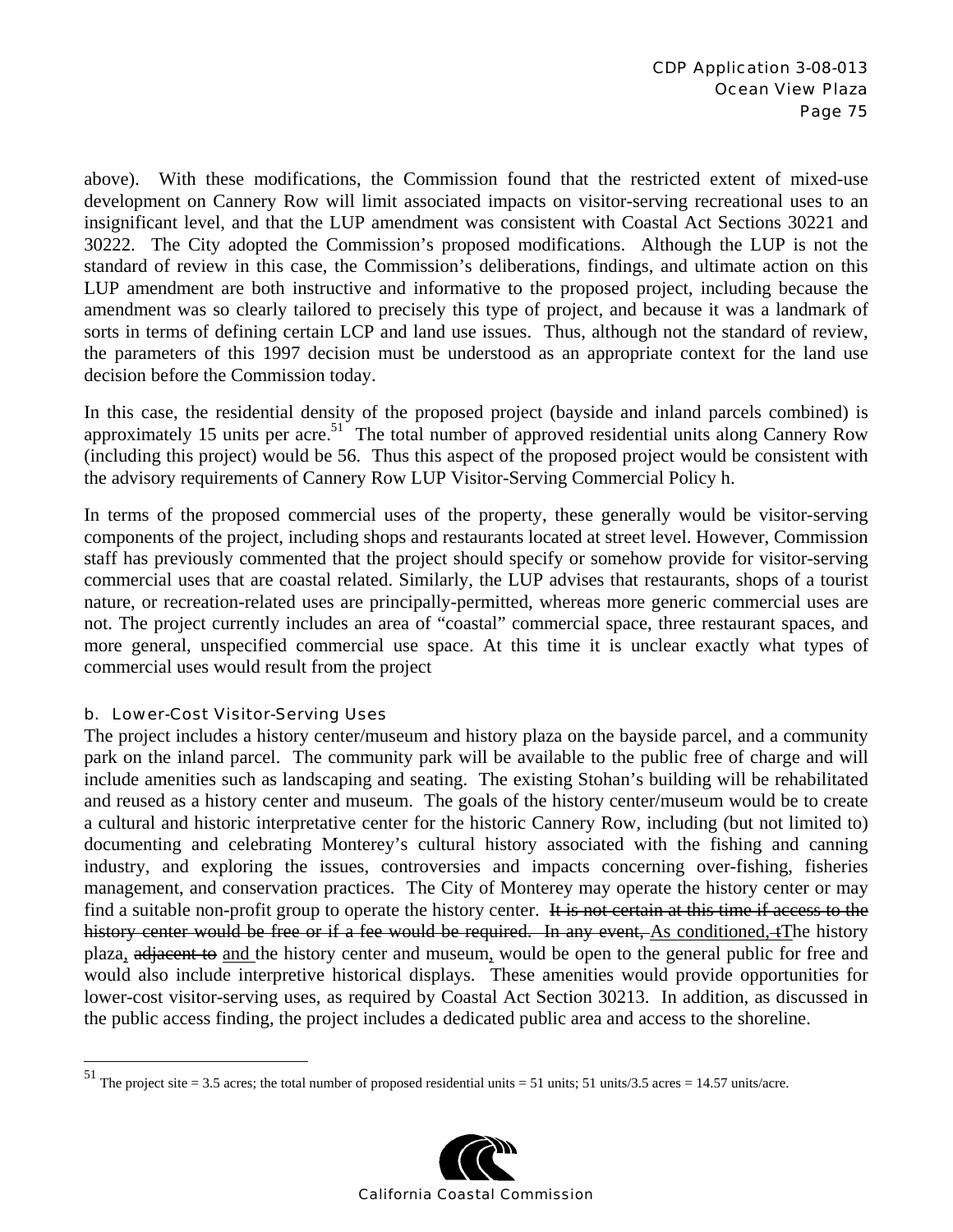## 3. Conclusion

Although residential development is not a priority under the Coastal Act, particularly immediately adjacent to the ocean, the mix of visitor-serving, public recreational access, and residential uses proposed can be found consistent with the Coastal Act. This is because the project provides for a range of visitor serving/public recreational access uses that will augment and enhance such facilities and opportunities along Cannery Row. If such facilities maximized their utility for visitors, particularly in terms of providing low cost opportunities, such development could offset and allow for the residential uses also proposed as an economic driver of the project. That said, some aspects of the visitor-serving and public recreational access project components are unclear (including the way in which such facilities would be operated, maintained, made open to the public, fee structures, etc.), some are insufficient (see Public Access and Recreation finding, as well as the Visual Resources finding), and the manner in which some of the uses would be protected as visitor serving and public recreational access uses over the long term, such as the history museum, is unclear. Fortunately, these issues can be resolved through requiring a plan that ensures maximum free public use of the project's access amenities (see Public Access and Recreation Finding, and see Special Condition 5). As such, the proposed project can be found consistent with Coastal Act Sections 30213, 30221, and 30222 regarding protection of visitor-serving and recreational uses and opportunities, and particular no- and low-cost recreational opportunities, along the coast. For example, the City conditioned the project to allow a change in the history center use or coastal-related retail or community use upon approval by the Planning Commission (see condition 7(o) on page 6 of Exhibit 5). Thus, the project as proposed lacks the necessary certainty needed to ensure that the priority visitor serving and public recreational access uses will be developed and provided over time in a manner consistent with the Coastal Act, including with respect to low-cost opportunities, and thus is inconsistent with Coastal Act Section 30213, 30221, and 30222. An approvable, Coastal Act consistent project in this respect would have to include enforceable clarity with respect to long term provision of the visitor serving and public recreational access uses, including providing ample free and other low cost options, and would have to correct access, recreation, and visual resource inconsistencies (as identified in previous findings). The proposed project does not include such elements, and thus cannot be found consistent with the Coastal Act.

# G. Water Quality

# 1. Applicable Policies

Coastal Act Sections 30230 and 30231 state:

*30230. Marine resources shall be maintained, enhanced, and where feasible, restored. Special protection shall be given to areas and species of special biological or economic significance. Uses of the marine environment shall be carried out in a manner that will sustain the biological productivity of coastal waters and that will maintain healthy populations of all species of marine organisms adequate for long-term commercial, recreational, scientific, and educational purposes.* 

*30231. The biological productivity and the quality of coastal waters, streams, wetlands,* 

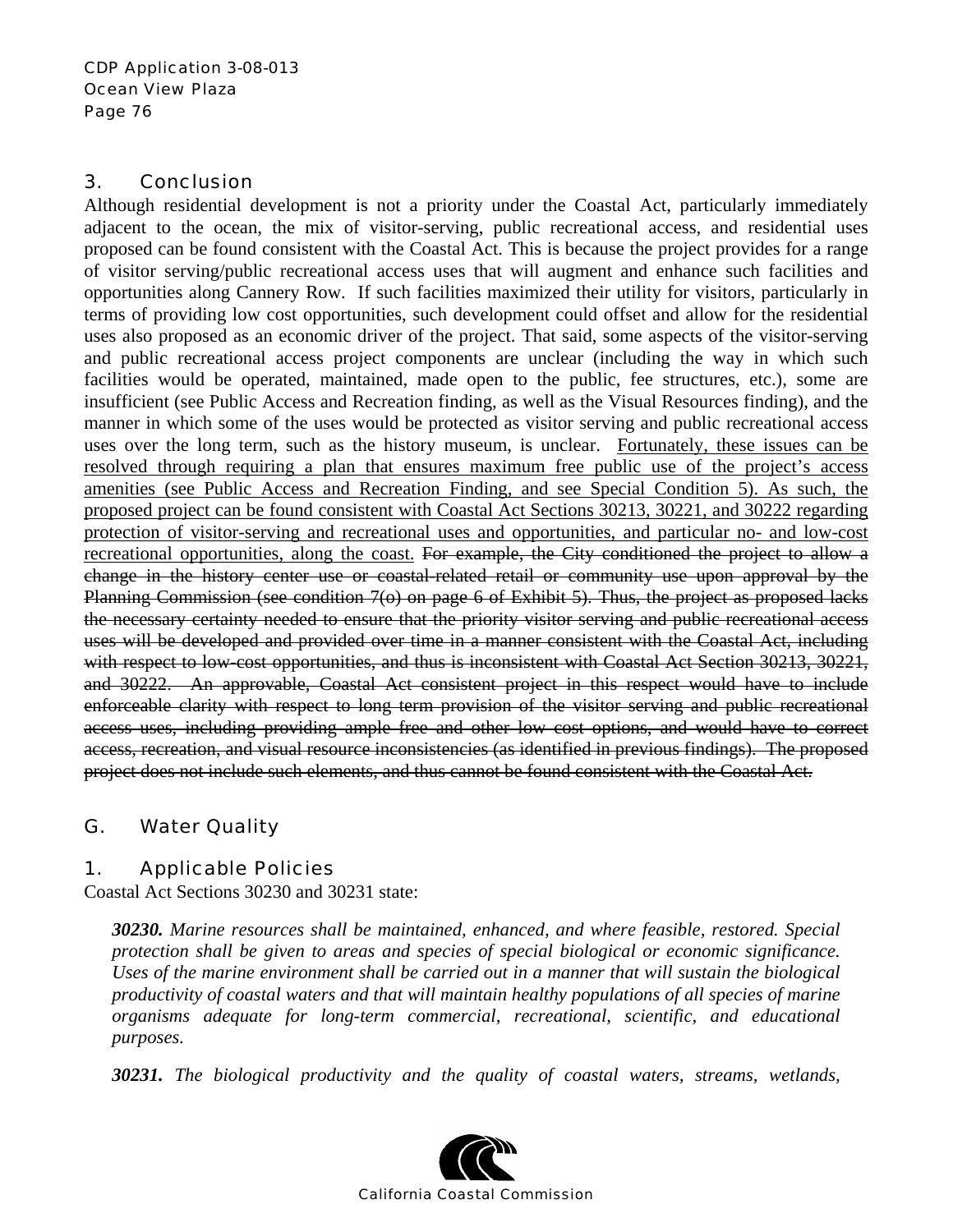*estuaries, and lakes appropriate to maintain optimum populations of marine organisms and for the protection of human health shall be maintained and, where feasible, restored through, among other means, minimizing adverse effects of waste water discharges and entrainment, controlling runoff, preventing depletion of ground water supplies and substantial interference with surface water flow, encouraging waste water reclamation, maintaining natural vegetation buffer areas that protect riparian habitats, and minimizing alteration of natural streams.* 

## 2. Consistency Analysis

The proposed project is located on the bayside and the inland side of Cannery Row, directly adjacent to the Monterey Bay National Marine Sanctuary and the Edward F. Ricketts State Marine Conservation Area. The bayside portion of the project site contains the Stohan's building and various structural remnants of former buildings of the Cannery Row era. However, much of the bayside parcel consists of grassy areas with ruderal plants (see pages 3-4 of Exhibit 2). The pervious nature of these grassy areas may limit the amount of any polluted runoff currently, although there may also be a level of contamination of the site from prior uses. As stated above, the bayside components of the project include two new buildings that will house underground parking garages, as well as residential and commercial uses, and paved plaza areas. The inland portion of the project site is currently occupied by a paved parking lot, the foundation of the former San Xavier Warehouse, and other structural remnants of the Cannery Row era. Development of the inland portion of the project site would include a parking garage (with a basement component), as well as residential and commercial uses, and a community park.

#### a. Construction Issues

The proposed project is located directly adjacent to the sensitive bay waters of the Monterey Bay National Marine Sanctuary. Construction work that might adversely affect the habitat and organisms of the bay waters must be carried out in a manner that will eliminate the possibility of adverse effects. Potential marine impacts occurring from the development of the project site include: (1) destruction of intertidal life due to construction activities; (2) increased sedimentation and turbidity during construction; and (3) increased runoff contamination from impervious surfacing.

As part of the project description, the EIR states that the construction contractor would be required to manage storm water runoff so that there would be no direct discharge into Monterey Bay. The proposed project includes a Construction Storm Water Pollution Prevention Plan (SWPPP). This SWPPP provides the basis upon which the project-specific SWPPP would be prepared pending completion of construction plans for the project. This SWPPP includes a suite of best management practices (BMPs) to be used during construction activities, including sediment controls, BMPs to protect operational storm water inlets or receiving waters from contaminated discharges, waste management practices to reduce the potential for non-storm water discharges, spill prevention and control practices, and other good housekeeping practices. The proposed best management practices contained in the SWPPP and those contained in the Construction Plan required pursuant to Special Condition 9 would be adequate to protect water quality during construction, consistent with Coastal Act Sections 30230 and 30231.

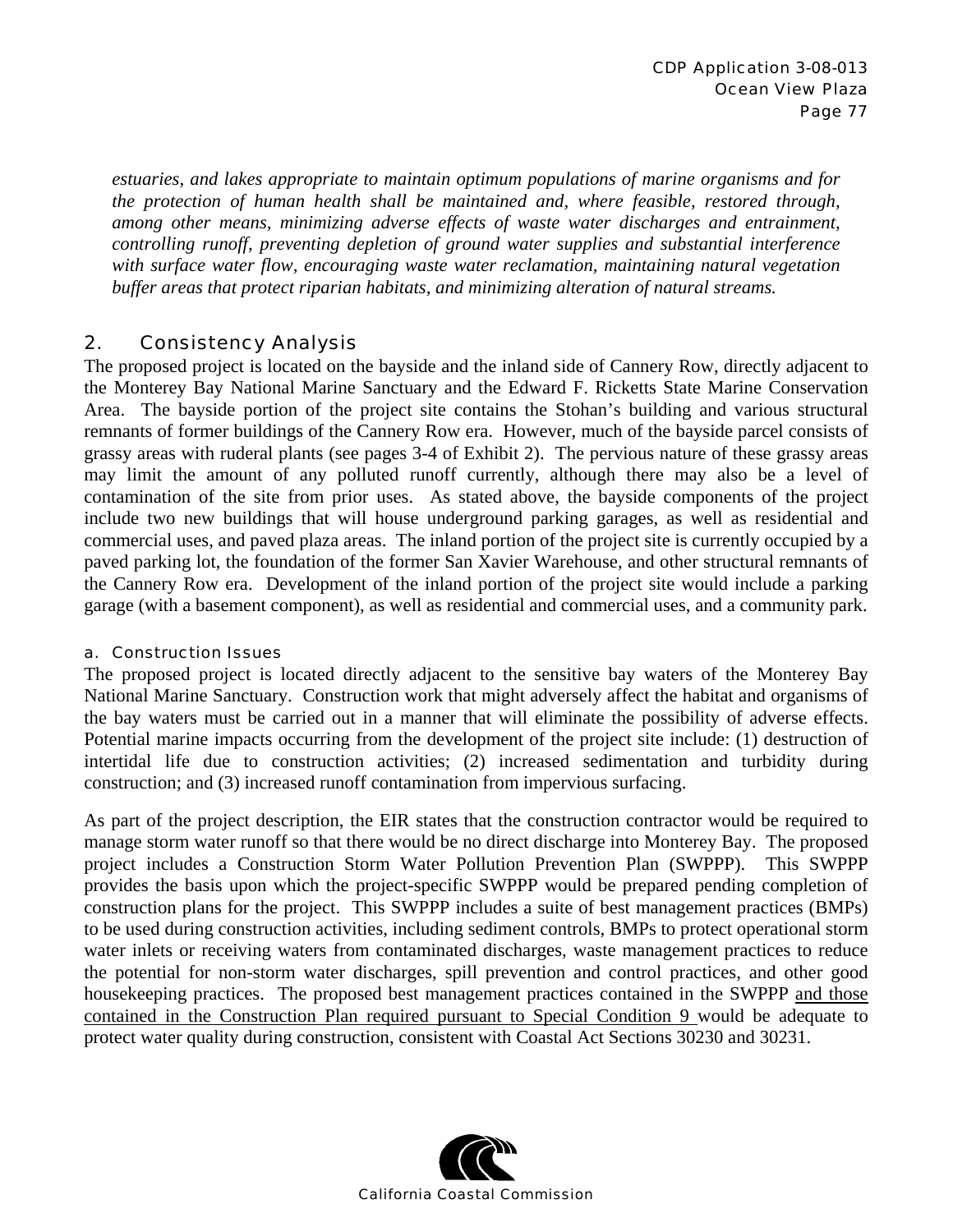#### b. Post Construction Issues

Post construction, water quality can be adversely affected by increased runoff due to an increase in paved/developed surfaces and by post-construction activities and uses on the site, such as parking and restaurant use. The proposed project does not contain specific post-construction BMPs to protect water quality once construction would be complete. For example, specific BMPs for the proposed parking areas and for restaurant uses, which would be necessary to ensure protection of water quality, are not included in the project. Absent appropriate post-construction BMPs, the project would be expected to result in adverse water quality impacts, inconsistent with Coastal Act Sections 30230 and 30231. Specifically, the project lacks appropriate methods to ensure that oil and other contaminants do not enter ocean waters, including spot cleaning by applying absorbent materials to spilled fluids (e.g., oil, gasoline, antifreeze) and regular inspection and cleaning of garage storm drain inlets and catch basins. Regarding BMPs for restaurants, the project lacks specific BMPs related to restaurant use (e.g. requiring that the cleaning of restaurant equipment take place in designated areas, such as a mop sink, a pot sink, or floor area with a drain connected to the sanitary sewer).

The City-approved project includes minimal setbacks to Cannery Row, meaning that there is minimal area to allow onsite ground infiltration of runoff. In addition, the substrate along Cannery Row is primarily granitic, which does not provide a good base for infiltration. Runoff that flows directly to the Monterey Bay could negatively impact marine, biological, and recreational resources and water quality by contributing additional urban contaminants to marine waters. Urban runoff is known to carry a wide range of pollutants including nutrients, sediments, trash and debris, heavy metals, pathogens, petroleum hydrocarbons, and synthetic organics such as pesticides. Urban runoff can also alter the physical, chemical, and biological characteristics of water bodies to the detriment of aquatic and terrestrial organisms. Such impacts would be at the expense of one of the state's and nation's great treasures, the Monterey Bay National Marine Sanctuary. Such impacts raise questions of consistency with the abovereferenced Coastal Act policies that require protection of these resources. The Commission, however, typically requires new development to maintain peak runoff flows at the same level as the undeveloped site condition, and also requires that new development reduce urban runoff and potential pollutants to the maximum extent feasible.

Runoff from the buildings and other pervious surfaces would be directed into the existing City storm drain system. This drain system ultimately flows to the bay without significant filtering or treatment. This does not meet the objective of maintaining peak flows of runoff at the same level as the undeveloped site condition or of protection of water quality more generally, including the requirement to at the least maintain coastal water quality. In highly urbanized contexts such as the current case, it is important to consider the installation of a low-impact design standard drainage system that maintains runoff onsite to the maximum extent feasible, and allows for appropriate filtering and treating of any runoff anticipated from the site if this is not otherwise available in the urban storm water management system. Examples of a low-impact design include development of a rooftop garden to collect and retain rainwater onsite, or installation of cisterns to collect water that then can be reused onsite for landscaping needs, etc.

In this case, these water quality issues can be addressed appropriately. Specifically, runoff from the

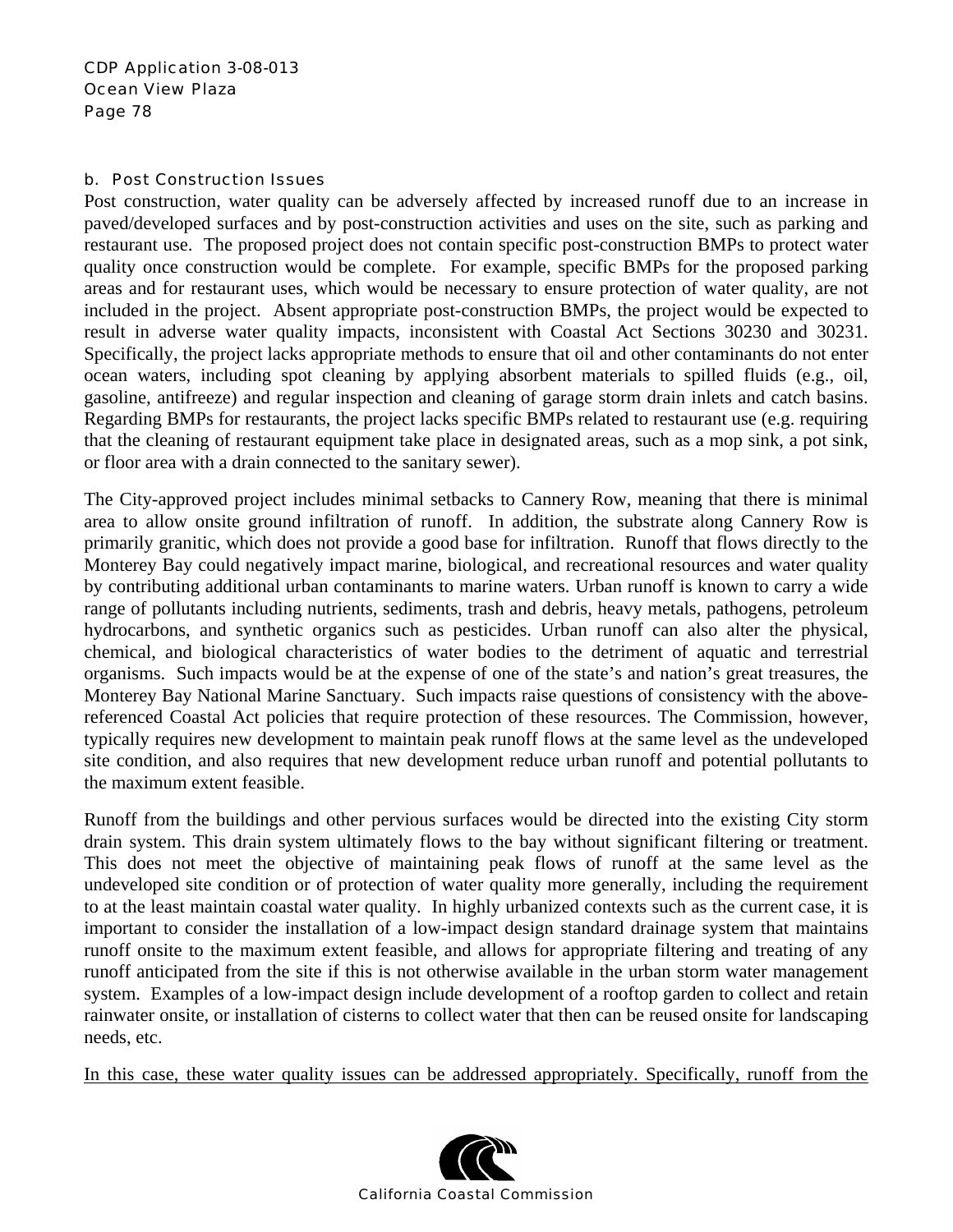project will be directed into the existing City storm drain system, for which the City holds a storm water discharge permit from the RWQCB for the Cannery Row area. Provided project flows are consistent with the terms and conditions of this discharge permit, water quality should be adequately protected in a post-construction scenario. Special Condition 7 requires submission of drainage plans that are consistent with the discharge requirements of the RWQCB's permit.

# 3. Conclusion

The proposed best management practices contained in the SWPPP and those contained in the Construction Plan required pursuant to Special Condition 9 will adequately protect water quality during construction. Also, Special Condition 7 of this permit requires submission of drainage plans that are consistent with the discharge requirements of the RWQCB's permit, which are adequate to protect water quality post construction. Thus, as conditioned, the project can be found consistent with Coastal Act Sections 30230 and 30231 regarding protection of water quality. The proposed project does not contain specific post-construction BMPs to protect water quality once construction would be complete, and does not contain adequate measures to maintain peak runoff flows at the same level as the undeveloped site condition, and to reduce potential pollutants reaching the Monterey Bay to the maximum extent feasible. Thus, as proposed, the project is inconsistent with Coastal Act Sections 30230 and 30231 regarding protecting the biological productivity of coastal waters and minimizing discharges into the marine environment. An approvable, Coastal Act consistent project in this respect would have to include specific BMPs for the proposed parking areas and restaurant uses, as well as the installation of a lowimpact design standard drainage system that maintains runoff onsite to the maximum extent feasible. Any runoff anticipated from the site would need to be appropriately filtered and treated to adequately protect offshore receiving water bodies. The proposed project does not include such elements and thus cannot be found consistent with the Coastal Act.

# H. Environmentally Sensitive Habitat

# 1. Applicable Policies

## **Coastal Act Policies**

Coastal Act Sections 30230 and 30231 protect marine resources and the biological productivity/quality of coastal waters and state:

*30230. Marine resources shall be maintained, enhanced, and where feasible, restored. Special protection shall be given to areas and species of special biological or economic significance. Uses of the marine environment shall be carried out in a manner that will sustain the biological productivity of coastal waters and that will maintain healthy populations of all species of marine organisms adequate for long-term commercial, recreational, scientific, and educational purposes.* 

*30231. The biological productivity and the quality of coastal waters, streams, wetlands, estuaries, and lakes appropriate to maintain optimum populations of marine organisms and for* 

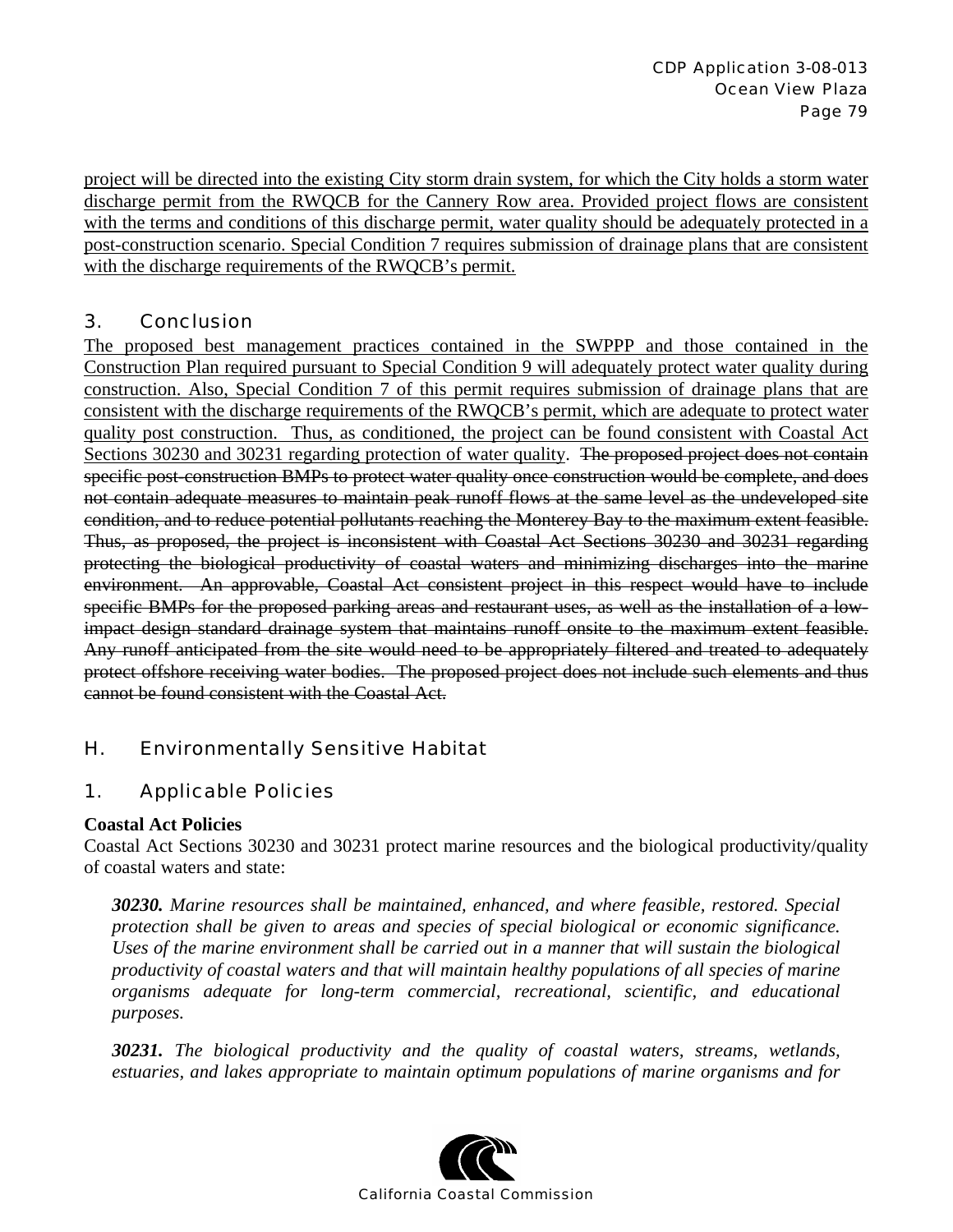*the protection of human health shall be maintained and, where feasible, restored through, among other means, minimizing adverse effects of waste water discharges and entrainment, controlling runoff, preventing depletion of ground water supplies and substantial interference with surface water flow, encouraging waste water reclamation, maintaining natural vegetation buffer areas that protect riparian habitats, and minimizing alteration of natural streams.* 

In addition, oftentimes when dealing with marine resource issues, the environmentally sensitive habitat area (ESHA) policies of the Coastal Act come into play. Specifically, these policies protect ESHAs against inappropriate development. The Coastal Act defines environmentally sensitive areas as follows:

*Section 30107.5. "Environmentally sensitive area" means any area in which plant or animal life or their habitats are either rare or especially valuable because of their special nature or role in an ecosystem and which could be easily disturbed or degraded by human activities and developments.* 

Almost all development within ESHAs is prohibited, and adjacent development must be sited and designed so as to maintain the productivity of such natural systems. In particular, Coastal Act Section 30240 states:

*30240. (a). Environmentally sensitive habitat areas shall be protected against any significant disruption of habitat values, and only uses dependent on those resources shall be allowed within those areas. (b). Development in areas adjacent to environmentally sensitive habitat areas and parks and recreation areas shall be sited and designed to prevent impacts which would significantly degrade those areas, and shall be compatible with the continuance of those habitat and recreation areas.* 

## **LUP Policies**

Cannery Row LUP Marine Resources and Habitat Areas Policies a-c protect the shoreline habitats adjacent to Cannery Row and states:

- *a. Protect intertidal and tidepool habitat through signing as a condition of shoreline development, both public and private.*
- *b. Require sensitive shoreline restoration (debris cleanup) and maintenance (litter control) in a manner that will not impair biological productivity for the habitat and restoration needs areas shown in Figure 2 as a condition for any grading, excavation, demolition, and construction in conjunction with shoreline development.*
- *c. Support State Department of Fish and Game regulations controlling spear fishing and kelp harvesting.*

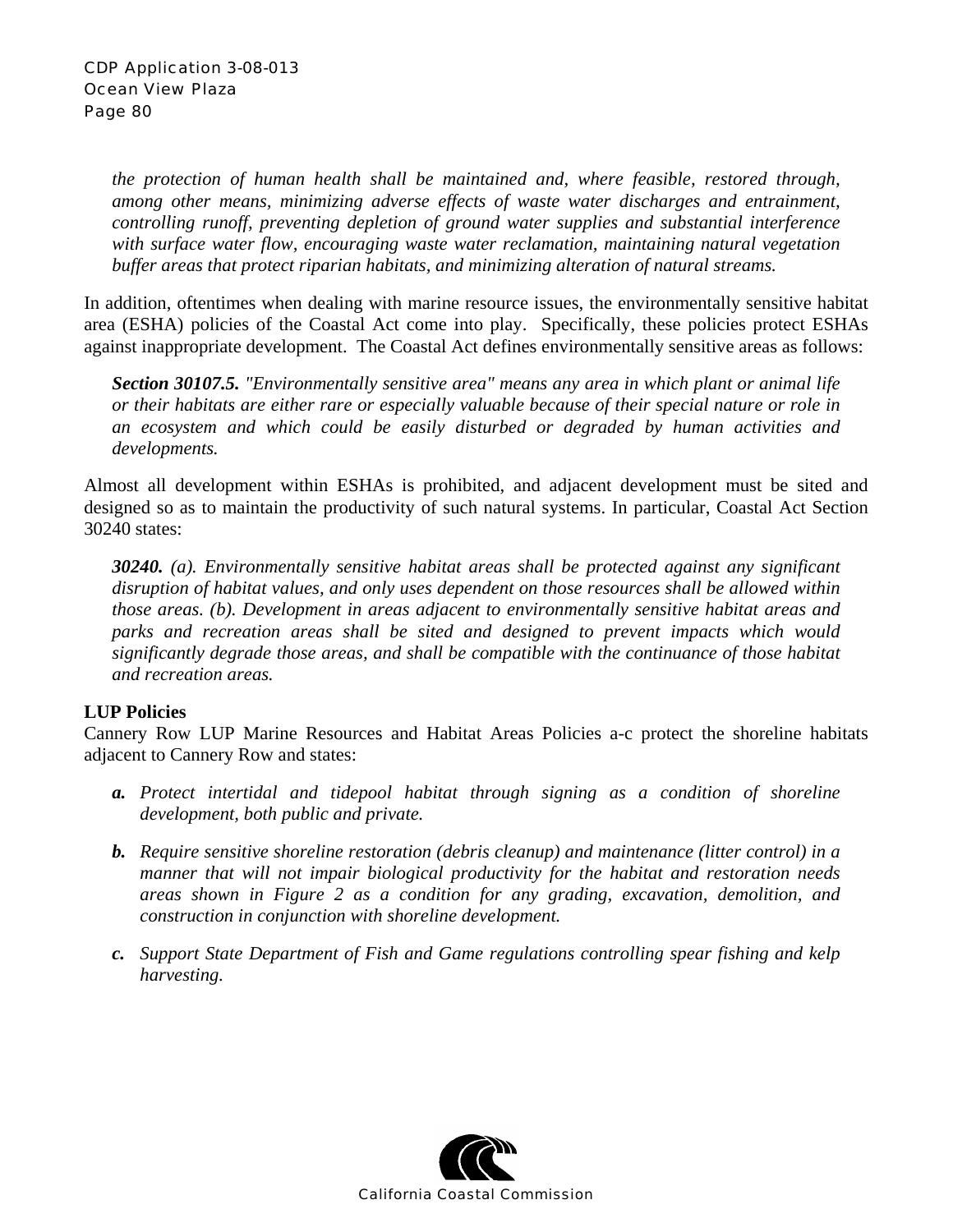## 2. Consistency Analysis

The bayside portion of the project site contains the Stohan's building, various structural remnants of former buildings of the Cannery Row era, and undeveloped grassy areas with ruderal plants. The inland portion of the project site is currently occupied by a paved parking lot, the remnants of a warehouse foundation, and other structural remnants of the Cannery Row era. No special status plant or animal species have been identified on the project site. Thus, none of the land based portion of the project site constitutes ESHA.

Regarding the marine areas offshore of the project site, the Cannery Row LUP has found that the adjacent coastal marine environment is unique along the entire California coast in its diversity and abundance of marine life. This area supports a broad range of intertidal and subtidal organisms, as well as marine mammals and birds. The California brown pelican (*Pelecanus occidentalis californicus)* (endangered) feeds in the bay waters offshore of the project site. The southern sea otter (*Enhydra lutris*) (threatened) uses the kelp beds off of Cannery Row. A rocky intertidal habitat is found along the project site's shoreline. California sea lions (*Zalophus californicus)* and harbor seals (*Phoca vitulina*) use the nearshore rocky areas for resting. Also, as previously described, the Monterey Bay National Marine Sanctuary and the Edward F. Ricketts State Marine Conservation Area are located directly offshore of the project site. With respect to these offshore resources, although they clearly have wellknown habitat and resource values, and are protected by the Coastal Act as such through the previouslycited policies, they do not in this case constitute ESHA.

Dive surveys were conducted in 1998, in 2001, and in 2004 by the project's biologist within the prescribed proposed desalination intake/outfall corridor and subtidal areas located offshore of the project site. While kelp was observed on the rocky substrates during all the surveys, no eelgrass or surfgrass was observed (see below for a discussion of the biological importance of these marine plant species). Regarding potential impacts to kelp species due to installation of the offshore desalination pipeline, the horizontal directional drilling method of desalination pipeline installation is specifically designed to eliminate impacts to the rocky substrate and associated biota, including kelp. As mentioned above, the installation of the vault and associated intake lines will take place in sandy substrate located offshore of the rock reef habitat, at least 130 feet from kelp habitat. Thus, the proposed project will not result in direct impacts to sensitive kelp species. As a result, there would be no direct disturbance to sensitive kelp habitat or other offshore habitats that might constitute ESHA. In other words, the project does not propose development in ESHA.

In terms of potential ESHA adjacency issues, the construction of buildings as high as 44 feet along the shoreline will result in increased shading of the adjacent intertidal area and bay waters. Tidepool shading, however, is not expected to result in adverse impacts to resident invertebrates. Tidepools occur in a wide variety of geographic locations exposed to varying amounts of direct sunlight. Research has demonstrated that water temperatures, desiccation rates, and wave action all combine to create distinctive species distribution patterns among tidepool communities. Increased shading may cause a shift in the local species composition, but is not expected to decrease overall diversity or productivity.

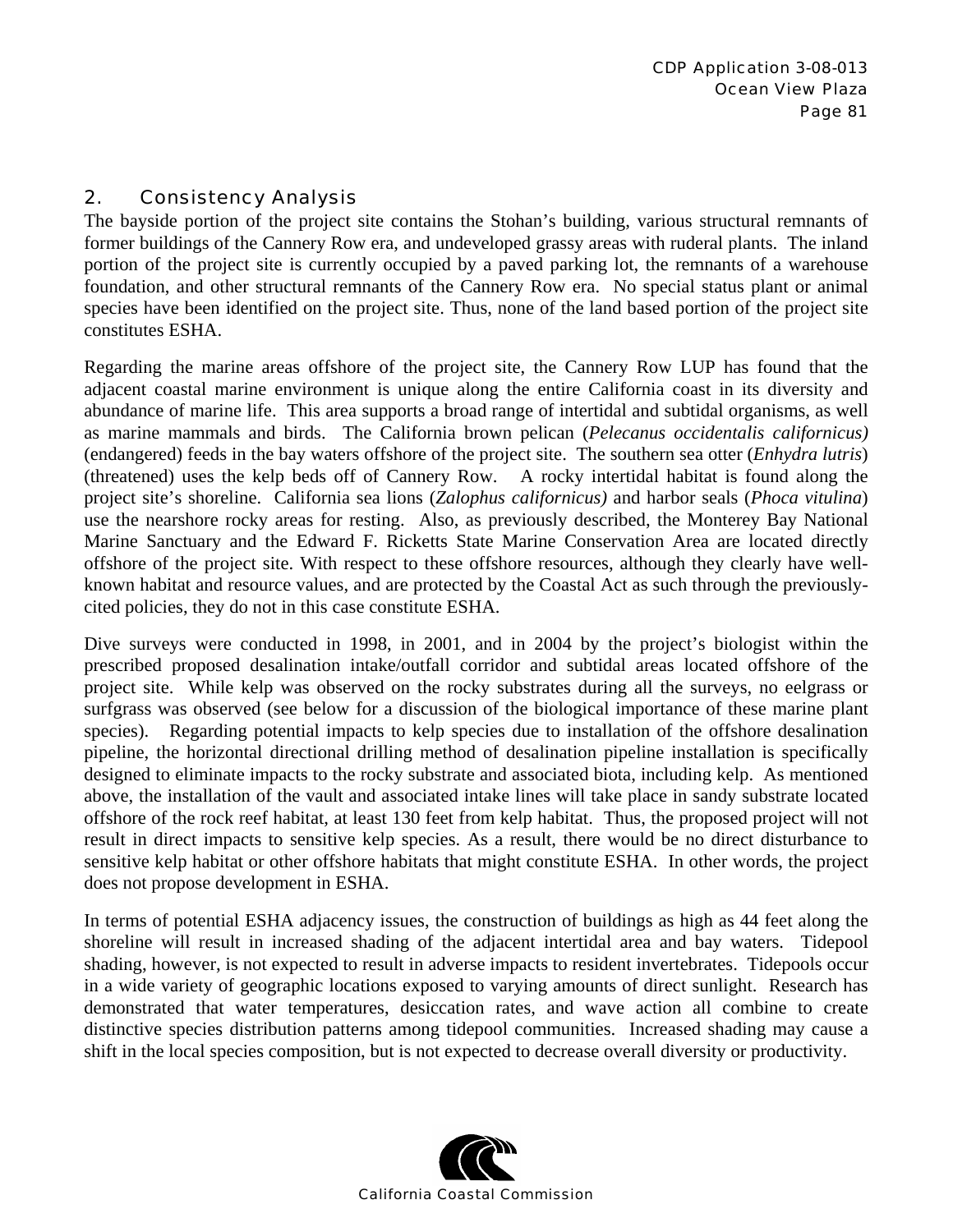Shading of marine algae and plants, however, is a greater concern. Eelgrass (*Zostera* spp.) and surfgrass (*Phyllospadix* sp.) are known to occur along Cannery Row. Eelgrass in particular is known to be very dependent on the amount of available light. These species of marine plants provide significant biological productivity to coastal waters as they serve as a haven for crabs and other small invertebrates and numerous species of fish, providing these creatures with habitat, nursery grounds, and food. The long blades of grass often are covered with tiny marine animals and algae. The DEIR noted that "Eelgrass stands are known to occur at the Coast Guard Breakwater, located to the southeast of the project site, and could potentially be present in the vicinity of the project."<sup>52</sup> More recently, a field survey of the intertidal area located offshore of the project site was conducted in June  $2008<sup>53</sup>$  Two species of surfgrass (genus *Phyllospadix*) were observed within the intertidal survey area in three different clumped locations, but no eelgrass (*Zostera* spp.) was observed. A shadow simulation study to assess the impacts of shading by the proposed project on the intertidal zone, and specifically on the sensitive surfgrass species located in the intertidal zone offshore of the project site, was also completed.<sup>54</sup> The results of the shadow simulation study show that the surfgrass located offshore of the project site will be shaded between 10% and 50% of the year. However, according to Senior Ecologist Dr. John Dixon, shading during the summer likely has more impacts to surfgrass species than shading during other times of the year. According to the shadow simulation study, during the summer months, the surfgrass located offshore of the project site will be shaded from less than 10% of the time to a maximum of 20% of the time. Given that many surfgrass populations occur at the base of coastal bluffs that also provide shade part of the time, Dr. Dixon has concluded that this amount of shading should not have a significant impact on the surfgrass populations located offshore of the project site.

The proposed installation of seawater and brine discharge pipelines has the potential to impact listed species, such as the federally endangered brown pelican (*Pelecanus occidentalis)* and the federally threatened southern sea otter (*Enhydra lutris nereis).* The Army Corps of Engineers (ACOE) requested concurrence from U.S. Fish and Wildlife Service (USFWS) that the project may affect, but is not likely to adversely affect, the aforementioned species. USFWS staff concurred that the proposed project is not likely to adversely affect the brown pelican or the southern sea otter (see Exhibit 15). Additionally, National Marine Fisheries Service (NMFS) has concurred with the ACOE that the project is not likely to adversely affect listed anadromous salmon species, nor did NMFS have any recommendations for changes to the proposed project that would further protect essential fish habitat (see Exhibit 15).

## 3. Conclusion

 $\overline{a}$ 

None of the land based portion of the project site constitutes ESHA. Additionally, the horizontal directional drilling method of desalination pipeline installation is specifically designed to eliminate impacts to the rocky substrate and associated biota, and the installation of the vault and associated intake lines will take place in sandy substrate located offshore of the rock reef habitat, away from kelp habitat. Thus, the proposed project will not result in direct impacts to sensitive kelp species or other offshore

<sup>54</sup> Shadow Casting Simulation for the Proposed Ocean View Plaza (Videoscapes.Net, 2008).



<sup>52</sup> See page 243 of the Draft Environmental Impact Report for Ocean View Plaza, April 2001.

<sup>53</sup> Ocean View Plaza Intertidal Reconnaissance Survey, Monterey, California (Padre Associates, Inc., June 2008).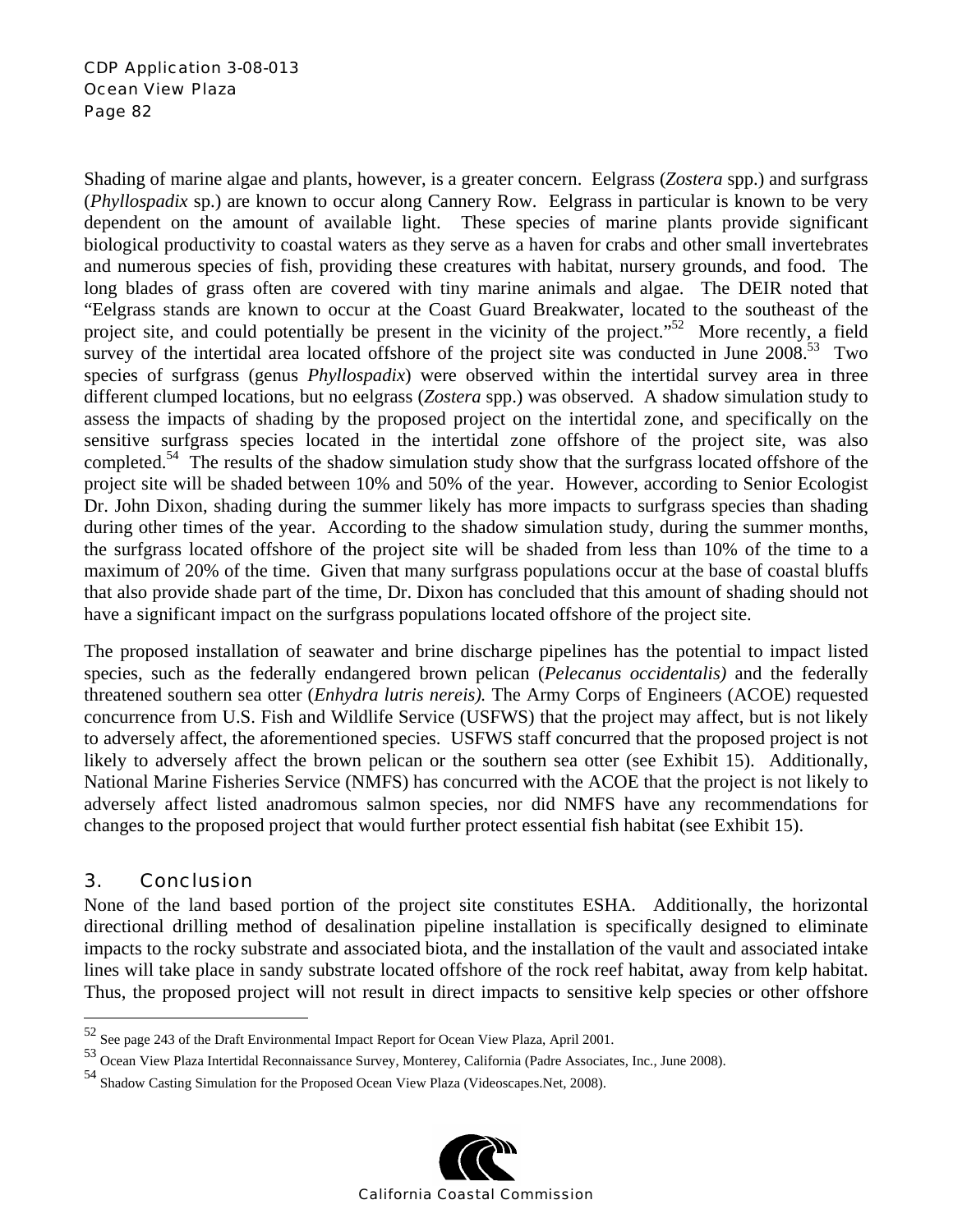habitats that might constitute ESHA. Thus, the project is consistent with Coastal Act Section 30240 regarding protection of ESHA.<sup>55</sup>

# I. Parking and Traffic

## 1. Applicable Policies

#### **Coastal Act Policies**

In addition to the public access policies of the Coastal Act cited above that apply to parking and traffic (not cited here), Section 30252 of the Coastal Act states:

*30252. The location and amount of new development should maintain and enhance public access to the coast by (1) facilitating the provision or extension of transit service, (2) providing commercial facilities within or adjoining residential development or in other areas that will minimize the use of coastal access roads, (3) providing non-automobile circulation within the development, (4) providing adequate parking facilities or providing substitute means of serving the development with public transportation, (5) assuring the potential for public transit for high intensity uses such as high-rise office buildings, and by (6) assuring that the recreational needs of new residents will not overload nearby coastal recreation areas by correlating the amount of development with local park acquisition and development plans with the provision of onsite recreational facilities to serve the new development.* 

Also, Section 30212.5 of the Coastal Act states:

*30212.5 Wherever appropriate and feasible, public facilities, including parking areas or facilities, shall be distributed throughout an area so as to mitigate against the impacts, social and otherwise, of overcrowding or overuse by the public of any single area.* 

## **LUP Policies**

1

Cannery Row Parking policy h. states:

*h. For mixed-use projects, which are not shown on Table 4, first floor visitor serving commercial development shall be required to provide 1 space per 400 square feet for the first 1,000 square feet of floor area and 1 space per 500 square feet for the balance. The residential component of mixed use projects located above first floor visitor serving commercial shall be required to provide a minimum of one on-site parking space for every residential unit to be developed. The City of Monterey shall require more than one on-site parking space per residential unit if necessary to maintain adequate visitor parking opportunities in the Cannery Row planning area. Additional bedrooms may require additional parking spaces as determined on a case-by-case basis.* 

<sup>55</sup> Except with respect to Coastal Act Section 30240 inconsistencies related to water supply and potential impacts to the Carmel River and Seaside Basin aquifer (see Water Supply finding).

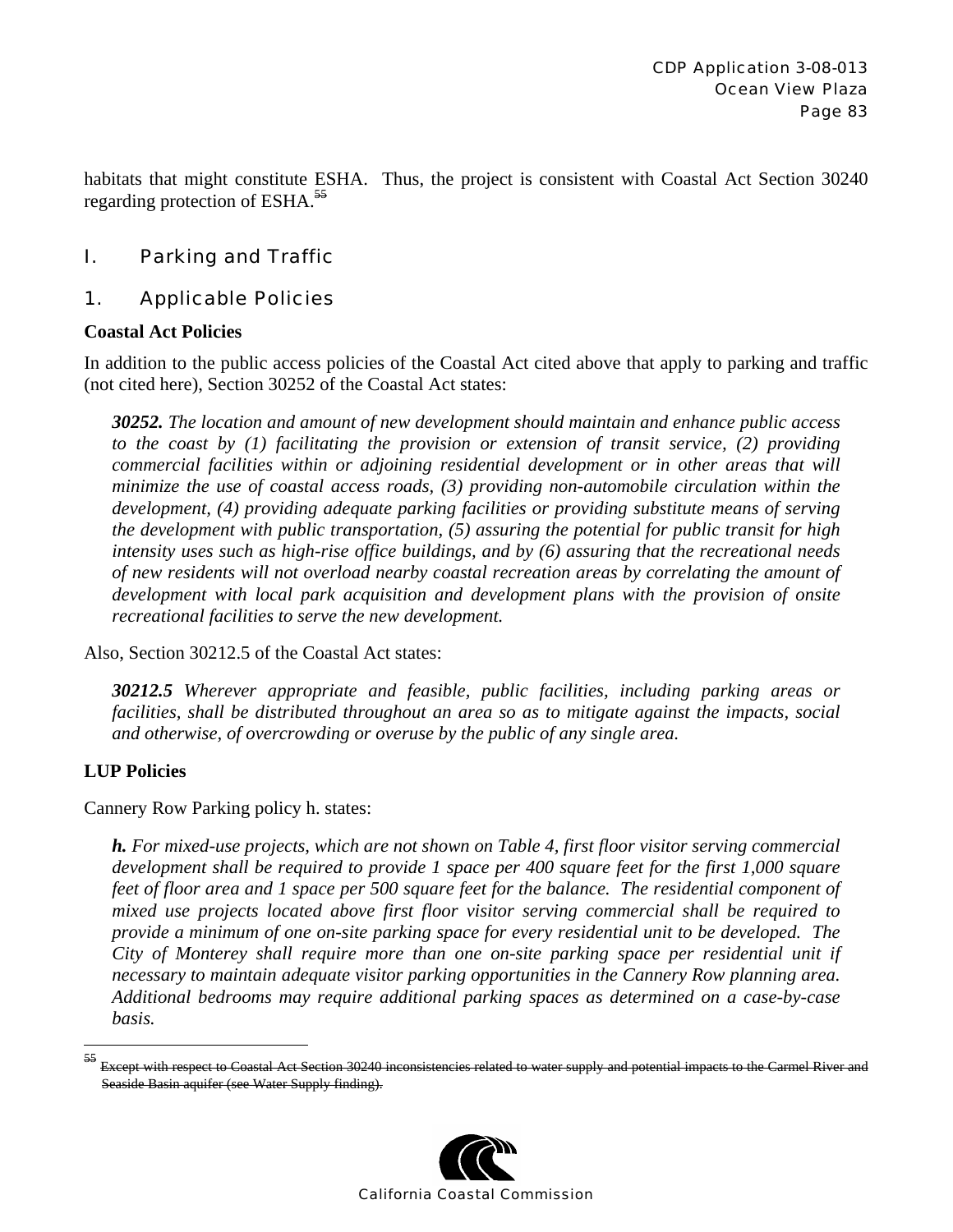LUP Parking Policy f states:

*f. Within the … parking district where on-site parking requirements are not shown to be provided, require the payment of an in lieu fee for all required spaces not provided and granted a parking adjustment.* 

LUP Circulation Policy i states:

*i. Support shuttle systems and Peninsula area transit within and to the Cannery Row Coastal Zone.* 

# 2. Consistency Analysis

#### a. Parking

1

The proposed project includes a total of 377 auto parking spaces on site: 93 spaces on the bayside portion of the site and 284 spaces on the inland portion of the site. The bayside parking will be provided in a subterranean garage. Inland parking will be provided in an underground level and three abovegrade levels (including the rooftop of Building E). In addition, the project includes 43 motorcycle parking spaces dispersed throughout the parking garages, and parking for 79 bicycles (39 bicycle spaces would be located in a secured storage area in the underground level of the inland parking garage; parking for 40 bicycles would be provided in an outdoor rack located adjacent to the Recreation Trail). The auto parking includes 90 spaces restricted for residential use, 138 spaces restricted for use by employees and retail tenants, and 149 unrestricted spaces for the public. See page 5 of Exhibit 3 for the project's parking plan.

Based on proposed project uses (including a maximum of 700 restaurant seats), the proposed project would generate a demand for parking that exceeds the proposed onsite parking supply by 50 spaces during peak Saturday afternoons (primarily during the summer months) when public parking facilities in the area operate at practical capacity.<sup>56</sup> Additionally, as described in the EIR, the project will result in the loss of 71 existing parking spaces on the inland parcel. Thus, there will be a general loss of 71 existing spaces currently available to the public and thus a projected parking deficit on peak Saturday afternoons overall of 121 parking spaces.

The proposed mitigation for this peak-period parking deficit includes use of 121 existing public parking spaces located in the underused public parking garages east of the Lighthouse tunnel in Monterey (according to data submitted from the City of Monterey, these parking garages generally have this amount of availability even during peak periods). These parking garages are also the location for visitors to access the free WAVE (Waterfront Area Visitor Express) shuttle, which operates on a daily basis from the Memorial Day weekend through the Labor Day weekend. The WAVE shuttle departs for Cannery Row from the downtown parking garages every 10 to 12 minutes during the summer months.

<sup>56</sup> This analysis is based on more than the minimum one space per residential unit as required by Cannery Row LUP Parking policy h., as well as that policy's parking formula for mixed-use projects.

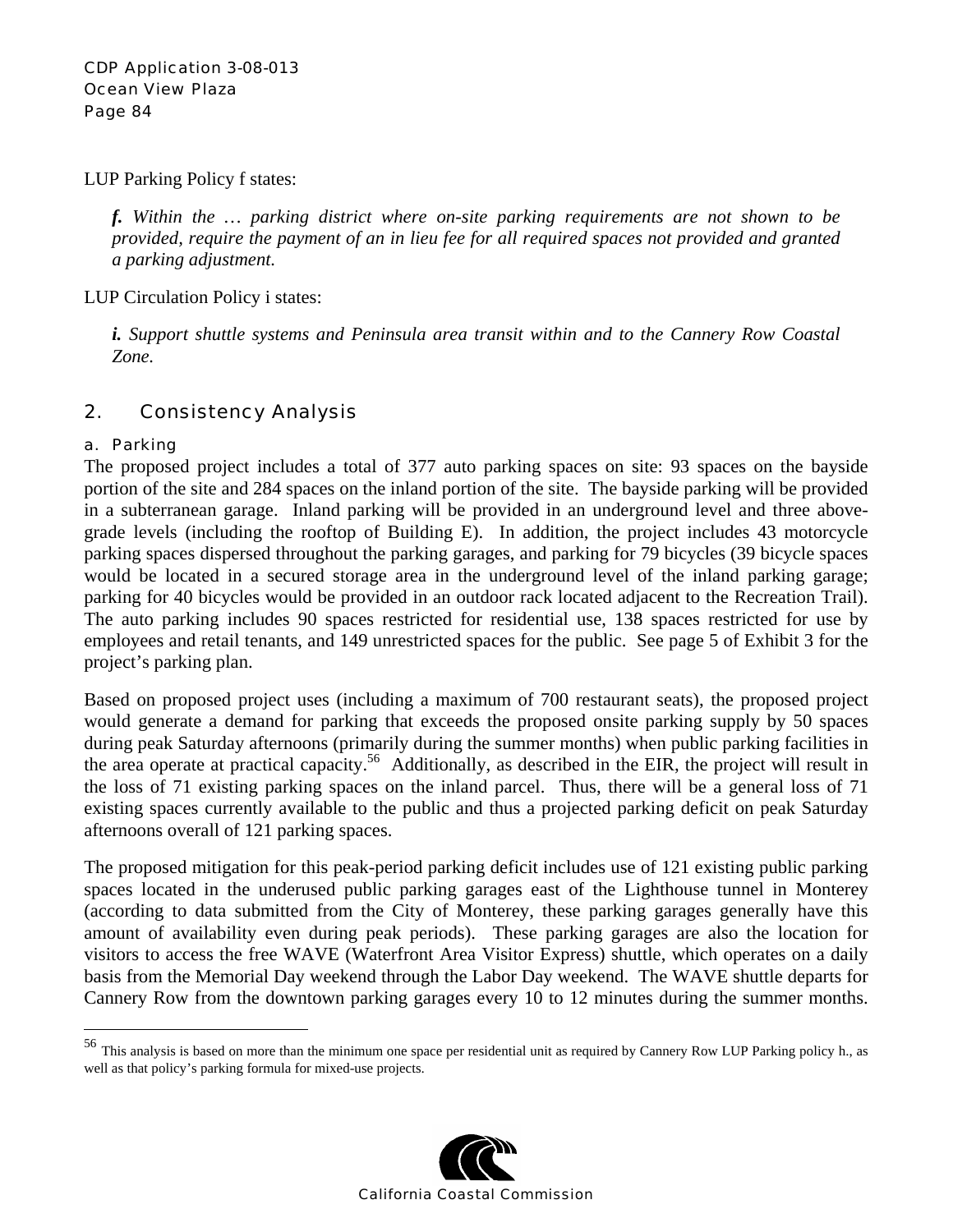Also, the City conditioned its approval to require the Applicant to contribute on an annual basis to the funding of the WAVE shuttle, as required by Cannery Row LUP Parking Policy f. An additional condition imposed by the City includes a requirement to implement trip reduction measures identified within an Employee Transportation Management Program to be prepared by the Applicant.

Coastal Act Section 30252 requires that new development maintain and enhance public access to the coast, including through the provision of adequate parking. The proposed project, however, provides onsite parking for the residential users and employees and retail tenants but there will be an onsite parking deficit for retail customers and general public access users during peak periods. However, as noted above, the City addressed this deficit through the use of other existing parking spaces along Cannery Row that are currently available to the general public during peak periods, and by requiring the Applicant to contribute on annual basis to operation of the summer WAVE shuttle program. As approved by the City, this deficit would be addressed by other existing parking spaces currently available to the general public during peak periods. This is inconsistent with Coastal Act Section 30252. Specifically, the projected parking deficit on peak Saturday afternoons is 121 public parking spaces. The public will bear the brunt of such a deficit, inconsistent with Coastal Act Section 30252(4).

The project does provide 138 onsite parking spaces for retail employees and tenants. Although the City conditioned the project to require that the Applicant develop an Employee Transportation Management Program, this Program has not yet been developed. In any event, the City-approved project does not require employees and retail tenants to park at an offsite location, i.e. at the public parking garages east of the Lighthouse tunnel, during peak periods to ensure that adequate public parking is available onsite.

#### b. Parking Conclusion

The proposed project includes a projected parking deficit of 121 public parking spaces during peak Saturday afternoons. However, this deficit is addressed by the presence of existing parking spaces along Cannery Row, including those spaces in the main Cannery Row parking garage, which generally has adequate parking availability throughout the year. Additionally, the City also conditioned the project to require the Applicant to contribute annually to the WAVE shuttle program. Special Condition 16 incorporates the City's conditions, including the WAVE contribution requirement, into this CDP. Thus, as conditioned, the project can be found consistent with Coastal Act Sections 30212.5 and 30252 regarding parking. Thus, as proposed, the project is inconsistent with Coastal Act Section 30252, which requires that new development provide adequate parking facilities. An approvable, Coastal Act consistent project in this respect would include an offsite employee parking and transportation program during peak periods to require that the 138 onsite employee and retail tenant parking spaces be made available to the general public during peak periods. As is already contemplated by the EIR (for the general public, at least), the project's employees and retail tenants could park in the public parking garages east of the Lighthouse tunnel during peak periods, and use the WAVE shuttle or other employee van shuttles to access the project site. The proposed project, however, does not include such a program and thus the project cannot be found consistent with the Coastal Act.

c. Traffic

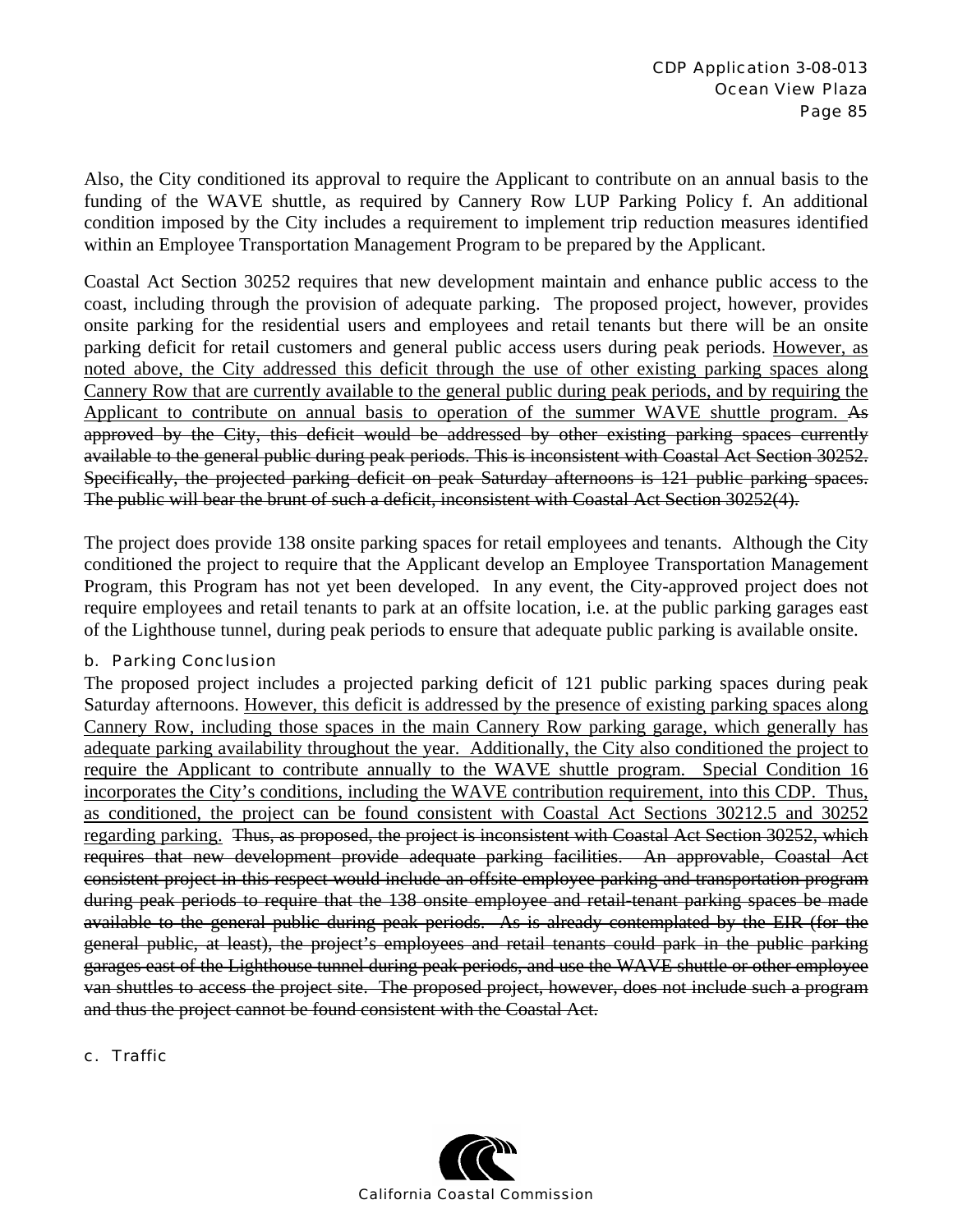1

The EIR included a traffic study that evaluated Level of Service (LOS) conditions at street and highway intersections that would potentially be impacted by the proposed project.<sup>57</sup> The City of Monterey has established LOS D as the minimum acceptable level of service for signalized and un-signalized intersections. The EIR identified additional standards of significance for intersections due to the proposed project as follows:

- A degradation in LOS from an acceptable level (LOS D or better) to an unacceptable level (LOS E or F); or
- The LOS is already at an unacceptable level and the addition of project trips causes an increase in delay for the intersection's critical movements; or
- The intersection volume-to-capacity ratio  $(v/c)$  is 0.95 or less and the addition of project trips causes the v/c to exceed 0.95; or
- The project would generate 50 or more peak-hour trips at an intersection that already operates at LOS D (LOS E for un-signalized intersections); or
- The project will cause or contribute to the need for a traffic signal at an un-signalized intersection.

The EIR included an analysis of existing and projected traffic conditions for 18 signalized intersections and 8 un-signalized intersections, as well as three Highway 1 segments. The EIR found that the proposed project would have a significant impact on six intersections. Additionally, the EIR found that the proposed project would cumulatively have a significant adverse impact on an additional ten intersections by the year 2020.

The City adopted a Statement of Overriding Considerations (Exhibit 6) regarding the proposed project's impacts to the Cannery Row/Prescott Avenue intersection, which would degrade during the Saturday peak hour from LOS D to LOS F due to the project. The City found that this particular intersection is especially heavy with pedestrian activity and that no mitigation was preferred, with the specific intent of gaining safety benefits from slower speeds and intersection saturation during peak periods. Regarding the proposed project's other significant impacts on street intersections, the Applicant has agreed to fund \$2,000,000.00 in traffic improvements to mitigate the proposed project's impacts. These improvements include, but are not limited to, a fair-share contribution to the installation of new traffic signals, the addition of new turn lanes and through lanes, and a fair-share contribution to the WAVE shuttle. Additional mitigation includes implementation of trip reduction measures as identified within an Employee Transportation Management Program (ETMP) prepared by the Applicant. However, the options that might be included in the ETMP to reduce the project's traffic impacts have not been specified.

 $57$  LOS is a qualitative description of operating conditions ranging from LOS A (free-flowing conditions with little delay) to LOS F (jammed conditions with excessive delays). LOS D means operations with longer delays due to a combination of unfavorable progression, long cycle lengths, or high V/C [volume/capacity] ratio; many vehicles stop and individual cycle failures are noticeable.

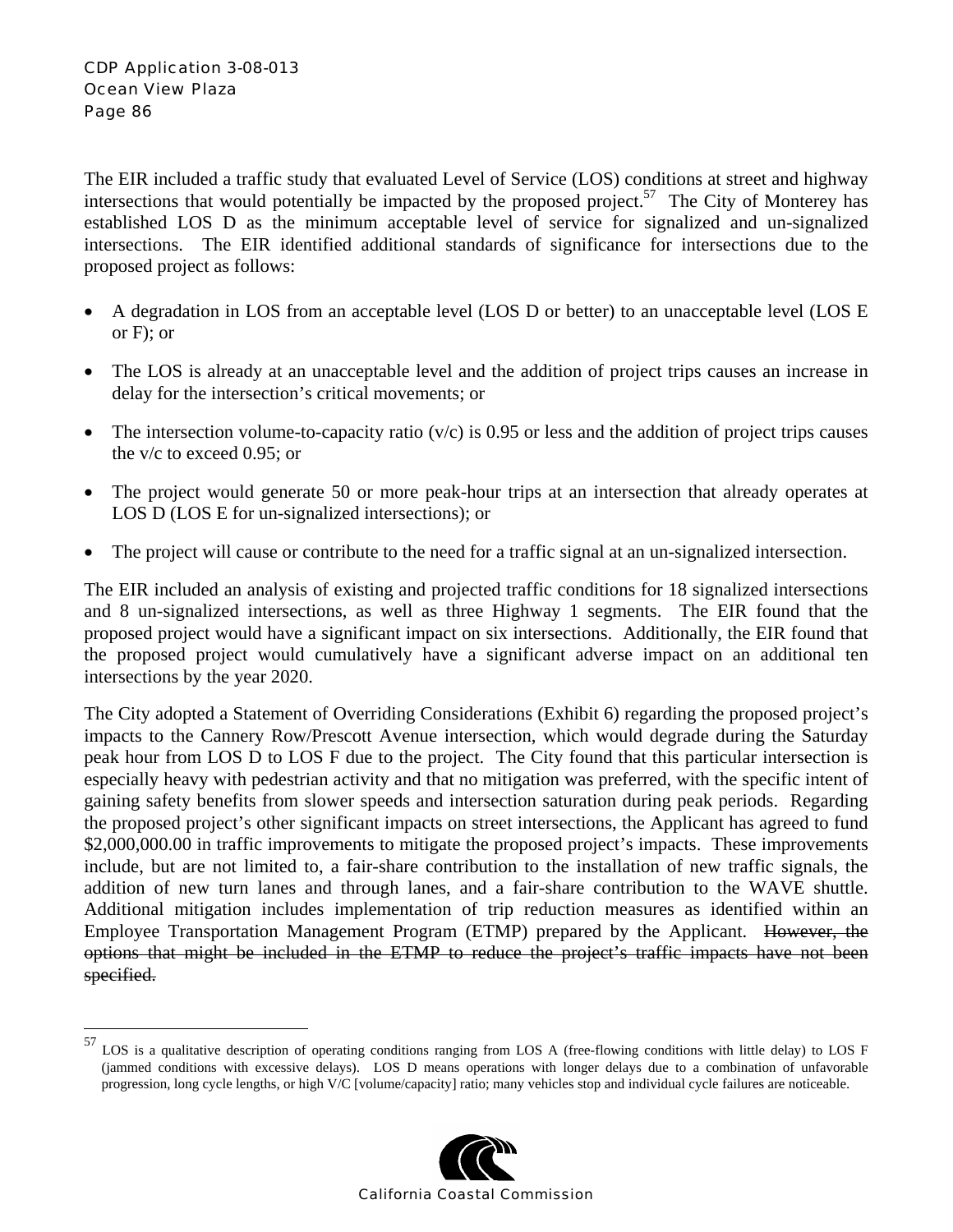#### d. Traffic Conclusion

As noted in the Statement of Overriding Considerations, Cannery Row serves significant tourist destination traffic. Therefore, traffic speeds are low and few accidents have occurred. Also, Cannery Row is not a commuter thoroughfare, but rather a street that serves a high volume of pedestrian traffic. To maintain the character of Cannery Row, the City limits automobile speeds along Cannery Row. Cannery Row has stops signs, instead of street lights, which means that cars must wait for pedestrians to cross a street instead of pedestrians waiting for cars to pass by. The City found that no mitigation was necessary to address the proposed project's impacts to the Cannery Row/Prescott Avenue intersection because this intersection is especially heavy with pedestrian activity and that there will be safety benefits from slower speeds and intersection saturation during peak periods. The City conditioned the project to require a number of mitigations to improve circulation, including a \$2,000,000.00 fee for traffic improvements to mitigate the proposed project's impacts. Special Condition 16 incorporates the City's conditions into this permit. For these reasons, the project's traffic impacts can be found consistent with Coastal Act Section 30252 regarding traffic, including maintaining and enhancing public access to the coast. Cumulative traffic and circulation has always been an important issue for protection of public access and recreation in the Cannery Row area. The proposed mitigations will provide some traffic congestion relief in the Cannery Row area during peak periods, but none of these mitigations will address the project's impacts to the Cannery Row/Prescott Avenue intersection. Development of the project will have a significant impact on public vehicular and pedestrian access at this intersection during peak periods, which cannot be mitigated. Thus, the project's traffic impacts are inconsistent with Coastal Act Section 30252 regarding that policy's requirement to maintain and enhance public access to the coast.

# J. Archaeological Resources

# 1. Applicable Policies

Coastal Act Section 30244 protects archaeological and paleontological resources and states:

*30244. Where development would adversely impact archaeological or paleontological resources as identified by the State Historic Preservation Officer, reasonable mitigation measures shall be required.* 

Cannery Row LUP Development Policy k states:

*k. Reasonable mitigations are to be required as a condition of development where it would adversely impact archaeological or paleontological resources as identified by the State Historic Resource Preservation Officer.* 

## 2. Consistency Analysis

The project site lies within the currently recognized ethnographic territory of the Costanoan (often called Ohlone) linguistic group of people. The entire Cannery Row area is designated in the LUP as a high sensitivity zone in which archaeological resources are known to exist in some density and where

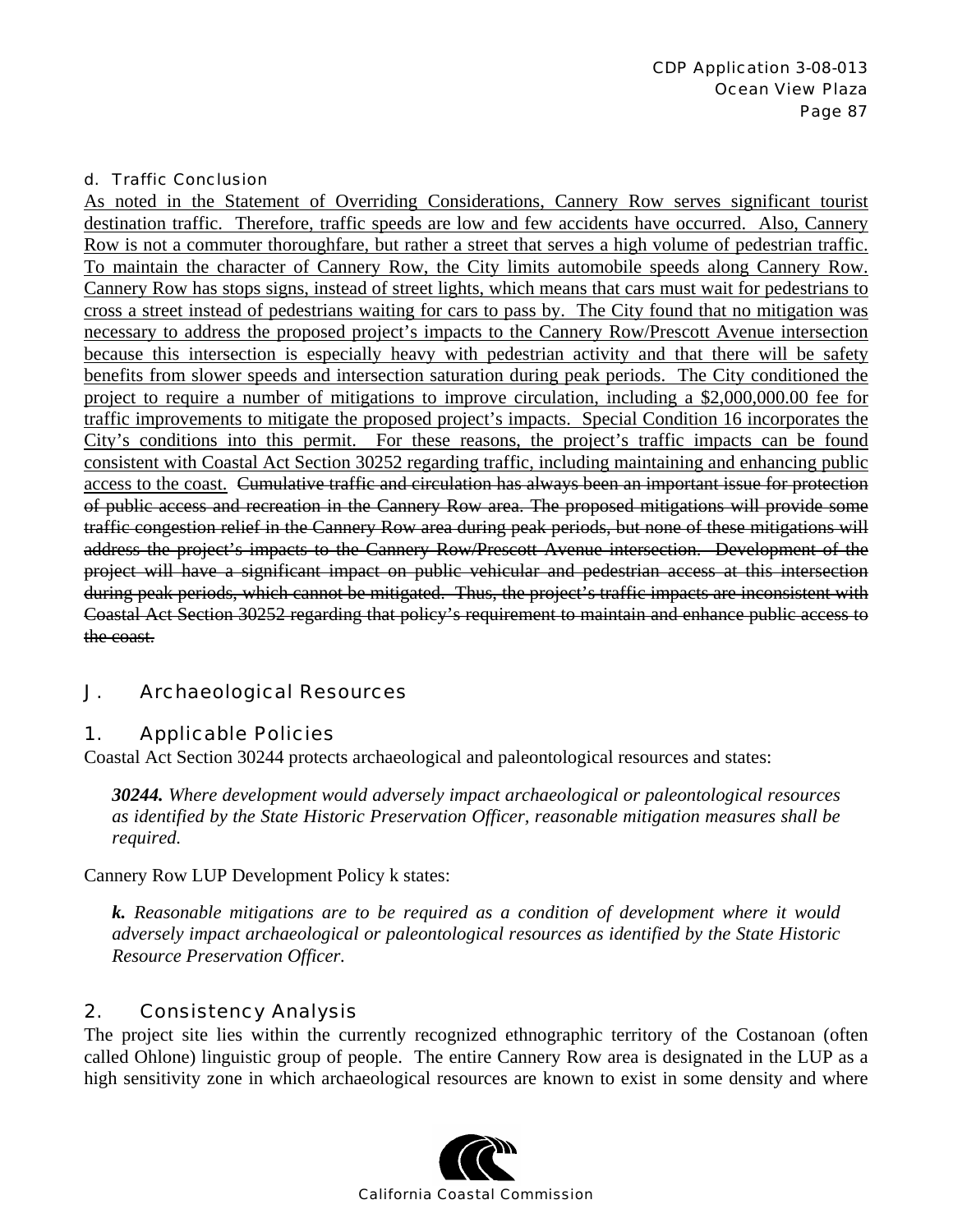#### CDP Application 3-08-013 Ocean View Plaza Page 88

other prehistoric sites are likely to occur. An archaeological reconnaissance of the surface of the project site was conducted in 1998. By the time of this reconnaissance (and as is still evident today), much of the surface of the bayside parcel was covered by remnants of concrete cannery foundations, concrete fish holding pens, and the abandoned Stohan's building. The visible soil on the bayside parcel was determined primarily to be fill material at that time. The inland portion of the site was predominantly covered by an asphalt paved parking lot and the raised concrete foundation of the former San Xavier Warehouse. An archaeological shell midden was found along the southeast perimeter of this inland area as part of the 1998 reconnaissance.

Thus, the project site includes archaeological resources at least in the form of a Native American shell midden. Given the presence of the shell midden and the LUP-identified high archaeological sensitivity zone, it can be presumed that subsurface archaeological resources are also likely present but weren't identified in the 1998 field work.

Construction of the proposed project will completely excavate the soil cap, where it exists, throughout the project site, thus destroying the known shell midden and any buried prehistoric and historic cultural resources that may be present. The City conditioned its approval (see pages 6-7 of Exhibit 5) to require that a professionally qualified archaeological monitor be present during all foundation removal, demolition, and soil disturbance activities, except for the paved parking lot on the inland parcel (the parking lot area has been excavated extensively previously and there is little possibility that significant archaeological materials remain there). If human remains or archaeological features are discovered during these activities, the City's conditions require that construction work be halted within 50 meters of the find until it can be evaluated by the project's archaeological monitor and appropriate measures can be formulated and implemented and secondary archaeological testing can be conducted. The City's approval also includes the preparation of a Preliminary Archaeological Report and Archeological Mitigation Plan, as warranted. However, the City's conditions do not require that appropriate Native American consultations take place, with adherence to any recommendations resulting from these consultations, if human remains or archaeological features are discovered on the project site. Thus, the proposed project is inconsistent with Coastal Act Section 30244.

# 3. Conclusion

The proposed project will destroy known archaeological resources on the site. Although the City required mitigations for this impact, these mitigations do not include Native American consultations, inconsistent with Coastal Act Section 30244. To remedy this, Special Condition 11 requires Native American consultations as appropriate. As conditioned, the project can be found consistent with Coastal Act Section 30244. An approvable Coastal Act consistent project in this respect would ensure that appropriate Native American consultations were included as well. The proposed project, however, does not include such a requirement and thus the project cannot be found consistent with the Coastal Act.

# K. Local Coastal Programs

The Commission can take no action that would prejudice the options available to the City in preparing a

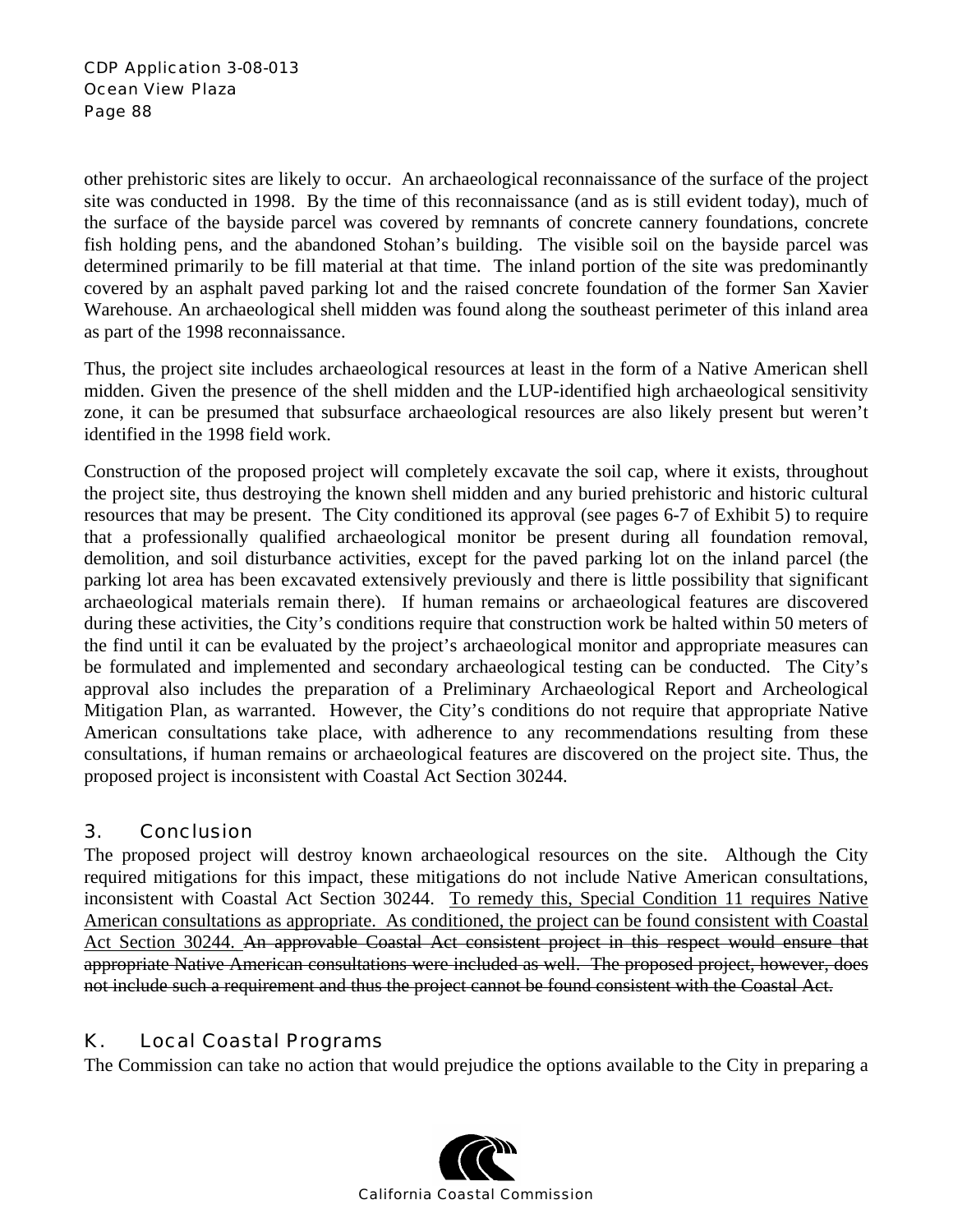Local Coastal Program that conforms to the provisions of Chapter 3 of the Coastal Act (Section 30604 of the Coastal Act). Because Cannery Row (and the bay waters just offshore of Cannery Row) contains unique features of public access, recreational, visitor-serving, historical biological, archaeological, and scenic value, the City in its Local Coastal Program will need to assure long-range protection of the Cannery Row area.

The City of Monterey LUP consists of five segments, four of which have been certified (the Laguna Grande LUP remains uncertified). The Cannery Row LUP was certified on November 3, 1981. Since that time, the City has periodically worked towards certification of the Laguna Grande LUP segment and the establishment of implementing ordinances, but has not yet obtained full LCP certification. Accordingly, the standard of review for coastal development permits, pending LCP completion, is conformance with the policies of the Coastal Act.

Given the fact that the City of Monterey does not have a certified LCP, the Commission's evaluation of this permit application must take into consideration the impact that approval might have on the ability of the City of Monterey to develop an LCP that conforms to the Chapter 3 policies of the Coastal Act. As conditioned, the proposed project will be consistent with the Coastal Act and the policies of the certified Cannery Row LUP. Accordingly, the project will not prejudice the ability of the City of Monterey to prepare and implement a complete Local Coastal Program consistent with Chapter 3 of the Coastal Act, in conformity with Section 30604(a). As proposed, the project will result in a number of inconsistencies with the Coastal Act and with the policies of the certified Cannery Row LUP, in particular with regard to water supply, public access and recreation, visual and scenic resources, community character, natural hazards, lower-cost visitor-serving uses, historical resources, water quality, parking and traffic, and archaeology. Accordingly, if approved, the project could set a precedent for similar development along Cannery Row and thereby prejudice the ability of the City of Monterey to prepare and implement a complete Local Coastal Program consistent with Chapter 3 of the Coastal Act, in conformity with Section 30604(a).

# CD. California Environmental Quality Act (CEQA)

Section 13096 of the California Code of Regulations requires that a specific finding be made in conjunction with coastal development permit applications showing the application to be consistent with any applicable requirements of CEQA. Section 21080.5(d)(2)(A) of CEQA prohibits a proposed development from being approved if there are feasible alternatives or feasible mitigation measures available, which would substantially lessen any significant adverse effects which the activity may have on the environment.

In June 2004, the City of Monterey acting as the lead CEQA agency, certified an EIR for the project and adopted a Statement of Overriding Considerations for the project regarding historic resources and traffic impacts at one intersection.

The Coastal Commission's review and analysis of land use proposals has been certified by the Secretary

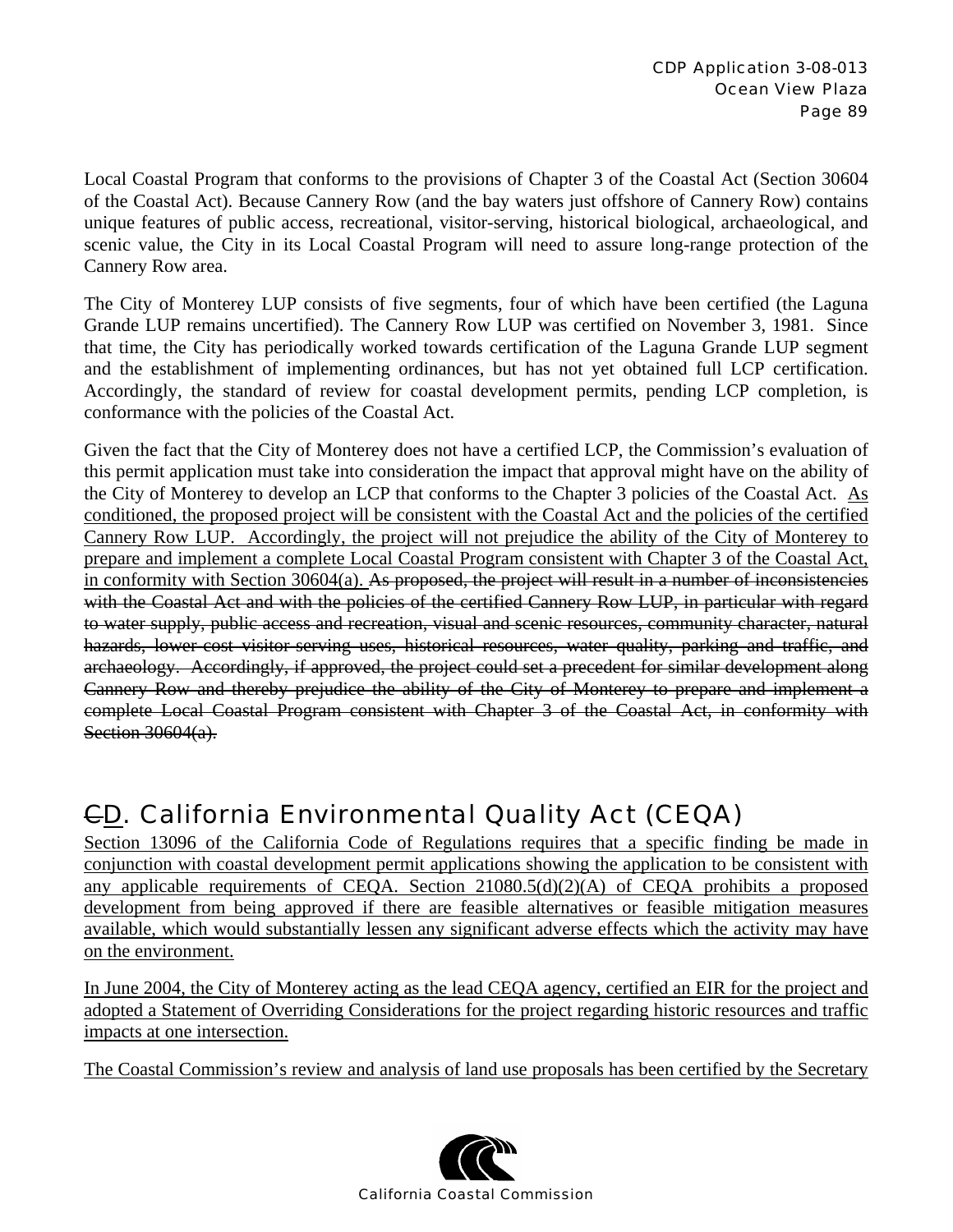of Resources as being the functional equivalent of environmental review under CEQA. This staff report has discussed the relevant coastal resource issues with the proposal, and has recommended appropriate suggested modifications to avoid and/or lessen any potential for adverse impacts to said resources. All public comments received to date have been addressed in the findings above. All above findings are incorporated herein in their entirety by reference.

As such, there are no additional feasible alternatives nor feasible mitigation measures available which would substantially lessen any significant adverse environmental effects which approval of the proposed project, as modified, would have on the environment within the meaning of CEQA. Thus, if so modified, the proposed project will not result in any significant environmental effects for which feasible mitigation measures have not been employed consistent with CEQA Section 21080.5(d)(2)(A).

Public Resources Code (CEQA) Section 21080(b)(5) and Sections 15270(a) and 15042 (CEQA Guidelines) of Title 14 of the California Code of Regulations (14 CCR) state in applicable part:

*CEQA Guidelines (14 CCR) Section 15042. Authority to Disapprove Projects. [Relevant Portion.] A public agency may disapprove a project if necessary in order to avoid one or more significant effects on the environment that would occur if the project were approved as proposed.*

*Public Resources Code (CEQA) Section 21080(b)(5). Division Application and Nonapplication. …(b) This division does not apply to any of the following activities: …(5) Projects which a public agency rejects or disapproves.*

*CEQA Guidelines (14 CCR) Section 15270(a). Projects Which are Disapproved. (a) CEQA does not apply to projects which a public agency rejects or disapproves.*

Section 13096 (14 CCR) requires that a specific finding be made in conjunction with coastal development permit applications about the consistency of the application with any applicable requirements of CEQA. This staff report has discussed the relevant coastal resource issues with the proposal. All public comments received to date have been addressed in the findings above. All above Coastal Act findings are incorporated herein in their entirety by reference. As detailed in the findings above, the proposed project would have significant adverse effects on the environment as that term is understood in a CEQA context.

Pursuant to CEQA Guidelines (14 CCR) Section 15042 "a public agency may disapprove a project if necessary in order to avoid one or more significant effects on the environment that would occur if the project were approved as proposed." Section 21080(b)(5) of the CEQA, as implemented by section 15270 of the CEQA Guidelines, provides that CEQA does not apply to projects which a public agency rejects or disapproves. The Commission finds that denial, for the reasons stated in these findings, is necessary to avoid the significant effects on coastal resources that would occur if the project were approved as proposed. Accordingly, the Commission's denial of this project represents an action to which the CEQA, and all requirements contained therein that might otherwise apply to regulatory actions by the Commission, do not apply.